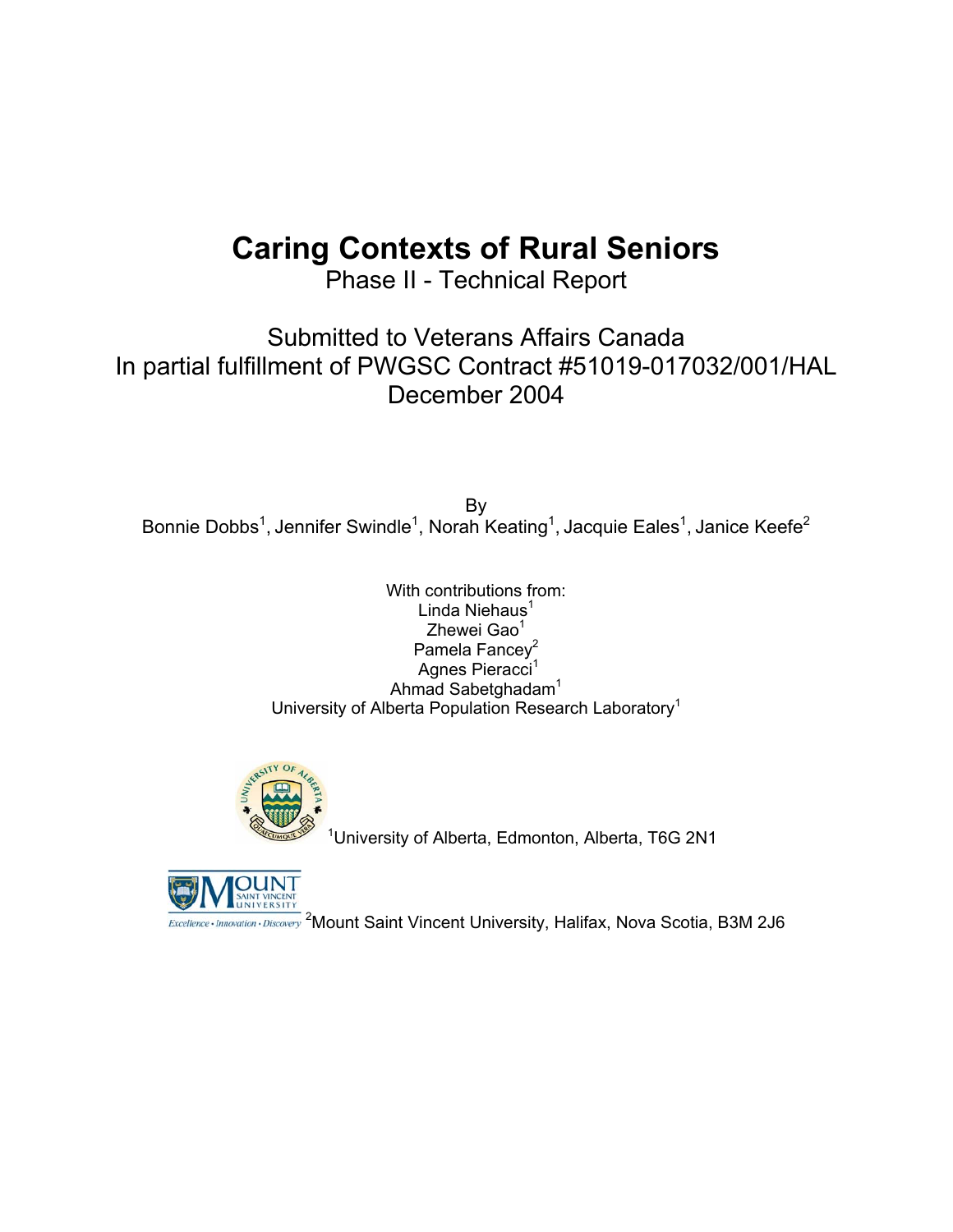# Caring Context of Rural Seniors Phase II – Technical Report

# Acknowledgements

Support from funders is gratefully acknowledged:

Dr. Bonnie Dobbs is supported, in part, by a New Investigator Award through the Health and Aging in Rural Environments New Emerging Team (NET) grant, funded by the CIHR Institute of Aging and the Rural and Northern Health Research Initiative.

Jennifer Swindle is supported, in part, by a University of Alberta PhD Recruitment Scholarship.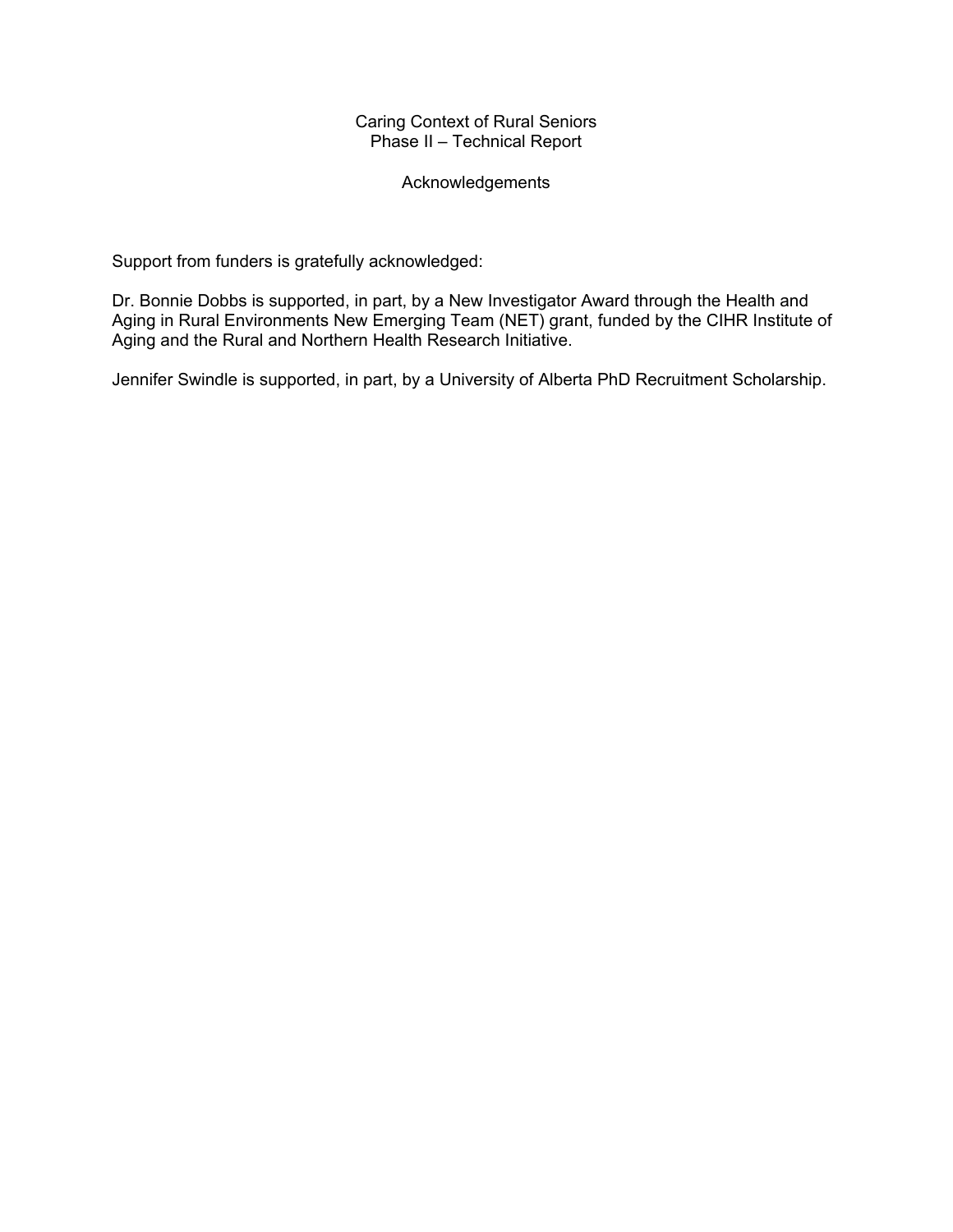# Caring Context of Rural Seniors<br>Phase II - Technical Report

# **Table of Contents**

| 1 <sub>1</sub> |                                                                 |  |
|----------------|-----------------------------------------------------------------|--|
|                |                                                                 |  |
|                |                                                                 |  |
|                |                                                                 |  |
|                |                                                                 |  |
|                |                                                                 |  |
|                |                                                                 |  |
| 2.             |                                                                 |  |
| 3 <sub>l</sub> |                                                                 |  |
|                | 3.1                                                             |  |
|                |                                                                 |  |
|                | Rural Seniors' Views of the Supportiveness of Their Networks  8 |  |
|                | 3.2                                                             |  |
|                | 3.3                                                             |  |
| $\overline{4}$ |                                                                 |  |
|                | 4.1                                                             |  |
|                | 4.2                                                             |  |
|                | 4.3                                                             |  |
|                | 4.4                                                             |  |
|                |                                                                 |  |
|                |                                                                 |  |
| 5.             |                                                                 |  |
|                | 5.1                                                             |  |
|                | 5.2                                                             |  |
|                | 5.3                                                             |  |
|                | 5.4                                                             |  |
| 6.             |                                                                 |  |
| 7.             |                                                                 |  |
| 8.             |                                                                 |  |
|                |                                                                 |  |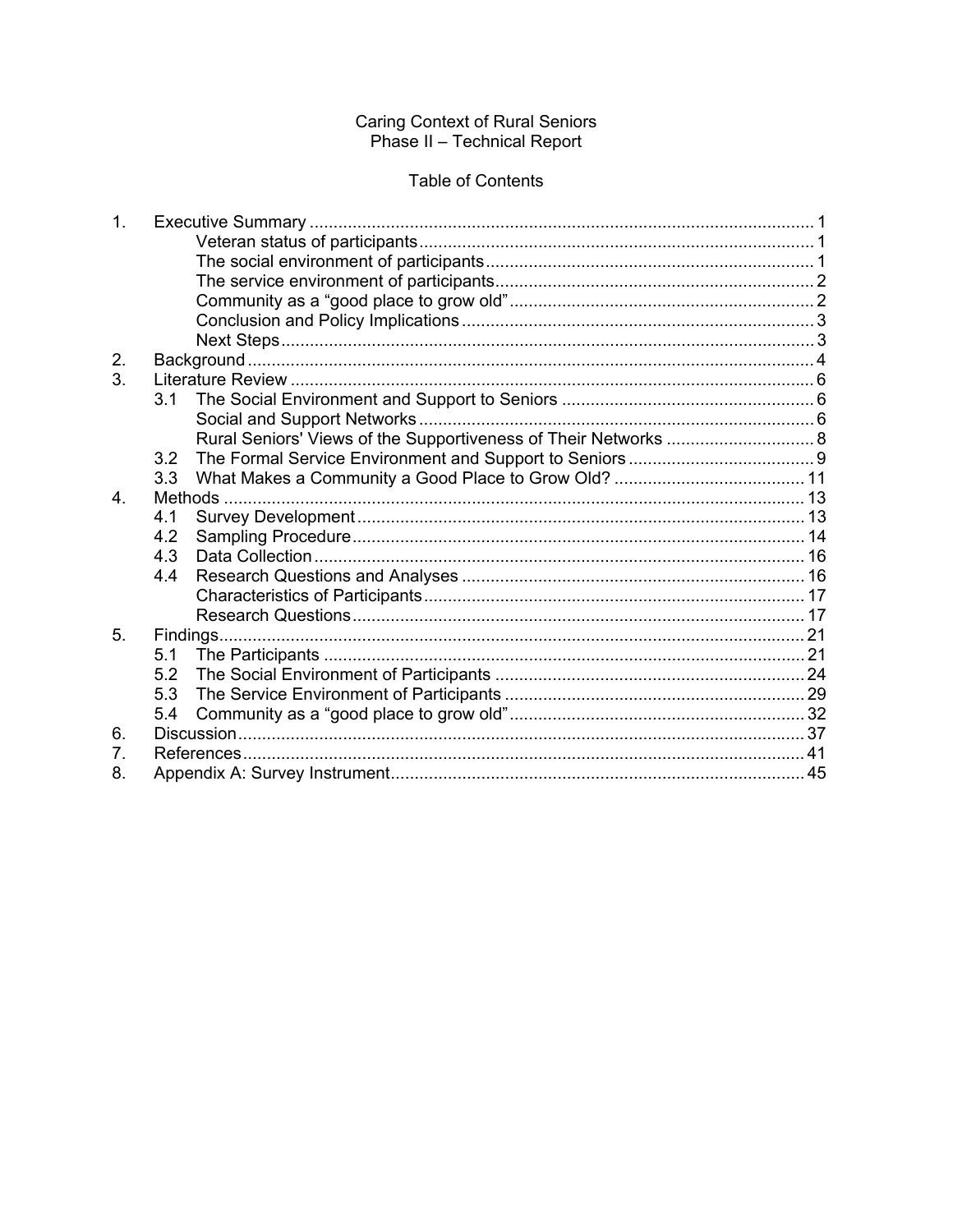This report presents findings from Phase II of a three-year research program, funded by Veterans Affairs Canada (VAC), to investigate the question, "Is rural Canada a good place to grow old?" There has been limited research that has considered the perspective of older people on how supported they feel in their communities and to the perceived importance of the social and physical elements of community in evaluating overall community support. This phase was designed to obtain the perspectives of older Canadians on what elements make their communities good places to grow old. Findings came from a national telephone survey of 1,322 individuals aged 65 years or older, who resided in Royal Canadian Legion member households in rural communities across Canada. The survey instrument was developed, in part based on existing surveys, to address three main research questions:

- What is the nature of the social environment of rural seniors?
- What is the service environment of rural seniors?
- How do the social and physical environments of rural seniors contribute to rural seniors' views of their communities as good places to grow old?

The telephone surveys were conducted in the spring of 2004 by trained interviewers from the Population Research Laboratory (PRL) at the University of Alberta using its centralized Computer-Assisted Telephone Interviewing (CATI) facilities. The sample was stratified based on percentages of rural seniors 65 years of age and older in the following regions: Atlantic Canada, Quebec, Ontario, Prairies, Alberta, and British Columbia. Regional percentages mirrored the older rural population from the 2001 Canadian Census of the Population. Quota sampling at the household level was done based on age (50% aged 65 to 74 years and 50% aged 75+) and gender (50% male and 50% female).Once the data were collected and cleaned, descriptive and multivariate analyses were employed to address the research questions.

#### *Veteran status of participants*

Over 50% of men in the study had served in World War II or the Korean War in the military forces of Canada or its allies. Not surprisingly, the majority of women did not have wartime service. Of those with wartime service, nearly half of men and women were clients of Veterans Affairs Canada (VAC), though the numbers of women who are clients of VAC are small. Gender differences were apparent in the types of VAC benefits received. A higher proportion of female than male VAC clients received the Health Care Treatment benefits. In contrast, more male than female VAC clients received a Disability Pension and services within the Veterans Independence Program.

#### *The social environment of participants*

There is diversity across the social and support networks of older adults. The vast majority (91.8%) of seniors in the survey reported having social networks ranging in size from 5 to 13 people, with a median number of 10. These networks were diverse in composition, with over 90% of seniors reporting social networks with women and men of all ages and kin relationships who live either in the same community or at a distance from them. While these findings support the assumption that rural communities are 'tight-knit', having many family members and close friends around does not guarantee that assistance and support is provided. Support networks of rural seniors tend to be much smaller, and have less diversity in the gender, age, relationship, and proximity composition than social networks. Almost 12% of participants had no support networks, with a further 30% having two or fewer members in their support networks. The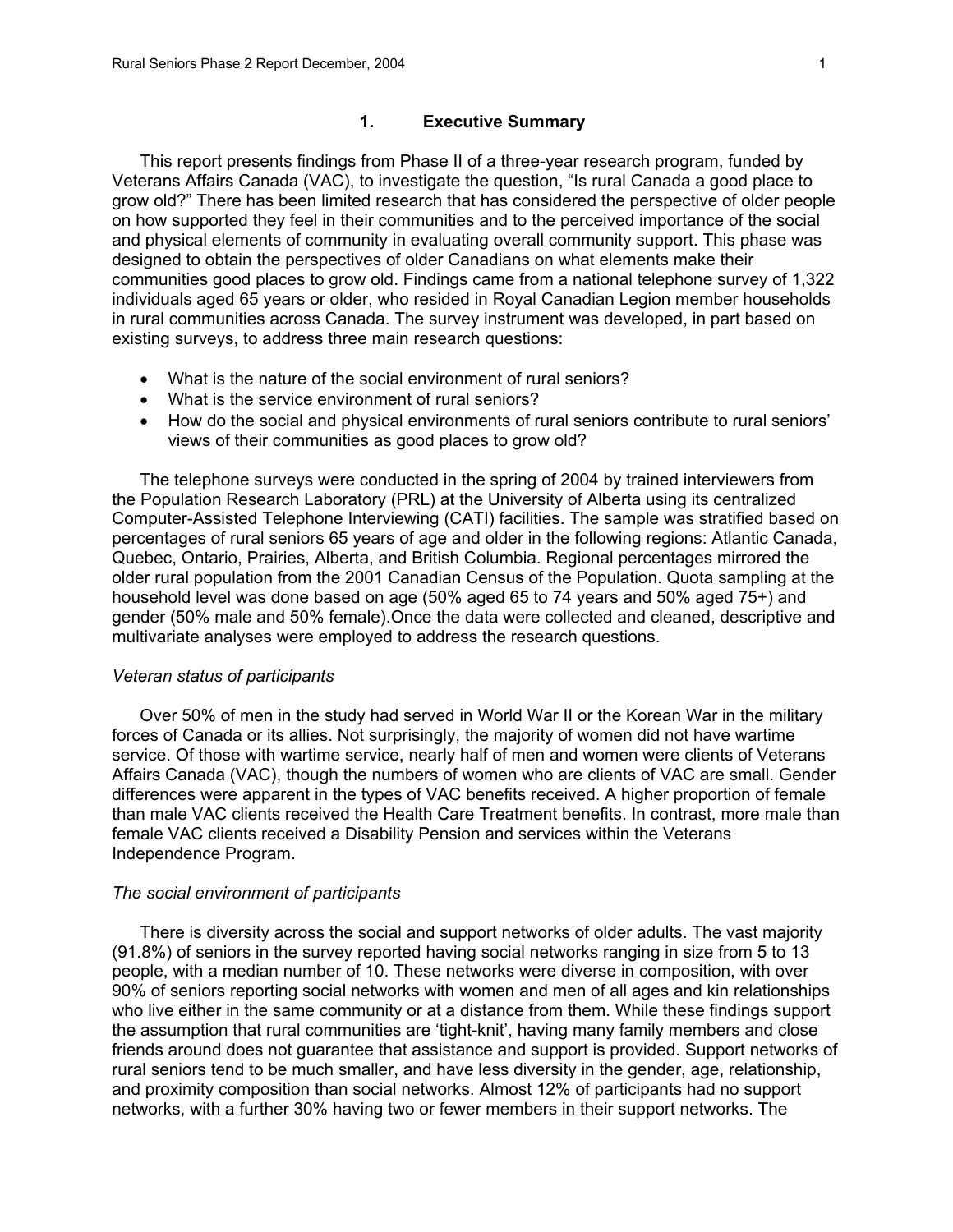median number of support network members was 3, suggesting that although most seniors are embedded in broad, heterogeneous social networks, most of their support comes from a small, homogenous group of people. This suggests that a narrow range of support may be available from these networks.

Most participants (88%) reported receiving support with one or more tasks from their support networks. While more than half (56%) reported having had someone check up on them, and at least several times a week, the majority of participants reported they did not receive support with tasks such as housekeeping, outdoor work, or shopping, despite over half reportedly living with chronic health problems. Characteristics of participants (primarily age) and of their support networks (primarily gender composition) were important in determining whether or not a senior received support with a particular task. While rural seniors may be receiving less support than expected, the vast majority were fairly or very satisfied both with the amount of support and its' adequacy. One explanation for these incongruent findings is that some exchanges, particularly between spouses, are so much part of everyday routines that the support received is invisible. When asked why support was provided to them, the main reason identified by seniors was "that's the way things are done with family/friends", supporting this hypothesis. Everyday tasks may be noticed more often when there are extra needs or when older adults are no longer able to do the tasks by themselves. Small support networks likely are harbingers of even smaller care networks.

# *The service environment of participants*

Most rural seniors stated that their rural community had a church, post office, grocery store, and hair dresser. The post office, grocery store, bank, Royal Canadian Legion branch, hardware store, and pharmacy, where available, were used regularly by 50% or more of the participants. However, a number of seniors lacked services such as physicians (31%), pharmacies (31%) and dentists (44%) and most lived in communities without a hospital (66%). Despite these findings, the majority of participants were fairly satisfied or very satisfied with the adequacy of stores (78%) and services (82%) within their community. One possible explanation is that most women (77%) and men (94%) reportedly drove, and therefore may view services in nearby communities as accessible, augmenting the services available in their own community. For those who did not drive, 21% said that not driving affected their ability to do things like shopping and 32% said that not driving affected their ability to socialize. Transportation options other than driving may not ameliorate these rural seniors' ability to access services and people, necessary to remain connected to their communities. Poor levels of services for health and day to day activities, or an inability to access such services, may cause some older adults to move to another locality that better supports their needs.

# *Community as a "good place to grow old"*

Despite limitations both in services and social support, most participants in this study thought that their communities had characteristics that have been associated with seniorfriendly places: "older", "supportive" and "established with long standing residents", elements we found in Phase I to be associated with communities supportive to seniors. Seniors felt that a variety of elements were important in making their community a good place to grow old. Knowing where to go for services and having old friends were rated most important, suggesting that both physical and social elements of communities are valued by older adults. Personal characteristics of seniors influenced what was considered important in communities. Women rated social aspects as more important than men did, strongly supporting a longstanding theme of women being the kin keepers and social connectors to others. Younger seniors rated physical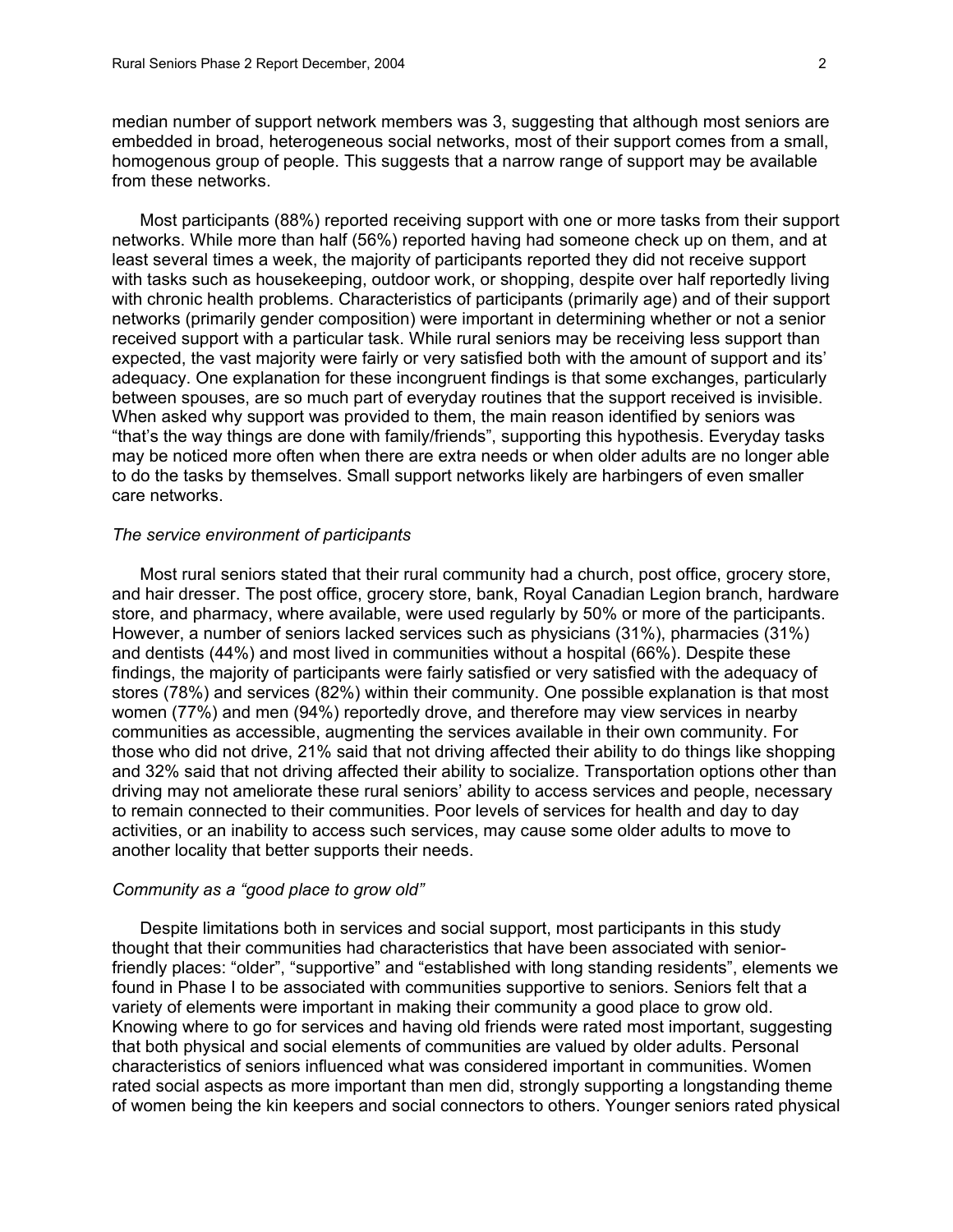aspects of their communities, such as the physical landscape of the community, its affordability and cleanliness, more highly than those in older age groups. Overall, 73% of participants rated their communities as very good places to grow old. These findings support the idea that although there is great diversity between rural communities, there is also great diversity in the expectations and satisfaction of older adults residing in these communities.

# *Conclusion and Policy Implications*

We found that the rural communities as 'good places/bad places' dichotomy is a great oversimplification. Rural seniors differ considerably in their access to social support and in the services that are available to them in their communities. Further, their views of their communities as good places to grow old don't map directly onto these differences. Yet if there was any overall conclusion from this study, it is that rural seniors generally are quite accepting of their communities-warts and all. The results of our national survey of older adults living in rural communities have some important implications for VAC policy and practice.

- A common belief is that rural seniors are buffered from a lack of formal services by having close knit networks of family and friends. It is important to recognize that support networks can not substitute for services, as both social and physical elements of communities are important to rural older adults.
- It is important to monitor VAC clients with small support networks through VAC's integrated client-centred service delivery model, as those with small support networks are at risk of isolation, and to develop strategies for enhancing their support before care crises arise. Local Legion branches may be excellent partners in making links between the community and older veterans and their spouses.
- VAC has recognized the contributions of spouses to the care of their clients through the extension of its VIP program to them. There may be a place for similar input to spouses of clients with small support networks to help couples retain their connections to their broader networks.
- The importance of supporting the medical, necessary, and social transportation needs of clients in rural areas who do not drive through the Veterans Independence Program cannot be underestimated. Transportation enables older adults to gain access to services and people and remain connected within their community.
- Knowing where to go for services was the most highly rated community characteristic. Programs such as the Canadian Seniors Partnership might turn their attention to providing the Collaborative Seniors Portal Network in rural communities where information on regional programs could be especially useful to seniors and their families.

# *Next Steps*

While Phase I focused on community characteristics, and Phase II considered the perspective of individual seniors, Phase III will consider the diversity among seniors within particular rural communities. In this final phase of this program of research, community case studies will take place in three rural communities in Canada to further understand who are the different groups of seniors, what do they view as supportive, and what policies and programs might assist them.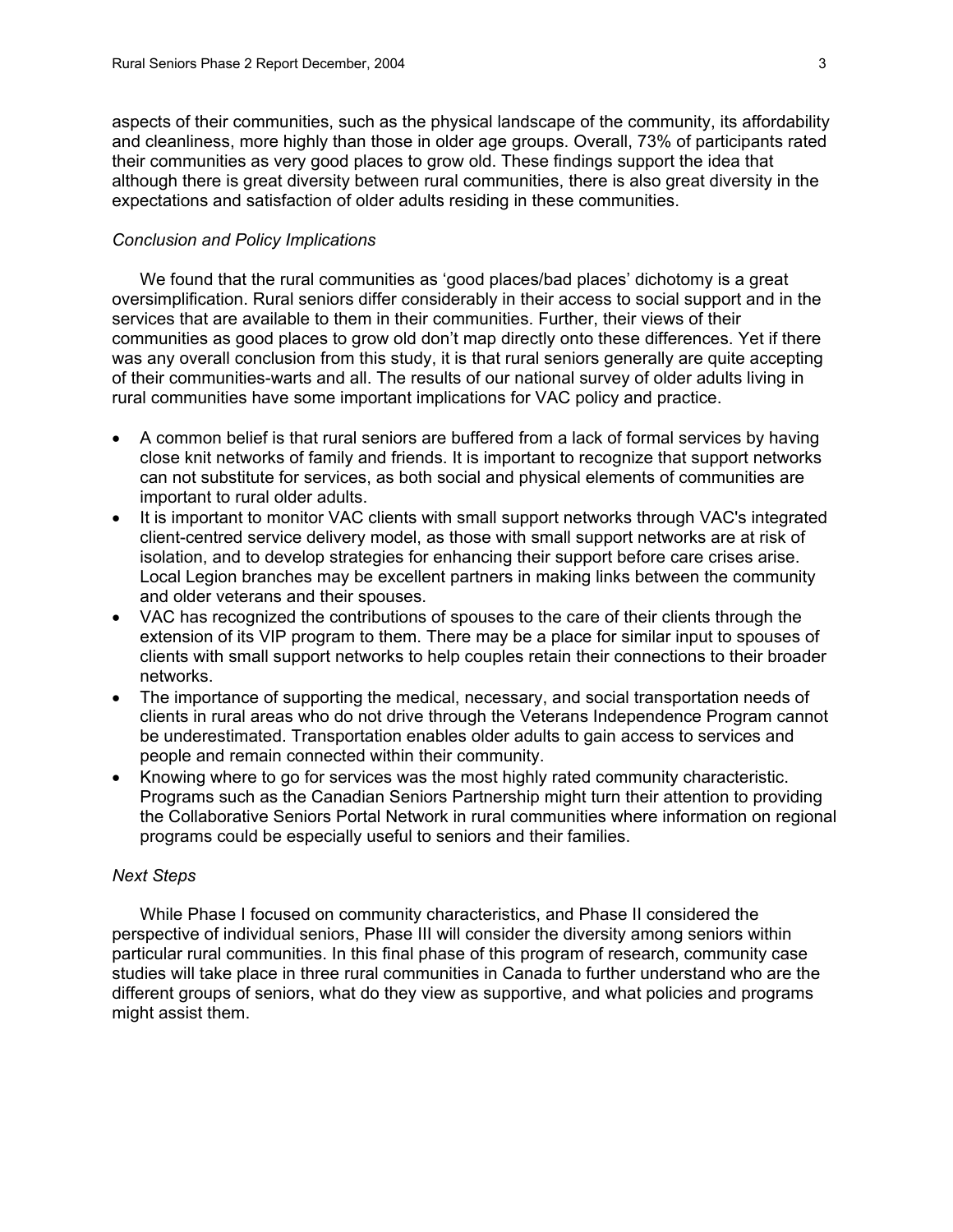# **2. Background**

The broad question underlying our program of research is whether rural communities are good places to grow old. In Phase I of this research program, the question was addressed by identifying supportive elements of rural communities through analyses of the 2001 Canadian Census of the Population. We found that rural communities with the highest proportion of residents providing support to seniors were smaller in population size, further from an urban centre, had a greater proportion of seniors and widowed persons, lower household incomes, a greater proportion of long-term residents, and a greater proportion of persons doing unpaid work. Of these characteristics, elements that were key to making a community a good place to grow old included having a small population size, long-term residents, a high proportion of seniors, and a culture of helping one another. These findings provided us with community-level data which suggested that levels of support may vary among communities depending on the presence of these elements. However, these findings tell us little about how seniors view their communities and evaluate their supportiveness.

In Phase II we turn to rural seniors and consider their perspectives on elements of their communities that make them 'good places to grow old.' This report differs from Phase I in that our lens is on individuals. In exploring the perspectives of seniors in rural Canada, we set out to address three main assumptions/questions. The first assumption is that rural communities are good places to grow old because seniors who live there are embedded in networks of family and friends, are integrated into their communities, and thus, have access to emotional and tangible support. While in Phase I we considered differences in supportiveness of communities towards older residents, here we consider differences in levels of supportiveness of individual personal networks of rural seniors.

The second main assumption appears in conflict with the first. It is that rural communities are not good places to grow old because seniors who live there live in service-poor environments. Longstanding difficulties in providing services to communities at a distance from service centres, accompanied by recent reductions in health care services and facilities in many provinces, provide evidence to suggest that this assumption has some validity. To address this assumption, we asked residents of communities across the country about service availability and accessibility.

Our final assumption is that the experience of growing old in rural Canada probably incorporates elements of these two assumptions in different ways for seniors across the country. It may be that 'good places to grow old' have some combination of social and physical elements. There is no road map to determine the relative importance of each. Rather we need to find out what elements of rural communities are most important to seniors living there and whether there is variation in which elements are seen as important.

Thus, there are three main research questions we address in this report:

- 1. What is the nature of the social environment of rural seniors? We describe the social and support networks of rural seniors in order to better understand how seniors might differ in their access to family and friend support.
- 2. What is the service environment of rural seniors? We describe the formal service environment including service availability, seniors' access to and use of basic services, and their views of the adequacy of these services. This information provides the basis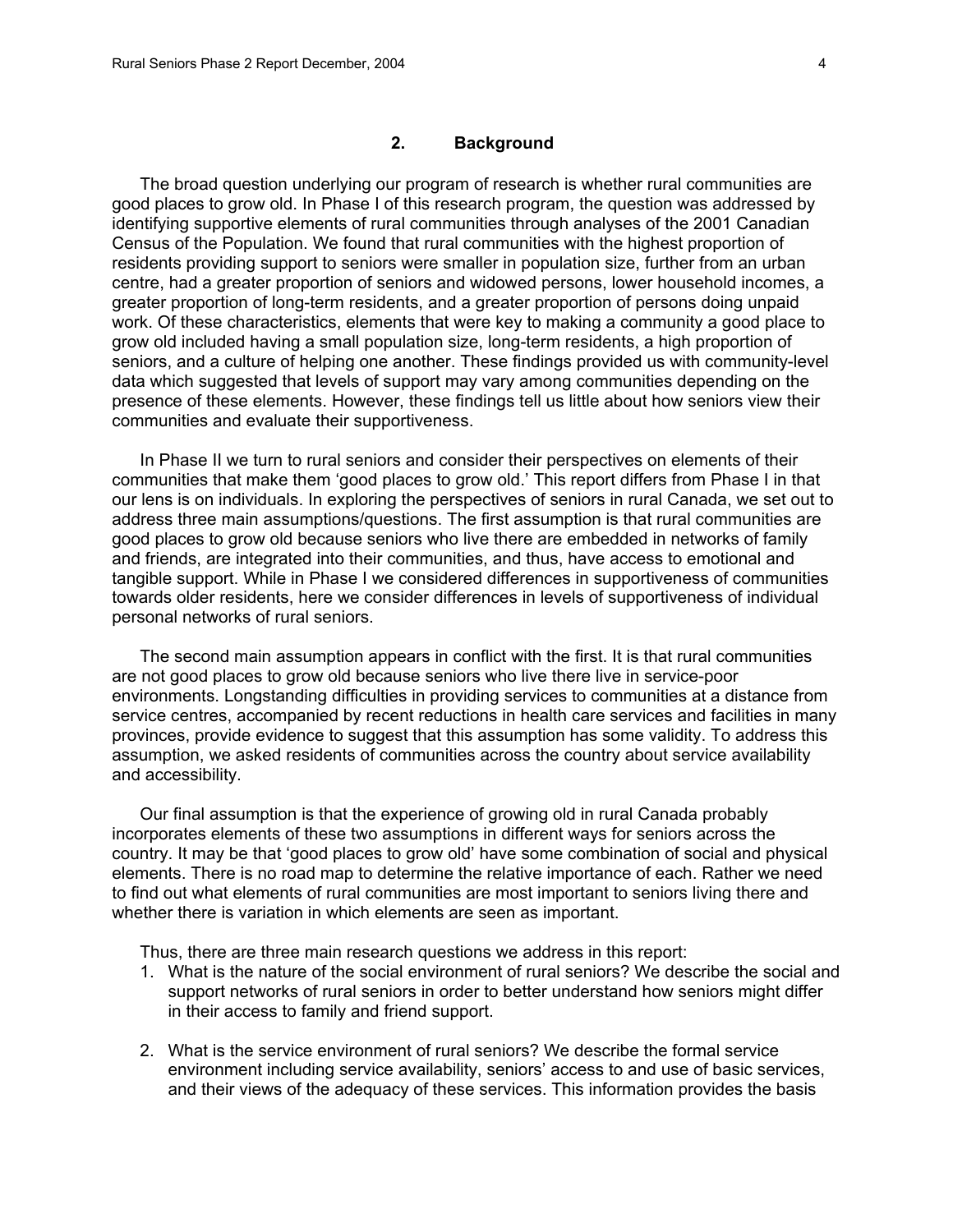for understanding variations in whether seniors live in a service-rich or service-poor community.

3. How do the social and physical environments of rural seniors contribute to rural seniors' views of their communities as good places to grow old? The relative importance of these rural contexts adds to our understanding of seniors' view of the importance of people and place in their lives.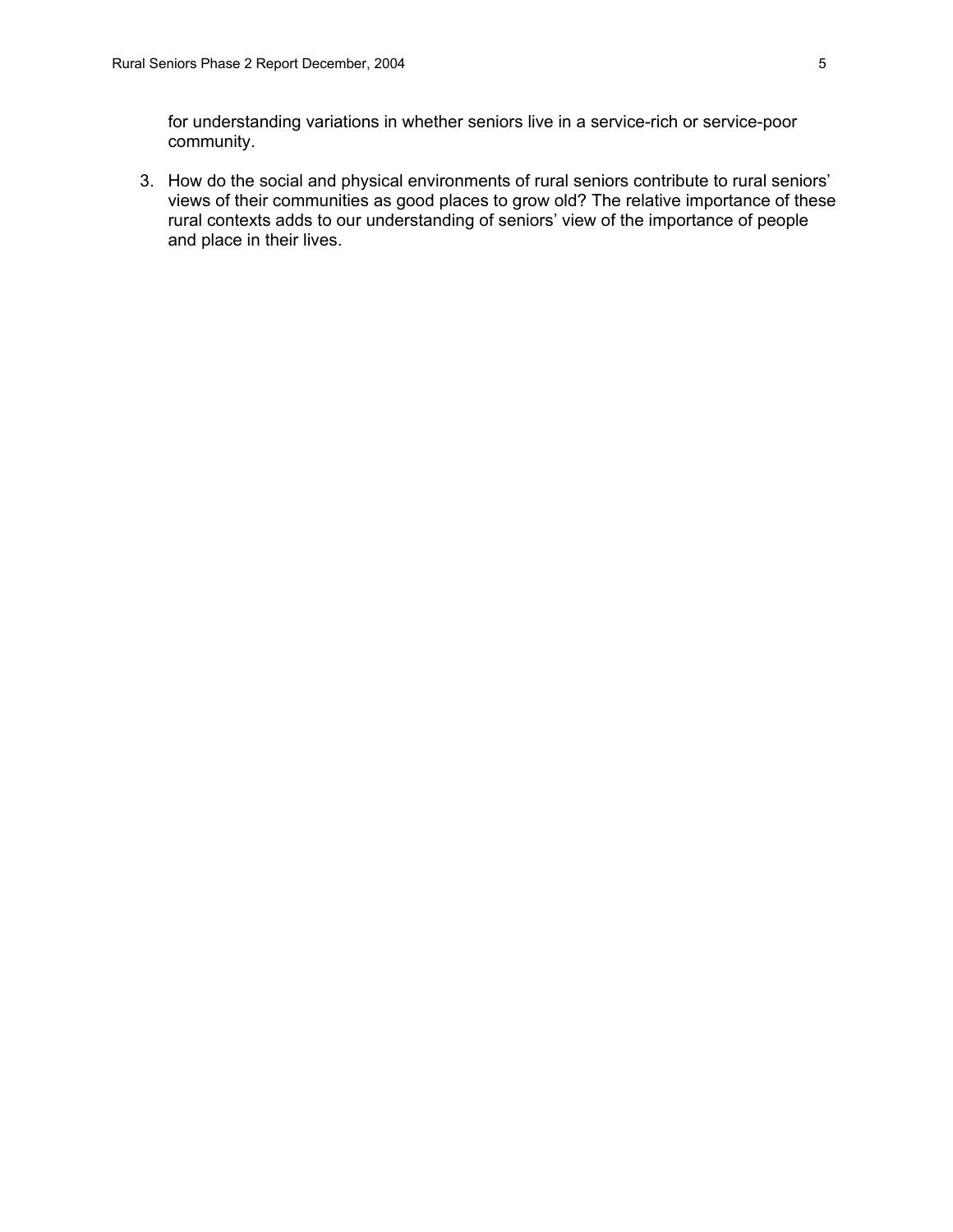#### **3. Literature Review**

In this chapter, we review extant literature surrounding our three main assumptions and research questions. In the first section, we review what is known about the social and support networks of seniors in order to better understand how rural seniors might differ in their access to family and friend support and perceived adequacy of such support. In the second section, we describe the state of our knowledge of the formal service environment in rural areas, including service availability and potential barriers affecting the accessibility or perceived adequacy of services. In the third and final section, we review our understanding of social and physical elements of communities that may be important to rural seniors when evaluating whether their community is a good place to grow old.

# *3.1 The Social Environment and Support to Seniors*

A stereotype of rural Canada is that seniors have close-knit networks of neighbours and friends who are available to provide support. Networks are seen as important because they are vehicles for access to tangible and emotional resources that can enhance health and well-being. In fact, family/friend networks have been seen as a major source of social capital for older adults (Keating, Swindle, & Foster, 2004). In this section, we review what is known about seniors' social networks, the support they provide to seniors, and how characteristics of networks and of older adults might influence the nature of support received by seniors. Where possible, we highlight the special circumstances of rural seniors that might result in differences in support received from family and friends. There may be more diversity in support than the stereotype would suggest. Following the discussion on social and support networks, we go on to consider the perspective of rural seniors. We explore factors that may influence how seniors perceive the adequacy of their support networks.

#### *Social and Support Networks*

Social networks of family members and friends are seen as central to the linking of older adults to people and resources. It is from social networks that support arises. Yet social networks and support networks have important distinctions. Social networks provide the structure from which support and care might emerge. Social networks are composed of people known to an older adult and with whom he or she has close links. Key members include family members, friends, and neighbours (Litwin, 2003), and the average size of these social networks is estimated at 12-13 people (van Tilburg, 1998; Wenger, 1997). Support networks, on the other hand, are the members of social networks who provide everyday tasks and services (Fast, Keating, Otfinowski, & Derksen, 2004). Smaller than their social networks (averaging 5-10 members) (van Tilburg; Wenger, 1996), they provide day-to-day social interaction, monitoring and providing advice, and/or instrumental activities such as home maintenance, meal preparation, and providing transportation (Fernández-Ballesteros, 2002; Keating, Otfinowski, Wenger, Fast, & Derksen, 2003; Wenger, 1997).

Social networks provide the structure from which support may arise. Knowledge of the composition of these networks will help us understand diversity in support received by rural seniors. Key characteristics of networks that may influence the type and amount of support received include the mix of women and men, age groups, family and friend relationships, and mix of members who are close by and at a distance.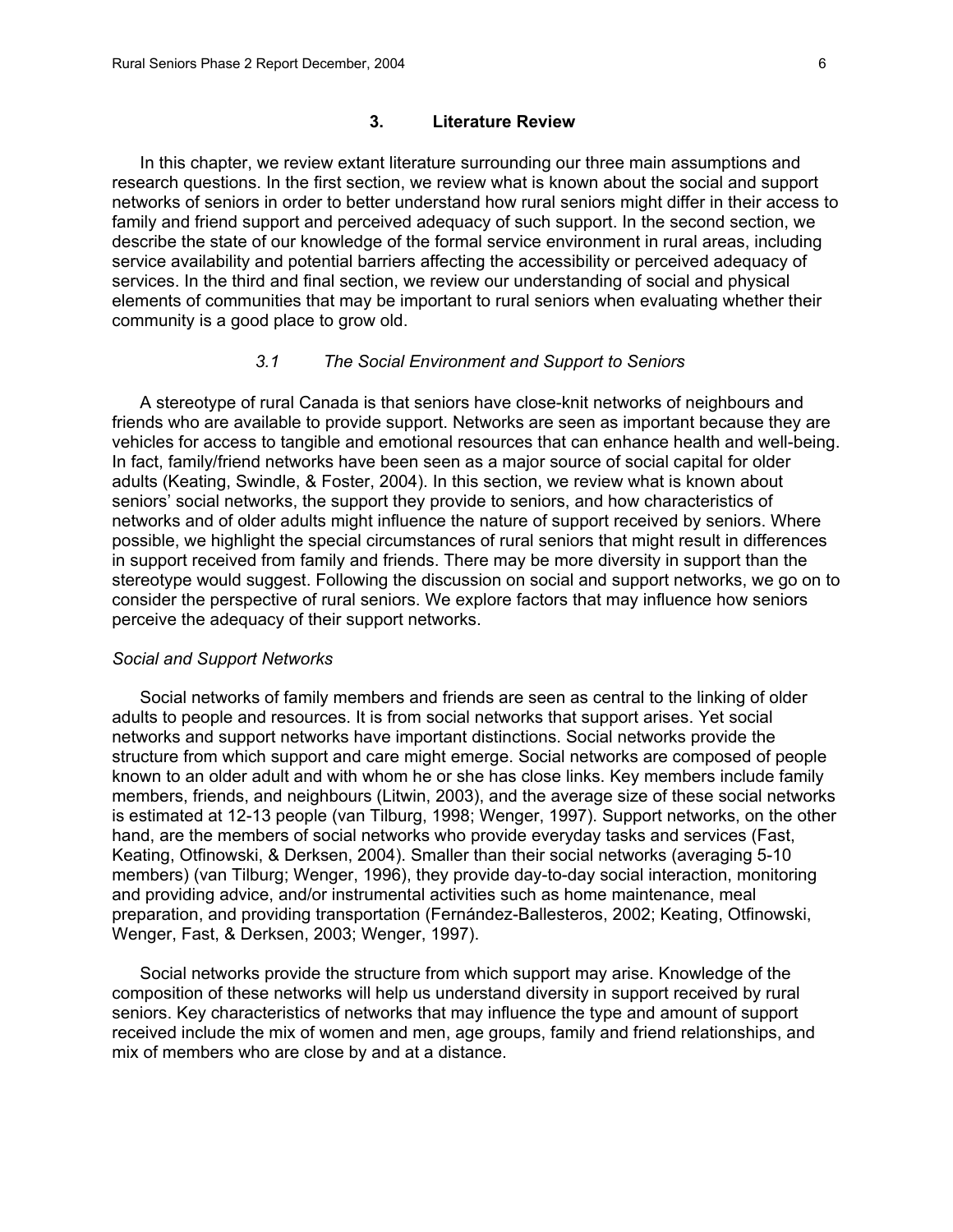Much of the research on support to seniors has focused on women as providers of support. Yet, social networks of older adults likely have both women and men. In fact, social networks of rural seniors may have somewhat more men than women given that there are slightly more older men than older women in rural Canada. Almost 60% of rural seniors are men, primarily because they come into communities to work in resource areas (Keating, Keefe, & Dobbs, 2001). Migration of rural women into service centres after the death of their husbands also may contribute to this phenomenon (Joseph & Martin-Matthews, 1993). However, men are underrepresented in the support networks of older adults (Fernández-Ballesteros, 2002; Kim, Hisata, Kai, & Lee, 2000; Wenger, 1997). Researchers have speculated that women are more likely to provide support because of their higher likelihood of developing lifelong friendships based on caring and emotional ties that continue into old age (Barker, Morrow, & Mitteness, 1998). Gender composition of support networks may be important in understanding the types of support provided. For example, women are more likely to provide emotional support and help with housekeeping, whereas males are more likely to support others by doing outdoor work, and home maintenance and repair (Fast et al., 2004).

Social networks of older rural adults also may differ in their mix of ages. Older adults with children are likely to have networks of people of a variety of ages since the number of children an older adult has is strongly associated with the number of younger people in their network (Uhlenberg & DeJong, 2004). In contrast, social networks that are primarily made up of friends and neighbours tend to be age-homogeneous. In addition, older persons who reside in resource communities with many younger adults and/or who are involved in mixed age organizations (work or volunteer) may have a greater mix of ages in their networks compared to those living in retirement communities or farming communities where younger people have left to find jobs in urban areas (Keating et al., 2001). Most non-kin interactions are with local community members (Wenger, 1997). We have yet to learn about whether support networks composed mainly of older adults function differently than age-heterogeneous networks (Field, Walker, & Orrell, 2002). It may be that age peers are in the best position to provide emotional support based on shared history whereas younger network members may be in a good position to provide support on tasks such as removing snow from long driveways in the rural countryside or driving seniors to appointments at a distance.

Whether networks are made up of relatives or friends and neighbours, or a mix of both is part of the folklore of rural communities. The idea of a closely knit community is based on the assumption that friends and neighbours help each other. Yet our Phase I findings showed a considerable variety in whether people were supportive to older adults in their communities. Overall, the limited research on social networks of older adults suggests that kin may predominate. Results from Finland indicate social networks are mostly kin (Melkas & Jylhä, 1996). Canadian research shows that across age groups, rural people have more contact with kin than urban dwellers, but the differences between the two are not great (Reimer, 1997).

There has been little systematic evaluation of the relationship composition (kin and non-kin) of support networks in part because of the predominant focus on kin as sources of support. Thus, we know little about support provided by friends and neighbours, an important element of the 'supportive networks' assumption about rural communities. There is a long history of research that shows that when present, spouses are the main sources of emotional and physical support (Barker et al., 1998; Wenger, 1997), with adult children expected to provide back-up support as needed (Fernández-Ballesteros, 2002; Kim et al., 2000). Other kin such as siblings and extended family are considered less central in providing support. For example, brothers and sisters living nearby are likely to provide emotional and short-term instrumental help, especially if the older person is childless (Campbell, Connidis, & Davies, 1999; Wenger,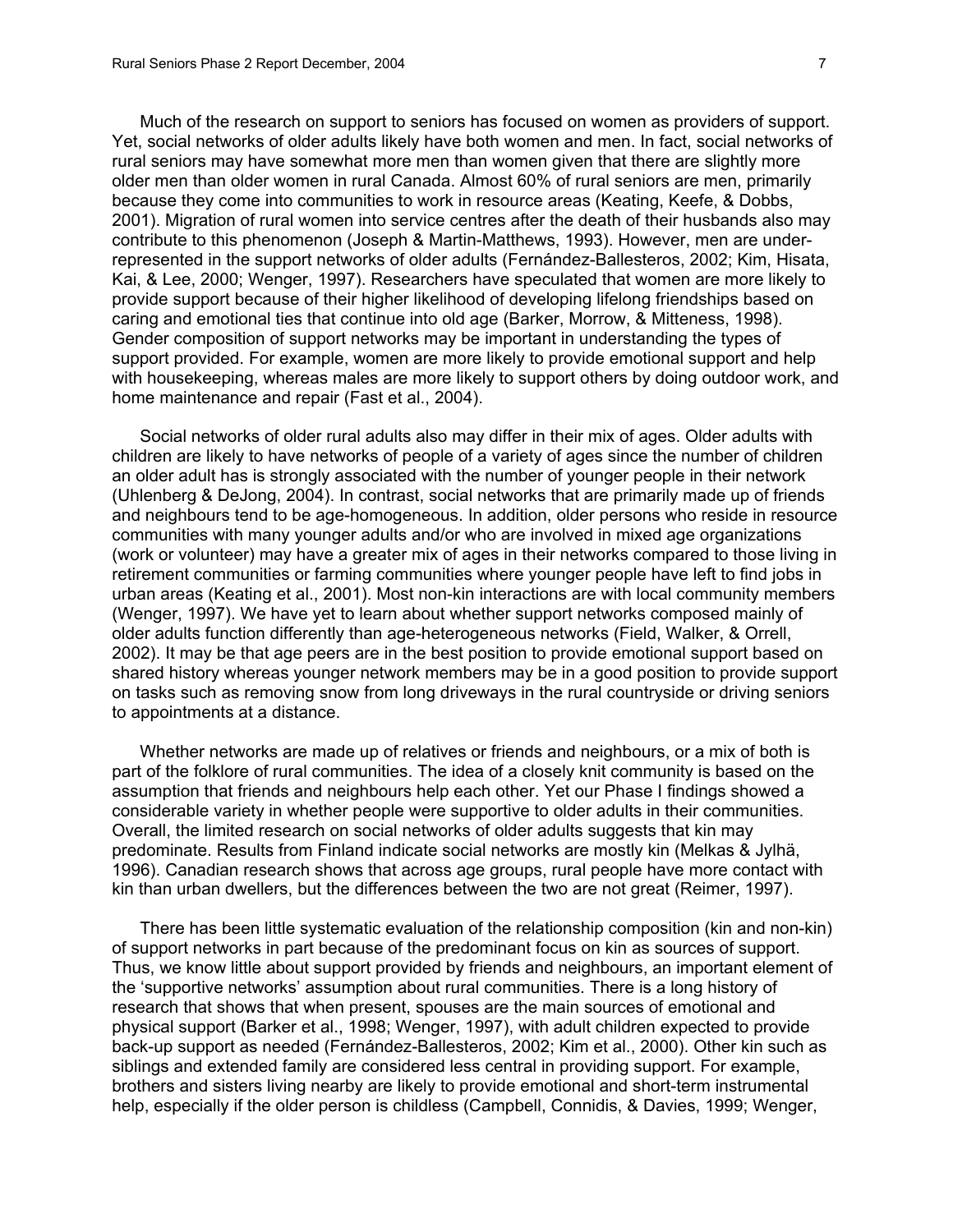1997). Non-kin also may be involved in providing support such as companionship, and assisting with driving, shopping, and heavy lifting (Aartsen, van Tilburg, Smits, & Knipscheer, 2004; Nocon & Pearson, 2000). Non-kin may provide different amounts and types of support than family members, although diversity is present (Nocon & Pearson). It may be that mixed networks of kin and non-kin provide rural seniors with the greatest breadth of support.

Proximity of social network members may be an important determinant of who is available to provide support. Although kin may be brought together as a result of family links, friends and neighbours are most likely to meet and to become part of social networks when they reside in close proximity. This may put rural residents at a disadvantage if there are great distances between neighbours (Fernández-Ballesteros, 2002; Rowles, 1988). Modern communication technology may allow some types of social and emotional support to be provided at a distance (Fast et al., 2004), though others such as transporting and collecting mail clearly require that members be nearby (Keating et al., 2003). Findings to date are that support networks of older rural seniors are composed mainly of local residents (Wenger, 1997). These findings suggest that where all support network members reside at a distance, the older person may receive a narrow range of support.

Finally, characteristics of the older adult also influence the composition of their social and support networks and hence the kind and amount of support they receive. Those who have larger and more diverse networks likely are younger in age (Tijhuis, Flap, Foets, & Groenewegen, 1998), female (Barker et al., 1998; Kim et al., 2000; Reinhardt, Boerner, & Benn, 2003), married (Uhlenberg & DeJong, 2004), more educated (Uhlenberg & DeJong), and have higher income (van Tilburg & van Groenou, 2002), higher self-rated health (Fernández-Ballesteros, 2002; Landau & Litwin, 2001; Zunzunegui et al., 2004), and have resided longer in their community (Brown, 2002; Wenger, 2001). They also are more likely to drive (Glasgow, 2000).

In sum, we expect that social and support networks of rural seniors are diverse, though support networks likely are smaller, more proximate, have more women than men, are more kin focused, and more homogeneous in age. Evidence to date is that the composition of support networks, in combination with characteristics of the older adult will influence the support they receive. We address these issues with two research questions:

- What are the characteristics of the social and support networks of rural seniors?
- How do rural seniors differ with respect to support received from others on different types of tasks?

# *Rural Seniors' Views of the Supportiveness of Their Networks*

Another approach to the question of whether rural seniors are embedded in supportive networks of family and friends is to ask them directly. The research, practice, and policy literature reflect strong themes about the importance of family members and friends in the lives of older adults. Social ties have been linked to beneficial health and social outcomes (Keating et al., 2004), especially when there is high contact with friends (Martire, Schulz, Mittelmark, & Newsom, 1999; Smith, Phillipson, & Scharf, 2002); and to responsive care to seniors with chronic health problems (Havens, Donovan, & Hollander, 2001). Whether networks are supportive may depend on whose perspective is taken. For example, while a family member or service delivery person might view a small support network as inadequate because little assistance is being provided, the senior at the centre of the network may not share this view. Recent research (Fung, Carstensen, & Lang, 2001) has shown that even when networks shrink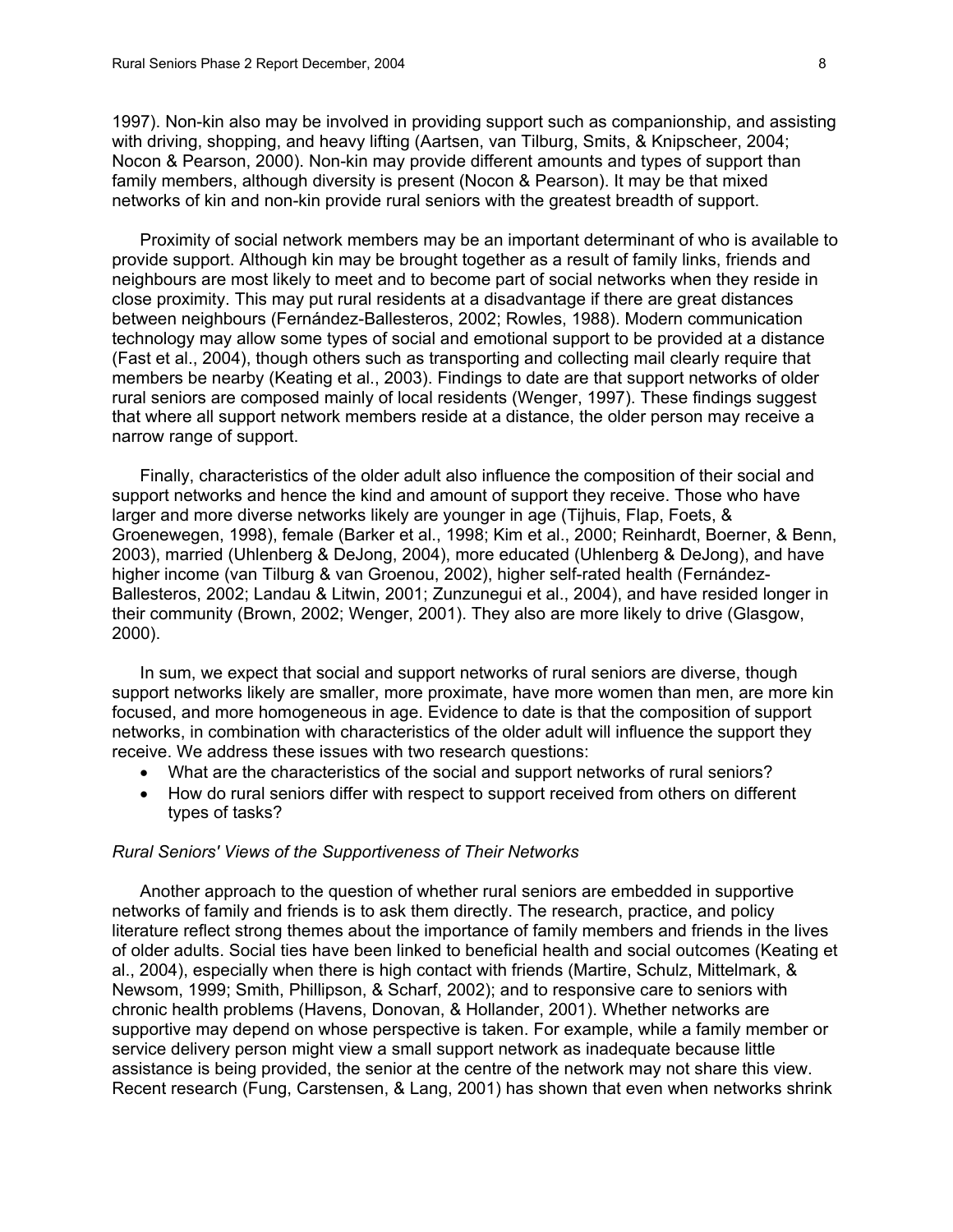in size, seniors still view them as adequate and satisfying as a result of the closeness and connection felt among members.

What might lead seniors to believe that they are adequately networked and supported in their rural community? There is a small body of literature suggesting that adequacy is determined by the source of the support, the closeness of the relationship between the supported and the supporter, and whether there is choice in who are the members of the support network.

Cross-national findings are that close kin are preferred members of the support networks of seniors with preferences for spouses, adult children, and siblings (Barker et al., 1998; Fernández-Ballesteros, 2002; Klein Ikkink, van Tilburg, & Knipscheer, 1999; Wenger, 1997). These expectations may result from the support the older person has exchanged with close kin over the years (Tijhuis et al., 1998) so that when support expected from these relationships is met, older people may feel satisfied with the adequacy of support they receive. On the other hand, when key network members fail to meet expectations of support, perceived adequacy of support may decline. Rural individuals of all ages are more likely to have contact with kin than urban residents (Reimer, 1997). Thus, they may be receiving support from preferred relationships and thus, be more likely to perceive the support they receive as adequate.

Other findings are that choice in network composition is crucial to increasing morale and connectedness. Seniors who have relatives in their network as a result of circumstances such as poor health instead of by choice, report being less satisfied with their networks (Litwin, 1999). Little is known about how rural seniors might view the adequacy of their support networks. A further question addressed in this report is:

• How do rural seniors differ with respect to views of the adequacy of support they receive?

# *3.2 The Formal Service Environment and Support to Seniors*

Disentangling assumptions about the service environment of rural seniors is a thorny problem. Certainly a major challenge in creating a supportive environment for older residents in rural communities is the provision of services and amenities that support everyday living. Physical factors such as community size and economic viability (Reimer, 2004) result in great differences in the availability and variety of stores and services among small communities. 'Service-rich' rural communities have been compared to urban settings as they include stores (e.g., grocery store, post office, variety store) and services (e.g., bank, doctor, drug store, beauty salon, social club) (Hodge, 1987). However, other rural communities may be 'servicepoor' so that the lack of stores and services requires residents to travel outside their communities for essential items. Research documenting the decline in availability of essential services in rural Canadian communities over the past five years (Halseth, 2003) suggests a drift toward reduced service access. Indeed, it has been estimated that approximately 20% of Canadian rural seniors travel to other localities for items such as groceries compared to 5% of their urban counterparts (Keating et al., 2001).

When asked about the challenges to living in a rural community, rural Canadians have listed difficulties in accessing medical care as a result of having too few physicians and having to travel great distances to hospitals (Canadian Rural Partnership, 1998). It has been estimated that 17% of family physicians, 4% of specialists, and 18% of registered nurses serve rural, remote, and northern communities, although about 30% of Canadians live in these areas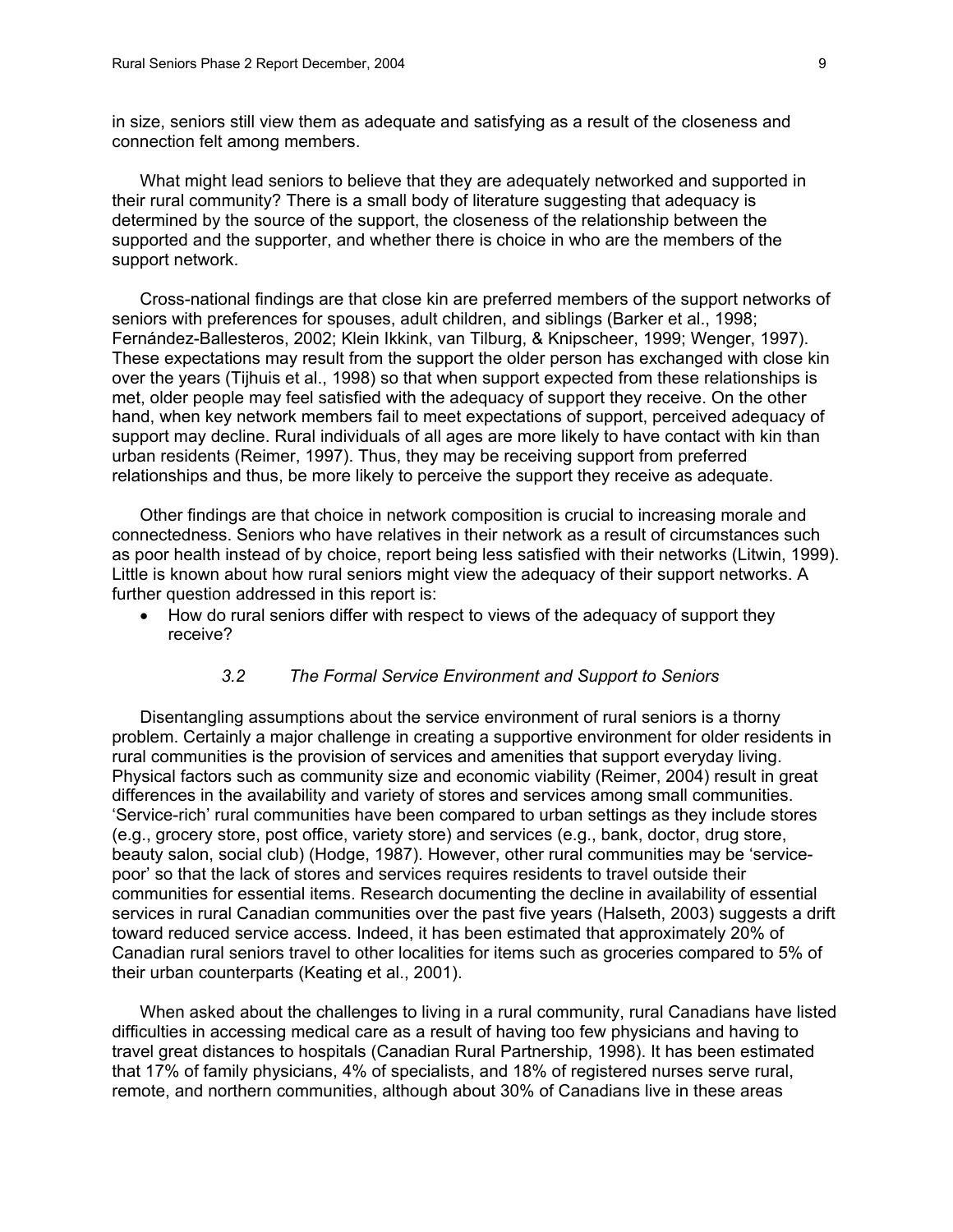(Ministerial Advisory Council on Rural Health, 2002). In addition, with the restructuring of health care in the 1990's, hospital-based services have become centralized, reduced, or eliminated in rural areas while community-based services have not been adequately increased to compensate (Ministerial Advisory Council on Rural Health). These changes make rural seniors particularly vulnerable, as most have at least one chronic health condition and some may not have available family or friends to support them (Keating et al., 2001). If isolated from needed health services, some older people may not be able to remain in their rural communities.

The presence of community stores and services provide the potential for support, but this support is only actualized if the stores and services are accessible. Proximity is a major component of accessibility in rural areas. When services are at a distance, seniors require reliable transportation to overcome the geographic barrier to accessing goods and services (Glasgow, 2000). It has been found that rural seniors identify transportation barriers to accessing services more often than urban seniors (Schoenberg & Coward, 1998), with older adults and females having the most difficulty. An American study of older rural residents found that 97% of males 65-69 years old were drivers compared to 85% of females; whereas 79% of males 85 years and older were drivers compared with 42% of females (Glasgow). In Canada driving difficulty may be exacerbated by harsh winter driving conditions (Keating et al., 2001). As a consequence, women and older adults may be particularly dependent on family and friends for rides (Glasgow), making transportation support from friends and relatives crucial to accessing stores, services, and people. Older people who drive or who have transportation support may report less difficulty in accessing services and perceive their formal services as being more supportive than those who lack transportation.

Other barriers to service access are financial, administrative, and cultural barriers. Older people in rural communities generally have lower incomes than urban seniors and may experience financial barriers to local services and stores where costs may be relatively high (Lin, 2004). In the United States, older people with low family incomes have been found to have decreased access to health care services (Auchincloss, Van Nostrand, & Ronsaville, 2001). Universal access to a number of health services makes the Canadian experience somewhat different. However, costs related to transportation or out-of-pocket expenses for services not provided by provincial health care systems may result in differential access for poorer seniors. Further, there may be administrative barriers, such as local pharmacies not carrying needed medications (Lin), or stores not carrying an adequate amount and range of supplies. The limited availability or absence of goods in rural communities may decrease the use or perceived adequacy of community stores.

Perceived adequacy may increase if the available services and stores are culturally relevant. In culturally homogeneous communities, seniors have better access to formal services (Auchincloss et al., 2001), as the stores and services accommodate the needs of the dominant cultural group. Canadian rural communities tend to be ethnically homogenous, with about 90% of rural seniors being Canadian-born (Keating et al., 2001). Therefore, we can hypothesize that most rural seniors will not have such cultural barriers to accessing services. It would seem that when evaluating access to formal services, transportation, geographical distance, and cost are particularly important potential barriers to consider.

In sum, there is an assumption that rural communities will be perceived as unsupportive if they lack basic stores and services. However, even when these services are available in the community, they may not be perceived as adequate as a result of geographical, financial, cultural, or administrative barriers to access. When assessing the supportiveness of the formal service environment, we ask: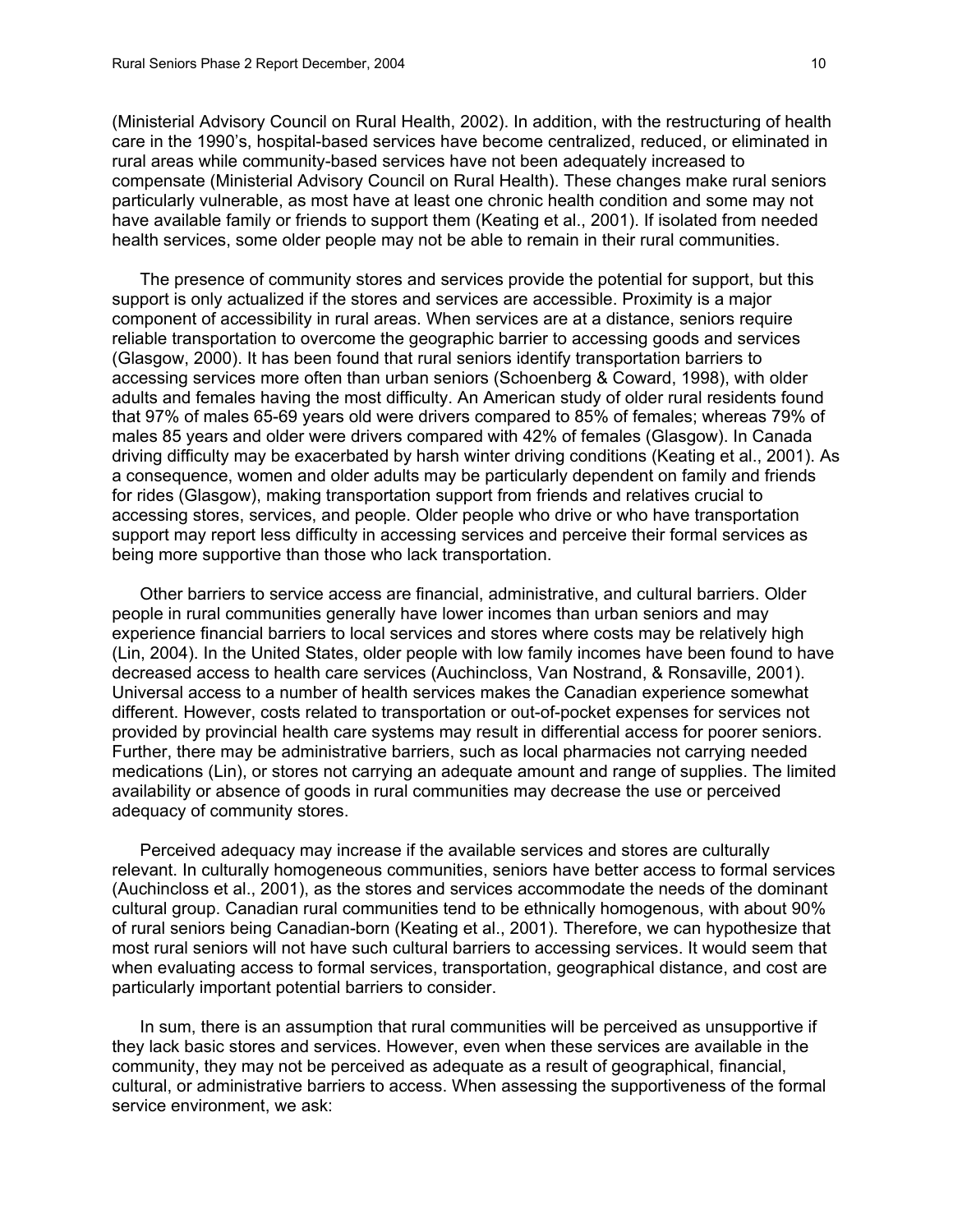- What is the status of service availability and usage in rural communities?
- How satisfied, overall, are rural seniors with the services in their communities?

#### *3.3 What Makes a Community a Good Place to Grow Old?*

Personal relationships such as networks of family and friends, and community services are but two elements of the broader community environments of rural seniors. Other elements of the community context also may be important determinants of whether rural seniors see their communities as good places to grow old. In this final section we consider which social and physical elements of communities are most important to rural seniors when evaluating whether their community is a good place to grow old.

Social elements of communities include interactions with friends, neighbours, and family within the community. In addition, being a member of formal groups and organizations, voluntary organizations, and having contact with other community members (Gracia & Herrero, 2004; Uhlenberg & DeJong, 2004) are relevant since they can foster a sense of community belonging (Gracia & Herrero). Indeed, when Canadian rural residents were asked to name the strengths of their community, the main reason listed was the characteristics of the people present, including their family values, strong volunteer base, and their sense of community (Canadian Rural Partnership, 1998[a1]).

Further, exchanges of support also may be related to positive views of community. People who both provide and receive support have positive outcomes such as increased sense of wellbeing and higher quality of life (Kim et al., 2000; Lawrence & Schigelone, 2002). There has been no direct examination of links between the exchange of support and having positive views of community.

Aspects of the physical environment such as weather, climate, and physical beauty are part of the folklore of Canadian communities. Rural Canadians see physical elements as strengths of their community as well as social factors. The natural beauty of the landscape, the presence of a safe and clean environment, the value of the natural resources, and having locally accessible stores and services all were important elements of good communities (Canadian Rural Partnership, 1998). There was regional variation in these items, with rural people from Newfoundland, British Columbia, and the Yukon stressing the importance of natural resources, suggesting variation across rural people in rating the importance of community elements (Canadian Rural Partnership). Just as there was variation across rural residents, there also may be variation across older people who live in these communities on what physical and social elements are important to them. However, little is known about how these physical elements might influence seniors' views of their communities as good places.

There is limited information on the relative importance of physical and social elements of communities as criteria for evaluating whether a community is a good place to grow old. Recent rural research suggests that evaluations related to social elements may vary by individual characteristics such as age and gender. In their work in rural Scotland, Glendinning, Nuttall, Hendry, Kloep, and Wood (2003) found that teenagers felt their rural communities were good for younger children, but the lack of stores, services, and affordable transportation made these areas less satisfying for them. These young people rated the presence of social ties within the community as being a stronger predictor of remaining in the community than the physical elements.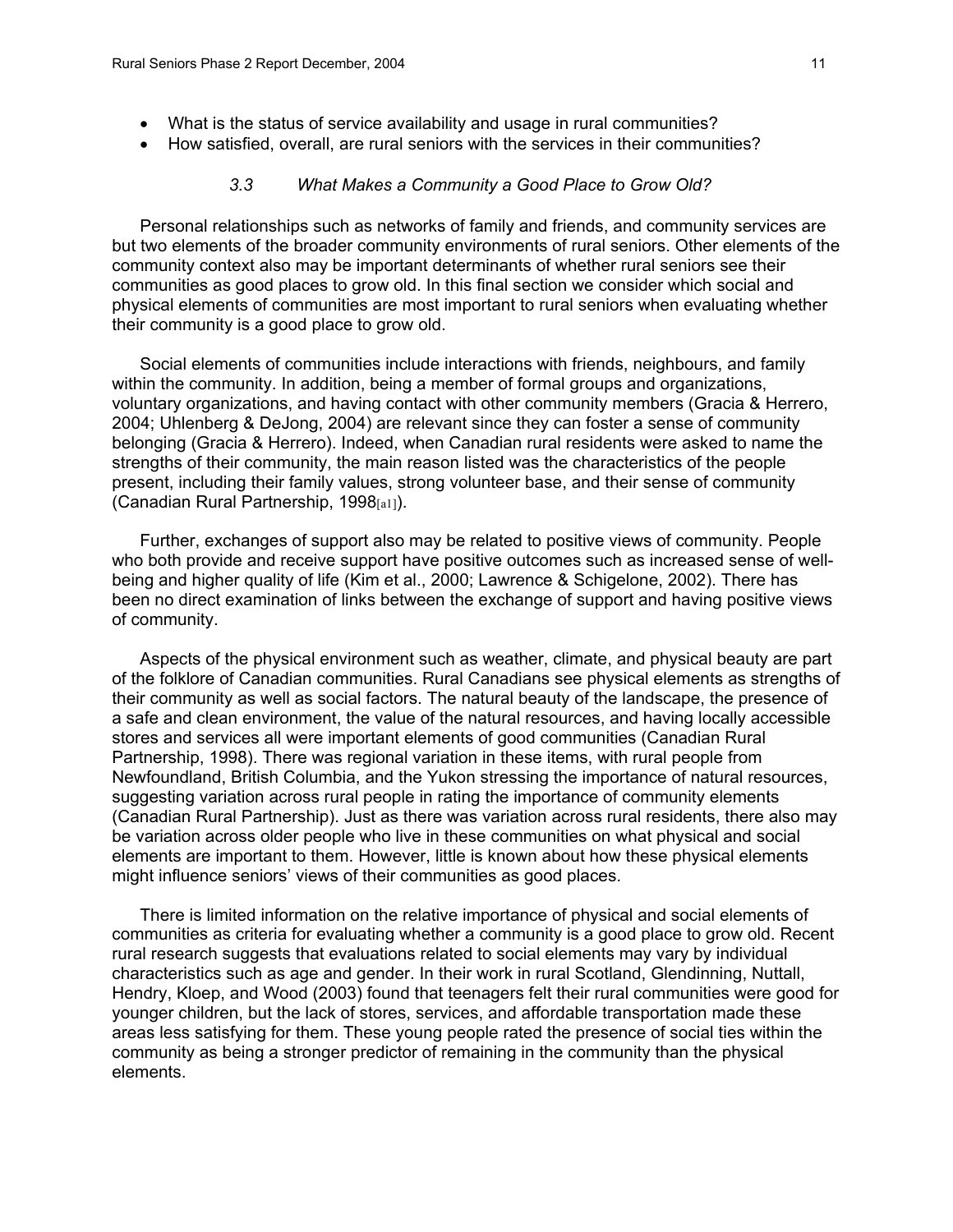The individual's fit with their environment  $a_{21}$  or feelings of belonging may be useful in understanding whether individuals will consider their communities as good places to grow old. Raphael et al. (1995) describe three types of belonging: social, physical, and community. Social belonging includes links with the social environment including acceptance by family, friends, and community members; physical belonging is the connection with the physical environments of home and community; and community belonging includes access to resources such as adequate income, health and social services, recreational programs, and community events (Raphael et al.). Rural seniors may have a mixture of social and physical connections to their communities that may influence their overall sense of belonging. Along with the perceived importance of social and physical elements, sense of belonging may very well be correlated with evaluations of whether a rural community is a good place to grow old.

In sum, while there is some information on the relative importance of various aspects of the social and physical contexts of rural communities, the question has not been examined from the perspective of older rural residents. We therefore address this question by asking:

• What are seniors' views of what makes their communities "good places to grow old"?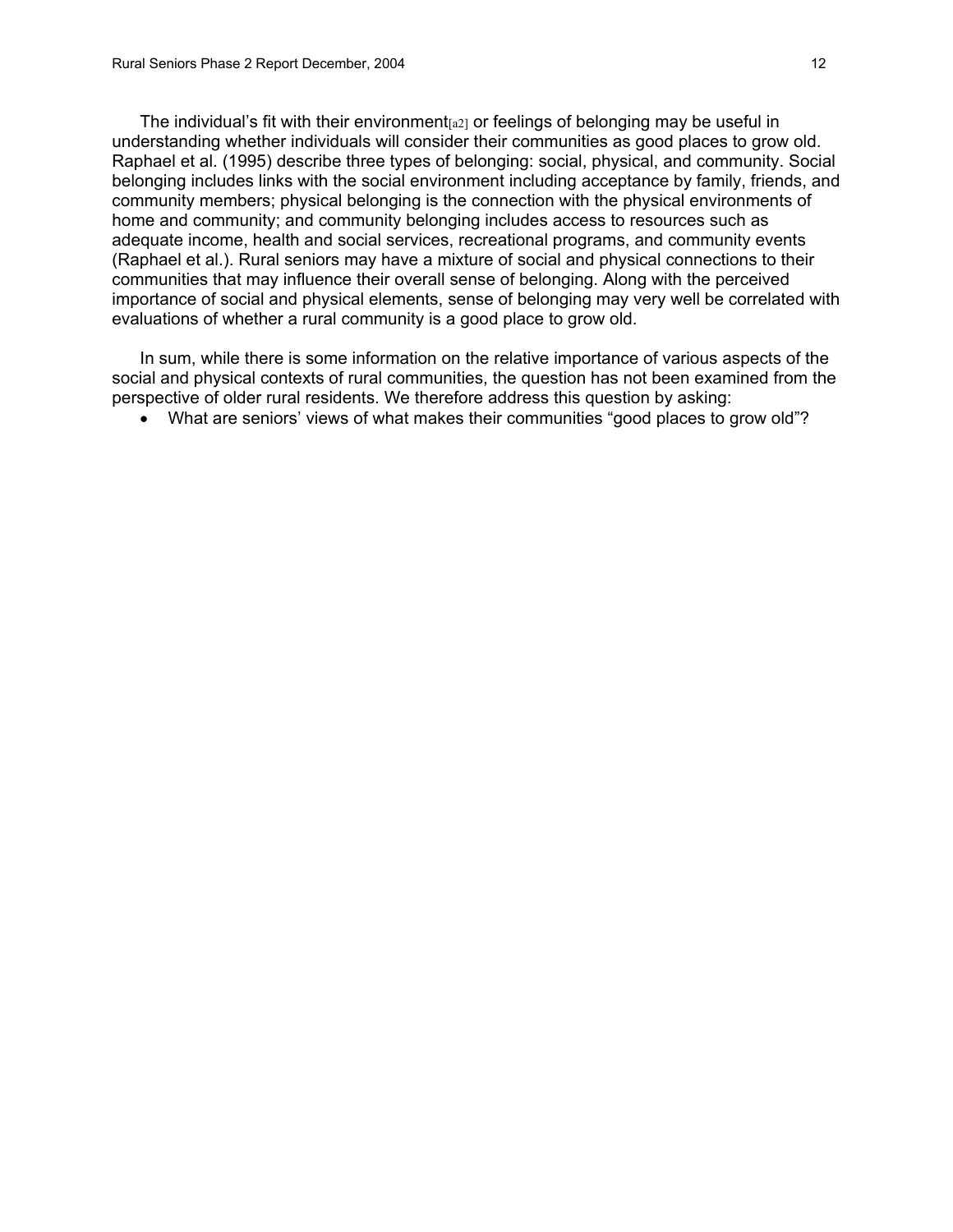# **4. Methods**

In this chapter, we describe the development of the survey instrument through which the data were collected, the sampling framework, data collection procedures, research questions, and the data analyses.

# *4.1 Survey Development*

The survey instrument was developed to address the three main research questions identified in the introduction and literature review related to the social and service environments of rural seniors, and how they contribute to views of their communities as good places to grow old. The instrument was developed to reflect seven domains:

- 1. *Community context.* This domain included questions about community size, length of time in community, availability of/satisfaction with amenities, driving patterns, and transportation. Questions regarding the former two were derived from the Canadian Census (Statistics Canada, 2001a) and the Survey on Social Support and Aging (Statistics Canada, 2002). In addition, the question on length of time residing in the community came from the neighbourhood section of a survey based on Bangladeshi women living in Tower Hamlets (Phillipson, Ahmed, & Latimer, 2003). The module on amenities was based on an article by Hodge (1987). The majority of the transportation questions were drawn from the research of Dobbs and Dobbs; those questions have been used in their program of research on the older driver over the last 10 years (Dobbs, 1999; Dobbs & Dobbs, 1996, 1997). Questions on mobility in the community and transportation options in the community were adapted from the AEA and ASA Community Conversation Survey (2003).
- 2. *Social ties.* Detailed questions on kin and close friends were asked in this section to outline the respondent's social network. The questions were developed by the research team to reflect social networks (i.e., Keating et al., 2003), while the coding for this module was adapted from the Survey on Social Support and Aging (Statistics Canada, 2002). The definition of close friends was taken from the Survey on Social Engagement (Statistics Canada, 2003b).
- 3. *Participation in groups/organizations in the community*. Questions were asked about involvement in various community groups and were adapted from the civic engagement module of the Survey on Social Engagement (Statistics Canada, 2003b). The final question on reason for a change in participation was created by the research team.
- 4. *Support Provided.* This section included questions on what support the respondent provided to others within the community, why they did these tasks, frequency of task provision, and characteristics of people to whom support was provided. The structure for this section was guided by the Survey on Social Support and Aging (Statistics Canada, 2002), as was the coding for the various response categories. Questions on activities such as preparation of meals, shopping (groceries), housekeeping, helping with financial matters, making arrangements for appointments, checking up on others, and providing emotional support were derived from the Survey on Social Support and Aging (Statistics Canada, 2002). The questions on transportation needs were drawn from the research of Dobbs and Dobbs (see Dobbs, 1999). Questions on activities such as watering plants, feeding pets, picking up mail, and providing childcare were adapted from the Survey on Social Engagement (Statistics Canada, 2003b), while the question on outdoor work, such as painting and shoveling snow, was adapted from the Survey of Giving,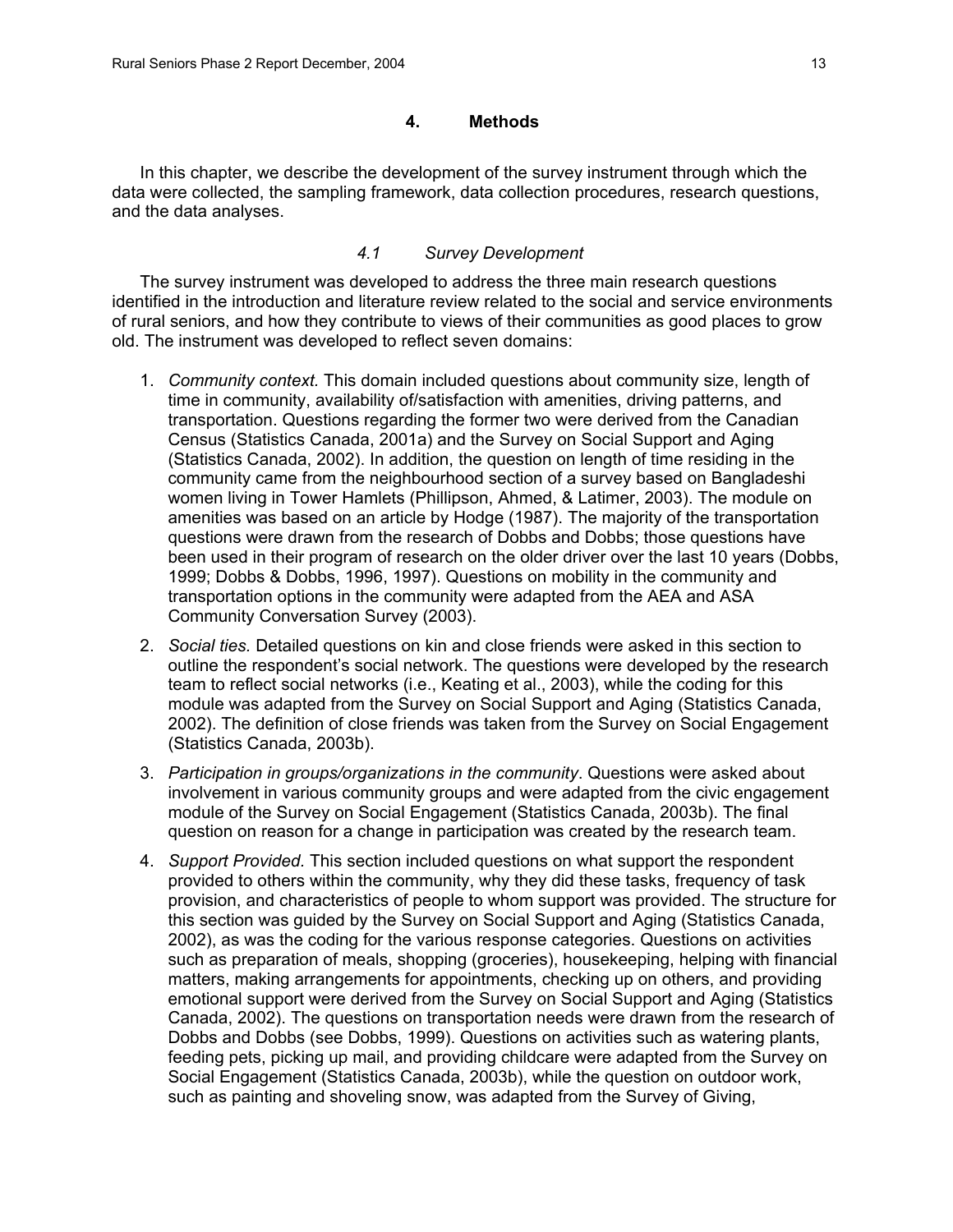Volunteering, and Participating (Statistics Canada, 1998). The question on giving someone a short break from their caregiving responsibilities was created by the research team.

- 5. *Support Received.* This section included questions about what support the respondent received from others, why support was received, frequency of receipt of tasks, and characteristics of people from whom support was received. Questions mirrored those on support provided, and, thus, were derived from the same sources.
- 6. *Seniors' perspectives on their community*. This domain included three sub-domains: seniors' beliefs about their physical and social environments, their sense of belonging to their community, and their beliefs about whether their community is a good place to grow old. Findings from Phase I (i.e., Keefe et al., 2004) informed the questions on the physical and social environments. Questions on sense of belonging were mainly drawn from the Social Capital Community Benchmark Survey (Saguaro Seminar, 2001), with the exception of the last question on overall belonging, which was adapted from the Survey on Social Engagement (Statistics Canada, 2003b). Most of the questions on what makes a community a good place to grow old were created by the research team to address the literature on attachment to place. However, questions on trust and the importance of establishing and maintaining social ties were adapted from the Survey on Social Engagement (Statistics Canada).
- 7. *Individual demographics and community characteristics.* Demographic information included items such as age, marital status, education, self-rated health, life satisfaction, and income. The questions in this module were adapted from questions in the Canadian Census (Statistics Canada, 2001a), the Survey on Social Engagement (Statistics Canada, 2003b), the Survey on Social Support and Aging (Statistics Canada, 2002), the Canadian Community Health Survey (CCHS) (Statistics Canada, 2003a), and the Participation and Activity Limitation Survey (PALS) (Statistics Canada, 2001b). In addition, a question on benefits was developed by the research team, with coding based on Veterans Affairs Canada's programs for veterans. The questions on adequacy of income were adapted from an article by Stoller and Stoller (2003).

In December 2003, the Population Research Laboratory (PRL) piloted the survey instrument through telephone interviews with 20 Canadian seniors residing in rural communities. The pilot interviews ranged in length from 22-58 minutes with a mean interview length of 31 minutes. Revisions to the survey took place over the next three months and changes were directed by feedback from the interviewers, comments provided by the interviewees, and response frequencies on individual questions (i.e., questions that yielded low response rates or no variance were deleted). The final survey instrument is provided in Appendix A.

# *4.2 Sampling Procedure*

Participants were drawn from the Royal Canadian Legion membership database. The population of rural members was drawn using rural postal codes (second digit of postal code = 0) and by year of birth (age 65 or older). This population consisted of 36,876 members. Duplicate entries and those with missing data were removed. The remaining sample had a very small number of Francophone members who were not included in the sample because of associated data collection costs for translation and lack of representativeness. Thus, the overall sampling frame available was 36,013 people.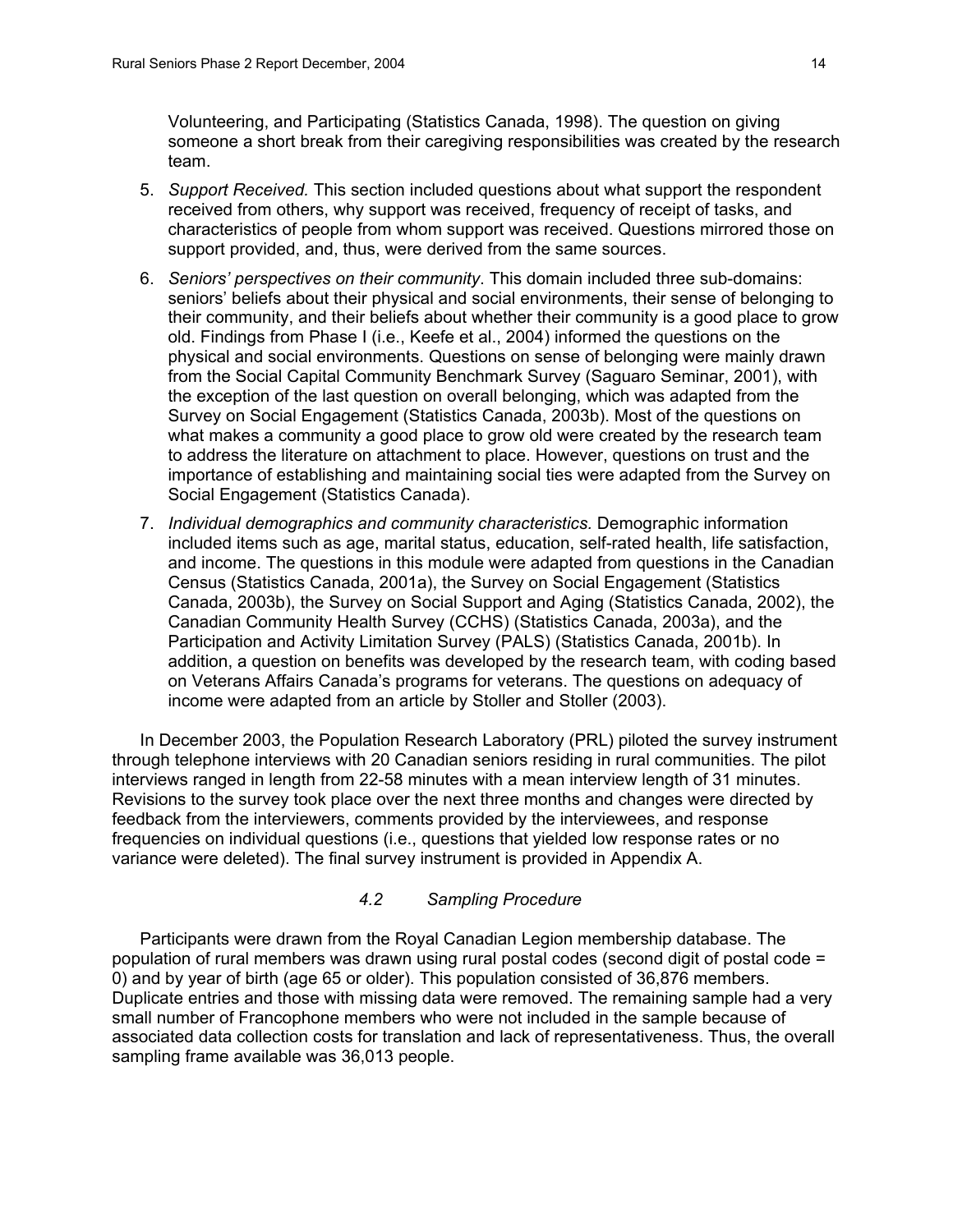Data provided in the Royal Canadian Legion membership database include surname, given name, year of birth, age, gender, city, province, postal code, language, and information related to legion membership (e.g., branch, command, etc.). Telephone numbers of Legion members were not available in the database. Thus, following cleaning of the database, the next step in the sampling procedure was to obtain telephone numbers for the sampling frame. This was accomplished through electronic matching of names and addresses with Canadian Telephone Directories. Due to time and cost limitations of attempting to match such a large number of names, a stratified, random sample of 12,381 was drawn from the sampling frame of 36,013. Stratification was based on percentages of rural seniors 65 years of age and older in the following regions: Atlantic Canada, Quebec, Ontario, Prairies, Alberta, and British Columbia. Regional percentages were set to mirror the older rural population from the 2001 Census. This sample was then subjected to electronic matching. Results of the electronic matching with Canadian Telephone Directories yielded an overall sample of 5,646 names (Table 1).

| <b>Region</b>           | <b>Number</b> | Percentage |
|-------------------------|---------------|------------|
| <b>Atlantic Canada</b>  | 1,187         | 21.0       |
| Quebec <sup>1</sup>     | 539           | 9.5        |
| Ontario                 | 1,827         | 32.4       |
| <b>Prairies</b>         | 799           | 14.2       |
| Alberta                 | 748           | 13.2       |
| <b>British Columbia</b> | 546           | 9.7        |
| Total                   | 5,646         | 100.0      |

 $\overline{a}$ 

Table 1. Results of electronic matching of Royal Canadian Legion sample with Canadian telephone directories

Based on the final sample of 5,646 potential respondents, quota sampling was done based on age (50% aged 65 to 74 years and 50% aged 75+) and gender (50% male and 50% female). Sampling at the household level was accomplished by first targeting men aged 75 or older, as it was expected that this would be the quota that would be hardest to fill. However, as the interviewing proceeded, it became obvious that this target population quota was easily filled since Legion members are disproportionately male. Thus, the 'hard to fill' quota was changed to target women, especially within the older age group. This was accomplished by asking the person who answered the phone what was the household composition of people aged 65 or older. Based on that feedback, respondents were interviewed based on the following priority target: women 75+, women 65-74, men 75+, and men 65-74. Final sample size was 1,322 completed interviews. See Table 2 for description of the final sample.

<sup>&</sup>lt;sup>1</sup> The number and percentage for the Quebec sample reflect all English speaking members of the Royal Canadian Legion living in Quebec. The regional percentage of older rural seniors from the 2001 Census is higher.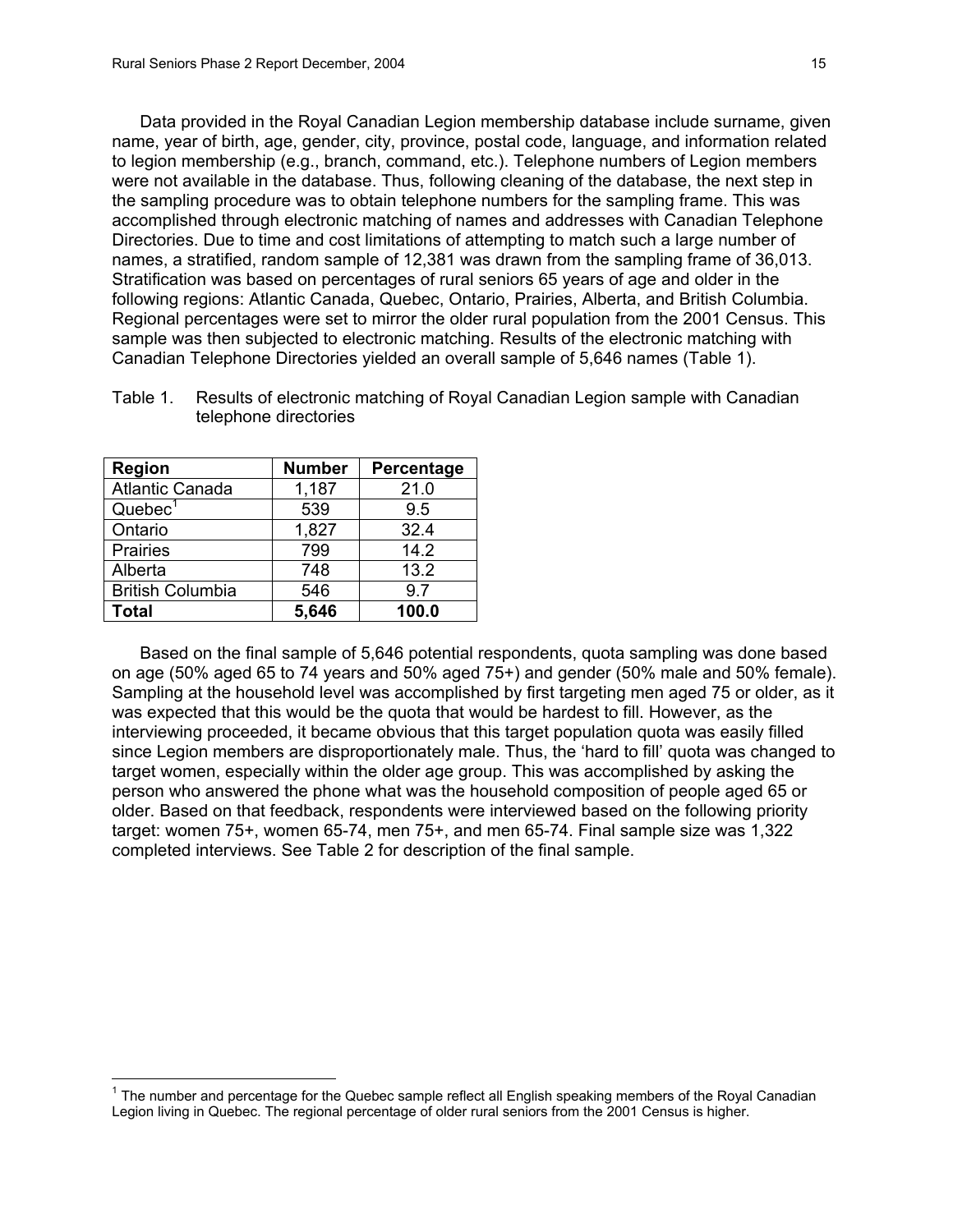|                         | Females |       | Males |       |       |
|-------------------------|---------|-------|-------|-------|-------|
| Region                  | 65-74   | $75+$ | 65-74 | $75+$ | Total |
| <b>Atlantic Canada</b>  | 85      | 70    | 77    | 52    | 284   |
| Quebec                  | 38      | 42    | 18    | 30    | 128   |
| Ontario                 | 115     | 120   | 103   | 83    | 421   |
| <b>Prairies</b>         | 29      | 35    | 44    | 79    | 187   |
| Alberta                 | 40      | 31    | 52    | 53    | 176   |
| <b>British Columbia</b> | 30      | 27    | 31    | 38    | 126   |
| Total                   | 337     | 325   | 325   | 335   | 1322  |

# Table 2. Sample distribution: Age, gender, and region

As planned in the sampling strategy, the final sample was evenly split by gender and age category. Regional representation of the final sample mirrors the regional representation of rural seniors in Canada based on the 2001 Census of Canada data<sup>2</sup>.

# *4.3 Data Collection*

The data were collected by trained interviewers from the PRL at the University of Alberta using its centralized Computer-Assisted Telephone Interviewing (CATI) facilities. The survey instrument and data collection protocols were reviewed and approved by the Faculty of Agriculture, Forestry, and Home Economics Human Research Ethics Board, the University of Alberta Health Research Ethics Board-Panel B, and Mount Saint Vincent University Research Ethics Board. At the outset of the study, supervisors and interviewers received project training from the PRL Research Coordinator and members of the Rural Seniors Research Team on the study background and questionnaire content.

The main data collection phase was conducted in the spring of 2004 (from March 27, 2004 to May 1, 2004). Interviewing took place throughout the day to accommodate time zones across the country. Telephone supervisors monitored the work of the interviewers, checked call dispositions, and conducted back-up interviewing. The average length of the interview was 37.6 minutes. Response rate was 51.2% based on refusals, inability to contact respondent, and language barriers.

# *4.4 Research Questions and Analyses*

In this section, we outline the three main research questions and sub-questions, and provide an overview of the data analyses for each. However, prior to presenting the research questions, we describe the data analyses related to demographic information for the sample.

**EXECUTE:**<br><sup>2</sup> Quebec is the exception to regional representation.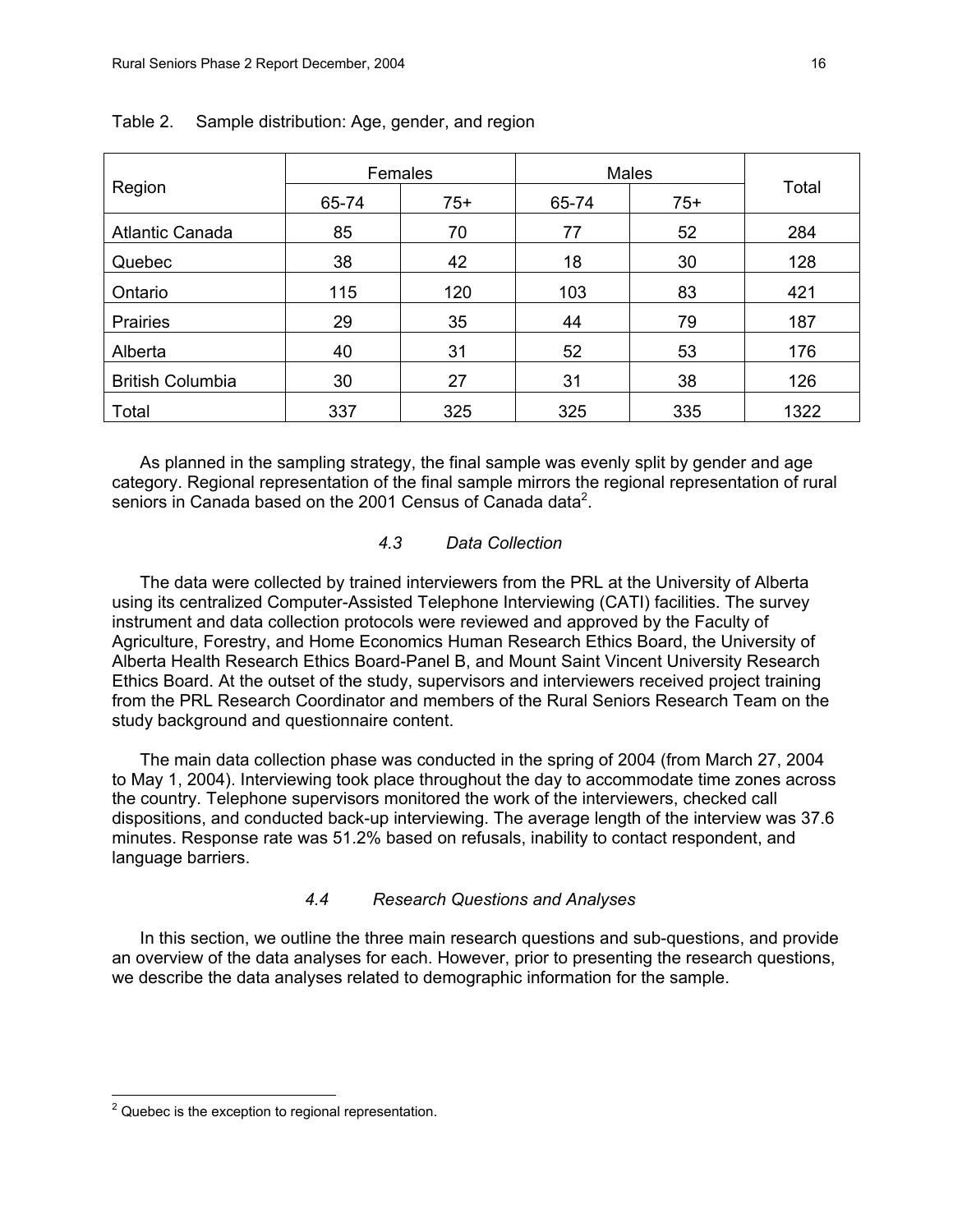#### *Characteristics of Participants*

We begin by describing women and men in our sample in terms of demographic characteristics: age, marital status, education, income, and employment status. The data are presented in terms of percentages for women and men.

In order to examine our sample with respect to the overall rural senior population in Canada, comparative information was included from the General Social Survey (Statistics Canada, 2002). Further descriptive information (percentages for women, men, and the total sample) on participants included levels of life satisfaction, health status, long-term health problems, and the effect of those problems on involvement in community activities. Finally, veteran status of participants was described: wartime service, whether the respondent was a client of Veterans Affairs Canada (VAC), and whether they received services from VAC (e.g., Veterans Independence Program (VIP), Health Care Treatment Benefits, etc.). The data are presented as percentages for women, men, and for the sample as a whole.

### *Research Questions*

There were three main research questions: questions related to the social environment of rural seniors (Question 1), the service environment of rural seniors (Question 2), and rural seniors' views of what makes their communities good places to grow old (Question 3). Each of the three main research questions had related sub-questions. The main research questions and sub-questions are listed below. For each of the main research questions, we provide our assumptions for that question. For each of the sub-questions, we provide an overview of the questions from the survey followed by a description of the data analyses.

1. What is the nature of the social environment of rural seniors?

The primary assumption underlying the research questions related to the social environment and support to seniors is that rural seniors are embedded in networks that provide support. This assumption is part of a broad issue that we are trying to address in the project – that is, whether rural seniors are well supported because they are embedded in kin, friend, and community networks or not well supported because services in rural communities are insufficient. The latter is addressed under research question 2. The three sub-questions related to the nature of the social environment are:

a) What are the characteristics of social and support networks of rural seniors?

For this question, we described social and support networks in order to determine differences in potential for support. Respondents were first asked to provide names of their relatives (spouse, daughter, son, in-laws) and close friends, and to provide the gender of each, his/her age, and where each lived. They were then asked to indicate if they had received support on a number of tasks (e.g., meal preparation, shopping, transportation). If they had received support, they were asked to provide the name, gender, and age of the individual(s) who provided support, where the individual(s) lived, why they had provided the support, and the frequency of support provided. Social networks included all individuals named by the respondent as relatives (close kin, distant kin), and close friends. Support networks included all social network members who provided assistance on one or more tasks.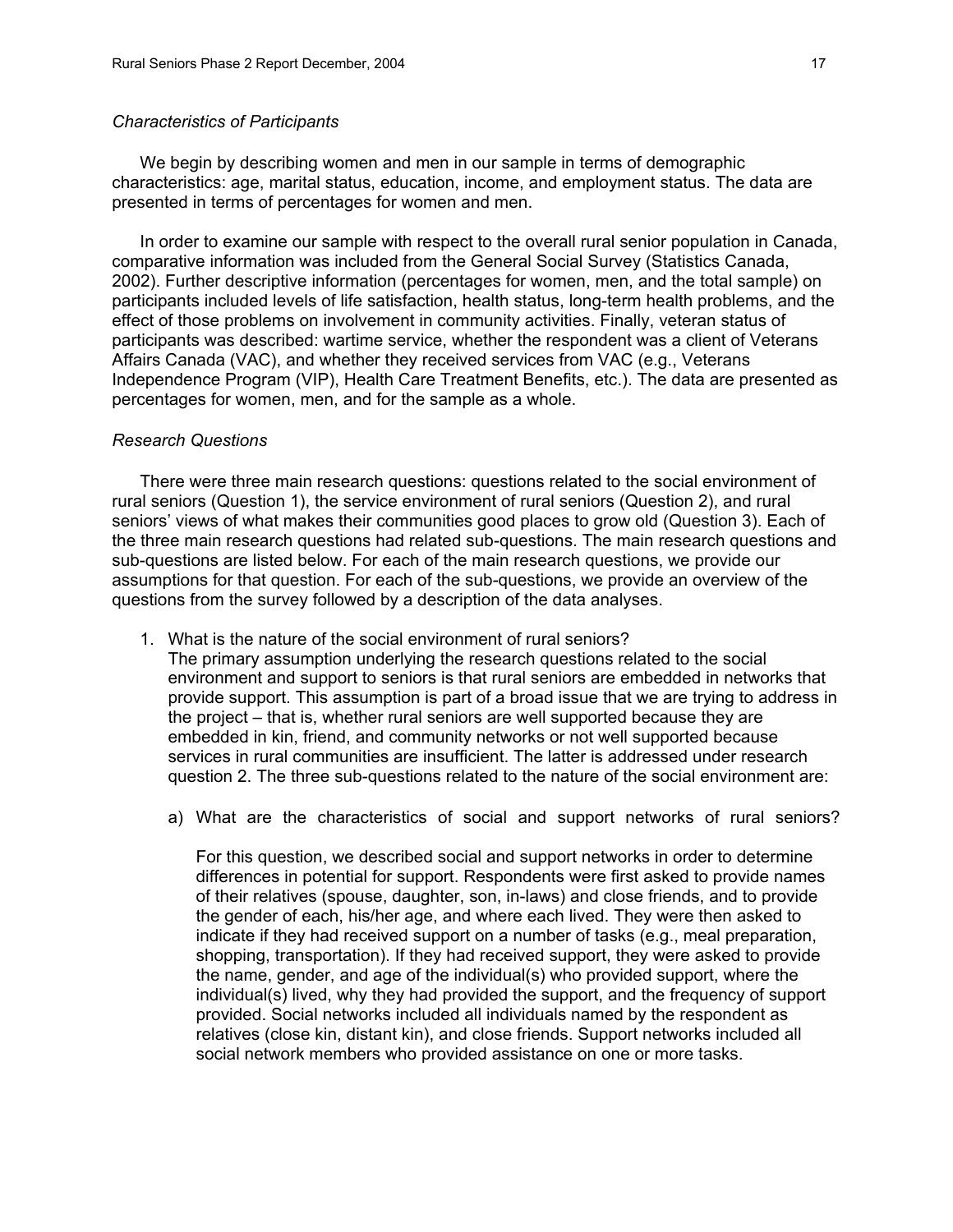The information from those questions was used to create social and support networks for each of the sample respondents. Descriptive analyses were used to determine the characteristics of the social and support networks for the overall sample (e.g., the percentage of respondents with female only networks, the percentage of the sample with only close kin in their networks, etc.).

b) How do rural seniors differ with respect to support received from others on different types of tasks?

For this question, we first examined the types of support that each respondent received from individuals in her/his support network. Types of support included support with housekeeping, outdoor work, shopping, etc. Descriptive analyses were used, with the information presented in terms of percentages (ranked from the highest to the lowest type of support received). We also examined the frequency of support for each of the support items. Because many of the respondents received support from more than one person for each task, we first calculated the maximum frequency of support that each individual received for each of the items. Descriptive analyses were then used to determine the maximum frequency of support (at least once per month to daily) across the support network for each task. The results are presented as percentages for each item in terms of frequency of support received.

We also were interested in determining the characteristics of the individual, his/her support network, and of the community that are predictive of support received. Questions from the survey related to individual characteristics included age, gender, marital status, education, income, health and driving status, and length of time in the community. Questions related to the support network included proportion of those in the support network in terms of age and gender, size of support network, and relationship and proximity of individuals in the support network to the respondent. Community related questions included the size of community, number of services available, distance from an urban centre, and the proportion of seniors in the community.

Hierarchical multiple regression analyses were used to determine if any of the characteristics (individual, network, or community) predicted support received. Thus, characteristics were used as predictors and types of support received were the dependent variables. Prior to the regression analyses, factor analysis was used to group the 13 support tasks into a smaller set of tasks. The five task groups were: 1) transportation (medical, necessary, and social); 2) housework (meal preparation, housekeeping, and shopping); 3) emotional support (emotional support, break from caregiving, and checking up); 4) household arrangements (making arrangements and financial matters); and 5) checking the house (watering plants, feeding pet etc. while away). Following the factor analysis, five hierarchical regression analyses (one for each of the five types of support received) were run to determine which of the individual, network and community characteristics were predictive of receipt of support on that group of tasks. The results are presented as standardized beta weights and level of significance.

c) How do rural seniors differ with respect to views of the amount and adequacy of support they receive?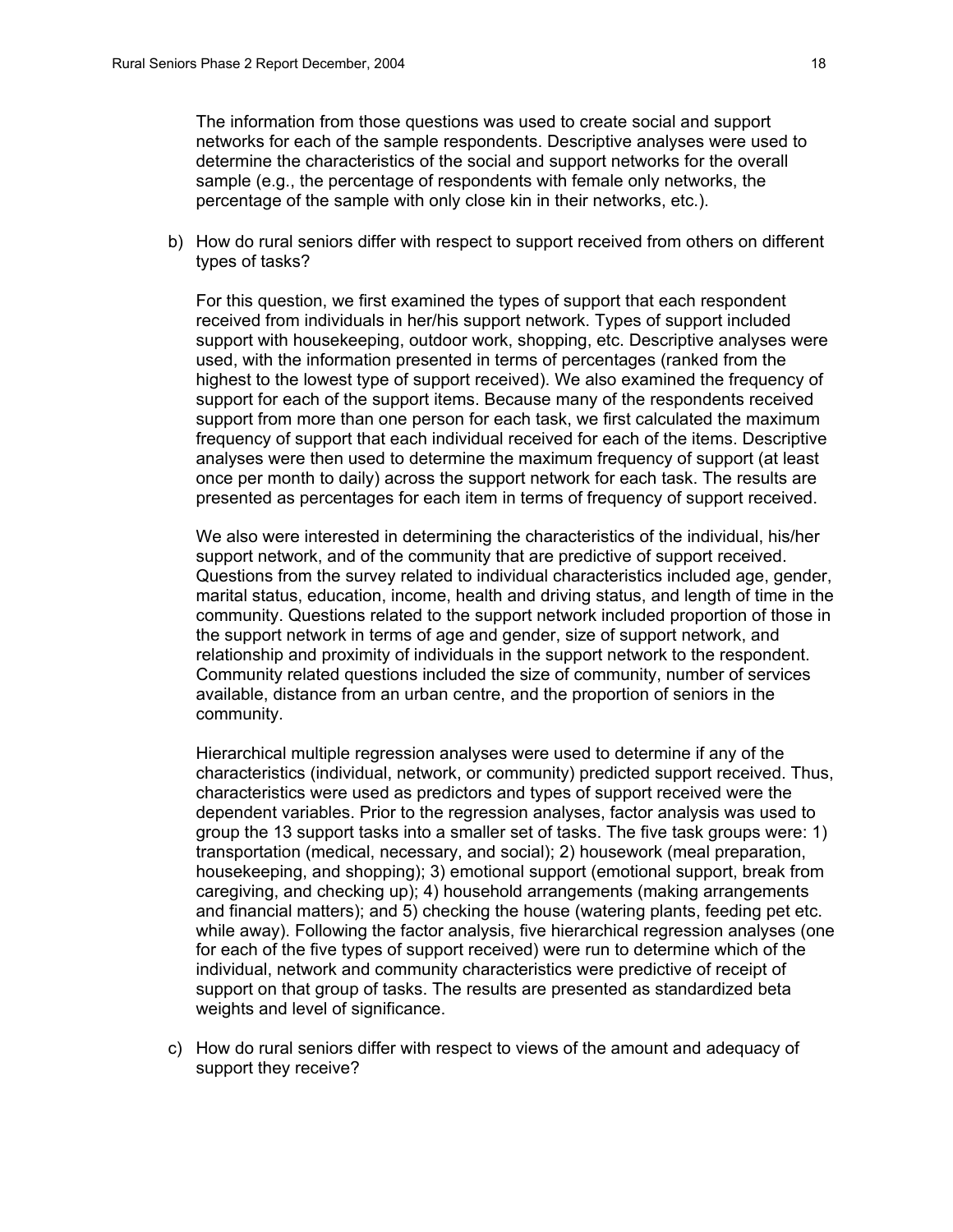Respondents were then asked to rate their satisfaction with the amount of support that they had received over the last 12 months, and to rate the adequacy of that support. In terms of amount of support, respondents rated their level of satisfaction from very dissatisfied to very satisfied. For adequacy of support, respondents' ratings ranged from completely inadequate to completely adequate. Descriptive statistics (frequencies) are provided in terms of level of satisfaction for each question.

Cross tabulations, with chi square statistics, were then done to determine if ratings of amount and adequacy of support differed by individual characteristics, such as gender, marital status, age, and long-term health problems. The results are discussed in the text.

- 2. What is the service environment of rural seniors? The purpose of this question was to address the assumption that rural seniors are not well supported because services in rural communities are insufficient. The sub-questions are:
	- a) What is the status of service availability and usage in rural communities? For this question, we examined the availability and frequency of use of stores and services in rural communities. Participants were asked to indicate the presence/absence of stores and services from a pre-determined list of 17 stores/services. The data are presented as the proportion of seniors reporting the presence of the store/service in the community, ranked from highest to lowest percentage. Respondents who indicated that the store/service was present in their community were then asked to indicate their frequency of use of those stores and services (ranging from 'never' to 'regularly'). The results are presented in percentages.
	- b) How satisfied are seniors with the adequacy of stores and services in their communities?

Respondents were then asked to provide an overall rating of their level of satisfaction with the adequacy of stores and services in their communities. The data are presented in terms of percentages. We also were interested in respondents' access to people and services. Respondents were asked a series of questions on driving status and the effects of not driving on access to people and services. We first determined the percentage of women and men who drive, and for those who did not drive, descriptive statistics (frequencies) were used to examine if not driving affected respondents' ability to socialize or to do things such as grocery shopping or getting to appointments. The data are presented as percentages.

- 3. What makes a community a 'good place to grow old'? This is the broad question that underlies our program of research. Some of the elements of community that may be important include networks, services, and other social and physical aspects of rural communities. Here we get seniors' perspectives on this question. The sub-questions are:
	- a) What are respondents' views of their communities and do those views differ by personal characteristics?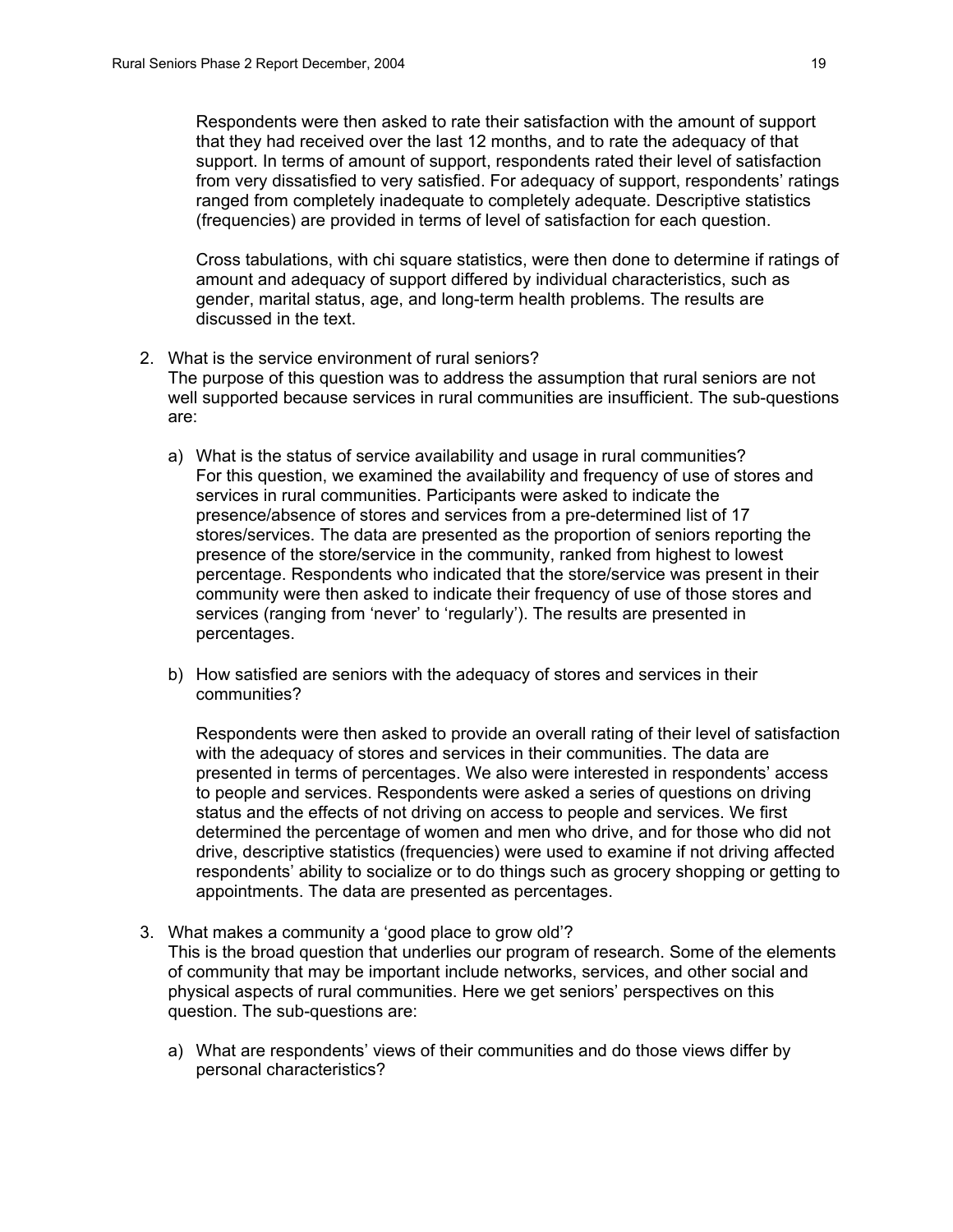For this question, respondents rated how well their community could be described as having certain features (e.g., small enough that everybody knows each other, close to all the services I need, etc.). Results are presented in percentages for rating levels (not at all important to very important), as well as the average rating for each community feature. Multivariate analyses of variance (MANOVAs) were then used to determine if those views differed by participant characteristics such as gender, marital status, age, and long-term health status. The means, along with levels of significance, are presented.

b) Do respondents' ratings of importance of community connections differ by personal characteristics?

Respondents also were asked to rate the importance of community connections (e.g., knowing where to go for services in your community, knowing people in your neighbourhood, etc.). Responses are presented as percentages (not at all important to extremely important) for each item. The average for each community connection item also is provided. MANOVAs were used to determine whether those views differed by characteristics of participants such as gender, marital status, age, and long-term health status. The means, along with levels of significance, are presented.

c) How do respondents rate their community as a good place to grow old?

This is a single-item question in which participants were asked to provide an overall rating of their community as a 'good place to grow old'. The results are presented in the text.

d) How important are selected characteristics in making a community a 'good place to grow old'?

Participants were asked how important selected characteristics of a community (e.g., good neighbours, affordable, clean and tidy) were in making their community a 'good place to grow old.' The ratings on the 14 characteristics were used to examine whether personal characteristics predicted the ratings. Factor analysis was applied to reduce the 14 community characteristics into a smaller set of items. The results of the factor analysis revealed two factors: social characteristics and physical characteristics. Two hierarchical multiple regression analyses were then run to determine whether individual characteristics, such as gender, marital status, age, and long-term health problems made a difference in participants' view of the importance of these community characteristics in making their community a good place to grow old. The results are presented in terms of standardized beta weights and levels of significance.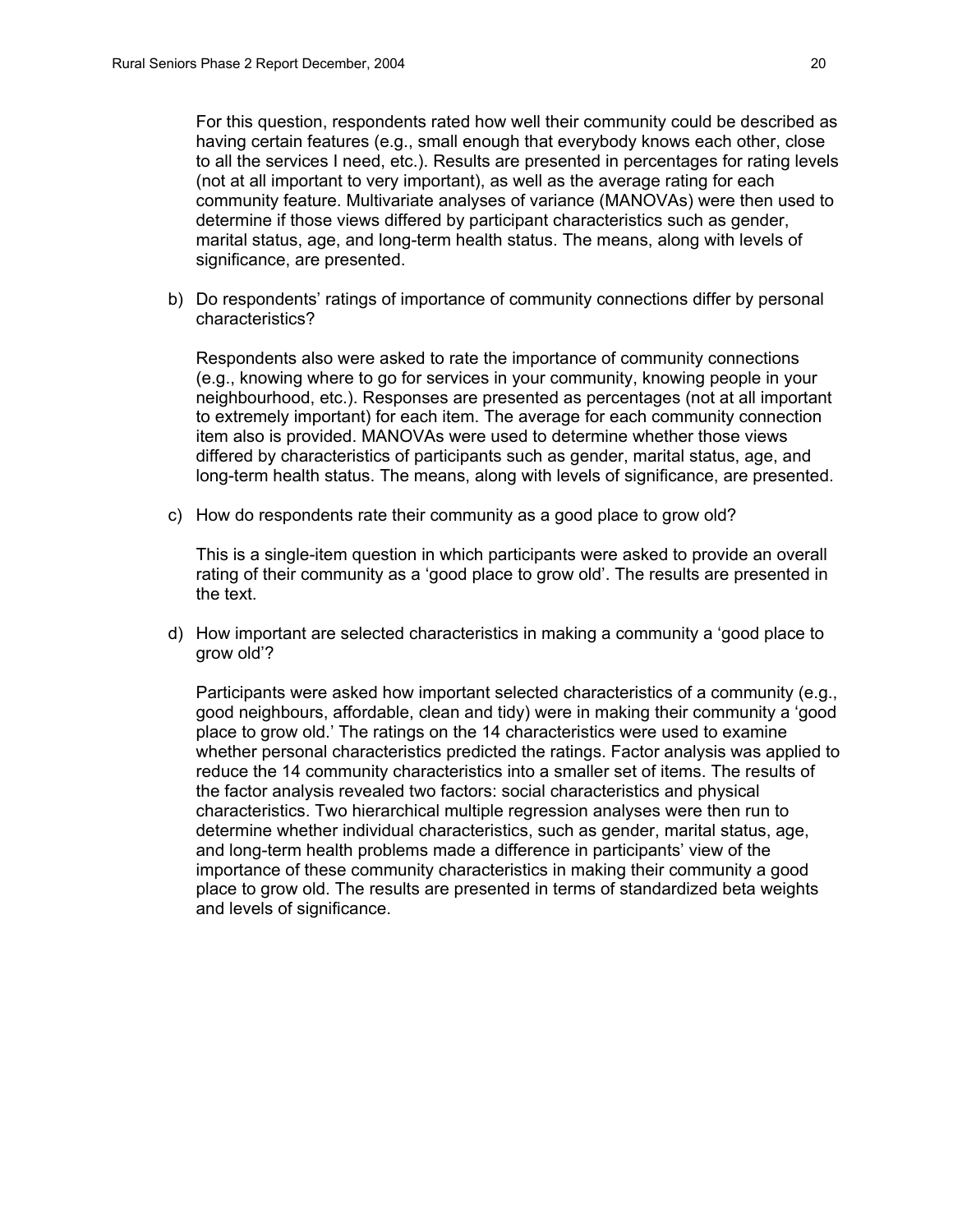# **5. Findings**

In this chapter we present findings from our analyses, reflective of our three primary research questions. In the first section we describe the nature of the social and support networks of seniors who live in rural Canada. In the second section we explore the service environment of rural seniors. In the third section we investigate what are the important elements of the community that, according to seniors, make their communities 'good places to grow old.' We begin by describing the characteristics of rural seniors who took part in the survey.

# *5.1 The Participants*

Participants in the study were 1,322 individuals from Legion member households aged 65 years and older who live in rural Canada. The sample was chosen to represent relatively equal proportions of men and women aged 65-74 years and 75 years or older.

As shown in Table 3, the sample has some differences from the general population of older adults in rural Canada. These differences can be accounted for primarily by the sampling strategy for the study and the profile of Legion members. Because the sample was stratified by age, there were higher proportions of both women and men over age 75 than in the general rural senior population. The sampling strategy also resulted in there being a much higher proportion of married women in this study than found in the overall population of rural seniors. The level of educational achievement in our sample is similar to that of seniors in rural Canada. Two-thirds of the participants had personal incomes between \$15,000 and \$49,999 per year. Compared to the senior population in rural Canada, the personal incomes of our sample are skewed towards a higher income level.

Overall this comparison suggests that we need to be conscious of the fact that while the seniors in this study were similar to rural seniors in general, they differed in two important respects that may have influenced the findings in this study. Perhaps most important is marital status. Because most women and men in this study were married, we see much less of the 'triple jeopardy' of being old, female, and widowed that often is present in research on older adults. Throughout the findings we see that there are relatively few differences between women and men in key areas such as health, disability, and support. Incomes also are higher among our participants, suggesting that the poorest seniors may be relatively underrepresented in this study.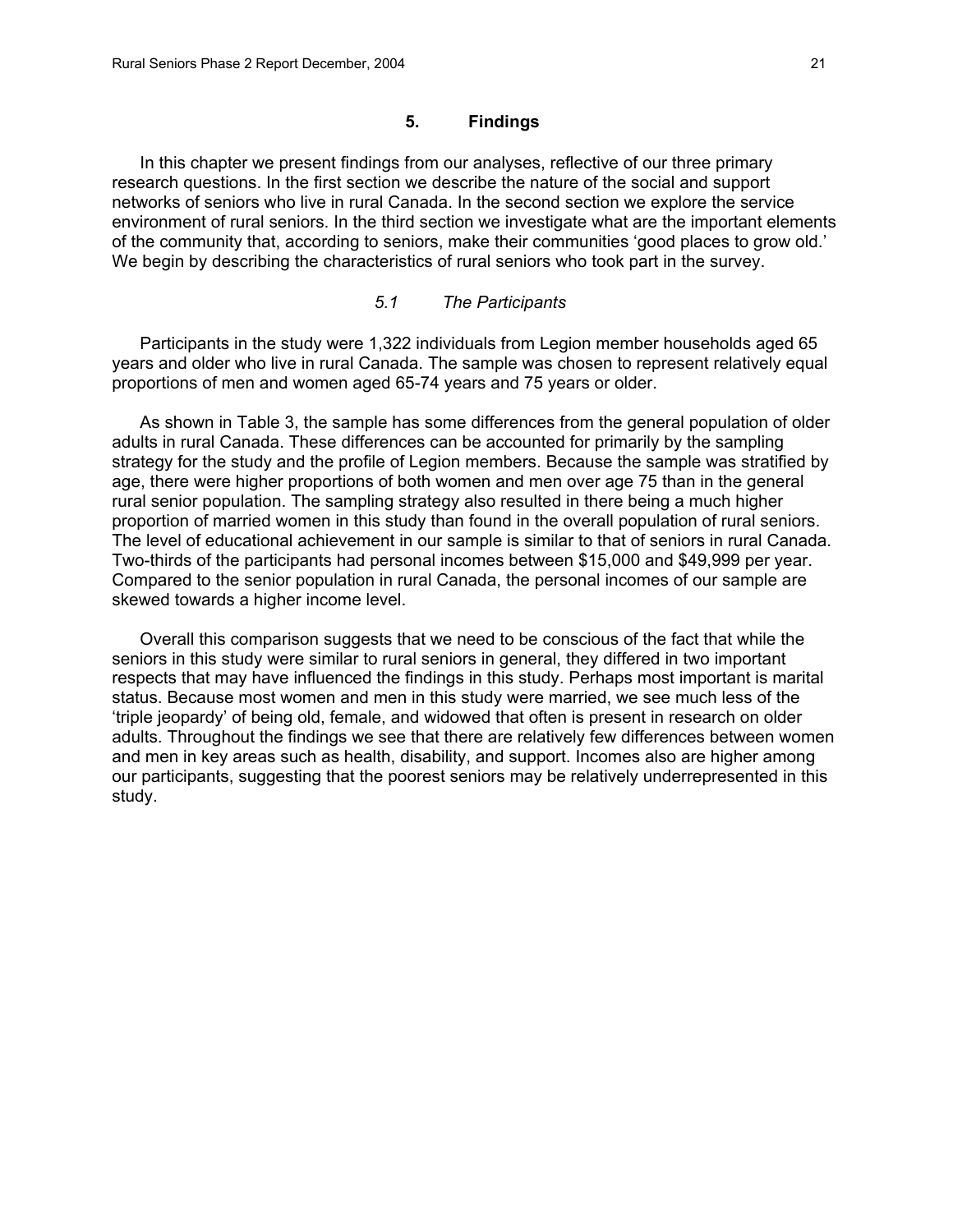| Demographic Characteristics | Legion Rural |                  | GSS 2002 Rural |                      |
|-----------------------------|--------------|------------------|----------------|----------------------|
|                             |              | Seniors (n=1322) |                | Seniors <sup>3</sup> |
|                             | Gender (%)   |                  | Gender (%)     |                      |
|                             | Women        | Men              | Women          | Men                  |
| Age                         |              |                  |                |                      |
| $65 - 74$                   | 47.6         | 47.1             | 56.8           | 62.7                 |
| $75+$                       | 52.4         | 52.9             | 43.2           | 37.3                 |
| <b>Marital status</b>       |              |                  |                |                      |
| Married/common-law          | 79.9         | 75.2             | 50.2           | 79.3                 |
| Widowed                     | 17.8         | 15.0             | 42.3           | 10.3                 |
| Separated/divorced/single   | 2.3          | 9.7              | 7.4            | 10.3                 |
| Highest level of formal     |              |                  |                |                      |
| education                   |              |                  |                |                      |
| Elementary school or less   | 24.8         | 35.3             | 22.5           | 29.3                 |
| Secondary school            | 43.5         | 38.7             | 48.9           | 37.6                 |
| Post-secondary degree,      |              |                  |                |                      |
| certificate/diploma         | 29.5         | 20.9             | 27.5           | 30.0                 |
| Graduate degree             | 2.3          | 5.2              | 1.2            | 3.1                  |
| Income                      |              |                  |                |                      |
| 0 to \$14,999               | 26.4         | 9.9              | 37.0           | 17.7                 |
| \$15,000 to \$29,999        | 39.3         | 36.4             | 15.1           | 25.7                 |
| \$30,000 to \$49,999        | 23.9         | 39.5             | 4.8            | 13.2                 |
| \$50,000 and greater        | 10.4         | 14.2             | 1.6            | 7.0                  |
| <b>Employment status</b>    |              |                  |                |                      |
| Not employed/retired        | 96.5         | 92.1             | 96.6           | 88.1                 |
| Employed                    | 3.5          | 7.9              | 3.4            | 11.9                 |

Table 3. Demographic characteristics of seniors living in rural communities

Most participants rated their satisfaction with life as very good or excellent (Table 4). In contrast, one in five participants rated their health as fair or poor and nearly half the sample reported living with a long-term health problem or disability. Clearly life satisfaction is not entirely dependent on health status. Nonetheless, of people who reported a health problem or disability, over 25% reported that it affected their community involvement most or all of the time. There were no significant differences between women and men with regard to life satisfaction, perceived health status, or long-term health problems. The majority of rural seniors in our sample are highly satisfied with their lives and see their health as good to excellent despite almost one-half having long-term health problems that restrict them from being involved in community activities. Nonetheless, individuals who are limited in their ability to be involved in community activities may be at risk of social isolation and inadequate community support or care. These same seniors may be the ones who do not reach out for services or assistance.

 3 Results are from (unpublished) analysis of the 2002 General Social Survey. Income data from the GSS have 39% missing values. Results must be treated with caution.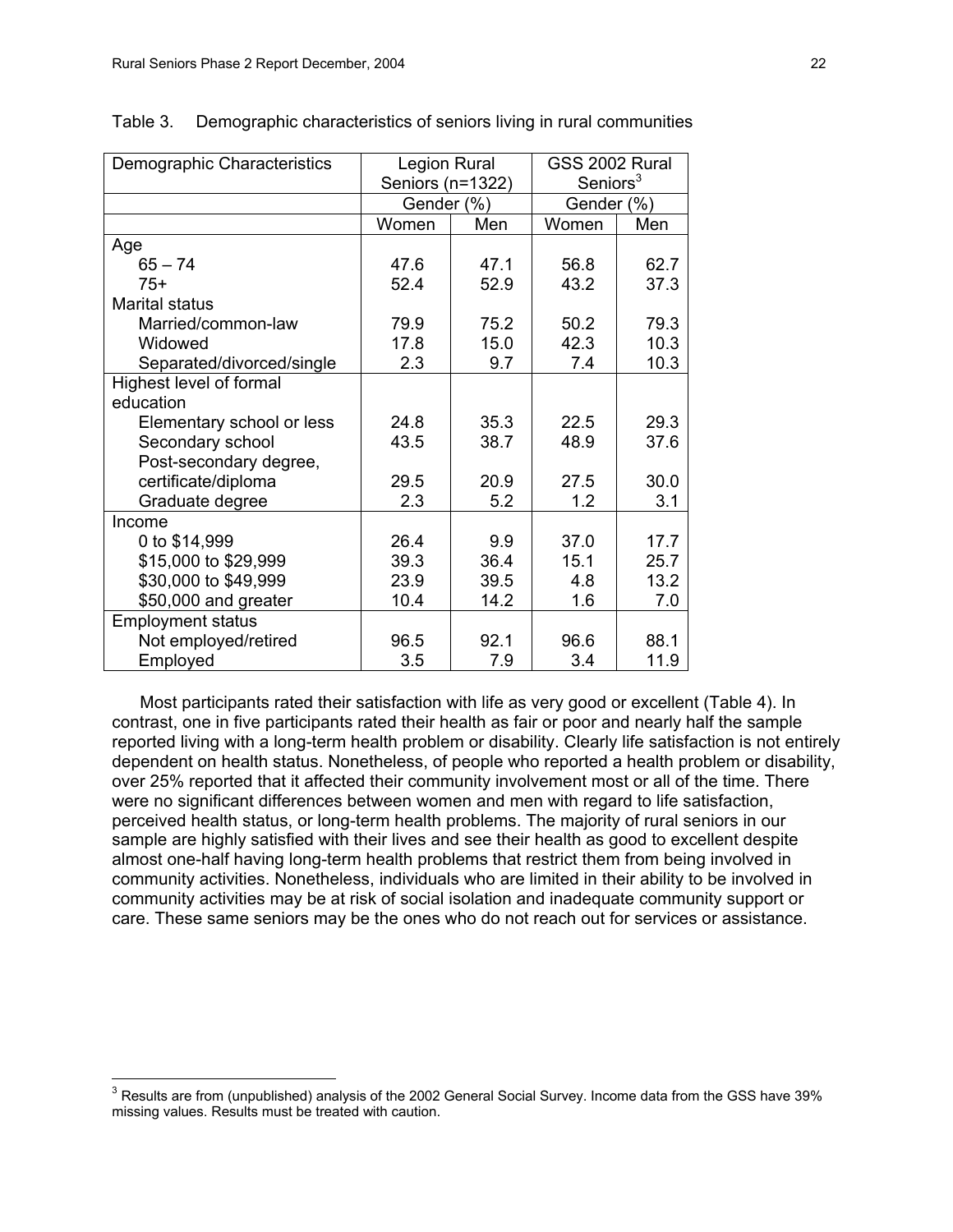|                              | Gender (%) |      | All Participants |
|------------------------------|------------|------|------------------|
|                              |            |      | (%)              |
|                              | Women      | Men  | $N = 1322$       |
| Life satisfaction            |            |      |                  |
| Poor/Fair                    | 8.3        | 8.8  | 8.6              |
| Good                         | 29.8       | 26.3 | 28.1             |
| Very good                    | 40.2       | 40.0 | 40.1             |
| Excellent                    | 21.6       | 24.8 | 23.2             |
| Perceived health status      |            |      |                  |
| Poor                         | 3.3        | 4.1  | 3.7              |
| Fair                         | 19.0       | 22.4 | 20.7             |
| Good                         | 31.6       | 29.5 | 30.6             |
| Very good                    | 33.0       | 28.8 | 30.9             |
| Excellent                    | 13.1       | 15.2 | 14.1             |
| Long-term health problems or |            |      |                  |
| disability                   |            |      |                  |
| Yes                          | 47.4       | 48.6 | 48.0             |
| (If yes) How often do long-  |            |      |                  |
| term health problems affect  |            |      |                  |
| ability to be involved in    |            |      |                  |
| community activities?        |            |      |                  |
| <b>Never</b>                 | 23.8       | 23.2 | 23.5             |
| Rarely                       | 21.9       | 19.7 | 20.8             |
| Some of the time             | 29.9       | 28.8 | 29.4             |
| Most of the time             | 16.4       | 216  | 19.0             |
| All of the time              | 8.0        | 6.6  | 7.3              |

#### Table 4. Life satisfaction/health status of participants

Over 50% of men in the study had served in World War II or the Korean War in the military forces of Canada or its allies. Not surprisingly, the majority of women did not have wartime service (Table 5). Of those with wartime service, nearly half of women and men were clients of VAC though numbers of women who are clients of VAC are small. Gender differences were apparent in the types of VAC benefits received. A higher proportion of female than male VAC clients received the Health Care Treatment benefits. In contrast, more male than female VAC clients received a Disability Pension and services within the VIP.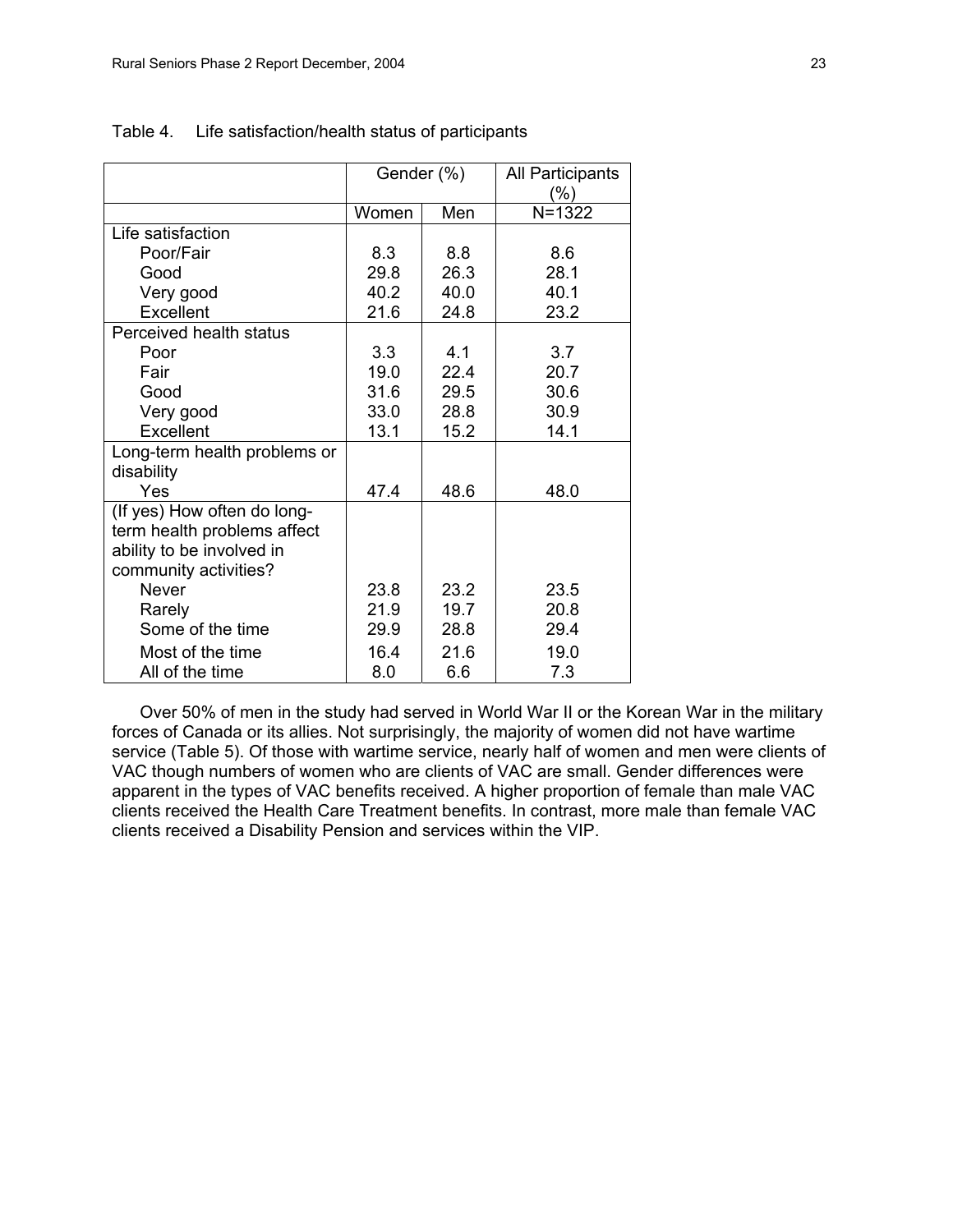|                                                                                                              | Gender (%)                  |                             | All Participants (%)        |
|--------------------------------------------------------------------------------------------------------------|-----------------------------|-----------------------------|-----------------------------|
|                                                                                                              | Women                       | Men                         |                             |
| Wartime service<br>Yes                                                                                       | 6.0                         | 57.4                        | 31.7                        |
| (If yes), client of VAC?<br><b>Yes</b>                                                                       | 45.0                        | 49.3                        | 48.9                        |
| VAC Services used by clients:<br>Veterans Independence<br>Program<br><b>Health Care Treatment</b>            | 33.3                        | 50.3                        | 48.8                        |
| <b>Benefits</b><br><b>Disability Pension</b><br><b>Attendance Allowance</b><br><b>War Veterans Allowance</b> | 61.1<br>44.4<br>5.6<br>27.8 | 51.9<br>53.5<br>8.0<br>25.1 | 52.7<br>52.7<br>7.8<br>25.4 |

#### Table 5. Veteran status of participants

#### *5.2 The Social Environment of Participants*

In this section of our findings, we present information that addresses the questions related to the social environment and support to rural seniors. These findings provide us with information on the ways in which rural seniors are surrounded by networks of family and friends that provide them with support.

Results in Table 6 illustrate the characteristics of the social and support networks of participants. These findings show that most seniors living in rural Canada do have networks of individuals who provide them with opportunities for social engagement as well as support. All participants reported having at least one person in their social network. In fact, the vast majority (91.8%) had social networks ranging in size from 5 to 13 people. However, having people one can name as family members and friends is not the same as receiving support from them. Almost 12% report having no support networks with a further 30% having two or fewer members in their support networks. The median size of support networks is only 3 people compared to social networks that have a median of 10. One can begin to see diversity among seniors in terms of their access to support from family and friends.

Social and support networks differ in other ways as well. In general, social networks are quite heterogeneous. Over 90% of participants have women and men, kin as well as neighbours and friends, people of various ages, and people living both nearby and at a distance in their social networks. In contrast, support networks are somewhat less diverse. They have fewer people and are less likely than social networks to have both women and men (66.2%), kin and non-kin (60.8%), members of all ages (60.8%) and people nearby and at a distance (53.9%). Of note is the fact that only 39% have their entire support network in the same community.

Overall, rural seniors have fairly large social networks with women and men of all ages and kin relationships who live either in the same community or at a distance from them. Based on this information alone, one might conclude that so-called 'informal' networks are available for the task of providing assistance and support. Yet the contrast between these broad networks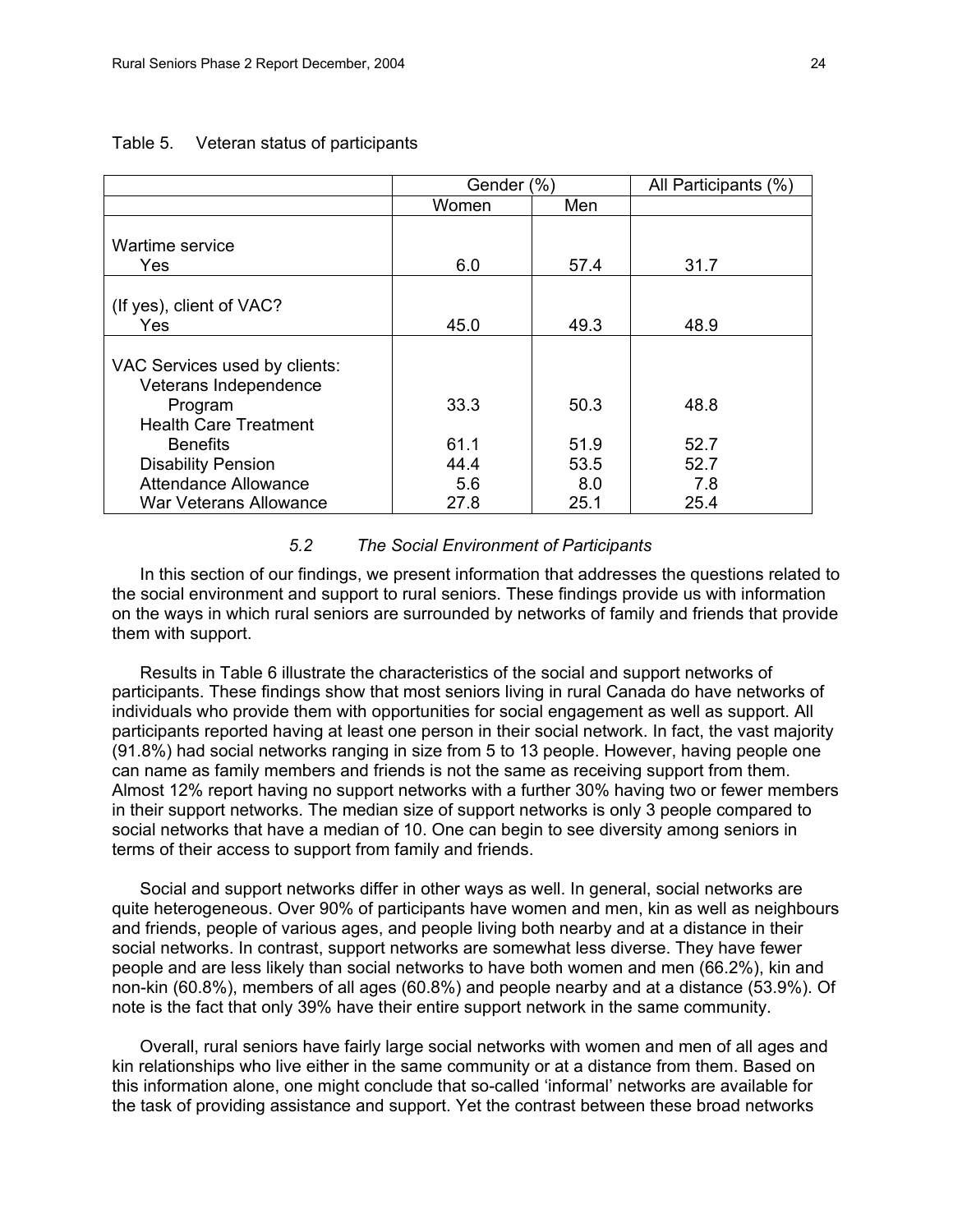and the narrower support networks is important. Support networks of rural seniors tend to be much smaller, and have less diversity in the gender, age, relationship, and proximity composition than social networks. Perhaps these more focused networks are all that is needed to make sure that seniors are supported and included. We turn next to an examination of what tasks are provided by these networks as a basis for our examination of the nature of support.

| <b>Network Characteristic</b>   | <b>Social Network</b> | <b>Support Network</b> |
|---------------------------------|-----------------------|------------------------|
|                                 | (% of Participants)   | (% of Participants)    |
| Network size                    |                       |                        |
| 0 people                        |                       | 11.8                   |
| 1-2 people                      | 2.2                   | 29.6                   |
| 3-4 people                      | 6.0                   | 30.3                   |
| 5-13 people                     | 91.8                  | 28.3                   |
| <b>Network Size</b>             |                       |                        |
| Mean                            | 10.4                  | 3.4                    |
| Median                          | 10.0                  | 3.0                    |
| <b>SD</b>                       | 4.7                   | 2.6                    |
| <b>Gender Composition</b>       |                       |                        |
| Female only network             | 2.4                   | 19.7                   |
| Male only network               | 1.2                   | 13.1                   |
| Mixed male and female network   | 96.1                  | 66.2                   |
| <b>Relationship Composition</b> |                       |                        |
| Close Kin Only                  | 2.0                   | 21.5                   |
| Distant Kin Only                | 0.2                   | 3.3                    |
| Non-Kin Only                    | 0.8                   | 5.7                    |
| Mixed                           | 96.8                  | 60.8                   |
| Age Composition                 |                       |                        |
| < 44                            | 0.7                   | 5.7                    |
| 45-64                           | 0.9                   | 14.5                   |
| $65$ and $>$                    | 3.0                   | 11.1                   |
| <b>Mixed</b>                    | 94.6                  | 65.2                   |
| <b>Proximity Composition</b>    |                       |                        |
| Entire network lives:           |                       |                        |
| In same community               | 8.6                   | 39.1                   |
| Outside community               | 0.9                   | 6.9                    |
| Mixed (same and outside)        | 90.2                  | 53.9                   |

Table 6. Characteristics of the social and support networks of rural seniors

Table 7 shows the tasks that members of support networks provide to seniors, the proportion of seniors who receive those tasks, and the frequency with which tasks are received. The only task received by the majority (55.7%) was having someone check up on them to see that they are okay. The next most commonly received tasks were assistance with activities inside and outside the house. Nearly half stated that other people had prepared meals for them, dropped off homemade food, or invited them to dinner. A third received support with housekeeping, such as washing floors, vacuuming, dusting, laundry, or mending, and outdoor work, such as painting and minor repairs, shoveling snow, or chopping firewood. One in five rural seniors receives assistance with shopping and transportation for medical appointments.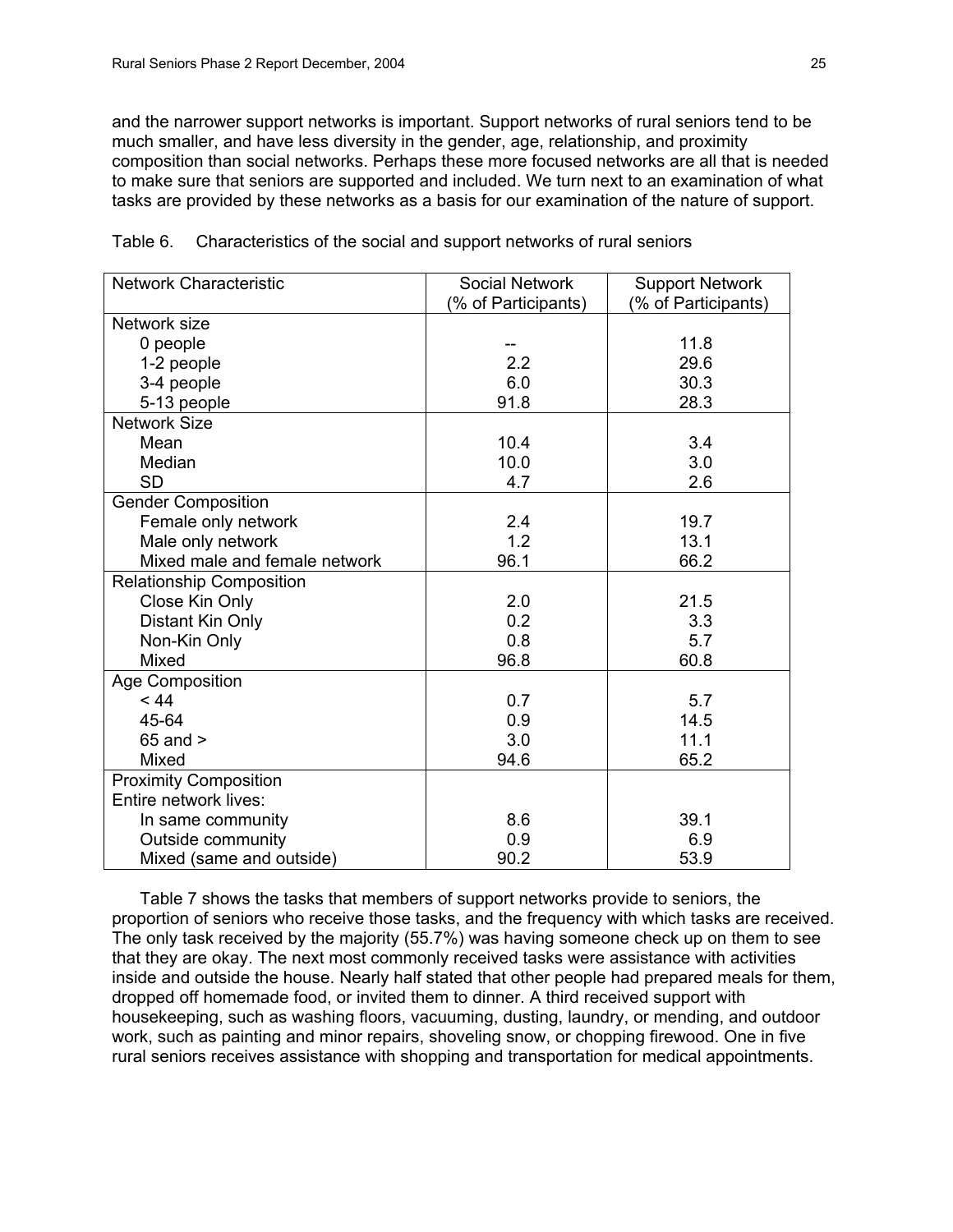The frequency with which tasks are provided differs considerably. Checking up and emotional support are more likely provided daily or several times a week. Some tasks are provided less frequently. Outdoor work, transportation for medical appointments, financial assistance, and help with making appointments are important in people's everyday lives though not needed every day. Few people get a break from their own caregiving activities. However, those who do, get regular assistance.

The most common reason cited for receiving support with most tasks is "that's the way things are done with family/friends" suggesting that most support is provided out of a spirit of caring rather than because of need. However, support with housekeeping and to a lesser extent outdoor work is likely provided because the person has a long-term health problem. Everyday tasks may be noticed more often when there are extra needs or when older adults are no longer able to do them for themselves.

It's puzzling that a much higher proportion of people don't report receiving these tasks. Most participants are married and likely do things for each other such as preparing meals, doing housework, outdoor work, and shopping. It seems likely that support from spouses is so much part of everyday routines that it's not visible. So, at least for married people, levels of support may be much higher than are seen here.

| <b>Type of Support Received</b>         | Percentage    | Maximum Level of Support Received (%) |          |         |       |
|-----------------------------------------|---------------|---------------------------------------|----------|---------|-------|
|                                         | Receiving     |                                       |          |         |       |
|                                         | Support       |                                       |          |         |       |
|                                         | (%            | At                                    | At least | Several | Daily |
|                                         | participants) | least                                 | once a   | times a |       |
|                                         |               | once a                                | week     | week    |       |
|                                         |               | month                                 |          |         |       |
| Checking up in person or telephone      | 55.7          | 17.5                                  | 31.7     | 23.3    | 27.6  |
| Prepared meals                          | 48.6          | 56.8                                  | 22.8     | 10.3    | 10.0  |
| Housekeeping                            | 35.9          | 38.9                                  | 38.3     | 11.5    | 11.3  |
| Outdoor work                            | 31.2          | 61.5                                  | 24.9     | 11.5    | 2.2   |
| Shopping                                | 22.2          | 30.1                                  | 38.0     | 26.7    | 5.1   |
| Transportation for medical              | 18.9          | 70.7                                  | 19.3     | 8.8     | 1.2   |
| Water plants, fed pets, pick up mail    | 18.5          | 39.3                                  | 22.7     | 18.6    | 19.4  |
| <b>Financial Matters</b>                | 17.9          | 87.7                                  | 7.2      | 4.2     | 0.8   |
| <b>Emotional support</b>                | 17.2          | 29.1                                  | 30.5     | 14.3    | 26.0  |
| Transportation for social               | 14.3          | 54.2                                  | 30.0     | 13.2    | 2.6   |
| Transportation for necessary            | 12.7          | 32.7                                  | 43.5     | 20.2    | 3.6   |
| Making arrangements such as             | 6.1           | 70.1                                  | 23.4     | 6.5     | 0.0   |
| obtaining information, making           |               |                                       |          |         |       |
| appointments, negotiation for provision |               |                                       |          |         |       |
| of services                             |               |                                       |          |         |       |
| Short break from providing care         | 3.3           | 13.6                                  | 45.5     | 29.5    | 11.4  |

Table 7. Types of support received from participants' support networks

From a service perspective an important question is who receives support, and thus, who are the seniors at risk of being unsupported. Table 8 shows how characteristics of older adults themselves, of their support networks, and of their communities are related to receipt of support on five broad categories of tasks: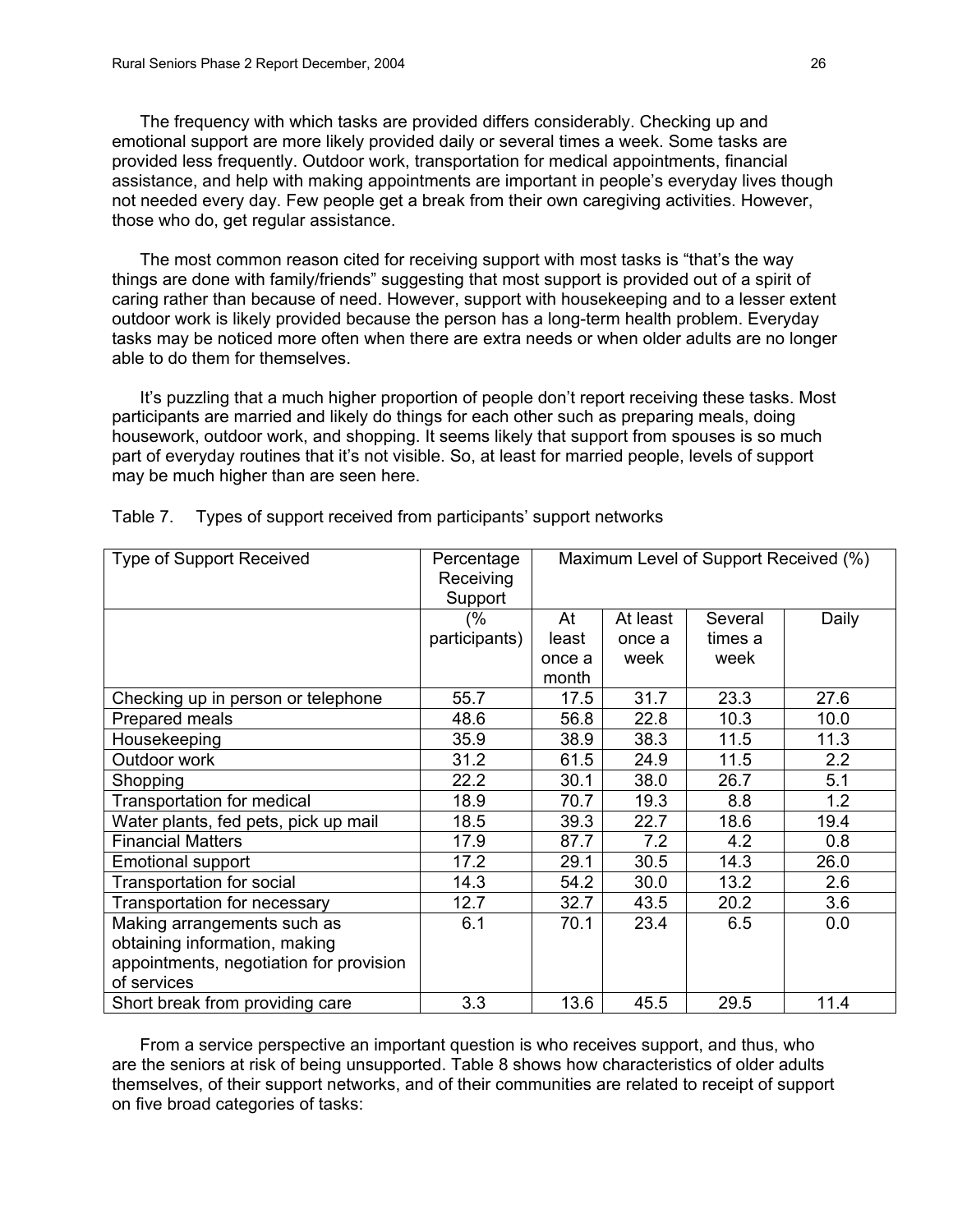- transportation,
- housework (meals, housekeeping, shopping),
- emotional support (emotional support, caregiving break, checking up),
- household arrangements (making arrangements and financial assistance), and
- checking the house (watering plants, feeding pets, etc).

For all tasks, characteristics of participants and of their support networks were important in determining whether or not a senior received support. Community characteristics did not discriminate who received support and who did not. The set of characteristics differed somewhat for each set of tasks.

Those who received assistance with transportation were more likely women, unmarried, people in poorer health, and those who did not drive. They had networks that were either entirely men or a combination of women and men (but not entirely women) and that were either small or large (rather than having 3 or 4 members).

People receiving assistance with housework were older, did not drive, had networks that were entirely men or a combination of women and men, and networks that were not entirely in the same community (the latter is probably an indication that their assistance came from others who lived in the same household).

Those receiving emotional support were younger, unmarried, and in poorer health with networks that were entirely middle aged (45-64). Those receiving assistance with household arrangements such as obtaining information or help with finances were most likely older, women, and people who had lived longer in the community. Their networks were not all women but either all men or a combination of women and men. Finally, none of these characteristics were important in determining whether participants had someone check the house for them.

These patterns of results show that seniors differ in their likelihood of receiving support with various tasks and how networks with various characteristics are more or less likely to provide that support. It's not surprising that those who receive assistance with transportation are most likely women, unmarried, older, in poorer health and without a drivers license or that networks with high proportions of men are more likely to be in a position to help. Men in this cohort are far more likely to still drive than are women. However, we might not have expected that people receiving emotional support were younger, unmarried and in poorer health. It may be that younger seniors are more conscious of receiving emotional support if they recently have developed a chronic health problem or become widowed.

Overall findings show that age is the most important individual determinant of support, though it is not always older seniors who receive support. Among network characteristics, gender composition is the most important predictor. However, like age, this relationship is not always in the expected direction. Networks of all men are more likely to provide tasks such as transportation and making arrangements, while networks of women most likely provide meals and other housework tasks.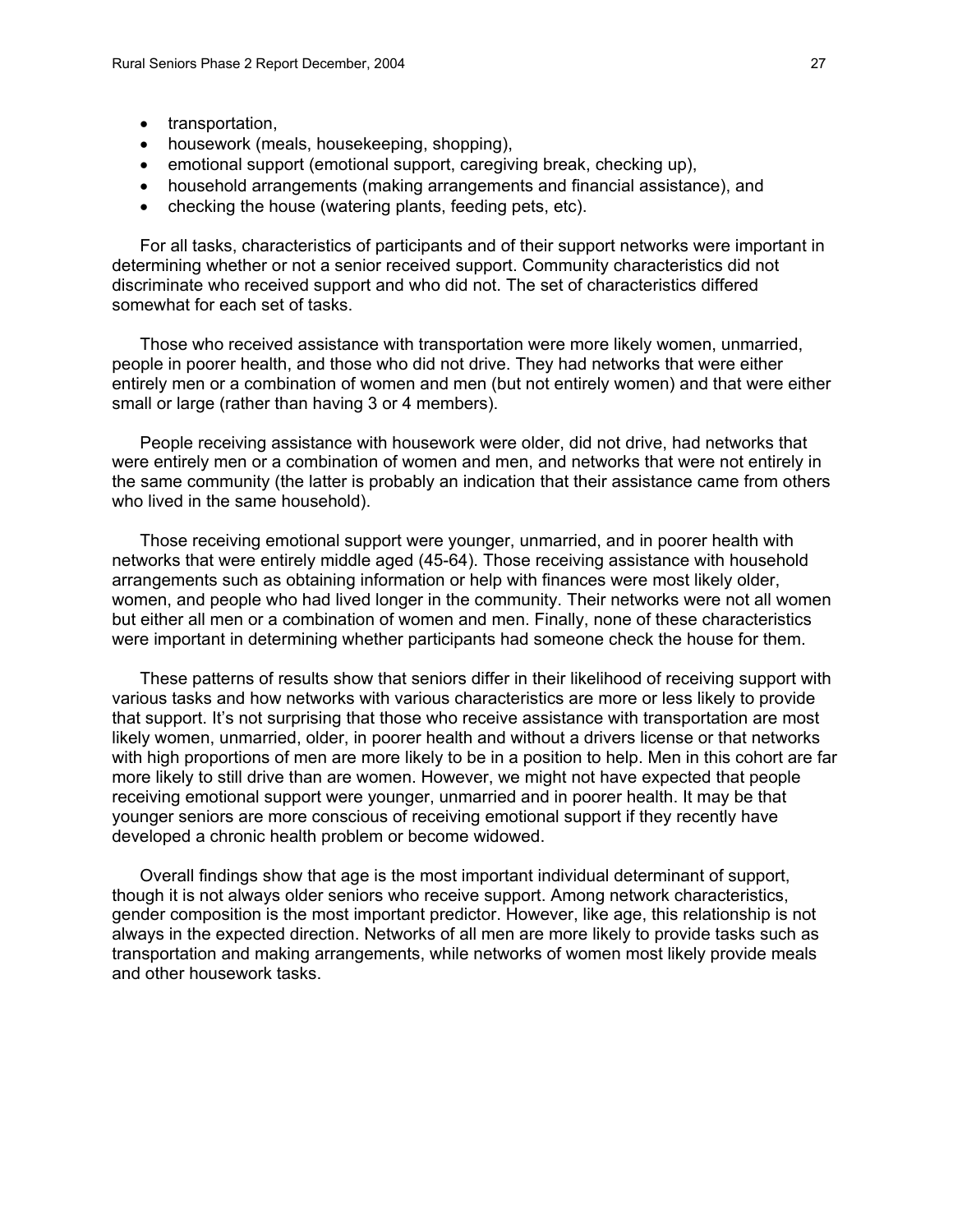Table 8. Characteristics that are predictive or indicative of support received (Standardized beta weights and level of significance)

| <b>Predictor Variables</b>                                                                                                                                                                                                                                                             | <b>Dependent Variables</b> |          |           |              |           |
|----------------------------------------------------------------------------------------------------------------------------------------------------------------------------------------------------------------------------------------------------------------------------------------|----------------------------|----------|-----------|--------------|-----------|
|                                                                                                                                                                                                                                                                                        | Transporta-                | House-   | Emotional | Household    | Checking  |
|                                                                                                                                                                                                                                                                                        | tion                       | work     | Support   | Arrangements | the House |
| <b>Individual Characteristics</b>                                                                                                                                                                                                                                                      |                            |          |           |              |           |
| Age <sup>4</sup>                                                                                                                                                                                                                                                                       | .05                        | $.16***$ | $-12***$  | $.14***$     | .28       |
| Gender <sup>5</sup>                                                                                                                                                                                                                                                                    | $.12***$                   | $-.03$   | .08       | $.10*$       | .38       |
| Marital status <sup>6</sup>                                                                                                                                                                                                                                                            | $.07*$                     | .02      | $.09*$    | .04          | .03       |
| Education <sup>7</sup>                                                                                                                                                                                                                                                                 | .03                        | $-.01$   | .01       | .02          | .99       |
| Income <sup>8</sup>                                                                                                                                                                                                                                                                    | $-.03$                     | $-.01$   | $-.04$    | .03          | .87       |
| Health <sup>9</sup>                                                                                                                                                                                                                                                                    | $-.07*$                    | $-0.06$  | $-.08*$   | $-.05$       | .69       |
| Driving <sup>10</sup>                                                                                                                                                                                                                                                                  | $-48***$                   | $-.10*$  | $-.03$    | $-.07$       | .42       |
| Length of time in community <sup>11</sup>                                                                                                                                                                                                                                              | .01                        | $-.01$   | .01       | $.10^{**}$   | .07       |
| <b>Network Characteristics</b>                                                                                                                                                                                                                                                         |                            |          |           |              |           |
| Age composition (45 to 64 only) <sup>12</sup>                                                                                                                                                                                                                                          | $-0.00$                    | $-0.02$  | $.10*$    | $-0.08$      | .53       |
| Gender composition (females only) <sup>13</sup>                                                                                                                                                                                                                                        | $-.09**$                   | $.13***$ | .07       | $-16***$     | .17       |
| Network Size (Size 3 to 4 only) <sup>14</sup>                                                                                                                                                                                                                                          | $-07*$                     | .04      | $-.02$    | $-.01$       | .08       |
| Relationship composition (Close kin<br>$\text{only}$ <sup>15</sup>                                                                                                                                                                                                                     | .05                        | .06      | .04       | $-0.06$      | .74       |
| Proximity Composition (In the same<br>community only) <sup>16</sup>                                                                                                                                                                                                                    | $-0.07$                    | $-.10*$  | $-.07$    | .01          | .51       |
| <b>Community Characteristics</b>                                                                                                                                                                                                                                                       |                            |          |           |              |           |
| Size of community <sup>17</sup>                                                                                                                                                                                                                                                        | $-0.04$                    | $-.01$   | $-.04$    | .00.         | .64       |
| Number of Services Available <sup>18</sup>                                                                                                                                                                                                                                             | .04                        | $-.00$   | .02       | .02          | .93       |
| MIZ (Distance from Urban Centre) <sup>19</sup>                                                                                                                                                                                                                                         | $-.02$                     | .02      | $-.01$    | .05          | .63       |
| Percentage of seniors in the community <sup>20</sup>                                                                                                                                                                                                                                   | .01                        | .02      | $-.04$    | $-0.06$      | .22       |
| <b>Total Variance Explained</b><br>(3 Models)<br>and the state of the state of the state of the state of the state of the state of the state of the state of the state of the state of the state of the state of the state of the state of the state of the state of the state<br>0.01 | $30\%***$                  | $5\%***$ | 4%***     | $7.5\%***$   | $< 1\%$   |

 $* = p \le 0.05$ ,  $* = p \le 0.01$ ,  $* = p \le 0.001$ 

 $\overline{a}$  $<sup>4</sup>$  Age: 65 to 95</sup>

5  $1 =$  Men 2 = Women

 $^{6}$  1 = Married/Common-Law, 2 = Widowed, 3 = Separated/Divorced/Single-Never Married  $^{7}$  1 = Elementary School of Lage 2 = Secondary 2 = Pest Secondary/Craduate Degrees

 $<sup>7</sup>$  1 = Elementary School or Less, 2 = Secondary, 3 = Post-Secondary/Graduate Degrees</sup>

 $8$  1 = 0 to \$14,999, 2 = \$15,000 to \$29,999, 3 = \$30,000 to \$49,999, 4 =  $\ge$  \$50,000

- $^9$  1= Poor, 2 = Fair, 3 = Good, 4 = Very Good, 5 = Excellent  $^{10}$  0 = No. 1 = Yes
- 

<sup>11</sup> 1 = < 10 years, 2 = 10 to 24 years, 3 = 25 and > years<br><sup>12</sup> Negative sign indicates greater proportion of networks as either all younger, older, or mixed (young, middle aged, and old)<br><sup>13</sup> Negative sign indicates a greater proportion of networks as either all male or male and female combined

<sup>14</sup> Negative sign indicates a greater proportion of networks is < or > than 3 to 4 people<br><sup>15</sup> Negative sign indicates a greater proportion of networks in composed of distant kin, non-kin, or mixed (close, nonkin, and distant kin)

<sup>16</sup> Negative sign indicated a greater proportion of networks live outside the community or mixed (inside and outside community)<br><sup>17</sup> Population of community per respondent report (e.g., 0 to 10,000)

<sup>18</sup> Total number of services available in community (range 0 to 17)<br><sup>18</sup> 0 MIZ = no one in the community commutes to an urban centre for work or it is a community with less than 40 residents in the labour force, 1=0% to 5% commute to an urban centre for work, 2= 5% to 30% commute to an urban centre for work, 3=30% to 50% commute to an urban centre for work. 20 Derived from Census Data-measured as percentage (0 to 100%)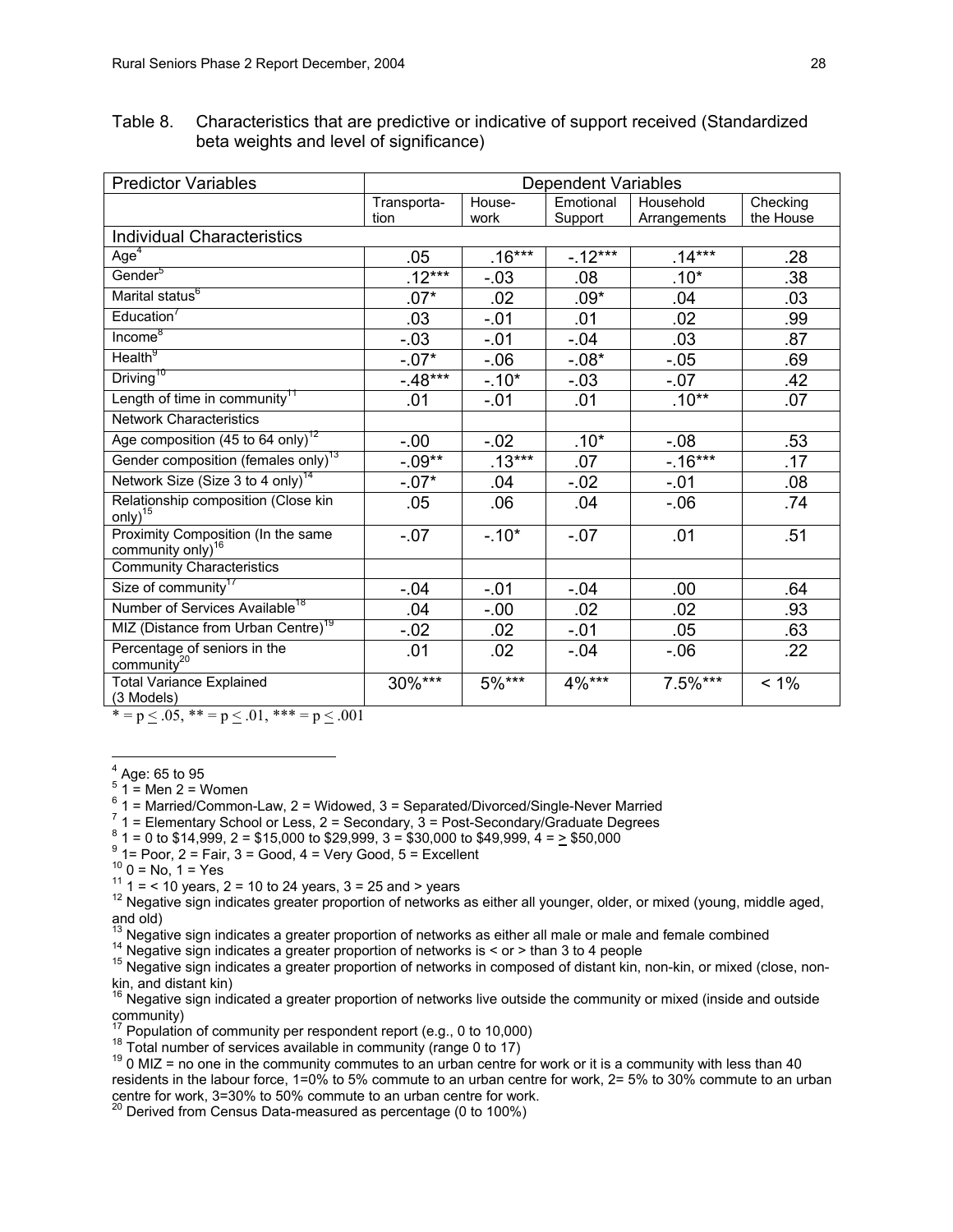Clearly rural seniors differ considerably in whether they receive various tasks from support networks. However, whether or not the type and amount of support received is adequate can't be determined just by looking at tasks. So, we asked participants how satisfied they were with the amount of support they received and the adequacy of that support. The overwhelming majority were fairly or very satisfied both with the amount of support and its adequacy (Table 9). There were no differences by gender, martial status, age or presence of long-term health problem on these satisfaction levels.

These findings seem incongruent with the fact that fewer than half of seniors report receiving assistance with most tasks. It may be that seniors feel supported knowing that there are people who would provide assistance if needed. They may find that any assistance makes them feel included. Clearly we need to better understand what rural seniors see as supportive, and what their expectations of support are before we have a full sense of whether rural seniors are embedded in networks that provide them with support.

|                                 | Level of Satisfaction (%)   |                               |                |                     |                   |
|---------------------------------|-----------------------------|-------------------------------|----------------|---------------------|-------------------|
| Level of<br>satisfaction        | Very<br><b>Dissatisfied</b> | Fairly<br><b>Dissatisfied</b> | <b>Neutral</b> | Fairly<br>satisfied | Very<br>satisfied |
| Amount of support<br>received   | 1.3                         | 1.0                           | 5.8            | 29.8                | 62.2              |
| Adequacy of<br>support received | 0.9                         | 1.2                           | 5.6            | 30.4                | 62.1              |

Table 9. Satisfaction with amount and adequacy of support received

# *5.3 The Service Environment of Participants*

In this section of the findings we present information on the services that are available in participants' communities, whether they use those services, and how satisfied participants are with those services.

Rural Canada is often viewed as having few formal services, such as hospitals, post offices, banks, and small businesses. Participants were asked whether a particular store/service was present in their community, and then how often they used the store/service. Table 10 shows that most rural seniors stated that their community had a church, post office, grocery story, and hair dresser. Among those who had the service in their community, many used these stores/services on a regular basis. Six of the 17 services available in the community were used regularly by 50% or more of the participants (post office, grocery store, bank, Royal Canadian Legion branch, hardware store, and pharmacy). Health care services such as doctors and pharmacies were present in 68% of participants' communities, and these services were used regularly. However, hospitals were present only in a third of the communities.

Two-thirds of participants reported that community meeting places such as a Royal Canadian Legion branch and Seniors Centres were present in their rural communities. Many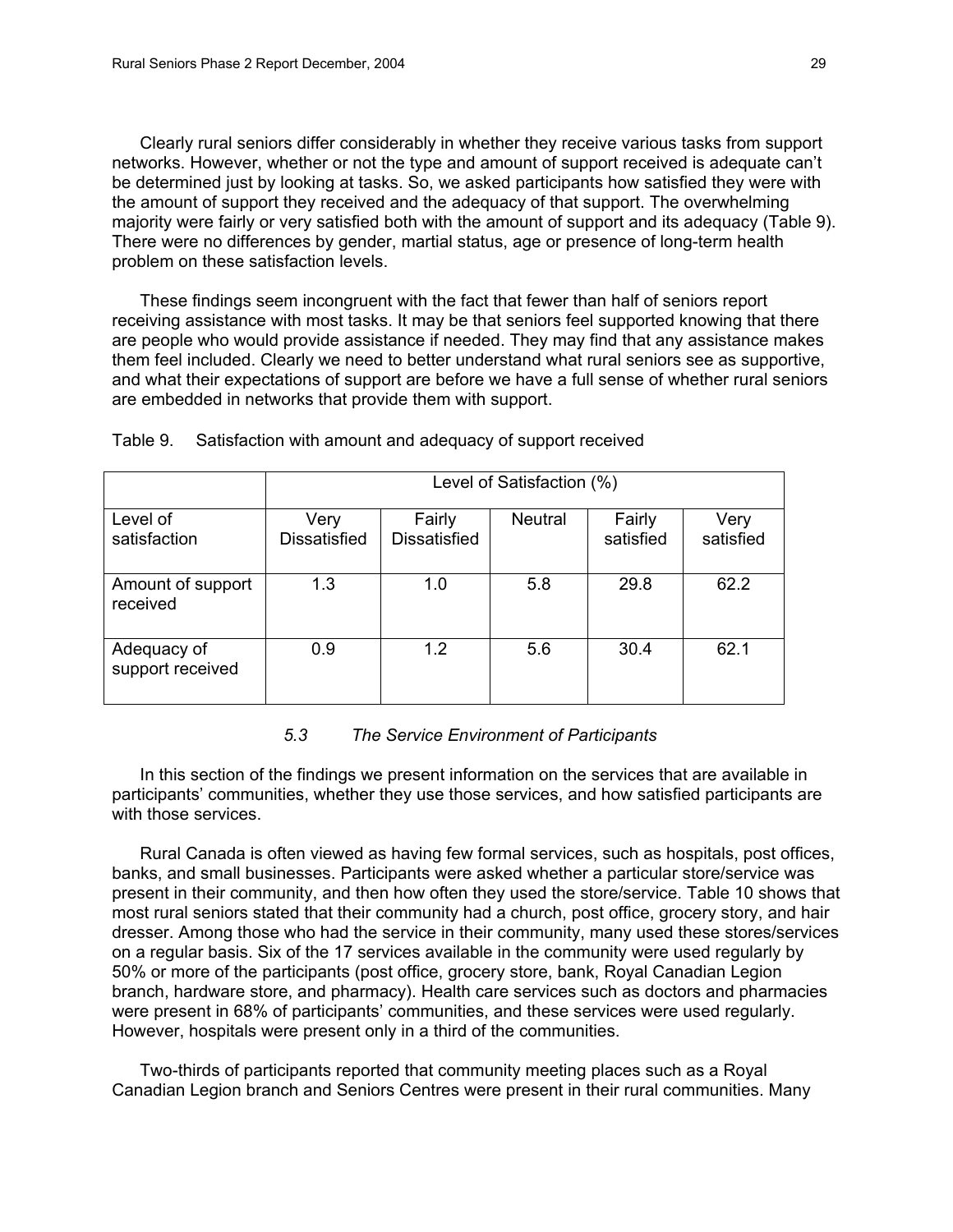participants used the Royal Canadian Legion branch, whereas almost one-half of participants had never used the seniors centre in their community.

We often focus on health services when thinking about older adults. It is worrisome that more than 30% of participants have no physician or pharmacy in their community and more than two-thirds have no hospital. Where physician services are present, the majority use those services. We don't know how people from this survey manage who do not have such access. Of note is the fact that the most frequently used available services are the post office, grocery store, bank, and pharmacy. These everyday services used regularly by all Canadians are important not only for the lives of older adults but to the sustainability of communities in which they live.

| Stores/Services in Rural<br>Community | Percentage of<br><b>Seniors</b><br>Reporting | Frequency of Use of Service (%) |              |           |
|---------------------------------------|----------------------------------------------|---------------------------------|--------------|-----------|
|                                       | Presence of<br>Services in<br>Community      | <b>Never</b>                    | Occasionally | Regularly |
| Church                                | 94.6                                         | 28.4                            | 26.8         | 44.8      |
| Post office                           | 93.1                                         | 1.9                             | 18.0         | 80.0      |
| Grocery store                         | 86.0                                         | 3.8                             | 21.0         | 75.2      |
| Hairdresser                           | 84.7                                         | 28.5                            | 23.3         | 48.2      |
| Community centre                      | 77.3                                         | 27.1                            | 49.2         | 23.7      |
| <b>Bank</b>                           | 76.2                                         | 7.6                             | 10.9         | 81.5      |
| Royal Canadian Legion branch          | 74.2                                         | 11.7                            | 35.4         | 52.9      |
| Hardware store                        | 72.3                                         | 4.5                             | 45.5         | 49.9      |
| Doctor                                | 68.9                                         | 15.7                            | 39.4         | 44.9      |
| Pharmacy                              | 68.5                                         | 3.0                             | 25.3         | 71.7      |
| Seniors centre                        | 66.6                                         | 45.9                            | 27.5         | 26.6      |
| Nursing home/lodge                    | 62.0                                         | 85.1                            | 8.9          | 6.0       |
| Dentist                               | 55.9                                         | 41.6                            | 36.8         | 21.6      |
| Clothing store                        | 43.1                                         | 26.0                            | 63.3         | 10.7      |
| Access to high speed internet         | 40.8                                         | 74.8                            | 4.9          | 20.4      |
| Hospital                              | 33.8                                         | 16.4                            | 66.7         | 16.9      |
| Shoe store                            | 22.2                                         | 29.3                            | 63.9         | 6.8       |

Table 10. Presence and use of services in the community by rural seniors

Participants also were asked to rate their level of satisfaction overall with stores and services available in their community. The majority of participants were fairly satisfied or very satisfied with the adequacy of available stores (78%) and services (82%) in their rural community (Table 11).There were no differences in satisfaction ratings based on gender, age, marital status, income, or length of time living in the community. Here too, we see some apparent disconnection between high levels of satisfaction and what might be seen as rather poor levels of service in some resources for health and day-to-day activities.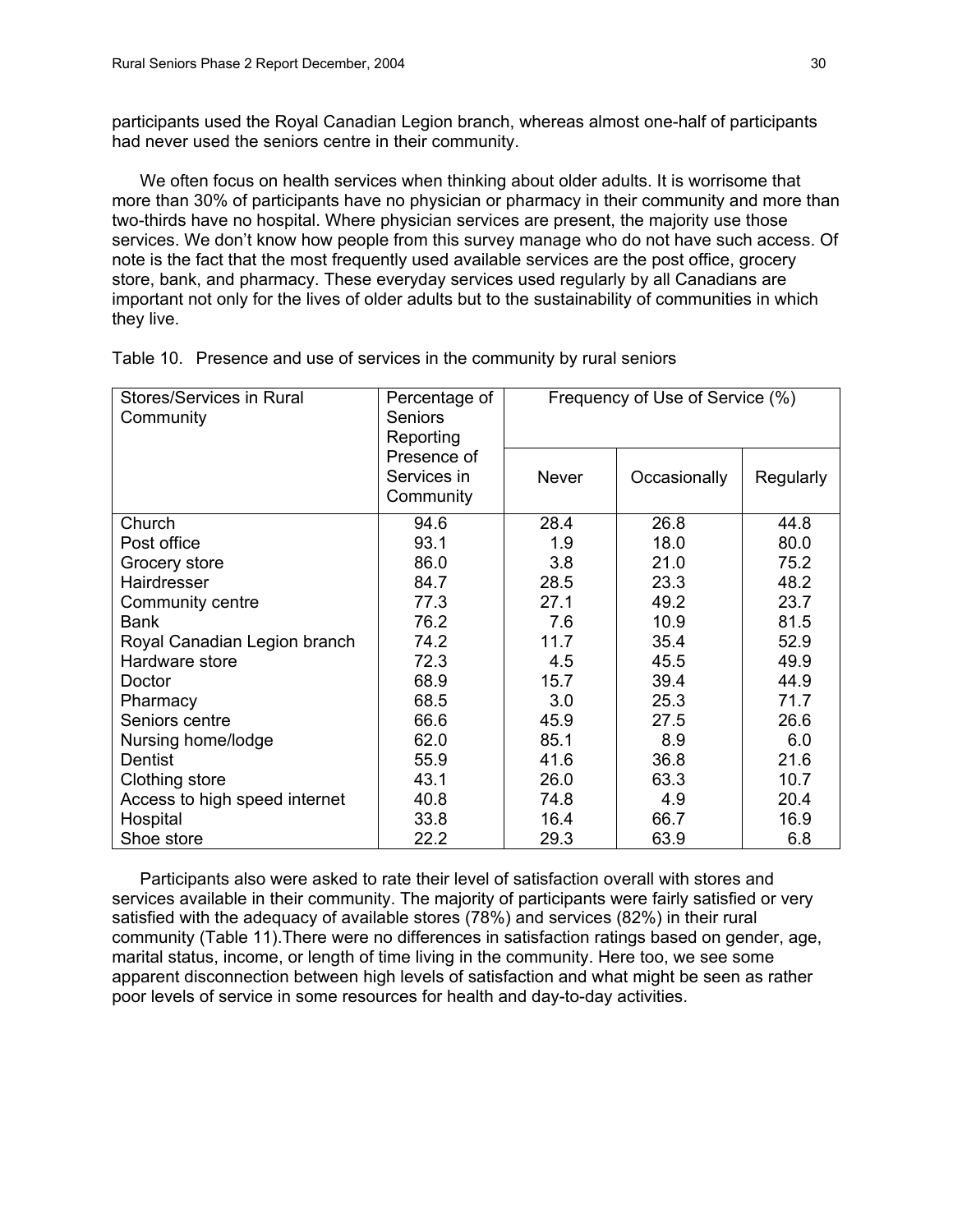|                                | Level of Satisfaction With Community Stores and Services (%) |                               |                |                     |                   |
|--------------------------------|--------------------------------------------------------------|-------------------------------|----------------|---------------------|-------------------|
| Level of<br>satisfaction with: | Very<br><b>Dissatisfied</b>                                  | Fairly<br><b>Dissatisfied</b> | <b>Neutral</b> | Fairly<br>satisfied | Very<br>satisfied |
| <b>Stores</b>                  | 4.4                                                          | 8.2                           | 9.2            | 47.9                | 30.2              |
| <b>Services</b>                | 3.9                                                          | 6.4                           | 7.7            | 52.3                | 29.8              |

#### Table 11: Level of satisfaction with community stores and services

Satisfaction may be due in part to people's ability to get to services and to people who provide them with support. Driving is the primary means by which people access other people and services, especially in rural areas where distances are great and public transportation is limited. Most women (77.2%) and men (94.4%) participants reported that they drive. Of those who drive, nearly half drive daily, 12% drive 5 or 6 days per week, 25% drive 3 or 4 days per week, and 15% drive 1 or 2 days per week.

Participants who reportedly did not drive were asked to reflect on the impact not driving had on their life (Table 12). More than two-thirds felt that not driving had impacted rarely or never on their ability to socialize with others or do things like grocery shopping or getting to appointments. Yet a substantial minority (21%) said that not driving affected their ability to do things like shopping. A larger percentage (31.5%) said that not driving affected their ability to socialize. The differences in these proportions may be understood as differences in the perceived importance of access to people and services. Seniors may be more inclined to ask for a ride to get necessities such as groceries than to visit with an old friend. In turn, network members may be more likely to think about groceries or prescriptions than social contact.

Table 12. Effects of not driving on access to people and services

|                                                                                | Frequency of Impact of Not Driving<br>(% Participants Who Did Not Drive) |        |                                                 |  |
|--------------------------------------------------------------------------------|--------------------------------------------------------------------------|--------|-------------------------------------------------|--|
| Looking back over the past 12 months how<br>often has not driving affected:    | <b>Never</b>                                                             | Rarely | Some of the time/<br>Most or all of the<br>time |  |
| How you socialize with others, like visiting<br>friends and family?            | 51.1                                                                     | 17.4   | 31.5                                            |  |
| Your ability to do things like grocery<br>shopping or getting to appointments? | 63.4                                                                     | 15.3   | 21.3                                            |  |

In rural communities, transportation options other than driving may not ameliorate rural seniors' ability to access people and services. Participants were asked to rate the overall transportation options in their community, such as public transportation, shuttle services, and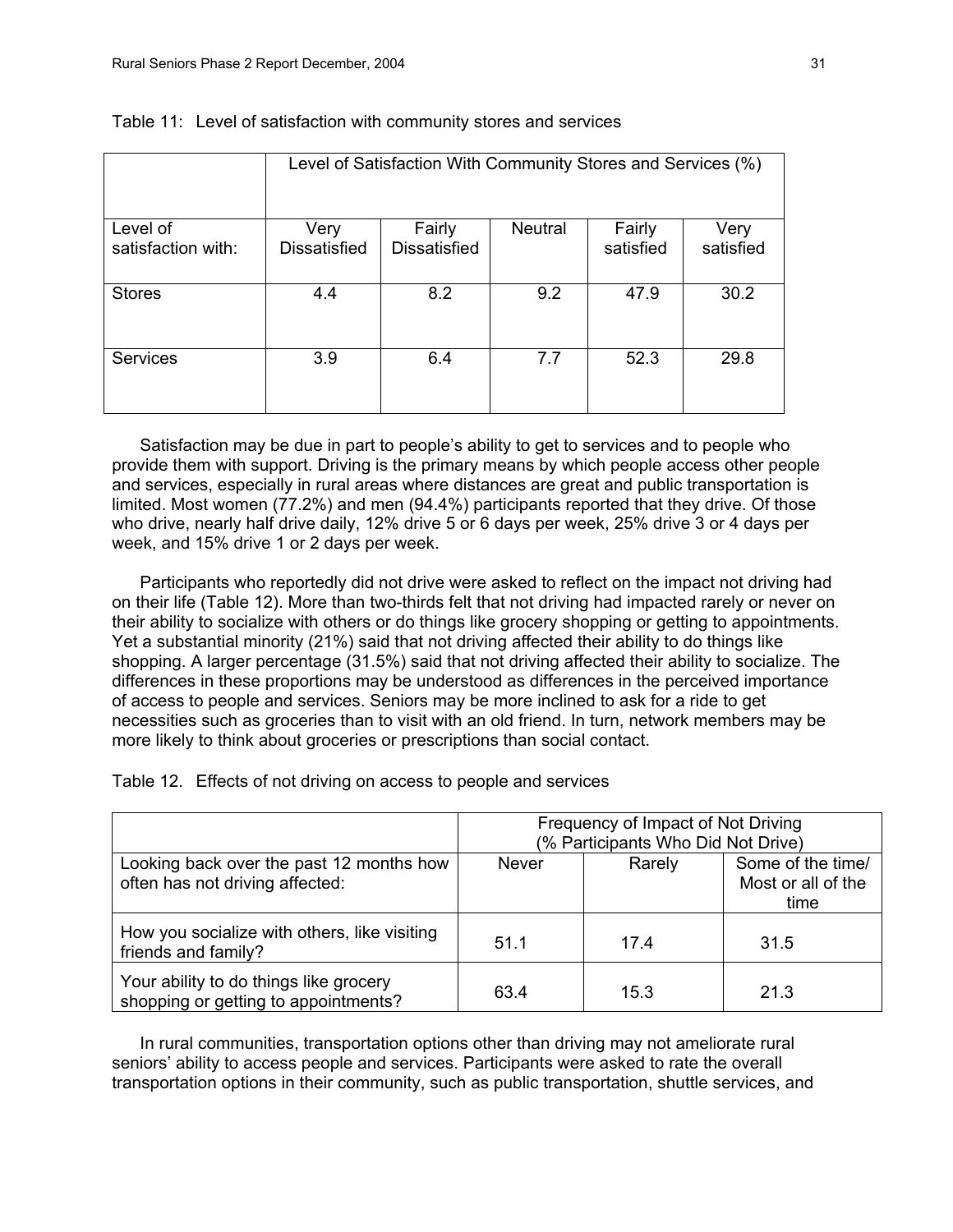taxicabs. Over half (55%) of participants rated the overall transportation options in their community as poor or very poor; less than one-quarter rated the options as good or excellent.

In sum, there are considerable differences in the availability and use of services in participants' communities. Despite this, people express generally high levels of satisfaction with services. Driving is a key element of access to services. Those who do not drive may be somewhat disadvantaged in getting to the stores they need or to appointments. They may be more disadvantaged in maintaining the social contact that is important in helping them remain connected to their communities.

# *5.4 Community as a "good place to grow old"*

In the final section of the report, we consider the question of whether rural seniors view their communities as good places to grow old. We began by asking people to evaluate whether their communities had features often associated with places that are inclusive and otherwise good places to grow old.

Table 13 shows participants' evaluation of whether their communities have such features. The majority of respondents described their communities as "older", "supportive", and "established with longstanding residents", elements we found in Phase I to be associated with communities supportive to seniors. A greater proportion of respondents described their communities as having lots of seniors (77%), people providing a lot of support to each other (71%) and people having lived there a long time (70%) compared to other elements such as being small enough that everybody knows each other (64%) or close to all services (61%).

|                              | Level of Description of Community Characteristic: Participants<br>Ratings (Percentages and Averages) |      |      |      |           |         |
|------------------------------|------------------------------------------------------------------------------------------------------|------|------|------|-----------|---------|
| <b>Community Feature</b>     |                                                                                                      |      |      |      |           |         |
|                              | Not at all                                                                                           | Poor | Fair | Good | Excellent | Average |
|                              |                                                                                                      |      |      |      |           | (1-5)   |
| Lots of people over 65 years |                                                                                                      | 4    | 18   | 30   | 47        | 4.2     |
| Most people have lived here  | 2                                                                                                    | 5    | 23   | 29   | 41        | 4.0     |
| a long time                  |                                                                                                      |      |      |      |           |         |
| People provide a lot of      | 2                                                                                                    | 5    | 22   | 32   | 39        | 4.0     |
| support to each other        |                                                                                                      |      |      |      |           |         |
| Small enough that            | 5                                                                                                    | 8    | 24   | 25   | 39        | 3.8     |
| everybody knows each other   |                                                                                                      |      |      |      |           |         |
| Close to all services I need | 10                                                                                                   |      | 22   | 27   | 34        | 3.7     |

Table 13. Community features: Participants' views

Characteristics of participants made a difference in these ratings (Table 14). Gender was the most important characteristic that differentiated whether people saw their communities as having characteristics associated with positive places to grow old. Women were more likely to rate their community as having lots of seniors and long-term residents, and as being typified by people providing support to each other. They also rated their community as being small enough that everybody knows each other, although this item did not reach significance ( $p = .056$ ). It seems unlikely that rural women are living in communities which differ dramatically from communities where men reside. Rather, women may rate their communities as having important features because they have stronger social linkages and a greater role in giving assistance to others such as family, friends, or through community organizations.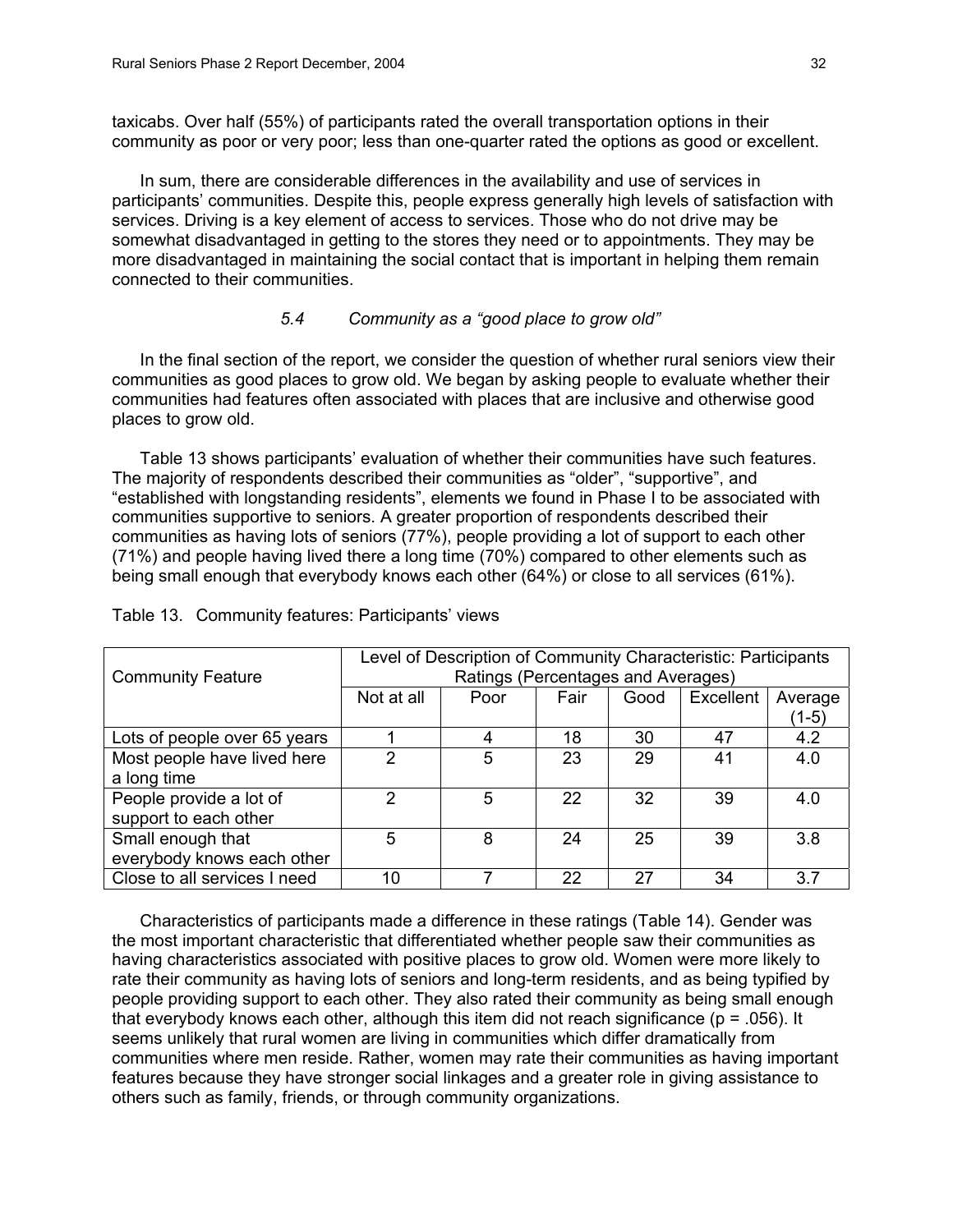Age and disability affected views of community as close to needed services in ways that seem contradictory. Both younger participants and those with chronic health problems were less likely to rate their community as being close to all the services they need. The two groups may be reflecting on different sets of services. For those with health problems, they may be commenting on services that are especially relevant to them such as health services (e.g., physicians, hospitals) while younger seniors may be seeing lack of choice in food, recreational, or other financial opportunities.

|                          | Personal Characteristics of Participants (Average Ratings) |                |             |             |  |
|--------------------------|------------------------------------------------------------|----------------|-------------|-------------|--|
| <b>Community Feature</b> | Gender                                                     | Marital Status | Age         | Long-term   |  |
|                          |                                                            |                |             | health      |  |
|                          |                                                            |                |             | problem     |  |
| Close to all services    | $W = 3.8$                                                  | $Mar = 3.7$    | $YO = 3.6*$ | $No = 3.8*$ |  |
| I need                   | $M = 3.6$                                                  | Wid = $3.7$    | $MO = 3.8$  | $Yes = 3.6$ |  |
|                          |                                                            | NMar = $3.8$   | $OO = 4.1$  |             |  |
|                          |                                                            |                |             |             |  |
| Small enough that        | $W = 3.9$                                                  | $Mar = 3.9$    | $YO = 3.9$  | $No = 3.9$  |  |
| everybody knows          | $M = 3.9$                                                  | Wid = $3.9$    | $MO = 3.9$  | $Yes = 3.9$ |  |
| each other               |                                                            | NMar = $3.9$   | $OO = 3.9$  |             |  |
| Lots of people over      | $W = 4.2***$                                               | Mar = $4.2^*$  | $YO = 4.1$  | $No = 4.1$  |  |
| 65 years                 | $M = 4.1$                                                  | Wid = $4.3$    | $MO = 4.2$  | $Yes = 4.2$ |  |
|                          |                                                            | NMar = $4.0$   | $OO = 4.3$  |             |  |
| Most people have         | $W = 4.0*$                                                 | $Mar = 4.0$    | $YO = 4.1$  | $No = 4.0$  |  |
| lived here a long        | $M = 4.1$                                                  | Wid = $4.1$    | $MO = 4.0$  | $Yes = 4.1$ |  |
| time                     |                                                            | NMar = $4.0$   | $OO = 3.9$  |             |  |
| People provide a lot     | $W = 4.0**$                                                | $Mar = 4.0$    | $YO = 4.0$  | $No = 4.0$  |  |
| of support to each       | $M = 4.0$                                                  | Wid = $4.0$    | $MO = 4.0$  | $Yes = 4.0$ |  |
| other                    |                                                            | NMar $=3.9$    | $OO = 4.0$  |             |  |

Table 14. Community features: Participants' views by personal characteristics

Gender: W = Women, M = Men

Marital Status: Mar = Married, Wid = Widowed, and NMar = Not Married

Age: YO =65 to 74, MO= 75 to 84, OO = 85+

\*  $= p < .05$ , \*\*  $= p < .01$ , \*\*\*  $= p < .001$ 

The community characteristics in the above tables have been viewed overall as positive attributes. However, in the interests of understanding diversity in rural seniors, we believed that it was important to ask participants themselves how important these attributes were to them. Table 15 shows the results of these questions. Overall, knowing where to go for services in the community was rated most highly while making new friends in the community was least important.

Ratings of the social and physical aspects of communities were quite similar. However, the high importance of both services and old friends suggests that neither substitutes for the other. Long-term residence in a community was rated quite highly. It will be useful to understand how newcomers to communities who move in at retirement or leave farming areas to move into town adapt to their new service and social settings. Making new friends was least important. The strong social capital inherent in longstanding relationships may override the need to develop new relationships.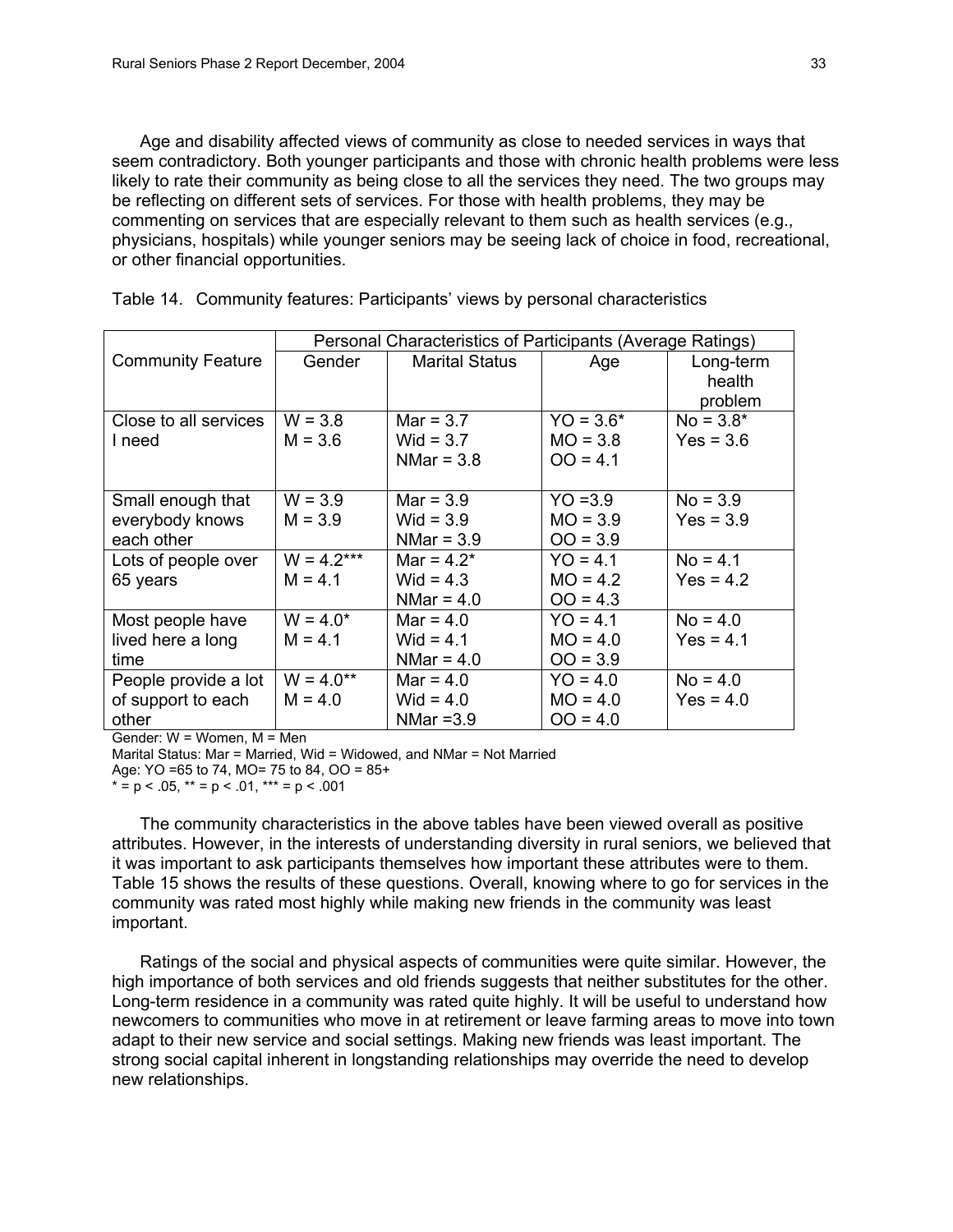|                          | Participant Ratings (%) |                       |           |                   |                        |                    |
|--------------------------|-------------------------|-----------------------|-----------|-------------------|------------------------|--------------------|
| <b>Community Feature</b> | Not at all<br>Important | Somewhat<br>Important | Important | Verv<br>Important | Extremely<br>Important | Average<br>$(1-5)$ |
| Knowing where to go for  | 3.0                     | 2.3                   | 11.7      | 23.3              | 59.7                   | 4.3                |
| services in your         |                         |                       |           |                   |                        |                    |
| community                |                         |                       |           |                   |                        |                    |
| Having old friends       | 4.4                     | 4.2                   | 13.1      | 22.5              | 55.8                   | 4.2                |
| Having lived in your     | 5.1                     | 7.3                   | 14.8      | 20.8              | 52.0                   | 4.1                |
| community for a long     |                         |                       |           |                   |                        |                    |
| time                     |                         |                       |           |                   |                        |                    |
| Knowing people in your   | 3.5                     | 5.3                   | 21.0      | 29.0              | 41.2                   | 4.0                |
| neighbourhood            |                         |                       |           |                   |                        |                    |
| Having a place of        | 14.1                    | 6.4                   | 12.4      | 17.1              | 50.1                   | 3.8                |
| worship                  |                         |                       |           |                   |                        |                    |
| Making new friends       | 7.1                     | 13.2                  | 30.9      | 25.2              | 23.6                   | 3.4                |

Table 15. Community features: Participants' ratings

There also were patterns of differences in which of the community connections were important depending upon the personal characteristics of participants (Table 16). Here again there are significant differences between women and men. On most community characteristics, women's ratings are higher than those of men. Only on the more physical elements of community which is where to go for services, and the social element of making new friends are there no gender differences. One is left with a sense that women are more strongly connected than men, particularly to the social elements of their communities. Marital status was not strongly associated with how people rated the important features of their communities. The exception was that those who were married or who were widowed rated having a place of worship in their community as more important. It may be that those who were unmarried have chosen less conventional methods to stay connected in their community. Age was important in only one characteristic. Younger participants were more likely to indicate that knowing where to go for services in the community is of greater importance than for those who were older. This may reflect their greater sense of agency in choosing and linking with services of all types than among those who are older. Finally, making new friends was more important to those with longterm health problems. This rating may represent the social isolation that often accompanies long-term health problems.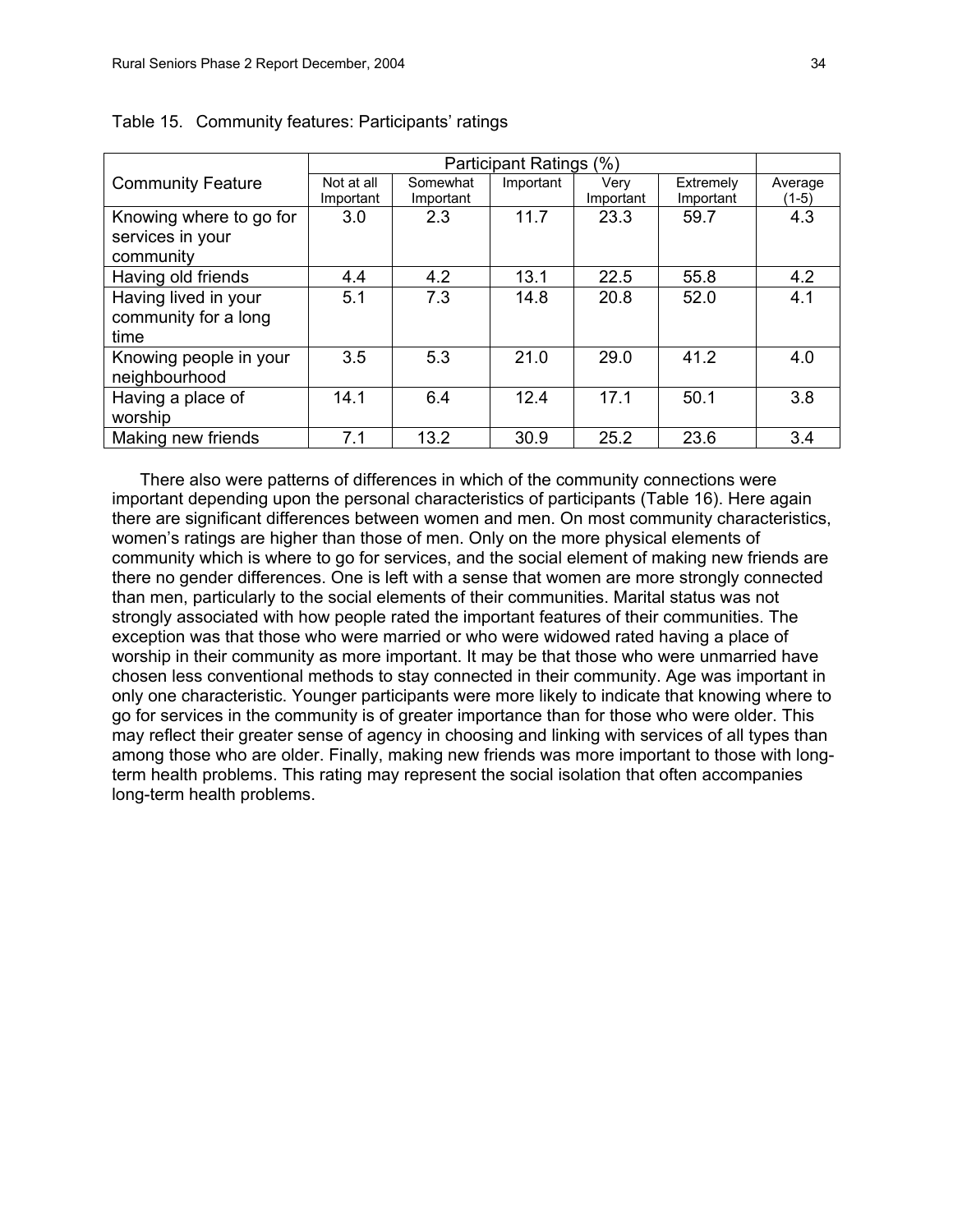|                            |              | Personal Characteristics of Participants (Average Ratings) |             |             |  |
|----------------------------|--------------|------------------------------------------------------------|-------------|-------------|--|
| <b>Community Feature</b>   | Gender       | Marital status                                             | Age         | Long-term   |  |
|                            |              |                                                            |             | health      |  |
|                            |              |                                                            |             | problem     |  |
| Having old friends         | $W = 4.3*$   | Mar = $4.2$                                                | $YO = 4.2$  | $No = 4.2$  |  |
|                            | $M = 4.1$    | Wid = $4.2$                                                | $MO = 4.2$  | $Yes = 4.2$ |  |
|                            |              | NMar = $4.2$                                               | $OO = 4.1$  |             |  |
|                            |              |                                                            |             |             |  |
| Making new friends         | $W = 3.5$    | $Mar = 3.5$                                                | $YO = 3.5$  | $No = 3.5*$ |  |
|                            | $M = 3.4$    | Wid = $3.4$                                                | $MO = 3.4$  | $Yes = 3.4$ |  |
|                            |              | NMar = $3.4$                                               | $OO = 3.4$  |             |  |
| Knowing people in your     | $W = 4.1**$  | $Mar = 4.0$                                                | $YO = 4.1$  | $No = 4.0$  |  |
| neighbourhood              | $M = 3.9$    | Wid = $4.0$                                                | $MO = 3.9$  | $Yes = 4.0$ |  |
|                            |              | NMar = $3.9$                                               | $OO = 3.9$  |             |  |
| Knowing where to go for    | $W = 4.4$    | Mar = $4.4$                                                | $YO = 4.4*$ | $No = 4.4$  |  |
| services in your community | $M = 4.3$    | Wid = $4.3$                                                | $MO = 4.3$  | $Yes = 4.3$ |  |
|                            |              | NMar = $4.3$                                               | $OO = 4.2$  |             |  |
| Having lived in your       | $W = 4.2***$ | Mar = $4.1$                                                | $YO = 4.0$  | $No = 4.1$  |  |
| community for a long time  | $M = 3.9$    | Wid = $4.1$                                                | $MO = 4.1$  | $Yes = 4.0$ |  |
|                            |              | NMar = $4.0$                                               | $OO = 4.2$  |             |  |
| Having a place of worship  | $W = 4.1***$ | Mar = $3.9***$                                             | $YO = 3.8$  | $No = 3.9$  |  |
|                            | $M = 3.5$    | Wid = $3.9$                                                | $MO = 3.8$  | $Yes = 3.8$ |  |
|                            |              | NMar $=3.1$                                                | $OO = 3.7$  |             |  |

Table 16. Community features: Participants' ratings by personal characteristics

Gender: W = Women, M = Men

Marital Status: Mar = Married, Wid = Widowed, and NMar = Not Married

Age: YO =65 to 74, MO= 75 to 84, OO = 85+

 $* = p < .05$ ,  $** = p < .01$ ,  $** = p < .001$ 

To attempt to tease out possible differences in people's views of the physical and social characteristics of their communities, we looked at whether personal characteristics of participants distinguished among them. Results of these analyses (Table 17) show that women are more likely than men to rate social elements of their communities as important determinants of whether the community is a good place to grow old. Social features of communities comprise items such as having friends and family close by. Gender differences strongly support a longstanding theme of women being the kin keepers and social connectors to others.

Age is the only significant predictor of the importance of physical aspects of community. Physical features include the physical landscape of the community, its affordability and cleanliness. One might have expected that older residents would find these features more important since they may have fewer personal resources with which to deal with possible negative aspects of their physical settings. However, it may be that younger residents spend more time in the community as opposed to their home environment and thus, have higher expectations of the physical setting. They also may have more opportunities to choose to locate to another setting if aspects of their current community aren't attractive to them.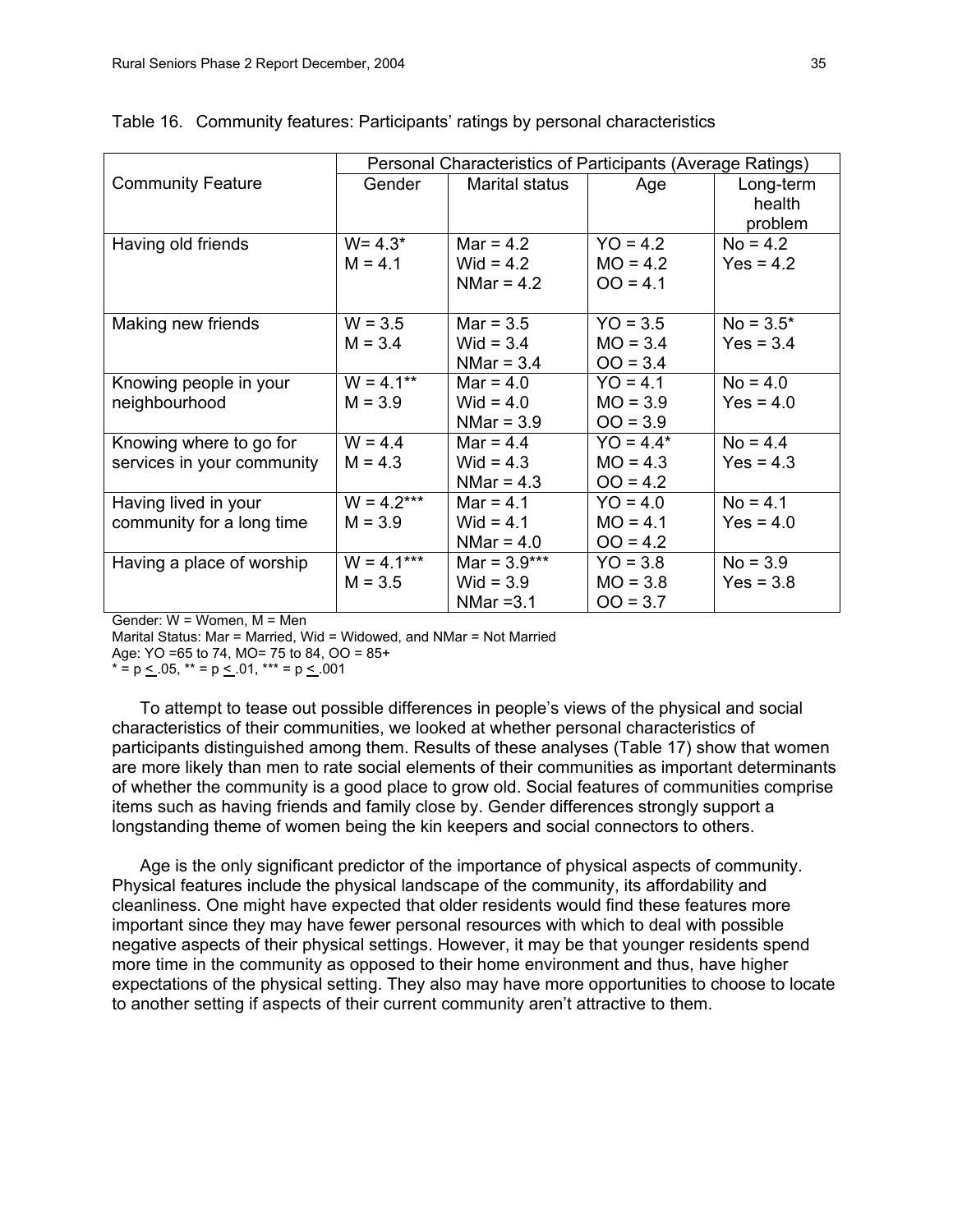Table 17: Social and physical characteristics of communities by personal characteristics (standardized beta weights and level of significance)

|                                  |          | <b>Personal Characteristics of Participants</b> |          |                                |  |
|----------------------------------|----------|-------------------------------------------------|----------|--------------------------------|--|
| Community feature                | Gender   | <b>Marital status</b>                           | Age      | Long-term<br>health<br>problem |  |
| Social aspects of<br>community   | $.14***$ | $-.00$                                          | $-.03$   | $-.04$                         |  |
| Physical aspects of<br>community | .03      | $-.02$                                          | $-.08**$ | $-.02$                         |  |

Gender: 1 = Men, 2= Women Marital Status: 1 = Married, 2 = Widowed, 3 = Not Married Age:  $1 = 65$  to  $74$ ,  $2 = 75$  to  $84$ ,  $3 = 85+$ Long-term Health:  $0 = No$ ,  $1 = Yes$ \*\* =  $p$  < .01 \*\*\* = P < .001

Finally, important differences in participants' evaluation of various elements of their communities may be reflected in their satisfaction with where they lived. All were asked a global question of their overall rating of their community as a good place to grow old. Ratings ranged from fair or poor (8%), good (19%), very good (36%), to excellent (37%). This suggests that although a large proportion of participants are happy with their current surroundings there is diversity in their satisfaction with their communities.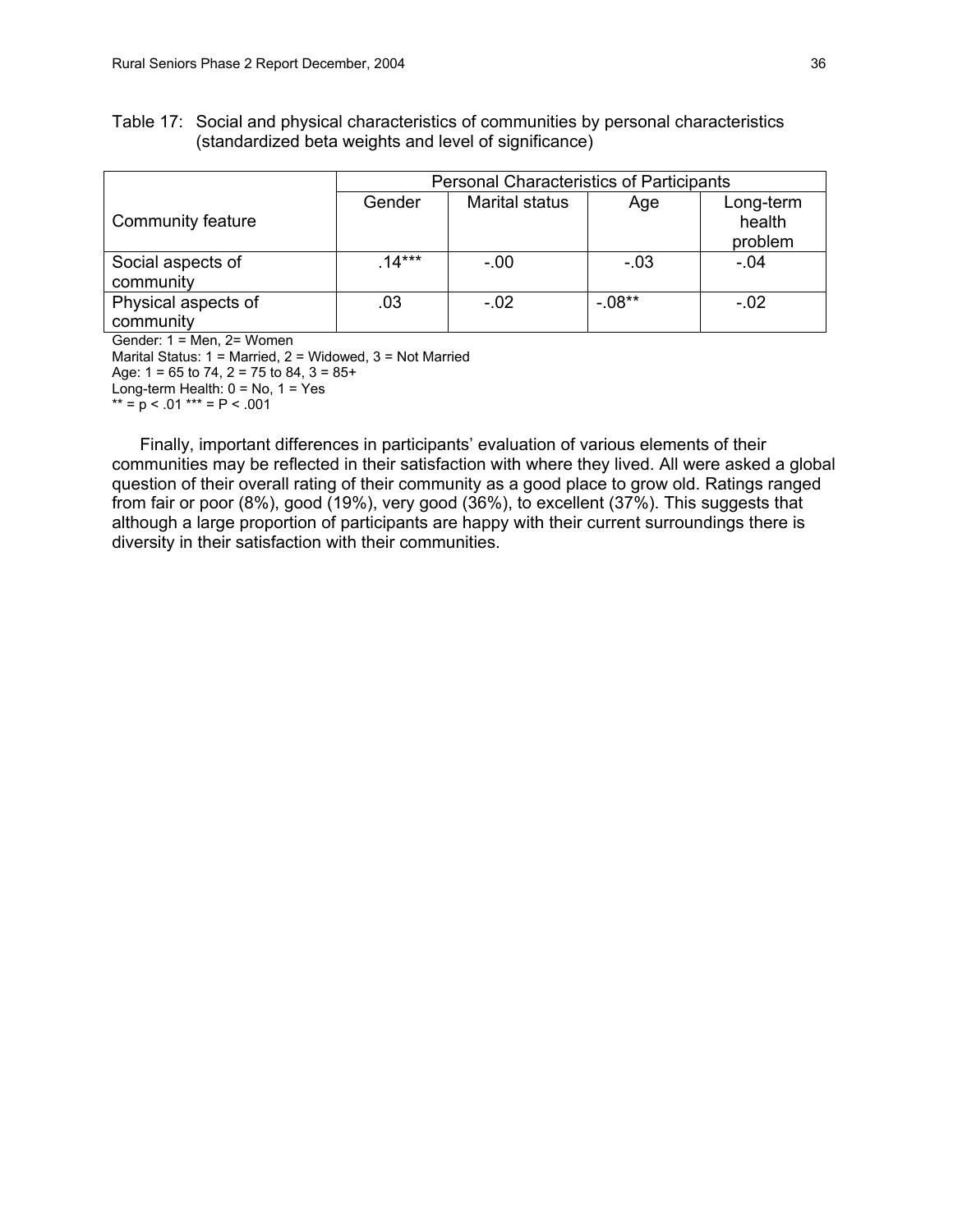### **6. Discussion**

What have we learned about communities as good places to grow old? As expected, we have found that the rural communities as 'good places/bad places' dichotomy is a great oversimplification. Rural seniors differ considerably in their access to social support and in the services that are available to them in their communities. Further, their views of their communities as good places to grow old don't map directly onto these differences. Yet if there was any overall conclusion from this study, it is that rural seniors generally are quite accepting of their communities – warts and all. In this final section of the report, we discuss some of the themes that have emerged from our exploration of seniors' views of their social, service, and community environments. We highlight areas in which findings might inform practice with the diversity of seniors in rural Canada and note areas in which policy development might be warranted.

Perhaps the most startling finding from our examination of seniors' social and support networks is the difference between the two network types. All respondents had social networks, with the vast majority having 5-13 people in these networks. Social networks were mixed in terms of the gender, age, relationship, and proximity of network members. Rural seniors do seem to be surrounded by family members and friends. This finding supports the assumption that rural communities are 'tight-knit', with seniors having connections to many other community members.

Having said this, there is a gap between having people around you and having people who are helpful in everyday exchanges of support. The smaller, more homogeneous support networks clearly are subsets of social networks. One cannot assume that the presence of people in a network equates to support. In fact, some participants reported receiving no support from anyone, with a substantial minority reporting networks of just 1 or 2 people. In addition to being smaller in size, support networks were more homogeneous in composition, suggesting that a narrow range of support may be available from these networks.

Is there an implied problem in these findings? One interpretation of the findings is that rural seniors receive much less support from family, neighbours, and friends than was previously thought. The everyday exchanges thought to be typical of small, close-knit rural communities are not in evidence here. Fewer than half of participants reported receiving any of the day-today tasks normally exchanged by family, friends, and neighbours. If this is the case, then those in the voluntary and formal sectors must have strategies to monitor those who are at risk of isolation or encourage them to become more engaged if they wish to do so. As well, small support networks may lack the diversity of knowledge and skill useful in linking seniors to broader resources. Current cohorts of seniors over age 75 are not high users of the internet, a resource seen as very important in linking people to information and resources.

Yet it also seems likely that more everyday support is being exchanged than people have reported, especially among those who are married. Spouses are often unrecognized as providers of support, and the symbiotic nature of marital relationships means that the exchange of support likely is ongoing. The dissonance between apparently low levels of support and high levels of support adequacy may be explained in part by this phenomenon of the invisible spouse. VAC has recognized the contributions of spouses to the care of their clients through extension of its VIP program to them. There may be a place for similar input to spouses of clients with small support networks to help couples retain their connections to their broader networks.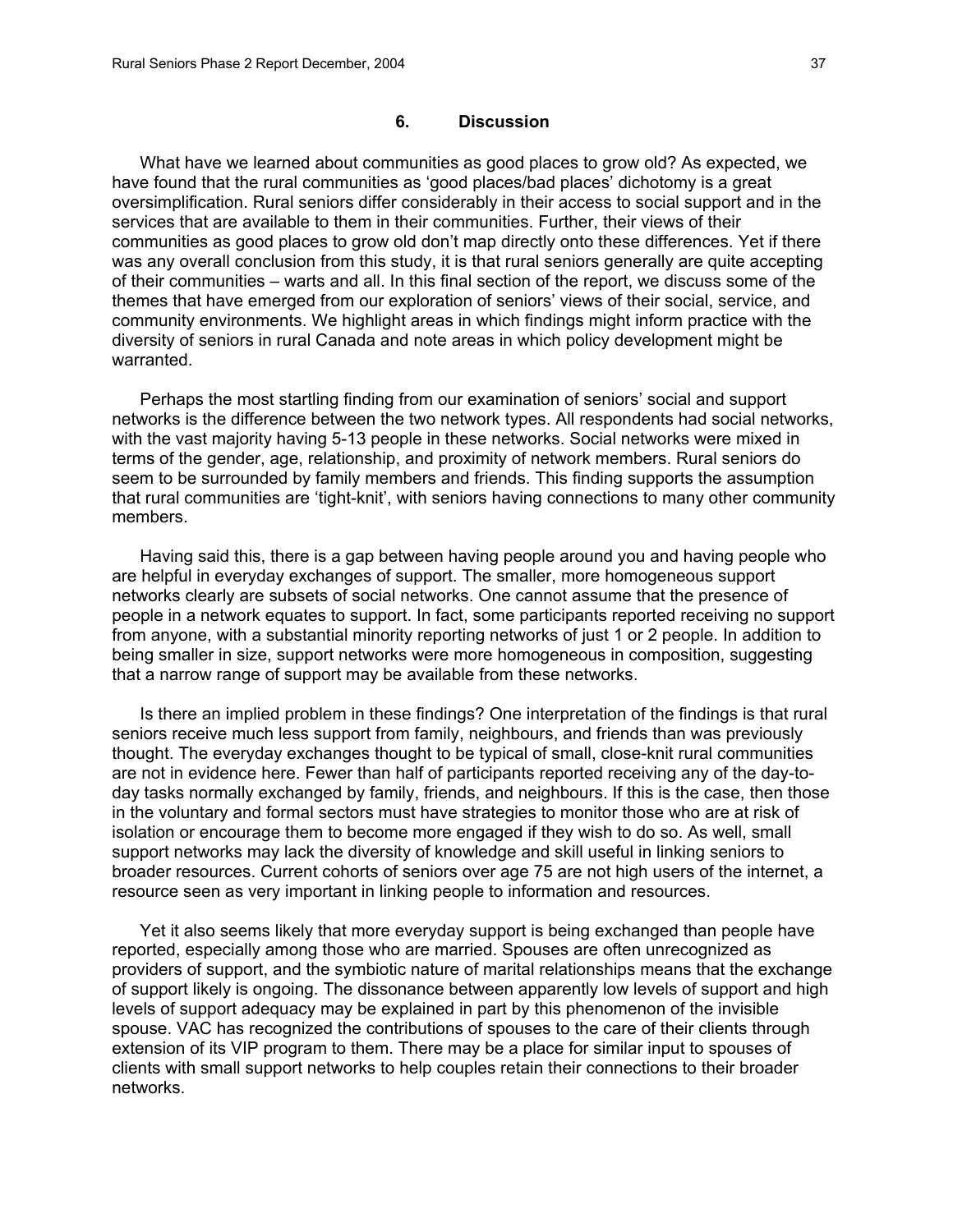Overall, participants appear generally happy with their connections to and exchanges with others as shown by their fairly high ratings on the perceived adequacy of support they receive. Despite this, only a minority reported receiving support on most of the tasks about which we enquired. It may be that expectations of such exchanges are low, or that everyday exchanges go unnoticed. However, stoicism should not necessarily be viewed as an indication that no intervention is warranted. Those without support networks are a case in point. Our focus in this report was on support – the day-to-day interactions that help older adults in rural Canada live their lives, maintain their social contact, and remain in their homes. However, half of these older adults report chronic health problems that may require higher levels of support; and half of these seniors say that their health problems affected their community involvement. There is potential here for slow, quiet, evolution toward social isolation. Small support networks likely are harbingers of even smaller care networks. VAC may wish to consider how to monitor for isolation of people who do not necessarily have care needs and develop strategies for enhancing support before care crises arise. Local Legion branches may be excellent partners in making links between the community and older veterans.

We also have learned much about the service environment and seniors' access to the everyday services that are important in their lives. In some ways communities can be seen as rich in services. Most have post offices, grocery stores, banks, and pharmacies, all of which are important to residents' everyday lives, as these services are most frequently used. Yet between 30% and 40% of participants lacked services such as physicians, pharmacy, and dentists, and most lived in communities with no hospital. Rural communities are better equipped with some everyday services than others, especially health-related services. These communities may be good places to grow old for those who are healthy, but may be unsupportive for those with longterm health problems or disabilities.

Here too level of satisfaction with services belies their unavailability. Some 80% of participants were satisfied with the adequacy of the services in their area. Why are people satisfied despite apparent gaps in services? The discrepancy may in part be explained by expectations of seniors themselves. Those who have lived all their lives in rural communities may have learned to be resourceful about ways in which to meet their needs. For them, a modest level of services may be seen as adequate. For younger participants and those who drive, services outside of the physical boundaries of their rural communities may still be seen as accessible. Older residents and those with chronic health problems are more dependent upon local services. It is this group of people that is at risk of having to leave their community if basic and health services are not close by. Knowing where to go for services was the most highly rated community characteristic. Local knowledge can be gained by informal community connections. Programs such as the Canadian Seniors Partnership might turn their attention to providing the Collaborative Seniors Portal Network in rural communities where information on regional programs could be especially useful to seniors and their families.

Transportation also may help to explain the apparent discrepancy between service availability and satisfaction. Driving enables people to gain access to services that may not be within their community. This is particularly important for rural residents for whom services are at a distance. Almost all of the men in this study and about three-quarters of the women did drive. Even among those who did not drive, most were able to manage shopping and appointments, presumably with the assistance of others. This suggests the importance of supporting the medical, necessary, and social transportation needs of clients in rural areas who do not drive through the Veterans Independence Program. The final possibility is that people for whom services are not adequate leave small communities to move into larger centres that have the amenities they require. Further exploration of migration patterns of older adults out of rural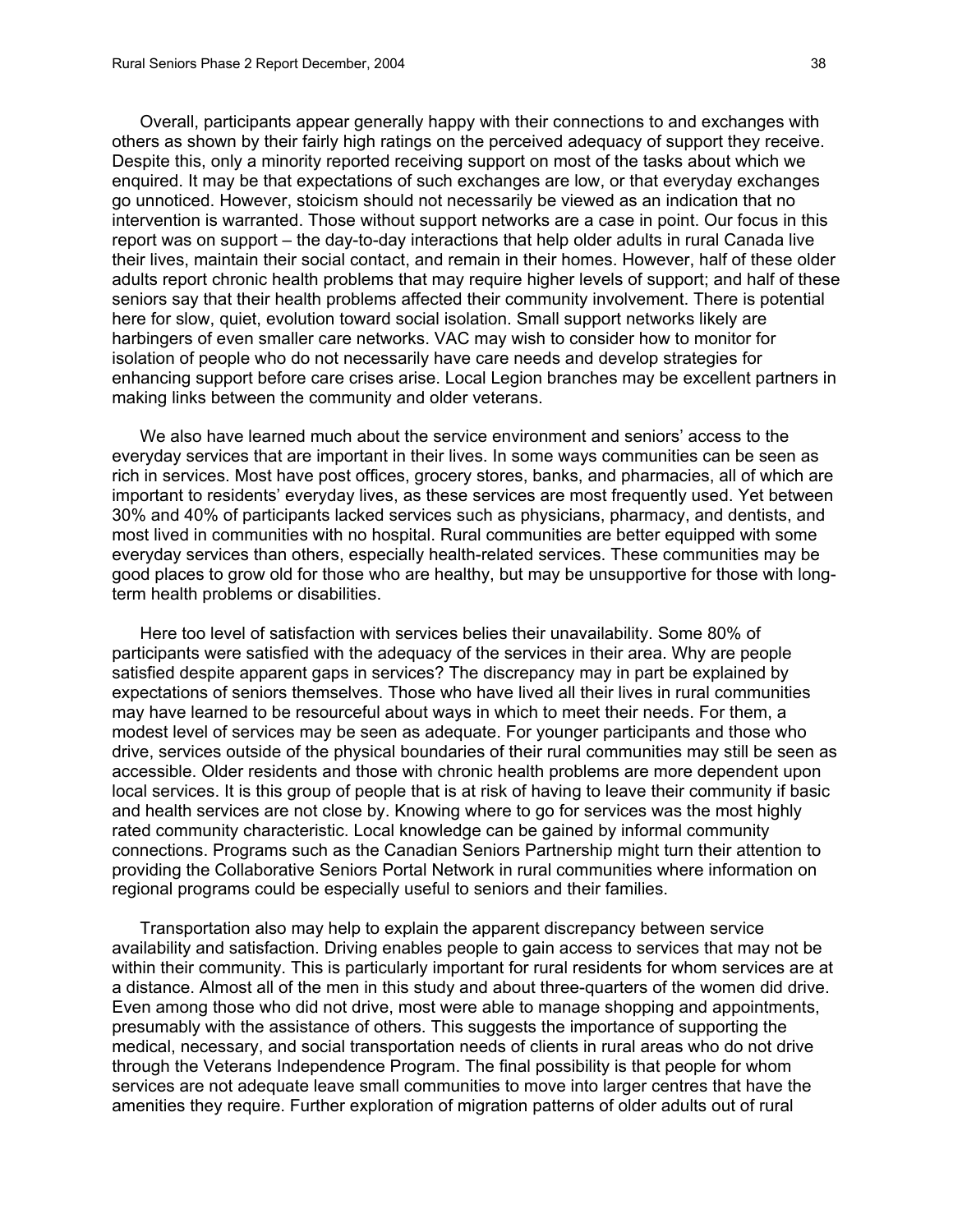areas might help us better understand the basic set of services necessary to support seniors in these areas. While we have been particularly focused on health services, it is important not to lose track of the importance of core services necessary for daily living.

Finally, we need to look beyond these two areas of people and services to get a broader sense of what keeps people connected to their communities. The section of our report in which we asked people about important features of their communities provides us with some insight about the gestalt. Our findings showed that both social and physical aspects of communities are important to older adults. Here we begin to see some themes that differentiate groups of people on which of these community elements are more important.

Despite limitations both in services and social support, most participants in this study thought that their communities had characteristics that have been associated with seniorfriendly places: older, supportive residents, close to services, and having a stable population. Neither physical nor social aspects of communities were rated as more important than the other. In fact, participants rated knowing where to go for services and having old friends as the top most important features of their communities.

When we developed this survey, we purposefully sampled equal proportions of women and men as well as older and younger seniors. We expected that there would be patterns of differences by age and gender in support, in views of services, and in beliefs about the importance of their communities. Women do differ from men in their views about the importance of social and physical aspects of their communities. They rate social aspects of their communities as more important than do men. Women appear to be more aware of their communities, and perhaps more linked to them, especially to the people. Yet women and men did not differ in any key personal characteristics: life satisfaction, perceived health status, or long-term health problems. While we have long known that women tend to focus on social linkages more than do men, this knowledge may not have translated into practice. For example, it might be particularly important to find ways to connect women who don't drive to their social networks.

We also expected patterns of difference by age, especially in beliefs about the importance of various community features that might be supportive. Age was important in participants' beliefs about the physical elements of community. Younger seniors rated physical aspects of their communities more highly than did those in older age groups. Is this because the boundaries of the worlds of the very old are much narrower, focused on their near environment and close family and friends? Or is it because younger seniors are more likely to drive, have opportunities to connect to services and to the broader physical environment in which their community is set? There's more to be learned about the physical setting in rural communities and how it shapes the lives of the very old.

In all, about three-quarters of participants rated their communities as very good places to grow old. Among these are people who have good access to services and those who do not; those who have active support networks and those that have few close relationships. It's clear as well that support does not substitute for services. Both are important, but in different ways to women and men, younger and older seniors.

In sum, this survey confirmed the diversity of rural seniors in their networks of support, access to services, and satisfaction with their communities as places to grow old. High levels of satisfaction may mask areas in which rural residents are poorly served or at risk of isolation. Some support networks may not have the breadth of resources necessary to link seniors to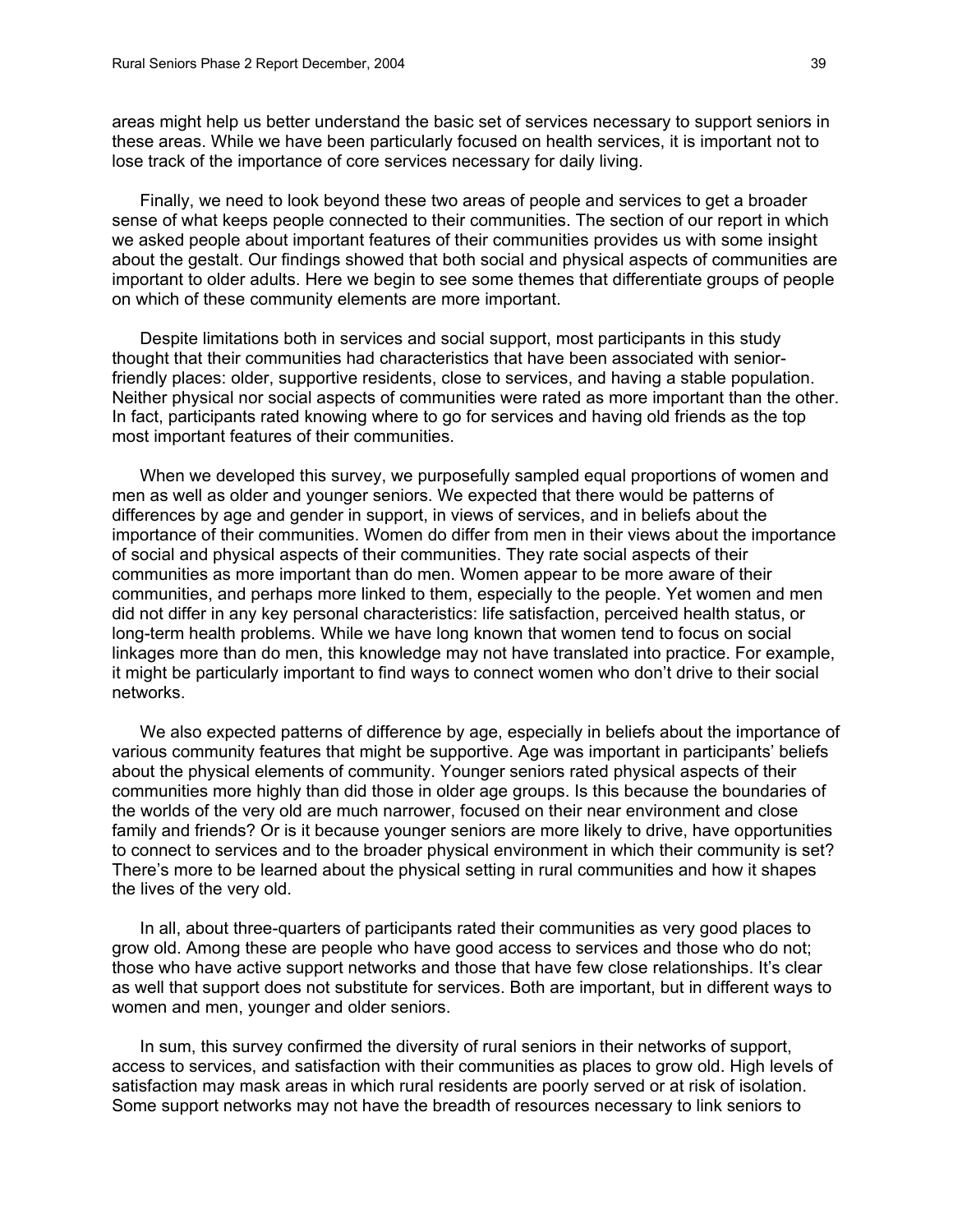other networks and resources. Targeted interventions to support these networks may reduce risk of isolation. On the services side, younger seniors may thrive despite lack of proximate services as long as they have the skills and financial capabilities to gain access to them. For older seniors, access to both everyday and health services may be critical to their tenure in communities.

In the final phase of this program of research we will address some of these issues. Case studies in three communities will focus on who are the different groups of seniors, what they view as supportive, and what policies and programs might assist these different types of seniors.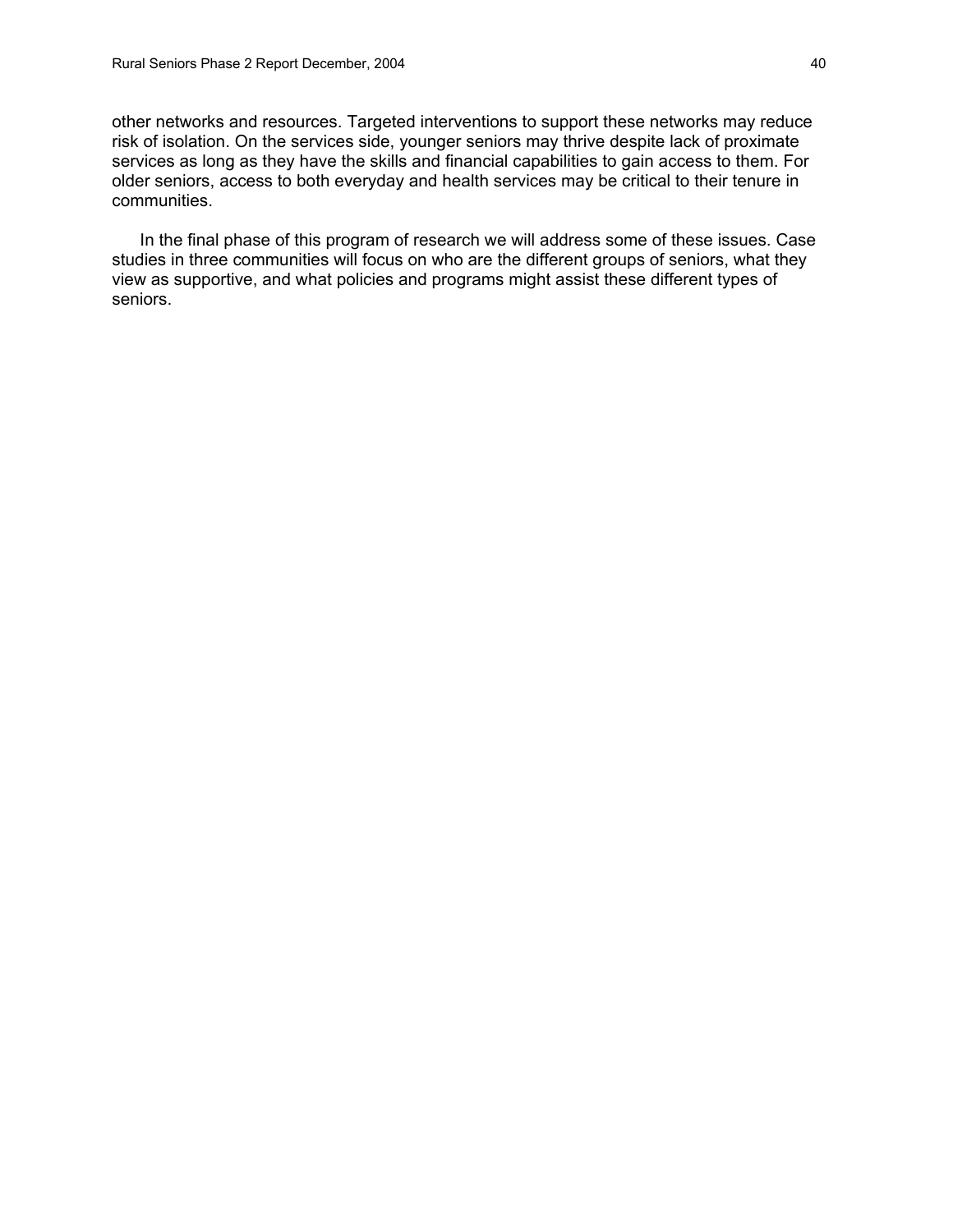### **7. References**

- Aartsen, M. J., van Tilburg, T., Smits, C. H. M., & Knipscheer, K. C. P. M. (2004). A longitudinal study of the impact of physical and cognitive decline on the personal network in old age. *Journal of Social and Personal Relationships, 21*(2), 249-266.
- Academy for Educational Development, & American Society on Aging. (2003). *Community conversations survey*. Washington, DC: Authors.
- Auchincloss, A. H., Van Nostrand, J. F., & Ronsaville, D. (2001). Access to health care for older persons in the United States: Personal, structural, and neighbourhood characteristics. *Journal of Aging and Health, 13*(3), 329-354.
- Barker, J. C., Morrow, J., & Mitteness, L. S. (1998). Gender, informal social support networks, and elderly urban African Americans. *Journal of Aging Studies, 12*(2), 199-222.
- Brown, D. L. (2002). Migration and community: Social networks in a multilevel world. *Rural Sociology, 67*(1), 1-23.
- Campbell, L. D., Connidis, I. A., & Davies, L. (1999). Sibling ties in later life: A social network analysis. *Journal of Family Issues, 20*(1), 114-148.
- Canadian Rural Partnership. (1998). *Rural Canadians speak out: Summary of rural dialogue input for the National Rural Workshop*. Ottawa, ON: Government of Canada.
- Dobbs, B.M (1999). Self-Perceptions of Competence as Determiners of Driving Pattern. (Doctoral Dissertation, University of Alberta, 1999). *Dissertation Abstracts International, 61*/03, 1115.
- Dobbs, B.M. & Dobbs, A.R. (1996, September-October). *The psychological, social, and economic consequences of de-licensing the older driver*. Invited paper presented at the mid-year meeting of the Driver Program Subcommittee of the National Research Council's Transportation Research Board Committee on the Safety and Mobility of Older Drivers, Washington.
- Dobbs, B.M., & Dobbs, A.R. (1997, October). *Forced driving cessation: Predictors of noncompliance*. Paper presented at the Canadian Association on Gerontology annual conference, Calgary, AB.
- Fast, J., Keating, N., Otfinowski, P., & Derksen, L. (2004). Characteristics of family/friend care networks of frail seniors. *Canadian Journal on Aging, 32*(1), 5-19.
- Fernández-Ballesteros, R. (2002). Social support and quality of life among older people in Spain. *Journal of Social Issues, 58*, 645-659.
- Field, E. M., Walker, M. H., & Orrell, M. W. (2002). Social networks and health of older people living in sheltered housing. *Aging and Mental Health, 6*(4), 372-386.
- Fung, H. H., Carstensen, L. L., & Lang, F. R. (2001). Age-related patterns in social networks among European Americans and African Americans: Implications for socioemotional selectivity across the life span. *International Journal of Aging and Human Development, 52*(3), 185-206.
- Glasgow, N. (2000). Transportation transitions and social integration of nonmetropolitan older persons. In K. Pillemer, P. Moen, E. Wethington, & N. Glasgow (Eds.), *Social integration in the second half of life* (pp. 108-131). Baltimore, MD: Johns Hopkins University.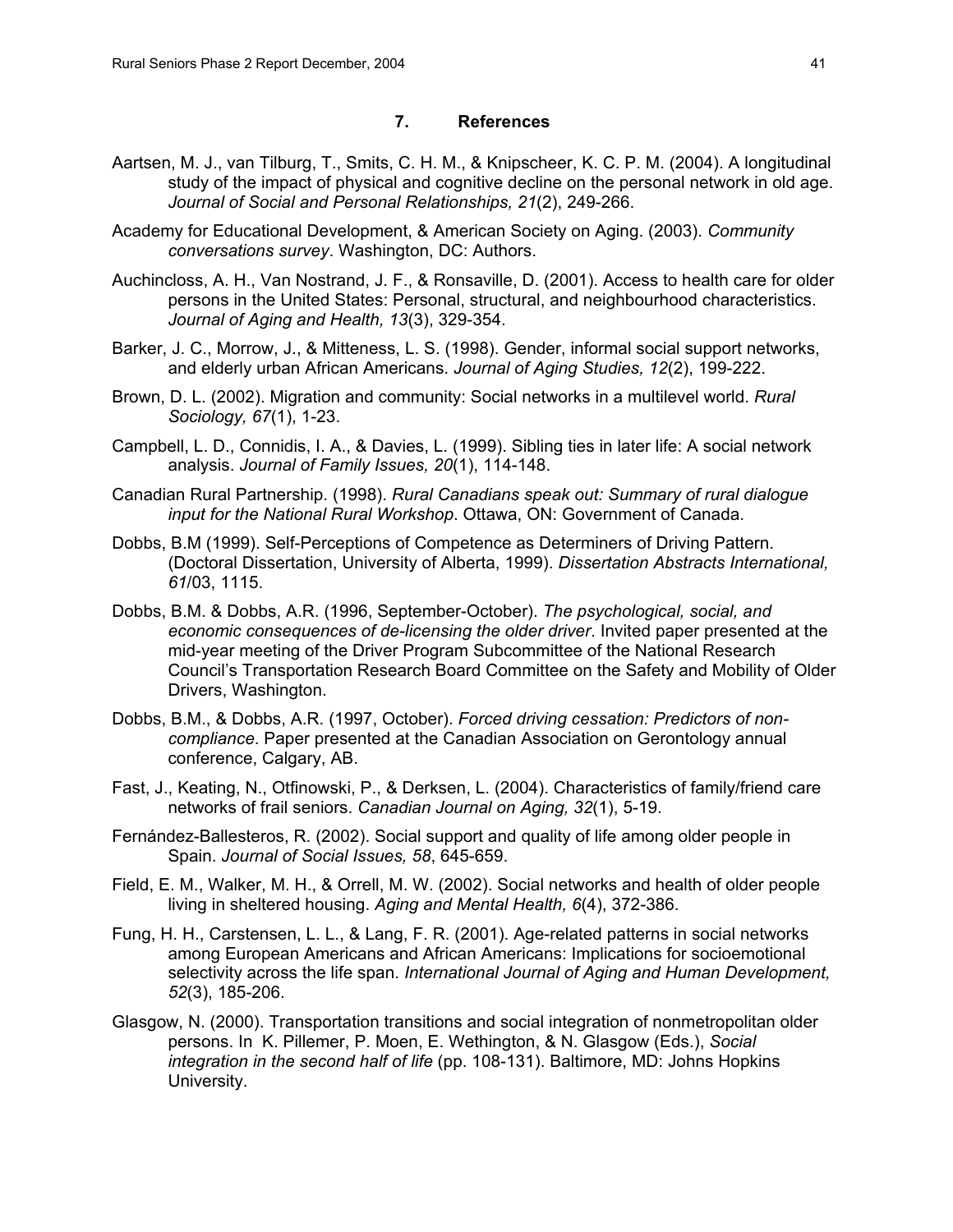- Glendinning, A., Nuttall, M., Hendry, L., Kloep, M., & Wood, S. (2003). Rural communities and well-being: A good place to grow up? *Sociological Review, 51*(1), 129-156.
- Gracia, E., & Herrero, J. (2004). Determinants of social integration in the community: An exploratory analysis of personal, interpersonal, and situational variables. *Journal of Community and Applied Social Psychology, 14*(1), 1-15.
- Halseth, G. (2003). *Rural services: Assessing change as part of rural capacity analysis*. Presentation to Canadian Rural Revitalization Foundation Fall Workshop, Quebec, PQ.
- Havens, B., Donovan, C., & Hollander, M. (2001). *Policies that have positive or negative impacts on informal care in Canada*. Presentation to the International Association of Gerontology, Vancouver, BC.
- Hodge, G. (1987). Assisted housing for Ontario's rural elderly: Shortfalls in product and location. *Canadian Journal on Aging, 6*(2), 141-154.
- Joseph, A., & Martin Matthews, A. (1993). Growing old in aging communities. *Journal of Canadian Studies, 28*(1), 14-29.
- Keating, N., Keefe, J., & Dobbs, B. (2001). A good place to grow old? Rural communities and support to seniors. In R. Epp & D. Whitson (Eds.), *Writing off the rural west: Globalization, governments and the transformation of rural communities* (pp. 263-277). Edmonton, AB: University of Alberta.
- Keating, N., Otfinowski, P., Wenger, C., Fast, J., & Derksen, L. (2003). Understanding the caring capacity of informal networks of frail seniors: A case for care networks. *Ageing and Society, 23*, 115-127.
- Keating, N., Swindle, J., & Foster, D. (2004). *The role of social capital in aging well*. (Final report to the Policy Research Initiative). Edmonton: Author.
- Keefe, J., Fancey, P., Keating, N., Frederick, J., Eales, J., & Dobbs, B. (2004). *Caring contexts of rural seniors: Phase I technical report*. (Final report to Veterans Affairs Canada). Edmonton: Authors.
- Kim, H., Hisata, M., Kai, I., & Lee, S. (2000). Social support exchange and quality of life among the Korean elderly. *Journal of Cross-Cultural Gerontology, 15*, 331-347.
- Klein Ikkink, K., van Tilburg, T., & Knipscheer, K. C. P. M. (1999). Perceived instrumental support exchanges in relationships between elderly parents and their adult children: Normative and structural explanations. *Journal of Marriage and the Family, 61*, 831-844.
- Landau, R., & Litwin, H. (2001). Subjective well-being among the old-old: The role of health, personality and social support. *International Journal of Aging and Human Development, 52*, 265-280.
- Lawrence, A. R., & Schigelone, A. R. S. (2002). Reciprocity beyond dyadic relationships: Agingrelated communal coping. *Research on Aging, 24*(6), 684-704.
- Lin, S. (2004). Access to community pharmacies by the elderly in Illinois: A geographic information systems analysis. *Journal of Medical Systems, 28*(3), 301-309.
- Litwin, H. (1999). Formal and informal network factors as sources of morale in a senior center population. *International Journal of Aging and Human Development, 48*(3), 241-256.
- Litwin, H. (2003). Social predictors of physical activity in later life: The contribution of socialnetwork type. *Journal of Aging and Physical Activity, 11*, 389-406.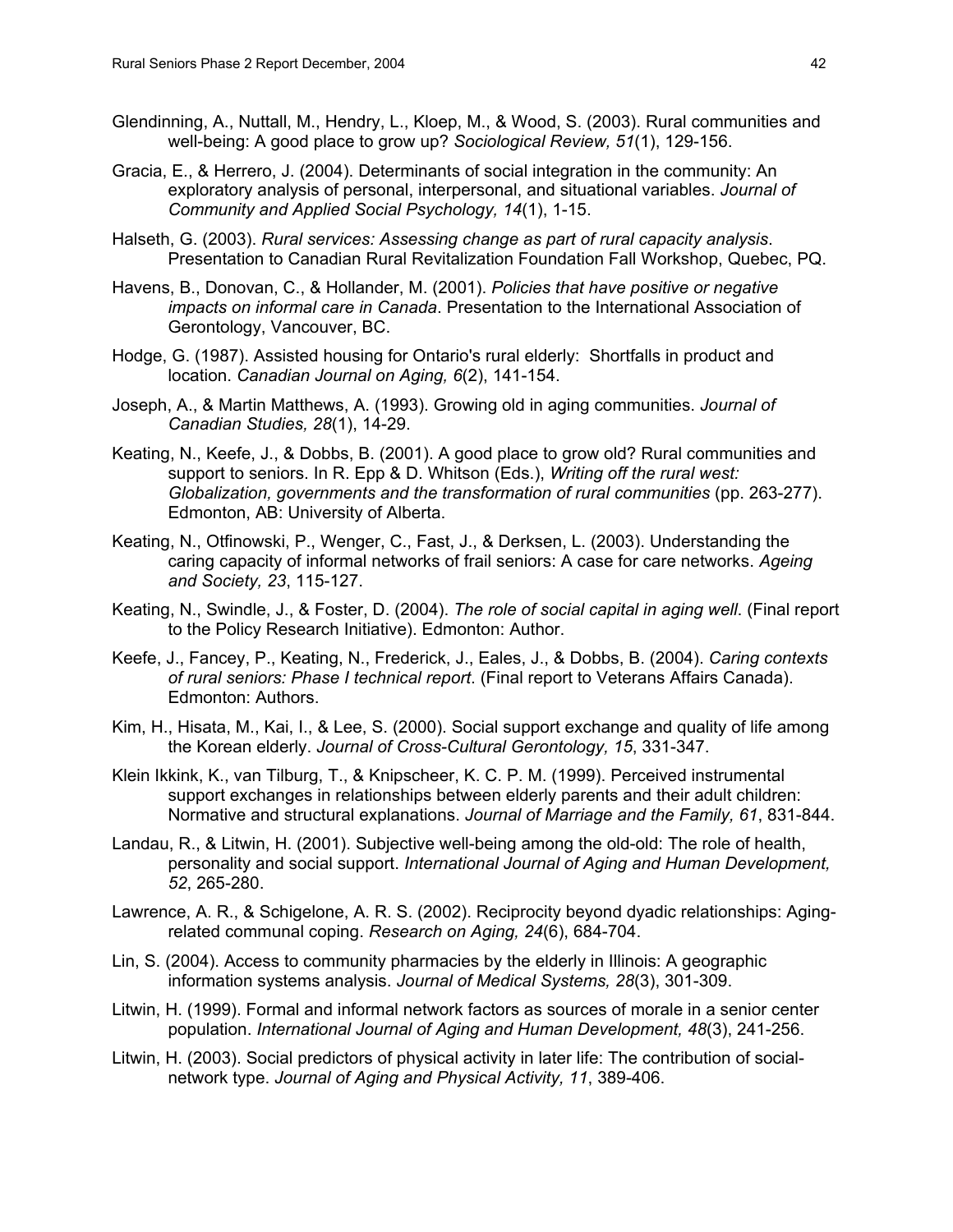- Martire, L. M., Schulz, R., Mittelmark, M. B., & Newsom, J. T. (1999). Stability and change in older adults' social contact and social support: The cardiovascular health study. *Journal of Gerontology: Social Sciences, 54B*(5), S302-S311.
- Melkas, T., & Jylhä, M. (1996). Social network characteristics and social network types among elderly people in Finland. In H. Litwin (Ed.), *The social networks of older people: A cross-national analysis* (pp. 99-116). Westport, CN: Praeger.
- Ministerial Advisory Council on Rural Health . (2002). *Rural health in rural hands: Strategic directions for rural, remote, Northern and Aboriginal communities*. Ottawa: Health Canada.
- Nocon, A., & Pearson, M. (2000). The roles of friends and neighbours in providing support for older people. *Ageing and Society, 20*, 341-367.
- Phillipson, C., Ahmed, N. R., & Latimer, J. (2003). *Women in transition: A study of the experiences of Bangladeshi women living in Tower Hamlets*. Bristol, UK: Open University.
- Raphael, D., Brown, I., Renwick, R., Cava, M., Weir, N., & Heathcote, K. (1995). The quality of life of seniors living in the community: A conceptualization with implications for public health practice. *Canadian Journal of Public Health, 86*(4), 228-233.
- Reimer, B. (1997). Informal social networks and voluntary associations in non-metropolitan Canada. In R. C. Rounds (Ed,), *Changing rural institutions* (pp. 89-104). Brandon, MB: Canadian Rural Restructuring Foundation.
- Reimer, B. (2004). Social exclusion in a comparative context. *Sociologia Ruralis, 44*(1), 76-94.
- Reinhardt, J. P., Boerner, K., & Benn, D. (2003). Predicting individual change in support over time among chronically impaired older adults. *Psychology and Aging, 18*(4), 770-779.
- Rowles, G. D. (1988). What's rural about rural aging? An Appalachian perspective. *Journal of Rural Studies, 4*(2), 115-124.
- Saguaro Seminar. (2001). *The social capital community benchmark survey*. Cambridge, MA: Kennedy School of Government, Harvard University.
- Schoenberg, N. E., & Coward, R. T. (1998). Residential differences in attitudes about barriers to using community-based services among older adults. *Journal of Rural Health, 14*, 295- 304.
- Smith, A., Phillipson, C., & Scharf, T. (2002). *Social capital: Concepts, measures and findings from urban areas*. (Centre for Social Gerontology Working Paper No. 9). Staffordshire, UK: Keele University, School of Social Relations.
- Statistics Canada. (1998). *Survey of giving, volunteering and participating*. Ottawa: Author.
- Statistics Canada. (2001a). *Canadian census of the population*. Ottawa: Author.
- Statistics Canada. (2001b). *Participation and activity limitation survey*. Ottawa: Author.
- Statistics Canada. (2002). *General Social Survey: Social support and aging*. Ottawa: Author.
- Statistics Canada. (2003a). *Canadian community health survey*. Ottawa: Author.
- Statistics Canada. (2003b). *General Social Survey: Social engagement*. Ottawa: Author.
- Stoller, M. A., & Stoller, E. P. (2003). Perceived income adequacy among elderly retirees. *Journal of Applied Gerontology, 22*(2), 230-251.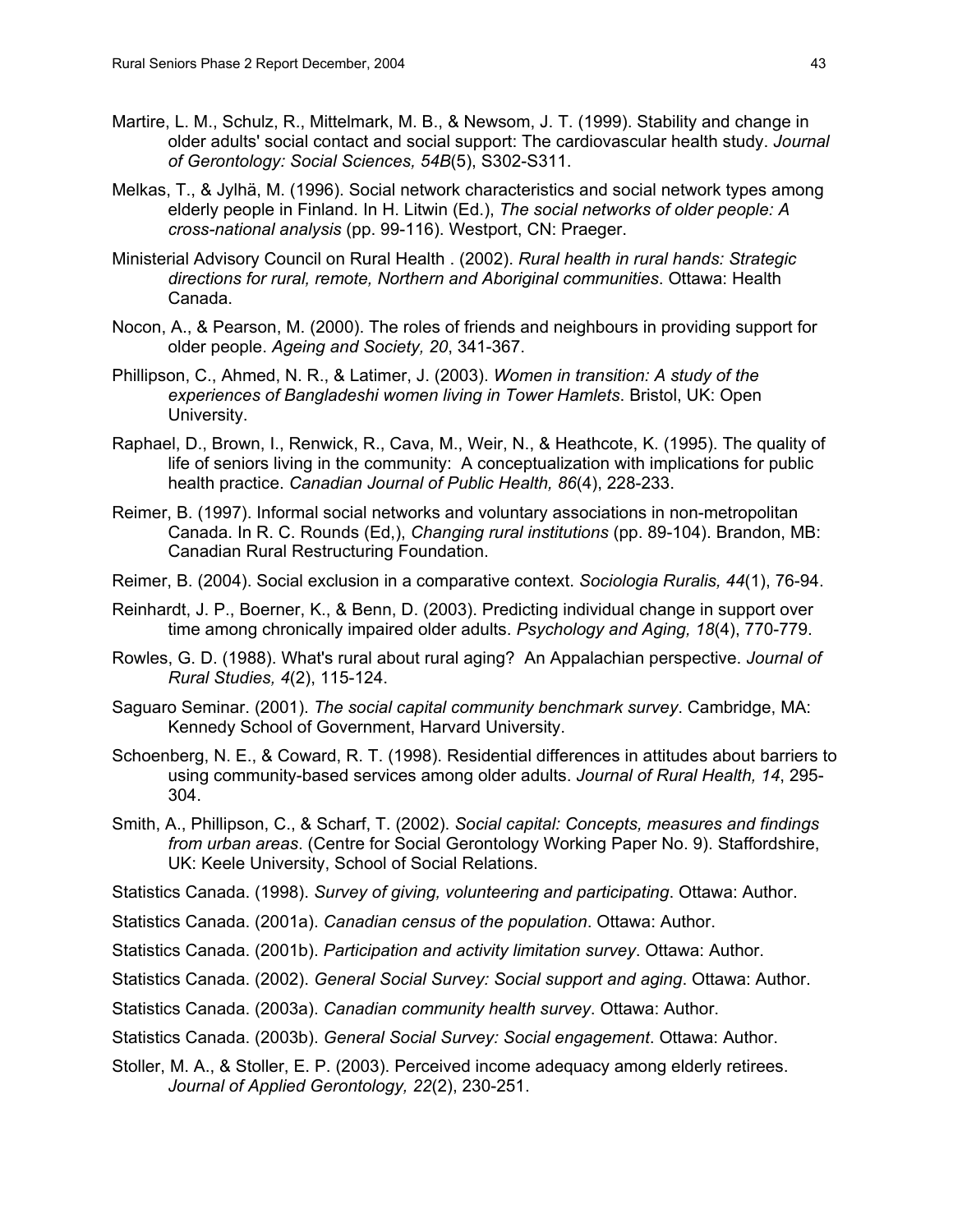- Tijhuis, M. A. R., Flap, H. D., Foets, M., & Groenewegen, P. P. (1998). Selection in the social network: Effects of chronic diseases. *European Journal of Public Health, 8*(4), 286-293.
- Uhlenberg, P., & de Jong, J. G. (2004). Age-segregation in later life: An examination of personal networks. *Ageing and Society, 24*, 5-28.
- van Tilburg, T. (1998). Losing and gaining in old age: Changes in personal network size and social support in a four-year longitudinal study. *Journal of Gerontology: Social Sciences, 53B*(6), S313-S323.
- van Tilburg, T., & van Groenou, M. B. (2002). Network and health changes among older Dutch adults. *Journal of Social Issues, 58*, 697-713.
- Wenger, G. C. (1996). Support network measurement and typology development in England and Wales. In H. Litwin (Ed.), *The social networks of older people: A cross-national analysis* (pp. 117-141). Westport: Praeger.
- Wenger, G. C. (1997). Review of findings on support networks of older Europeans. *Journal of Cross-Cultural Gerontology, 12*, 1-21.
- Wenger, G. C. (2001). Myths and realities of ageing in rural Britain. *Ageing and Society, 21*, 117-130.
- Zunzunegui, M. V., Koné, A., Johri, M., Béland, F., Wolfson, C., & Bergman, H. (2004). Social networks and self-rated health in two French-speaking Canadian community dwelling populations over 65. *Social Science and Medicine, 58*, 2069-2081.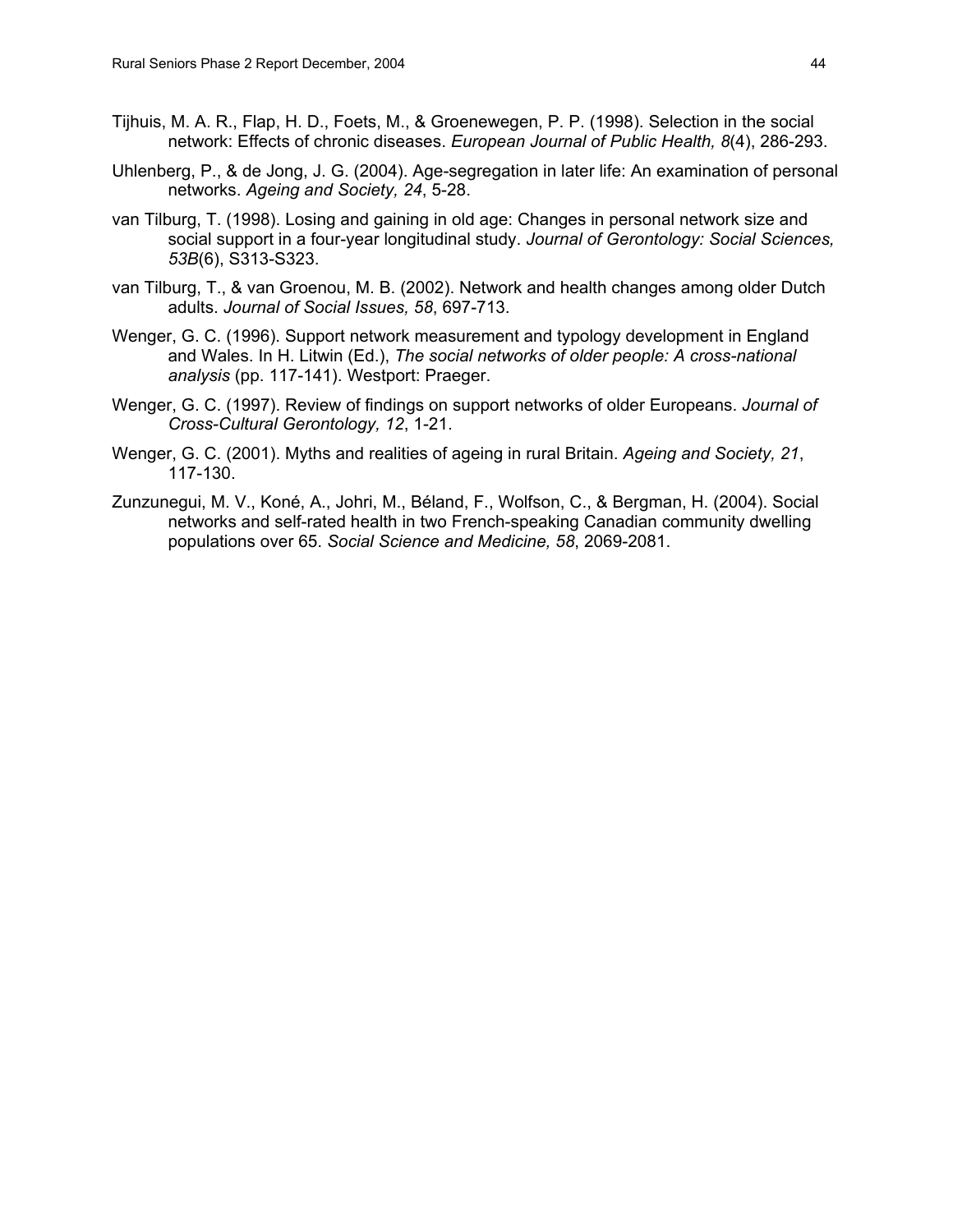# **8. Appendix A: Survey Instrument**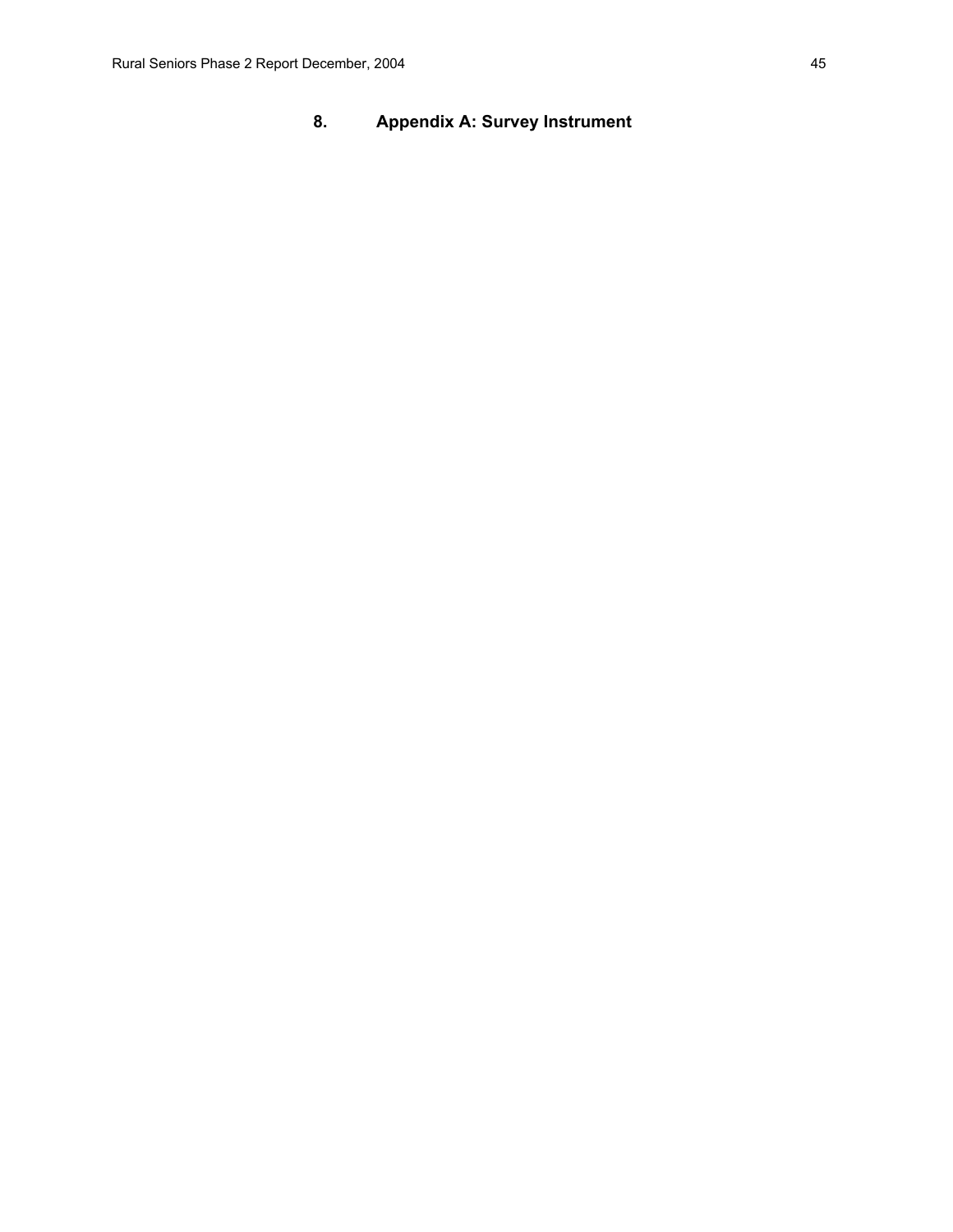### **INTRO**

Hello my name is [interviewer]. I'm calling (long distance) from the University of Alberta.

I have dialed XXX-XXXX, is that correct? The Royal Canadian Legion has identified your household as belonging to a rural community in Canada.

[Optional Read: 'The Royal Canadian Legion provided your contact information to researchers in order to conduct this study. You may have seen advertisement in the Legion's monthly newsletter regarding this study.']

### **INTRO2**

In cooperation with the Royal Canadian Legion, we are interested in learning how supportive rural communities are towards seniors. This information will help us understand whether rural Canada is a good place to grow old, and make recommendations to Veterans Affairs Canada on programs to better support the needs of rural seniors and their families.

PRESS '1' TO CONTINUE

### **NUMMEN**

To ensure that we speak to a good cross section of seniors in Canada, may I ask how many men age 65 and over live at this number?

Number of Men

-1 No Response

#### **NUMWOM**

And the number of women age 65 and over?

Number of Women

-1 No Response

[INTERVIEWER NOTE: SELECT A HOUSEHOLD RESPONDENT ACCORDING TO THE STANDARDIZED RESPONDENT SELECTION GUIDELINES.TARGET THE MOST DIFFICULT POPULATION FIRST. FOR EXAMPLE, IF THERE IS A MALE 75+ IN THE HOUSEHOLD, AND A FEMALE AGE 65-74, INTERVIEW THE OLDER MALE. PROBE WITH AGE CATEGORIES TO DETERMINE THE HOUSEHOLD COMPOSITION OF SENIORS. ]

 (OPTIONAL: WE DON'T ALWAYS SPEAK TO THE PERSON WHO ANSWERS THE PHONE. MAY I SPEAK TO THE MALE/FEMALE WHO IS 65-74/75+?)

[REPEAT INTRO IF NECESSARY.]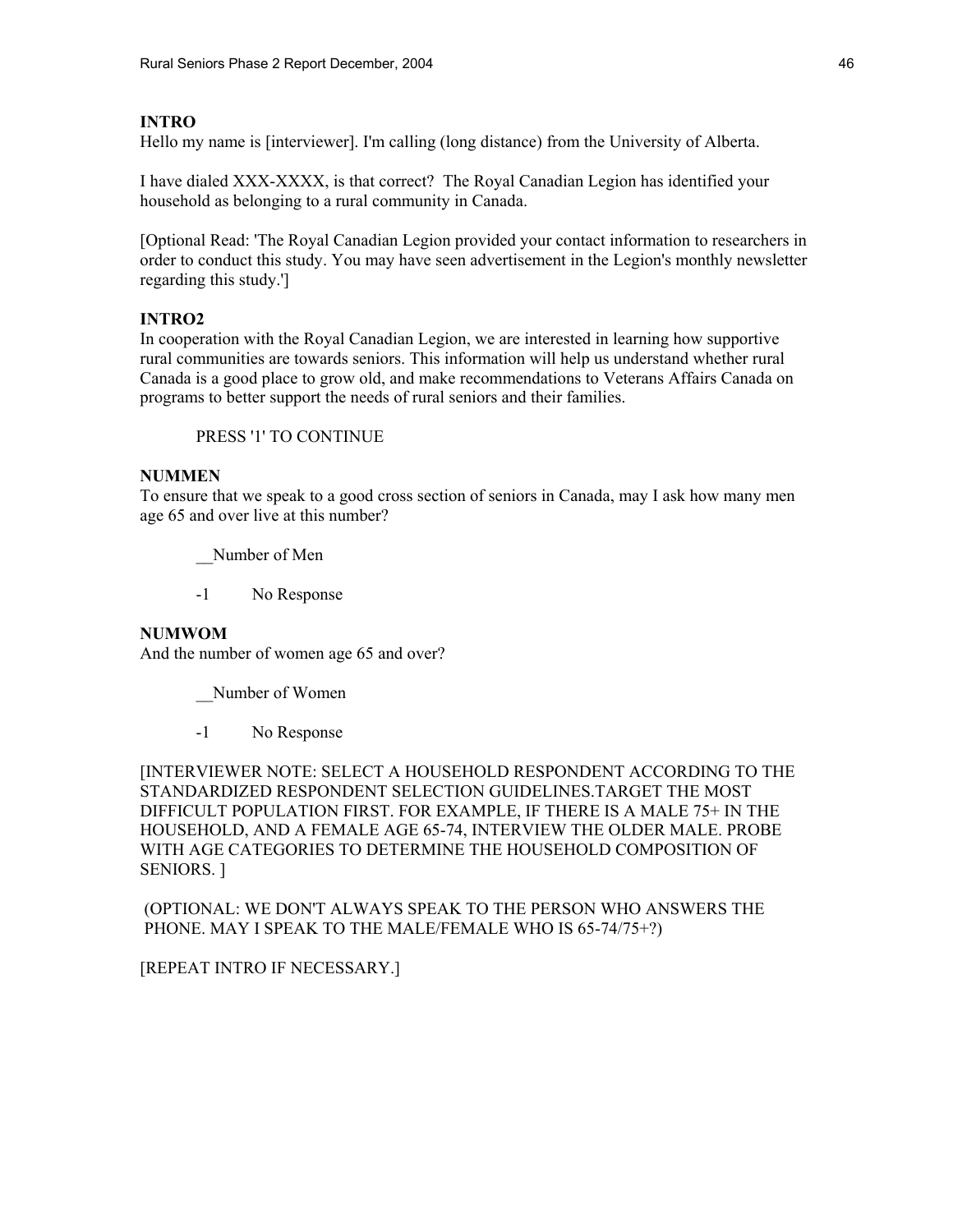#### **INTRO3**

We are interested in your experiences and opinions. It will take up to 30 minutes to answer the questions. Is this a good time to talk with you?

1 Yes [proceed]

 No... Ask if there is a more convenient time schedule callback - Ctrl end select appropriate disposition

#### **age**

May I ask which age group you belong to. Are you...

 1 65-74 2 75 and older

#### **Sex**

Code sex of respondent (Don't Ask)

|  | Male   |
|--|--------|
|  | Female |

#### **FOIPP**

We would like you to know that this phone interview is completely voluntary. Also, if there are any questions you do not want to answer, you are free not to answer those questions. You can end the phone call at any time. There are no right or wrong answers to any of the questions. We are most interested in your experience and thoughts on living in a rural community .The information you share will be kept confidential and used only for research purposes. The information is protected under the Alberta Freedom of Information and Protection of Privacy Act. If you mention any names during the course of the interview, we want you to know that those names will not be used in any report or presentation about the study. If you have any questions, you may call Lisa Barrett, Research Coordinator (collect at 780-492-4659 ext. 231).

Press "1" to continue

#### [INTERVIEWER NOTE: START TIMING NOW]

#### **Commx**

The next questions are about the community in which you live. I am interested in how long you have lived in this place, and how close your neighbours live to you. I also am interested in the stores and services that are available in your community, and how you get around your community.

Our records show that you live in:

Is this correct?

| Yes (GO TO COMPOP)          |
|-----------------------------|
| No (Specify community name) |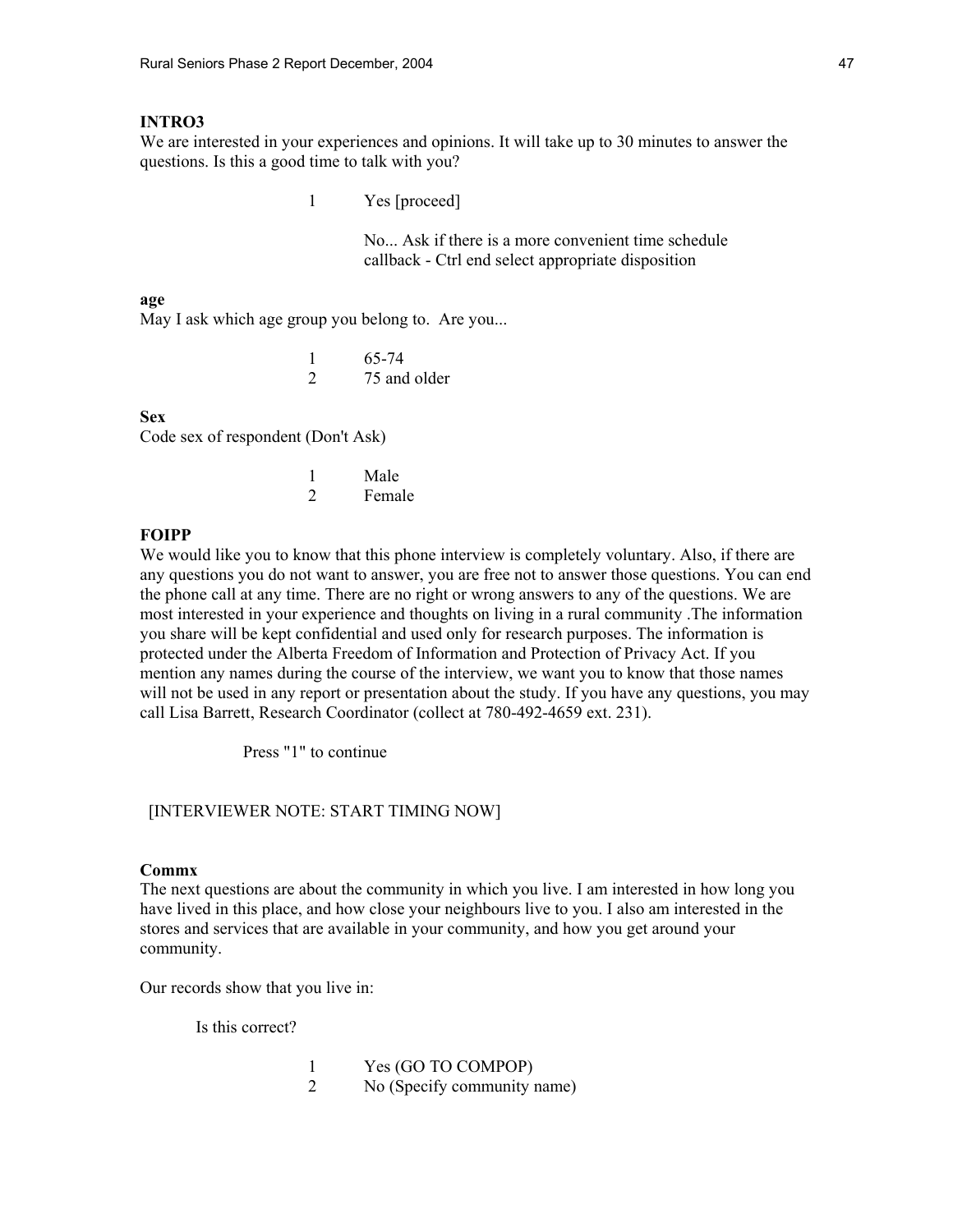### **COMX**

What is the correct community name?

#### **Compop**

What is the population of your community?

(If respondent is unsure, ask them to give an approximate)

 0 No Response -2 Don't know

### **C3**

How long have you lived in [specify number of years]

- 0 No Response
- -2 Don't Know

### [INTERVIEWER NOTE: IF ANSWER IS MORE THAN 5 YEARS, GO TO C7.]

### **C4**

Where did you live before you moved here?

- 1 lived in a different city/town/village within the same province<br>2 lived in a different province
- 2 lived in a different province<br>3 lived outside Canada
- lived outside Canada
- 8 Don't Know
- 0 No Response

### **C5**

c) How far is your current place from your old community? Is it..

- 1 30 minutes or less by car<br>2 More than 30 minutes, but
- More than 30 minutes, but less than 1 hour)
- 3 More than one hour,but less than 2 hours)
- 4 Less than a half-days journey one way by land travel
- 5 More than a half-days journey one way by land travel
- 8 Don't Know
- 0 No Response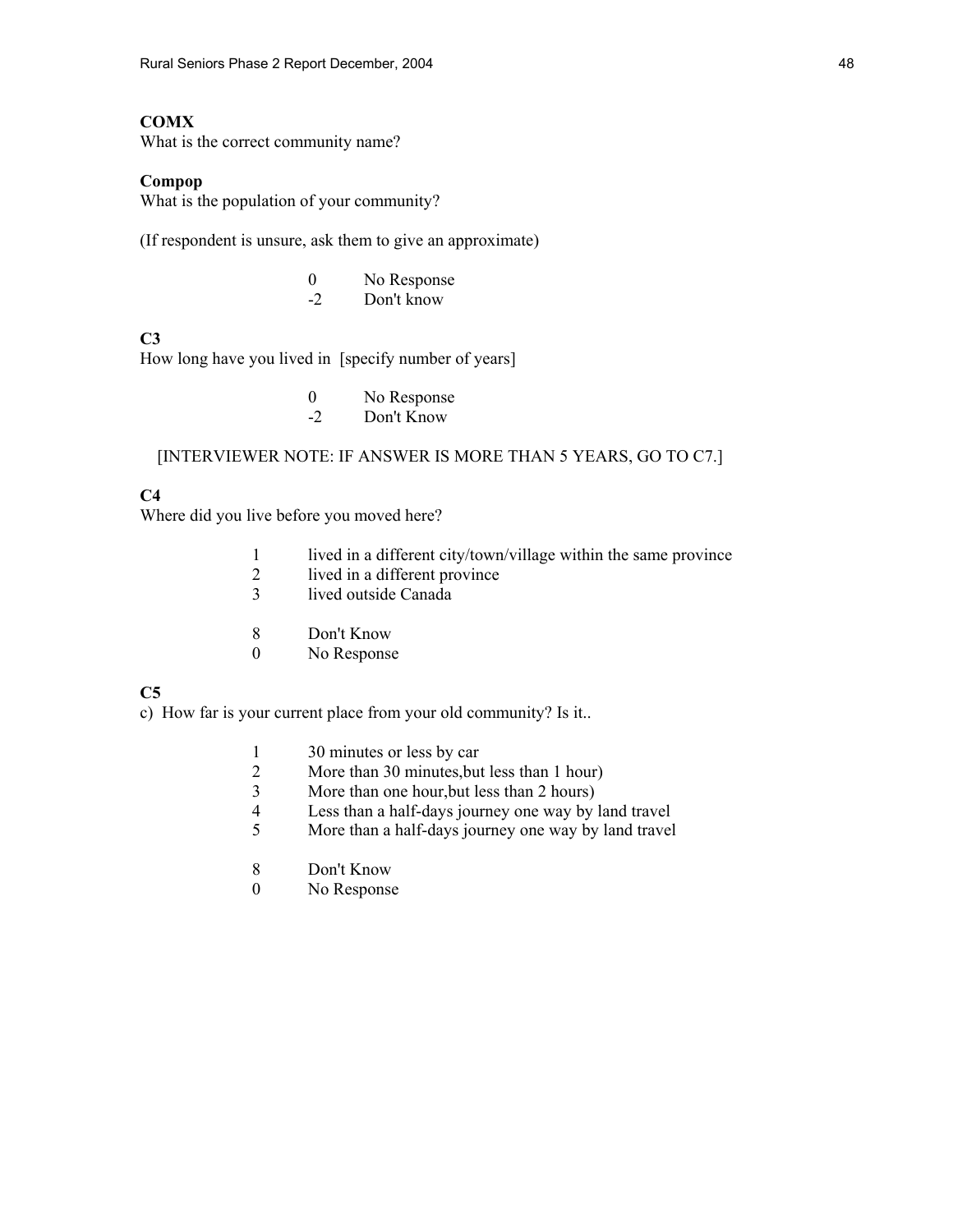### **C6**

What was the main reason for your last move?

|   | To be closer to family?                       |
|---|-----------------------------------------------|
| 2 | To be closer to services and amenities?       |
| 3 | To live in a place that is more attractive.   |
| 4 | To live in a place that has a better climate? |
| 5 | Because I/my spouse retired                   |
| 6 | To return to my roots/birthplace?             |
| 7 | Other                                         |
|   |                                               |
| 8 | Don't Know                                    |
|   |                                               |

#### 0 No Response

### **C7**

Where does your nearest neighbour live?

Is he/she:

- 1 In the same building (i.e. apartment)
- 2 Right next door (i.e. you can see their house from yours)
- 3 Within a ten minute drive<br>4 Over ten minutes but with
- 4 Over ten minutes but within a half hour drive<br>5 Over a half hour but within an hour drive
- Over a half hour but within an hour drive
- 6 Over an hour drive
- 8 Don't Know
- 0 No Response

#### **CH1**

The next questions are about your community.

Does your community have a grocery store?

- 1 Yes 2 No (GO TO CH2)
- 0 No Response (GO TO CH2)

#### **CU1**

How often do you use it? (READ)

- 0 Never
- 1 Occasionally
- 2 Regularly
- -1 No Response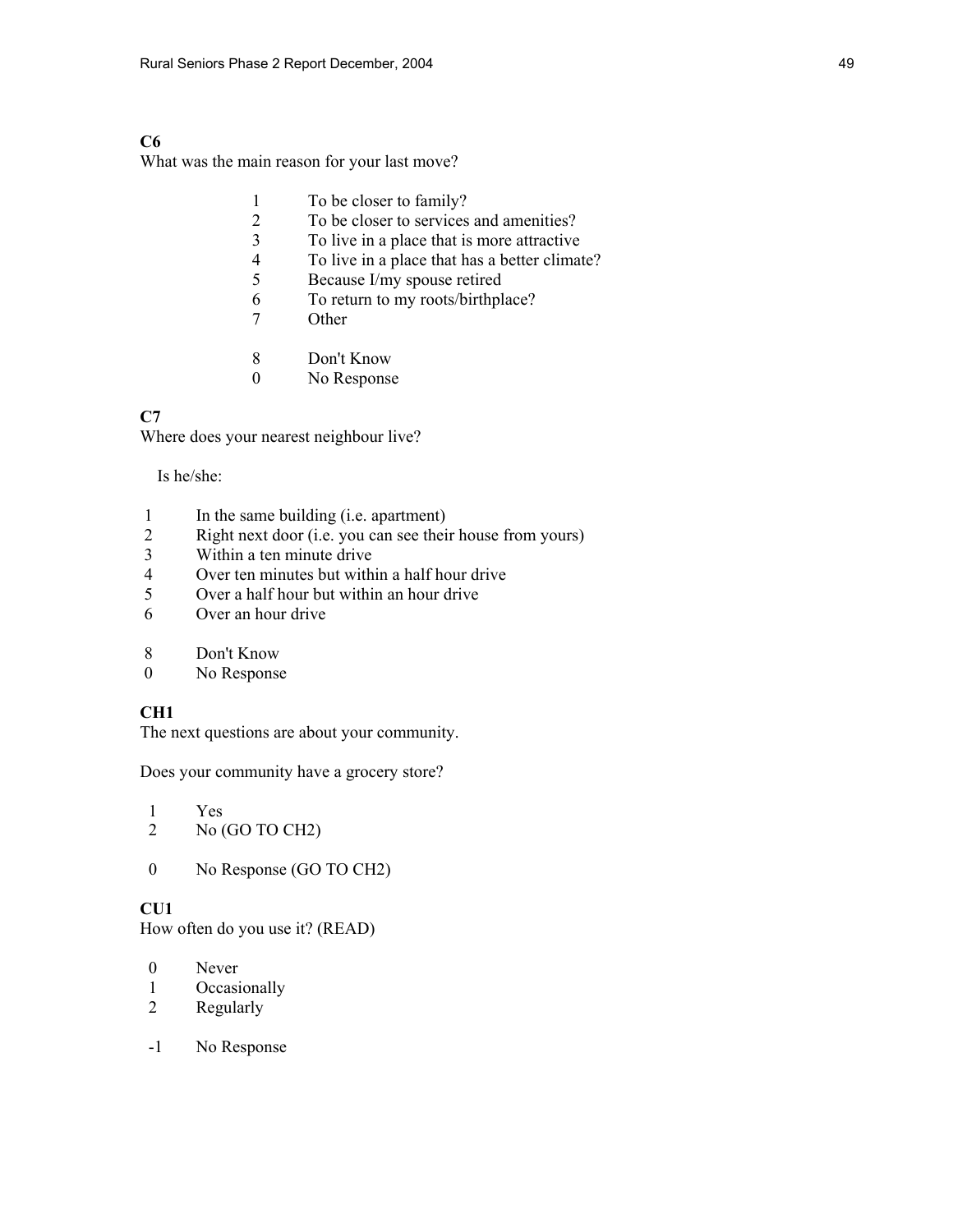Does your community have a shoe store?

- 1 Yes
- 2 No (GO TO CH3)
- 0 No Response (GO TO CH3)

**CU2** 

How often do you use it? (READ)

- 0 Never
- 1 Occasionally
- 2 Regularly
- -1 No Response

### **CH3**

Does your community have a clothing store?

- 1 Yes
- 2 No (GO TO CH4)
- 0 No Response (GO TO CH4)

### **CU3**

How often do you use it? (READ)

- 0 Never
- 1 Occasionally
- 2 Regularly
- -1 No Response

### **CH4**

Does your community have a hairdresser?

- 1 Yes
- 2 No (GO TO CH5)
- 0 No Response (GO TO CH5)

# **CU4**

How often do you use it? (READ)

- 0 Never
- 1 Occasionally
- 2 Regularly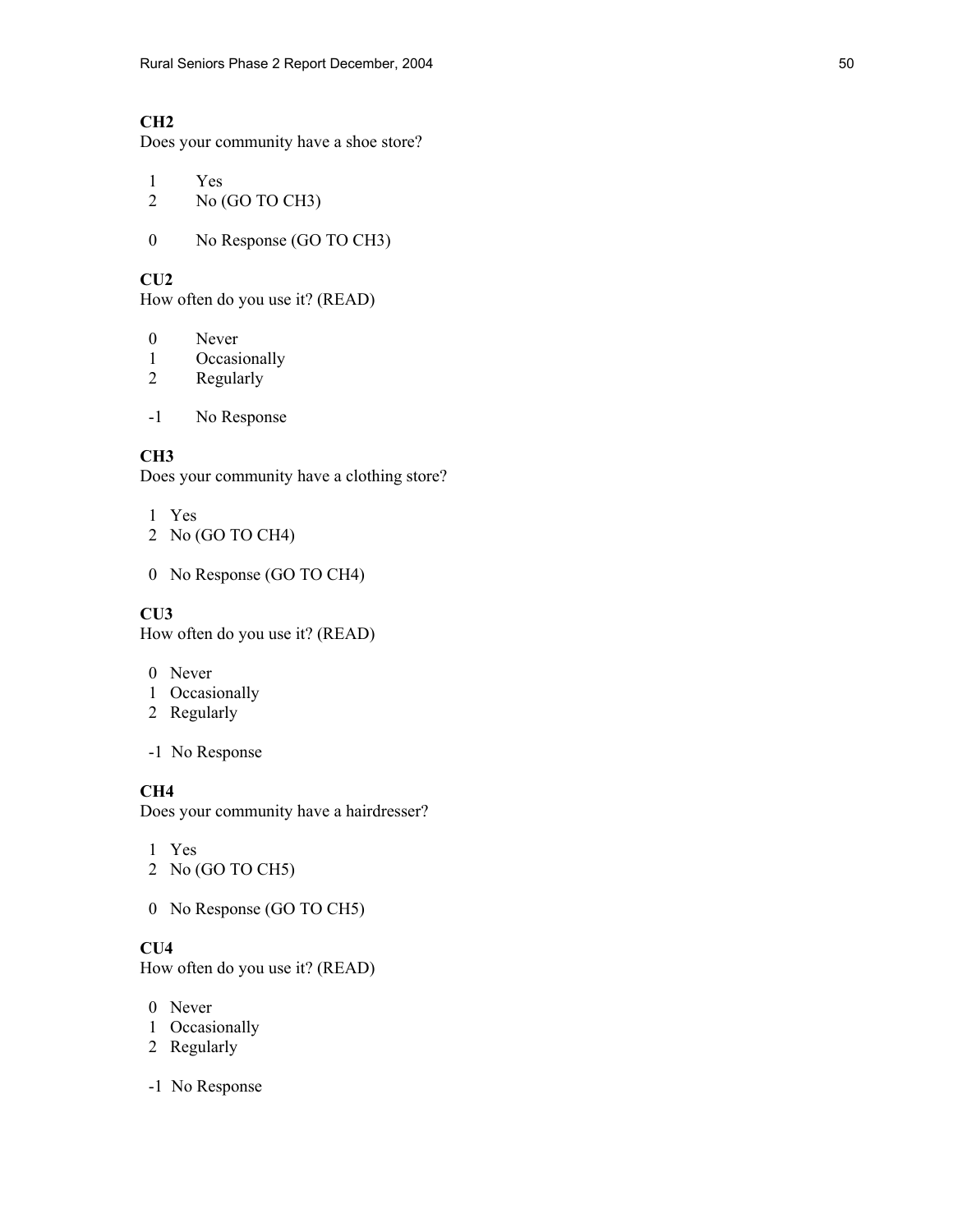Does your community have a hardware store?

- 1 Yes 2 No (GO TO CH6)
- 
- 0 No Response (GO TO CH6)

# **CU5**

How often do you use it? (READ)

- 0 Never
- 1 Occasionally
- 2 Regularly
- -1 No Response

# **CH6**

Does your community have a bank?

- 1 Yes
- 2 No (GO TO CH7)
- 0 No Response (GO TO CH7)

### **CU6**

How often do you use it? (READ)

- 0 Never
- 1 Occasionally
- 2 Regularly
- -1 No Response

**CH7**  Does your community have a post office?

- 1 Yes
- 2 No (GO TO CH8)
- 0 No Response (GO TO CH8)

# **CU7**

How often do you use it? (READ)

- 0 Never
- 1 Occasionally
- 2 Regularly
- -1 No Response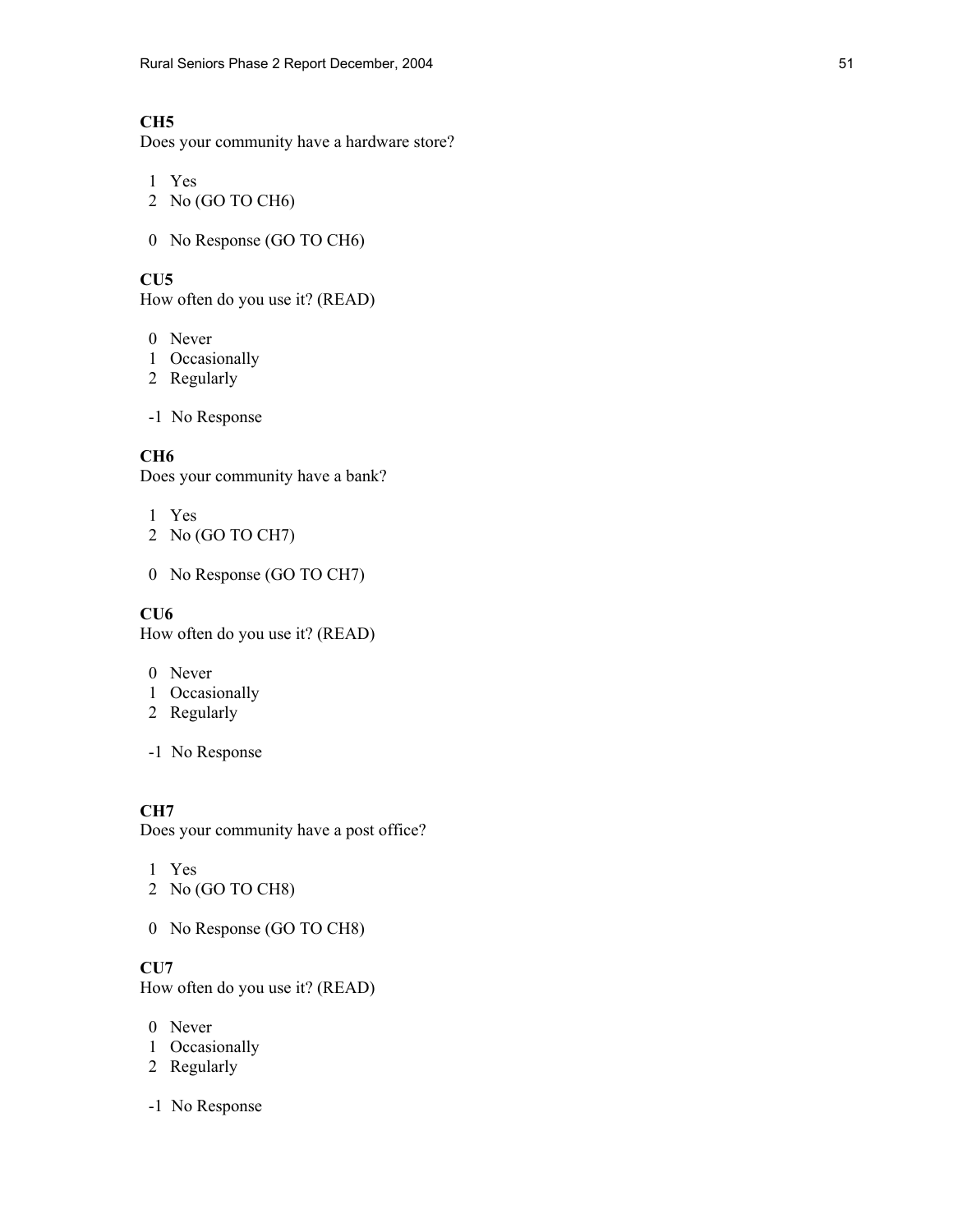Does your community have a church?

- 1 Yes 2 No (GO TO CH9)
- 0 No Response (GO TO CH9)

**CU8** 

How often do you use it? (READ)

- 0 Never
- 1 Occasionally
- 2 Regularly
- -1 No Response

### **CH9**

Does your community have a dentist?

- 1 Yes
- 2 No (GO TO CH10)
- 0 No Response (GO TO CH10)

#### **CU9**

How often do you use it? (READ)

- 0 Never
- 1 Occasionally
- 2 Regularly
- -1 No Response

### **CH10**

Does your community have a pharmacy?

- 1 Yes
- 2 No (GO TO CH11)
- 0 No Response (GO TO CH11)

# **CU10**

How often do you use it? (READ)

- 0 Never
- 1 Occasionally
- 2 Regularly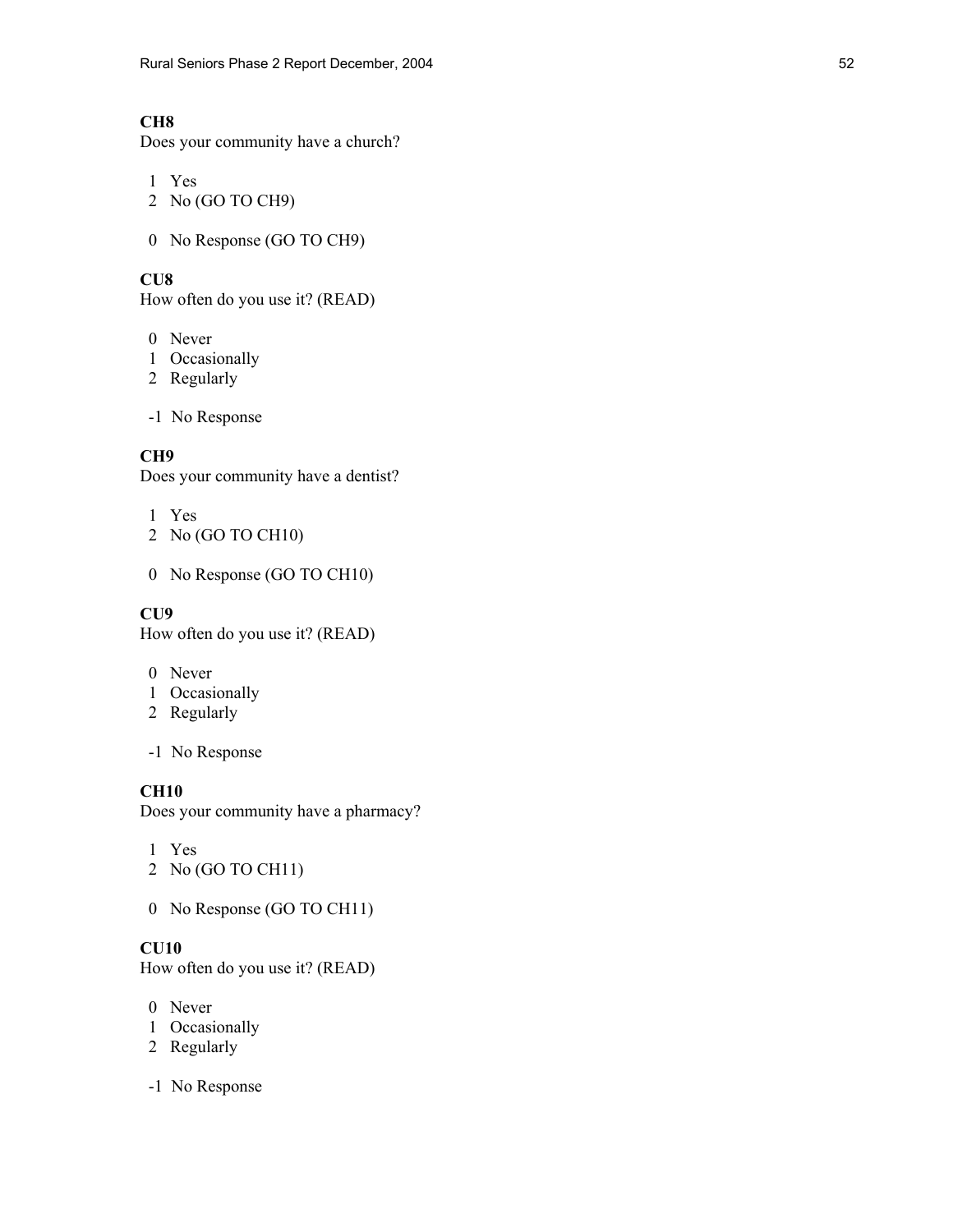Does your community have a doctor?

- 1 Yes 2 No (GO TO CH12)
- 0 No Response (GO TO CH12)

## **CU11**

How often do you use it? (READ)

- 0 Never
- 1 Occasionally
- 2 Regularly
- -1 No Response

### **CH12**

Does your community have a hospital?

- 1 Yes
- 2 No (GO TO CH13)
- 0 No Response (GO TO CH13)

### **CU12**

How often do you use it? (READ)

- 0 Never
- 1 Occasionally
- 2 Regularly
- -1 No Response

### **CH13**

Does your community have a nursing home/lodge?

- 1 Yes
- 2 No (GO TO CH14)
- 0 No Response (GO TO CH14)

# **CU13**

How often do you use it? (READ)

- 0 Never
- 1 Occasionally
- 2 Regularly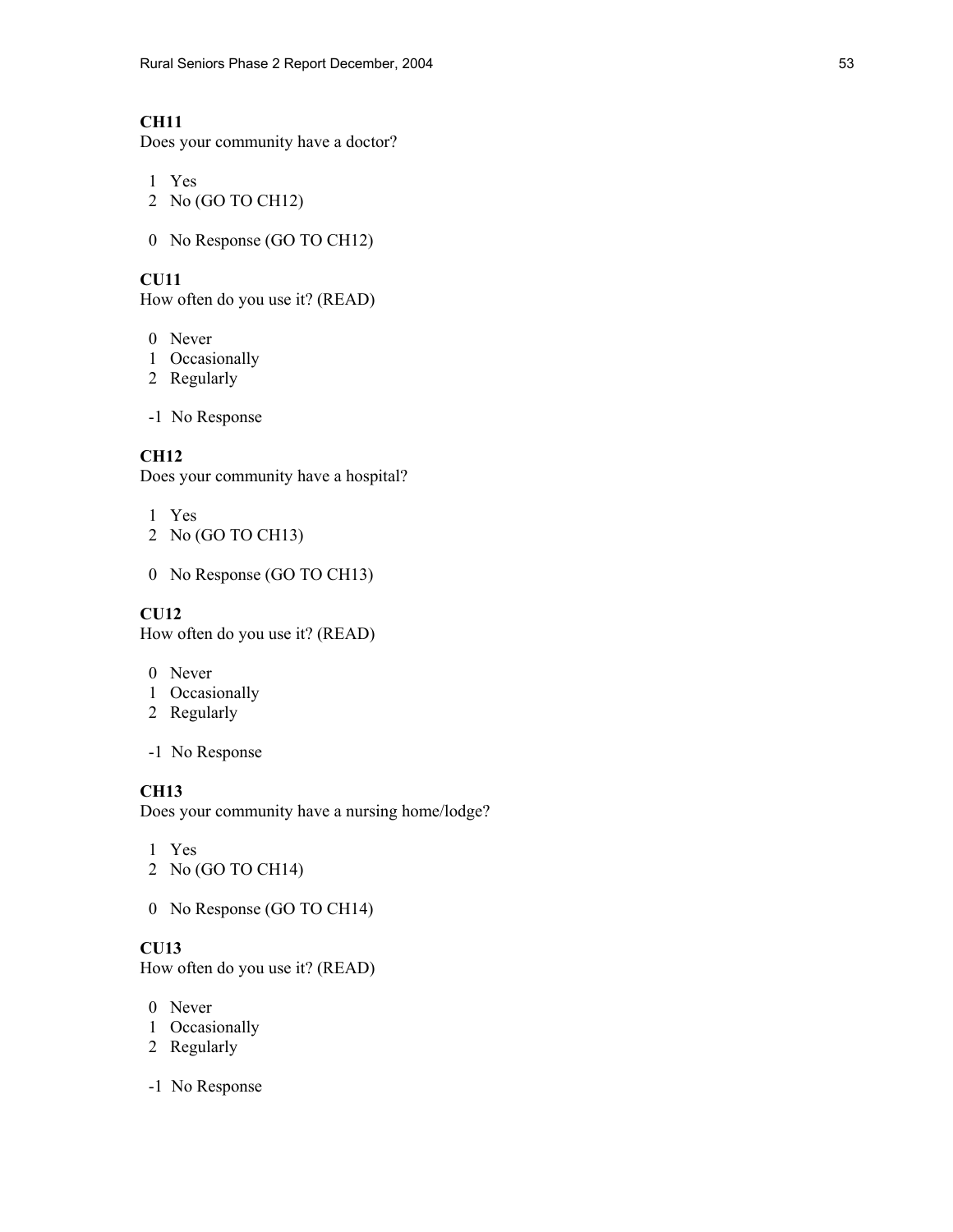Does your community have a community centre?

- 1 Yes 2 No (GO TO CH15)
- 

## **CU14**

How often do you use it? (READ)

0 No Response (GO TO CH15)

- 0 Never
- 1 Occasionally
- 2 Regularly
- -1 No Response

## **CH15**

Does your community have a seniors centre?

- 1 Yes
- 2 No (GO TO CH16)
- 0 No Response (GO TO CH16)

## **CU15**

How often do you use it? (READ)

- 0 Never
- 1 Occasionally
- 2 Regularly
- -1 No Response

# **CH16**

Does your community have a Royal Canadian Legion Branch?

- 1 Yes
- 2 No (GO TO CH17)
- 0 No Response (GO TO CH17)

# **CU16**

How often do you use it? (READ)

- 0 Never
- 1 Occasionally
- 2 Regularly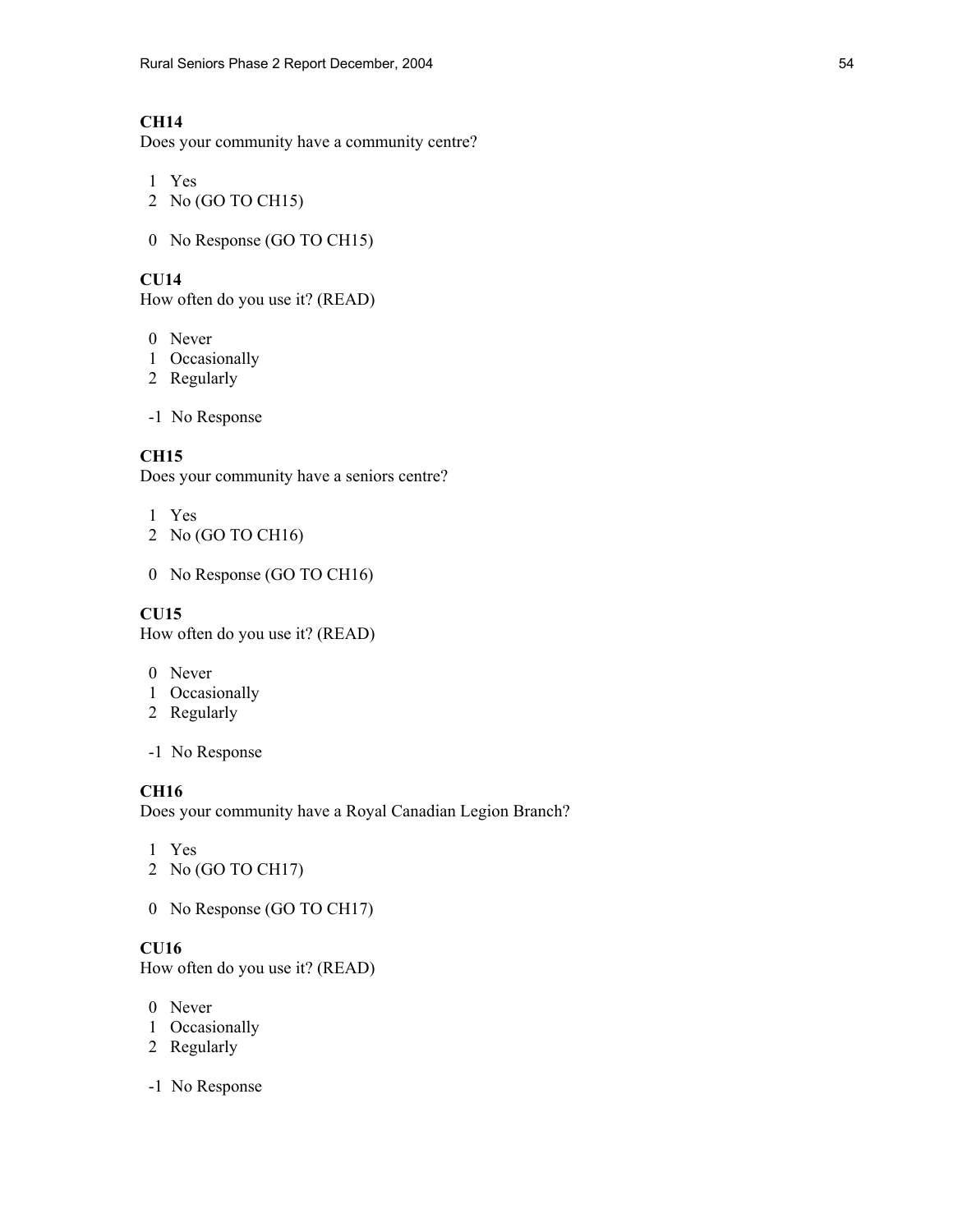Does your community have access to high-speed internet?

- 1 Yes
- 2 No (GO TO CHUSAT1)
- 0 No Response (GO TO CHUSAT1)

#### **CU17**

How often do you use it? (READ)

- 0 Never
- 1 Occasionally
- 2 Regularly
- -1 No Response

### **CHUSAT1**

In general, how satisfied are you with the adequacy of stores available in your community? (READ)

- 1 Very dissatisfied<br>2 Fairly dissatisfied
- 2 Fairly dissatisfied<br>3 Neither satisfied no
- Neither satisfied nor dissatisfied
- 4 Fairly satisfied
- 5 Very satisfied
- 8 Don't Know
- 0 No Response

### **CHUSAT2**

In general, how satisfied are you with the adequacy of services available in your community? (Probe with categories if necessary)

- 1 Very dissatisfied
- 2 Fairly dissatisfied
- 3 Neither satisfied nor dissatisfied
- 4 Fairly satisfied
- 5 Very satisfied
- 8 Don't Know
- 0 No Response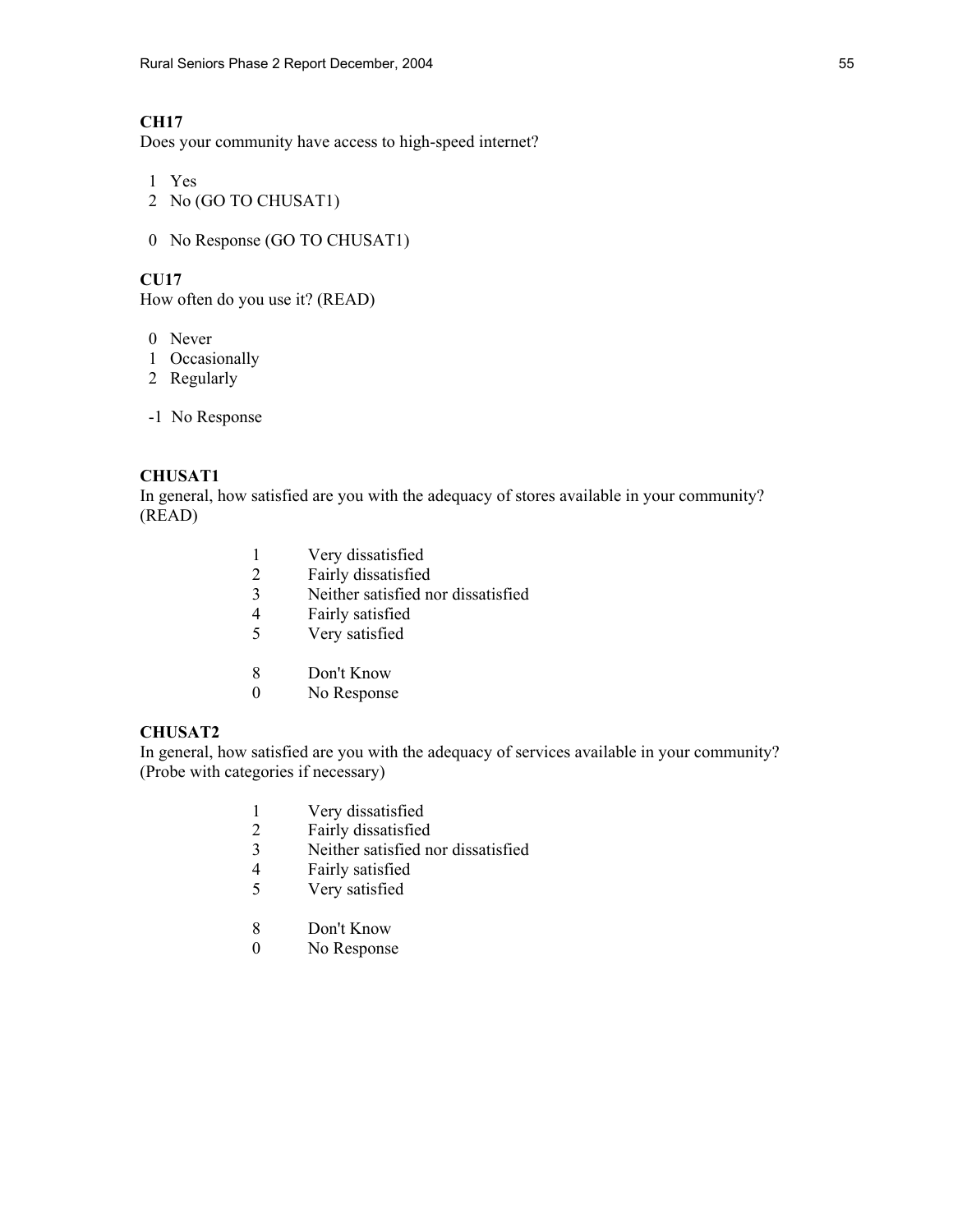### **T1**

Now I would like to ask you some questions about how you get around your community.

a) Do you have a valid driver's license?

| $\mathcal{D}$ | Yes<br>No                 |
|---------------|---------------------------|
| 8<br>$\Omega$ | Don't Know<br>No Response |

### **T2**

b) Do you drive?

|               | Yes $(GO$ TO T <sub>6</sub> )<br>Nο |
|---------------|-------------------------------------|
| 8<br>$\Omega$ | Don't Know<br>No Response           |

#### **T3**

How do you usually get around your community?

|               | I walk                               |
|---------------|--------------------------------------|
| 2             | I am driven by family and/or friends |
| $\mathcal{F}$ | I use taxicabs                       |
| 4             | I use shuttle buses or van services  |
| 5             | I use public transportation          |
|               |                                      |
|               |                                      |

- 8 Don't Know
- 0 No Response

# **T4**

Looking back over the past 12 months, how often has not driving affected how you socialize with others, like visiting friends and family?

- 1 Never<br>2 Rarely
- Rarely
- 3 Some of the time
- 4 Most of the time
- 5 All of the time
- 8 Don't Know
- 0 No Response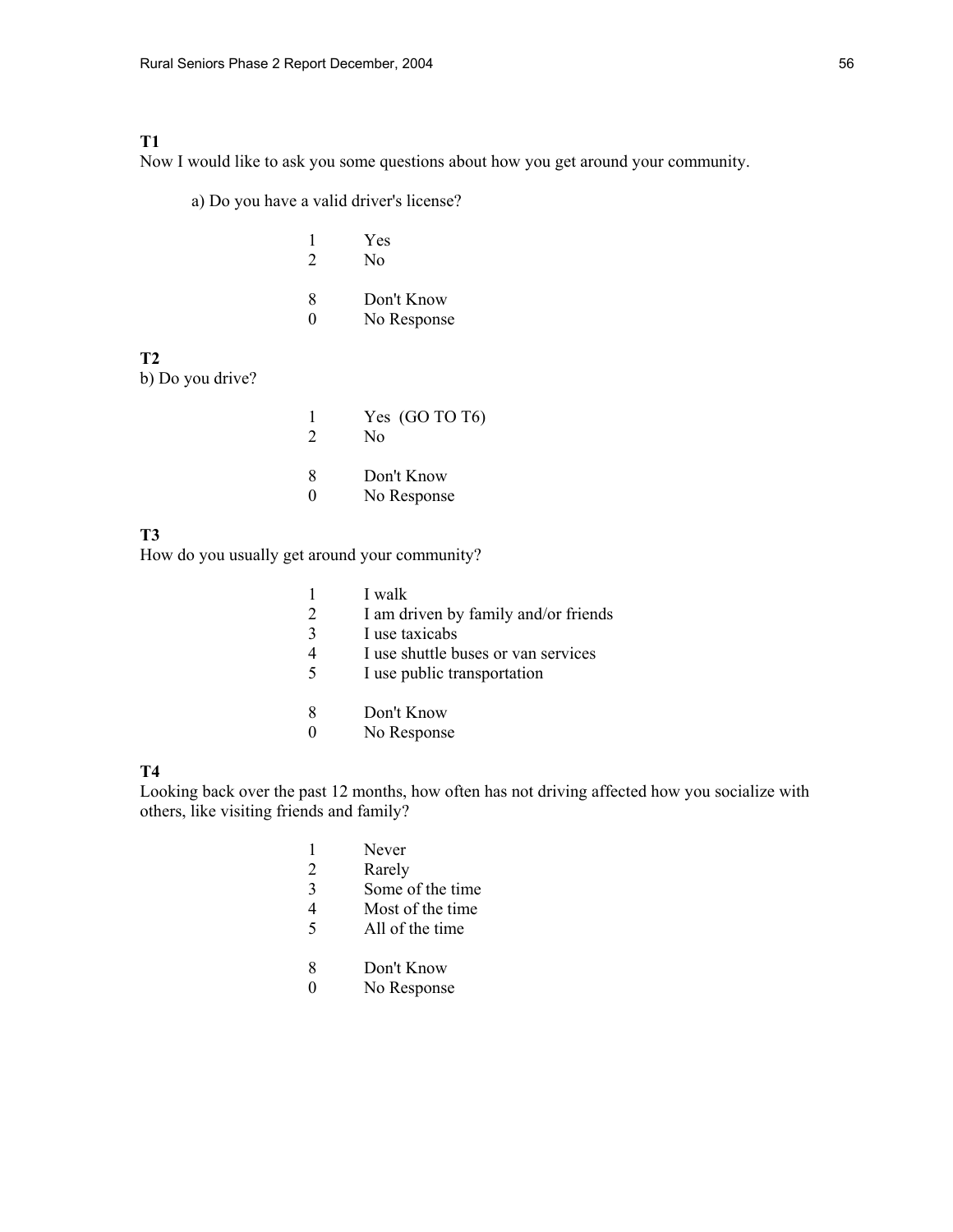### **T5**

Looking back over the past 12 months, how often has not driving affected your ability to do things like grocery shopping or getting to appointments?

- 1 Never
- 2 Rarely
- 3 Some of the time
- 4 Most of the time
- 5 All of the time
- 8 Don't Know
- 0 No Response

### [INTERVIEWER NOTE, CATI WILL AUTOMATICALLY SKIP YOU TO T10]

### **T6**

In an average week, how frequently do you drive? Would you say...

|   | Not at all                  |
|---|-----------------------------|
| 2 | One or two days per week    |
| 3 | Three to four days per week |
| 4 | Five or six days per week   |
| 5 | Every day                   |
|   | Don't Know                  |

# 0 No Response

### **T7**

Do you drive less frequently:

in the winter months (November to March) as compared to summer?

| 2             | Yes<br>No                 |
|---------------|---------------------------|
| 8<br>$\Omega$ | Don't Know<br>No Response |

#### **T8**

Do you drive less frequently:

When it is raining/snowing compared to when it is nice?

|               | Yes<br>No                 |
|---------------|---------------------------|
| 8<br>$\Omega$ | Don't Know<br>No Response |

**T9**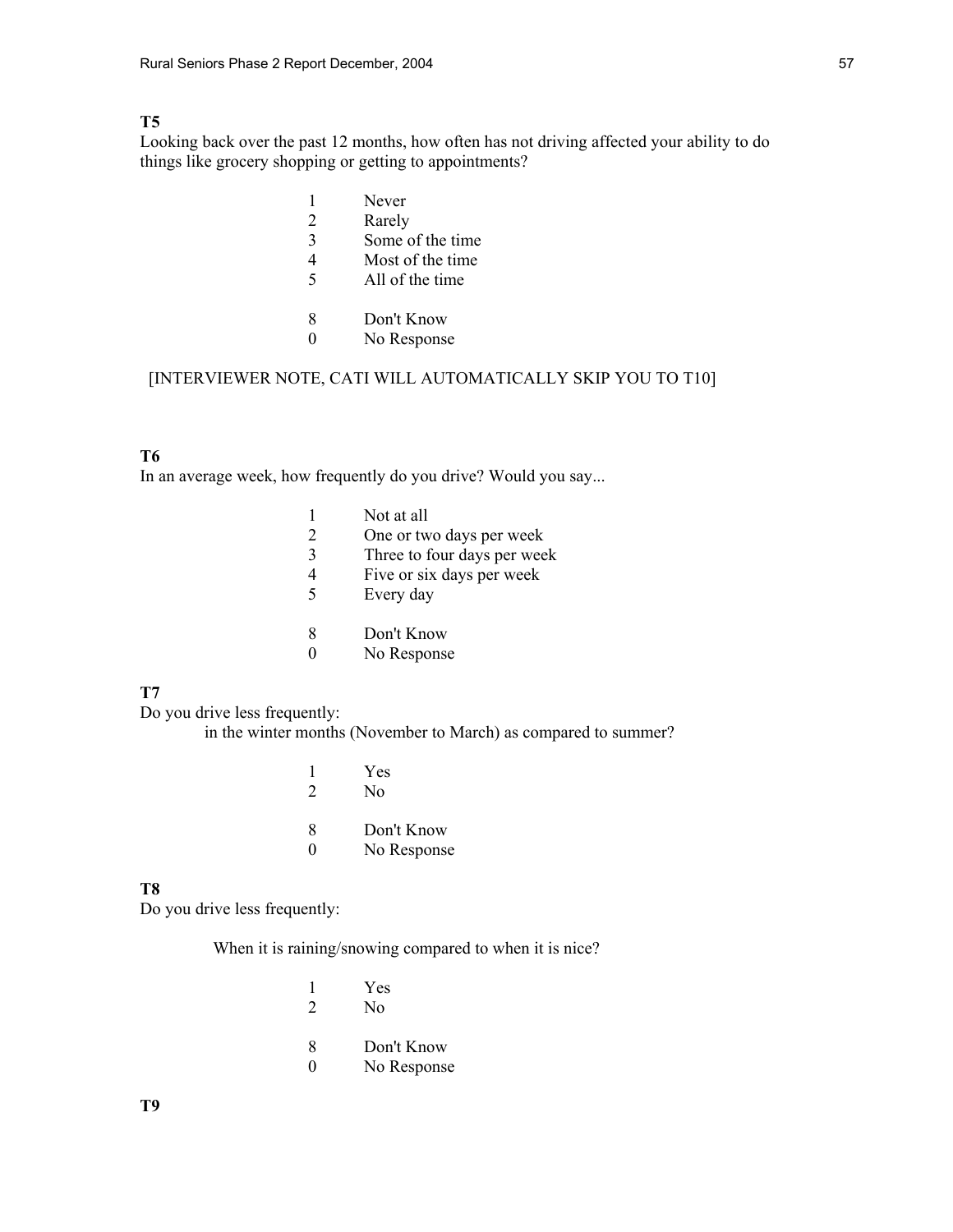Do you drive less frequently:

At night compared to day time?

|          | Yes                       |
|----------|---------------------------|
| 2        | N <sub>0</sub>            |
| $\Omega$ | $\mathbf{L}$ $\mathbf{L}$ |

 8 Don't Know 0 No Response

### **T10**

Do you drive less now compared to five years ago?

|                        | Yes<br>No (GO TO 12)      |
|------------------------|---------------------------|
| x<br>$\mathbf{\Omega}$ | Don't Know<br>No Response |

#### **T11**

Do you drive less because:

|          | Of a decline in your health?                         |
|----------|------------------------------------------------------|
|          | Of a decline in your vision?                         |
|          | You do not feel as confident driving as you used to? |
| 4        | You do not have the need to drive as much?           |
| 8        | Don't Know                                           |
| $\theta$ | No Response                                          |

### **T12**

Other than driving, how would you rate the overall transportation options in your community, such as public transportation, shuttle services, and taxicabs?

- 1 Very poor
- 2 Poor
- 3 Fair
- 4 Good
- 5 Excellent
- 8 Don't Know
- 0 No Response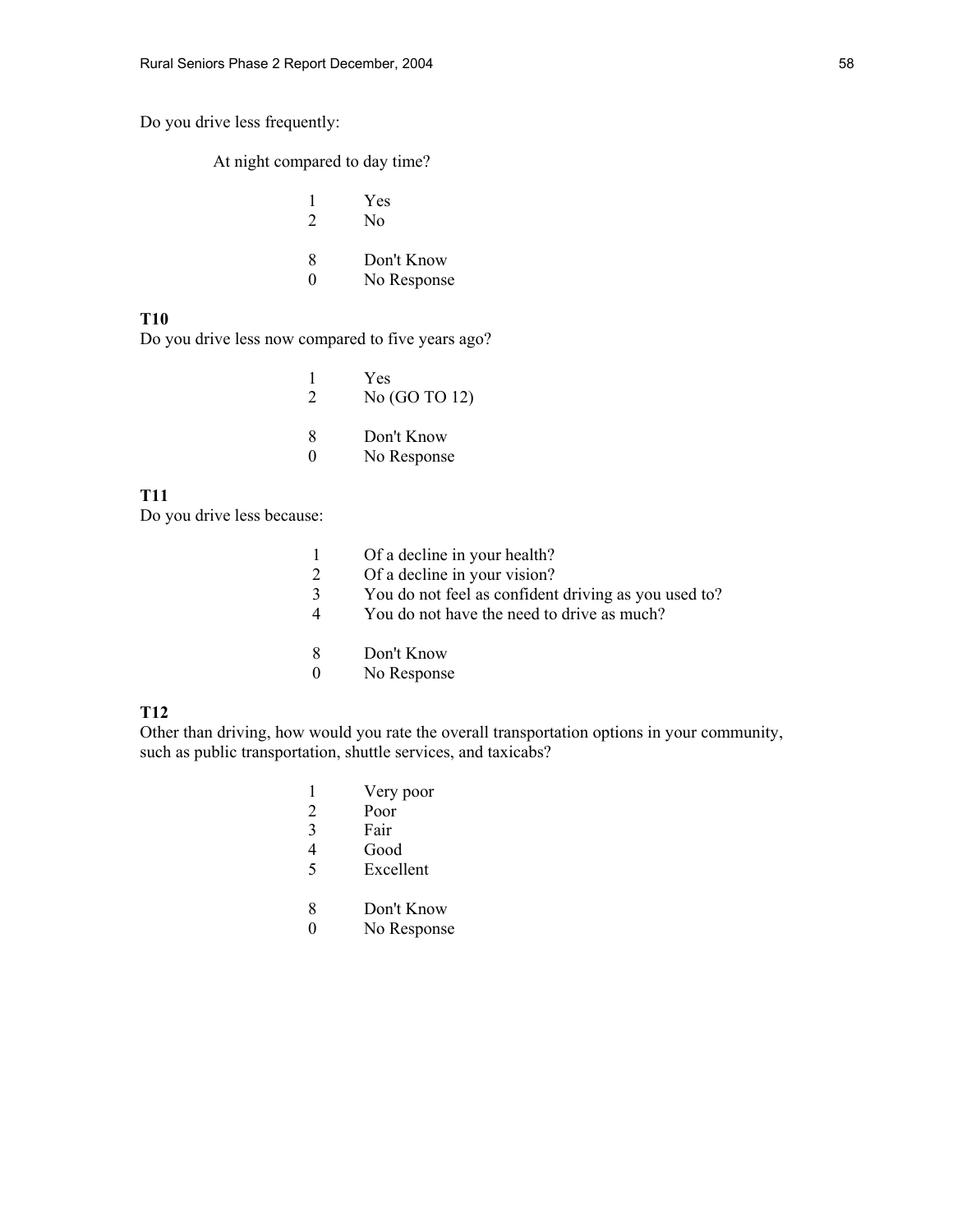### **K1**

The next questions are about family members who may or may not live with you. Think about your spouse, children, step-children, children-in-law, brothers and sisters, and parents if they are still living. Do you have any of these family members?

> 1 Yes GO TO <K1N> 2 No Skip to F1

if (rostnum  $> 1$ ) show "Do you have any other relatives?" 5 20

### [PLEASE NOTE THAT RESPONDENTS WILL BE ROSTERED THROUGH THIS SERIES OF QUESTIONS FOR UP TO 20 RELATIVES. IF THEY HAVE 20 RELATIVES, THEN THE VARIABLE NAME FOR THE 20TH RELATIVE WILL BE K20N.]

#### **K1N**

Please tell me about this relative. I would like to know how you are related, whether they are male or female, how old they are, and how far away from you they live.

First name of relative :

### **K1R**

Please tell me about this next relative. I would like to know how you are related, whether they are male or female, how old they are, and how far away from you they live.

Relative name is:

And their relationship to you is:

- 1 Spouse/Common-law partner 13 Father-in-law of Respondent
- 2 Ex-spouse/Ex-partner of respondent 14 Mother-in-law of Respondent
- 3 Son/Stepson of Respondent 15 Brother-in-law of Respondent
- 4 Daughter/Stepdaughter of Respondent 16 Sister-in-law of Respondent
- 5 Father of Respondent 17 Nephew of Respondent
- 6 Mother of Respondent 18 Niece of Respondent
- 7 Brother of Respondent 19 Uncle of Respondent
- 8 Sister of Respondent 20 Aunt of Respondent
- 9 Grandson of Respondent 21 Cousin of Respondent
- 10 Granddaughter of Respondent 22 Same sex partner of Respondent
- 
- 12 Daughter-in-law of Respondent

 1 Male 2 Female

#### **K1G**

And they are:

- 
- 
- 
- 
- 
- 
- 
- 
- 
- 
- 11 Son-in-law of Respondent 23 Other kin relationship -specify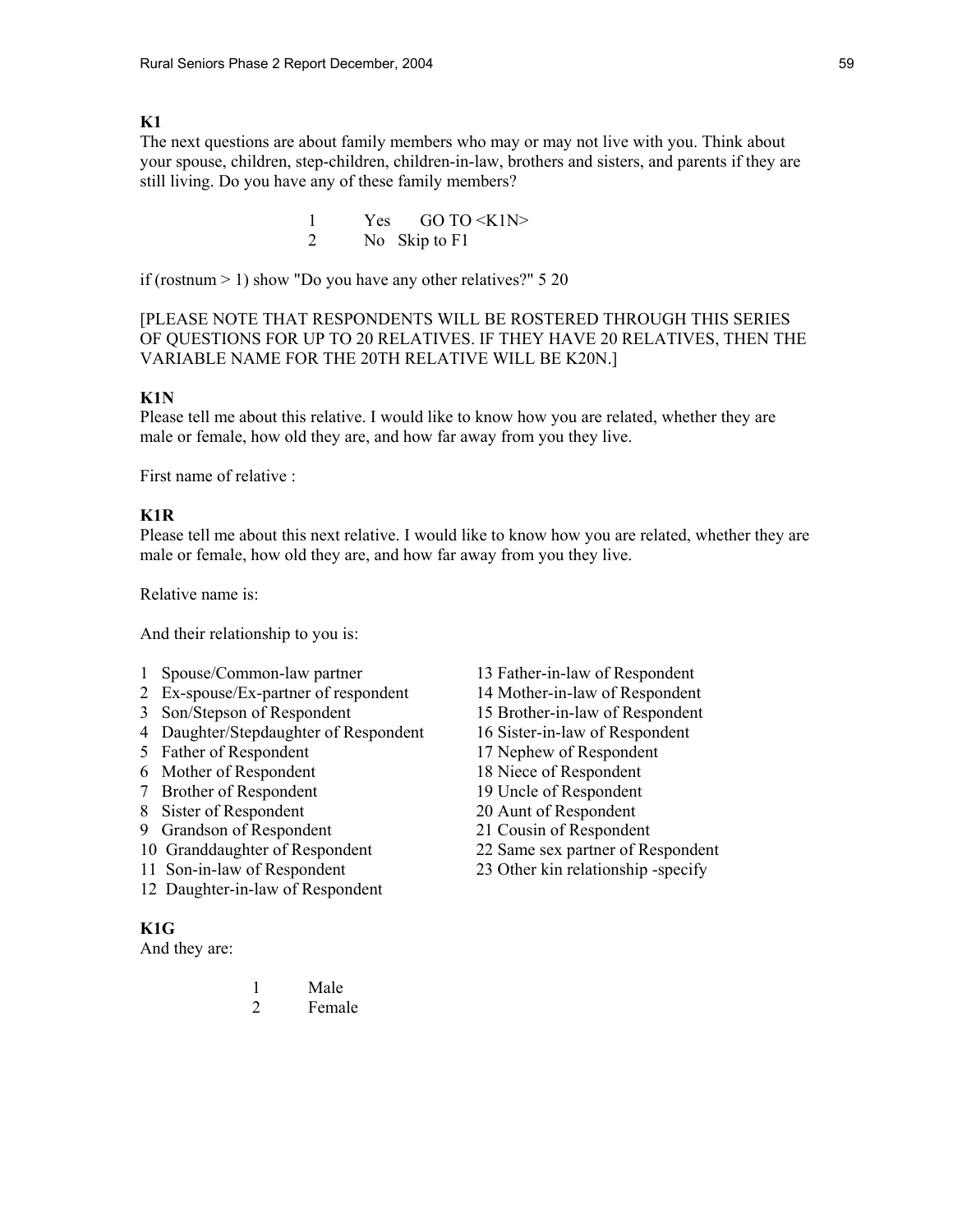### **K1A**

And they are how old?

- -1 No Response
- -2 Don't Know

### **K1P**

Where do they live? (READ)

- 1 In the same household as you
- 2 In the same building as you
- 3 In the same neighbourhood or community as you (30 minutes or less by foot or bus)
- 4 In the surrounding area to your neighbourhood or community (less than an hour by car)
- 5 Less than a half day's journey by land travel
- 6 More than a half day's journey by land travel
- 8 Don't Know
- 0 No Response

#### **F1**

I am now going to ask you questions about your CLOSE friends. By close friends, I mean people who are not your relatives but who you feel at ease with or can talk to about what is on your mind, and who you talk with on a regular basis. Do you have any close friends?

> 1 Yes GO TO <FIN> 2 No SKIP TO  $\langle P1 \rangle$

[IF ROSTNUM GREATER THAN 1 ASK:] Do you have any other close friends?

|              | Yes $GOTO \le FIN$ |
|--------------|--------------------|
| $N_{\Omega}$ | SKIPTO < P1>       |

[PLEASE NOTE THAT RESPONDENTS WILL BE ROSTERED THROUGH THIS SERIES OF QUESTIONS FOR UP TO 15 FRIENDS. IF THEY HAVE 15 FRIENDS THEN THE VARIABLE NAME FOR THE 15TH FRIENE WILL BE F15N.]

### **F1N**

[Please tell me about them. I would like to know whether they are male or female, how old they are, and where they live. Remember to include friends who may live with you.]

Please tell me about this next close friend.

First name of close friend :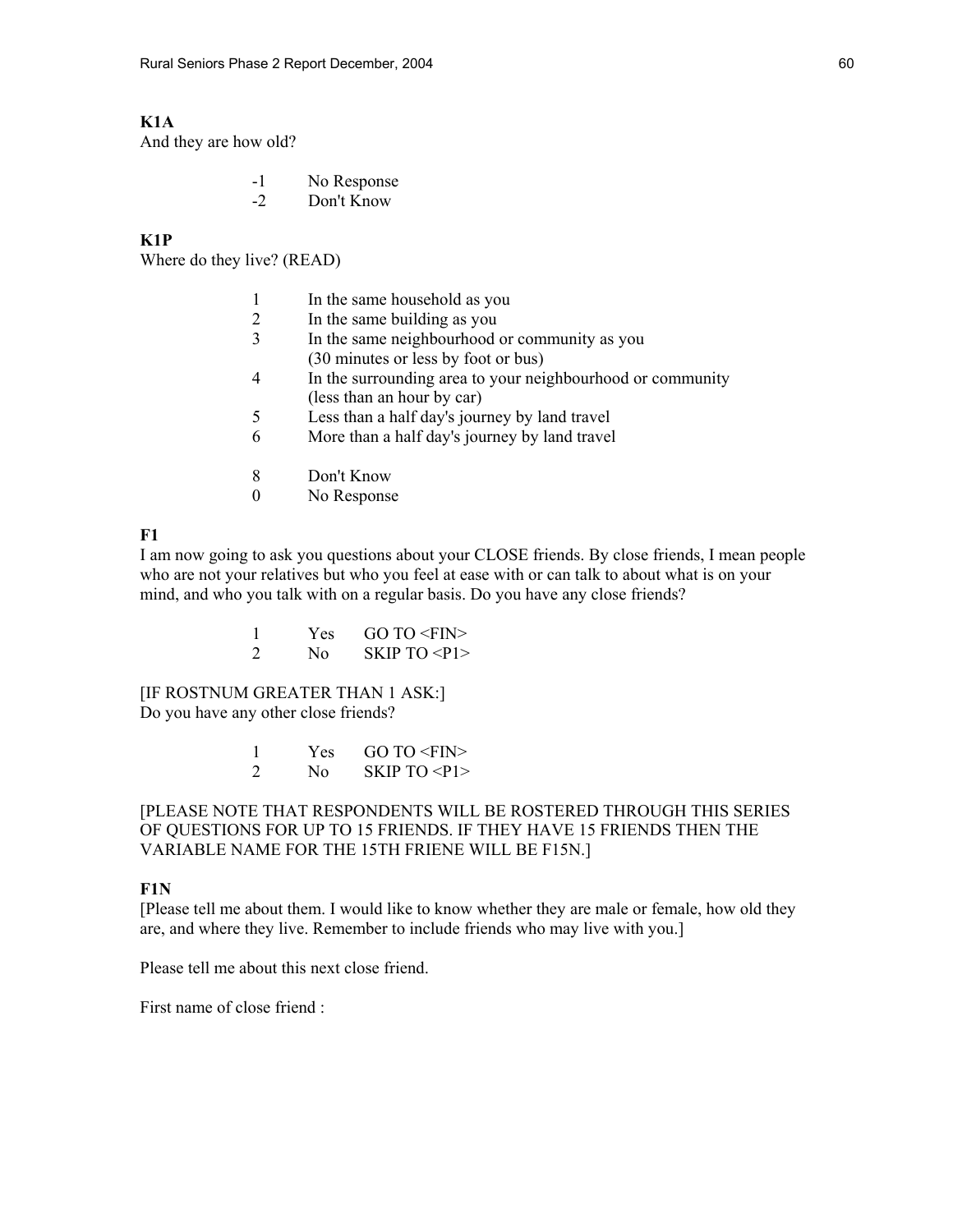# **F1G**

Are they?

|  | Male   |
|--|--------|
|  | Female |

# **F1A**

And how old are they? [specify years].

-1 Don't Know<br>0 No Response No Response

#### **F1P**

Where do they live?

|   | In the same household as you                               |
|---|------------------------------------------------------------|
| 2 | In the same building as you                                |
| 3 | In the same neighbourhood or community as you              |
|   | (30 minutes or less by foot or bus)                        |
| 4 | In the surrounding area to your neighbourhood or community |
|   | (less than an hour by car)                                 |
| 5 | Less than a half day's journey by land travel              |
| 6 | More than a half day's journey by land travel              |
|   |                                                            |
|   |                                                            |

- 8 Don't Know
- 0 No Response

### **P1**

I want to know about your participation in community groups. Think of all the community groups that you are currently a member of or a volunteer with. Include church groups, service clubs, recreation teams, interest or hobby groups, or any other community group that you participate in.

a) In the past 12 months, have you participated in any community groups?

|  | Yes             |
|--|-----------------|
|  | No $(GO TO P4)$ |

### **P2**

b) In the past 12 months, how many community groups have you participated in? (Record number)

| - 1           | No Response (GO TO P4) |
|---------------|------------------------|
| $\rightarrow$ | Don't Know (GO TO P4)  |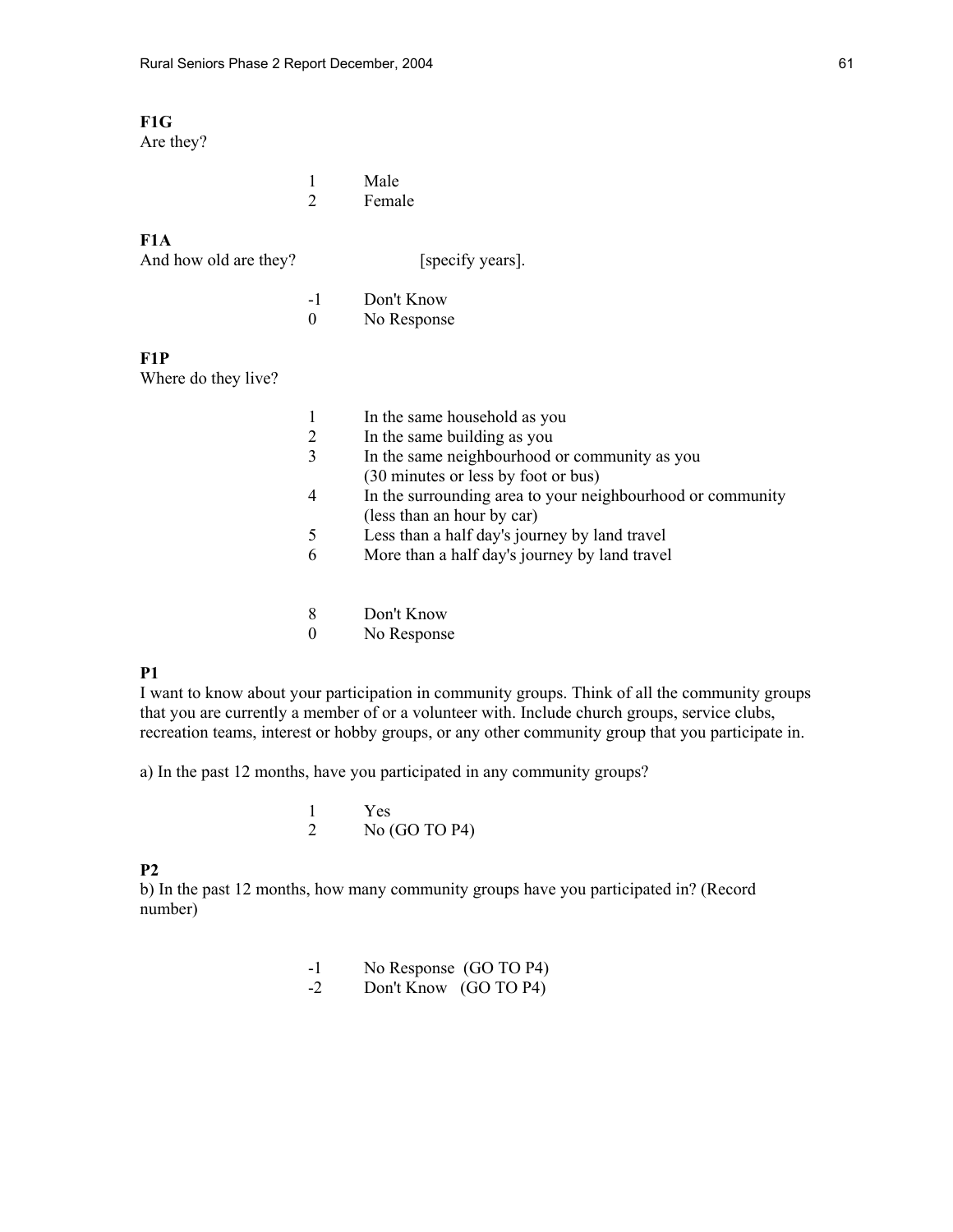### **P3**

c) In the past 12 months, how often have you participated in community groups overall? Is it (READ)

|                | Once a year or less  |
|----------------|----------------------|
|                | Several times a year |
| 3              | Monthly              |
| 4              | Weekly               |
| 5              | Daily                |
|                |                      |
| 8              | Don't Know           |
| $\blacksquare$ | No Response          |

### **P4**

Compared to 5 years ago, would you say your participation in community groups in this community has:

|   | Decreased a lot    | GO TO <b>P5</b>                    |
|---|--------------------|------------------------------------|
|   | Decreased a little | GO TO <b>P5</b>                    |
|   | Stayed the same    | <b>SKIP TO <spintro></spintro></b> |
| 4 | Increased a little | GO TO <b>P5</b>                    |
|   | Increased a lot    | GO TO <b>P5</b>                    |
|   |                    |                                    |

### **P5**

Why did your participation change? Was it because of a change in (READ):

|   | Your health                 |
|---|-----------------------------|
|   | Your interests              |
| 3 | The membership of the group |
| 4 | Membership costs/fees       |
| 5 | Access to transportation    |
| 6 | Having someone to go with   |
|   | Other                       |
|   |                             |

- 8 Don't Know
- 0 No Response

### **SPINTRO**

Seniors often lend a hand to other people. I want to know about the things you do for others. Think about the things you do for people in your household, other family members, friends, and neighbours in your community. As well, include the volunteer work that you may do with organizations in your community. Any names that you say will be kept confidential.

Press "1" to continue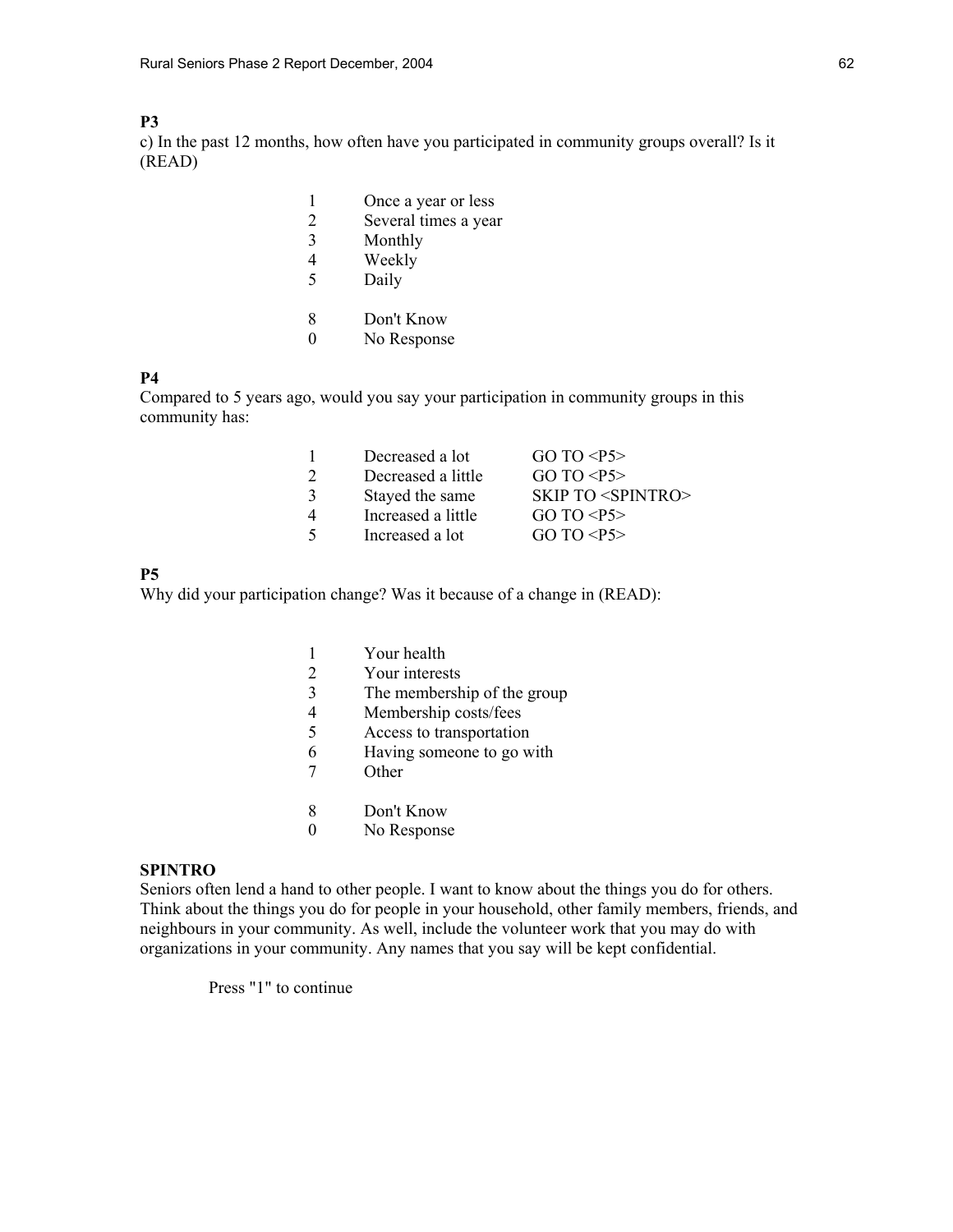#### **SP1**

In the past month have you prepared meals for anyone, dropped off homemade food, or invited anyone to dinner?

|  | Yes $GOTO < SP1N$    |
|--|----------------------|
|  | No $(GO \t{TO sp2})$ |

 $\left[ \text{if (rostnum} \leq 1 \right)$  show "In the past month have you prepared meals, dropped off homemade food, or invited anyone else to dinner?" ]

### **SP1N**

What is the first name of this person you did this task for or the name of this organization you did this task on behalf of?

CATI will show "Relatives" list. CATI will show "Friends " list. CATI will show "Others" list.

[INTERVIEWER NOTE: SELECT THE PERSON THE TASK WAS DONE FOR OUT OF LIST. IF THE NAME DOES NOT APPEAR ON LIST, SELECT FROM THE OTHER LIST AND COLLECT NAME AND DEMOGRAPHIC INFORMATION AS IT APPLIES. IF NUMBER IS 36 OR GREATER, GO TO SP1O]

#### **Sp1o**

Name of other person or organization:

#### **SP1r**

And their relationship to you is:

- 1 Spouse/Common-law partner 16 Sister-in-law
- 2 Ex-spouse/Ex-partner 17 Nephew
- 3 Son/Stepson 18 Niece
- 4 Daughter/Stepdaughter 19 Uncle
- 
- 
- 
- 
- 
- 
- 
- 
- 
- 
- 15 Brother-in-law
- 
- 
- 
- 
- 5 Father 20 Aunt
- 6 Mother 21 Cousin
- 7 Brother 22 Same sex partner
- 8 Sister 23 Neighbour
- 9 Grandson 24 Co-worker
- 10 Granddaughter 25 Non-Governmental Organization
- 11 Son-in-law 26 Paid employee/worker
- 12 Daughter-in-law 27 Other (Specify)
- 13 Father-in-law 28 Government (all levels and taxes)
- 14 Mother-in-law 29 Acquaintance

 $0 = Not stated/Refusal$  $-1 =$ Don't Know

[INTERVIEWER NOTE: if answer is 25 or 28, (GO TO SP1p)]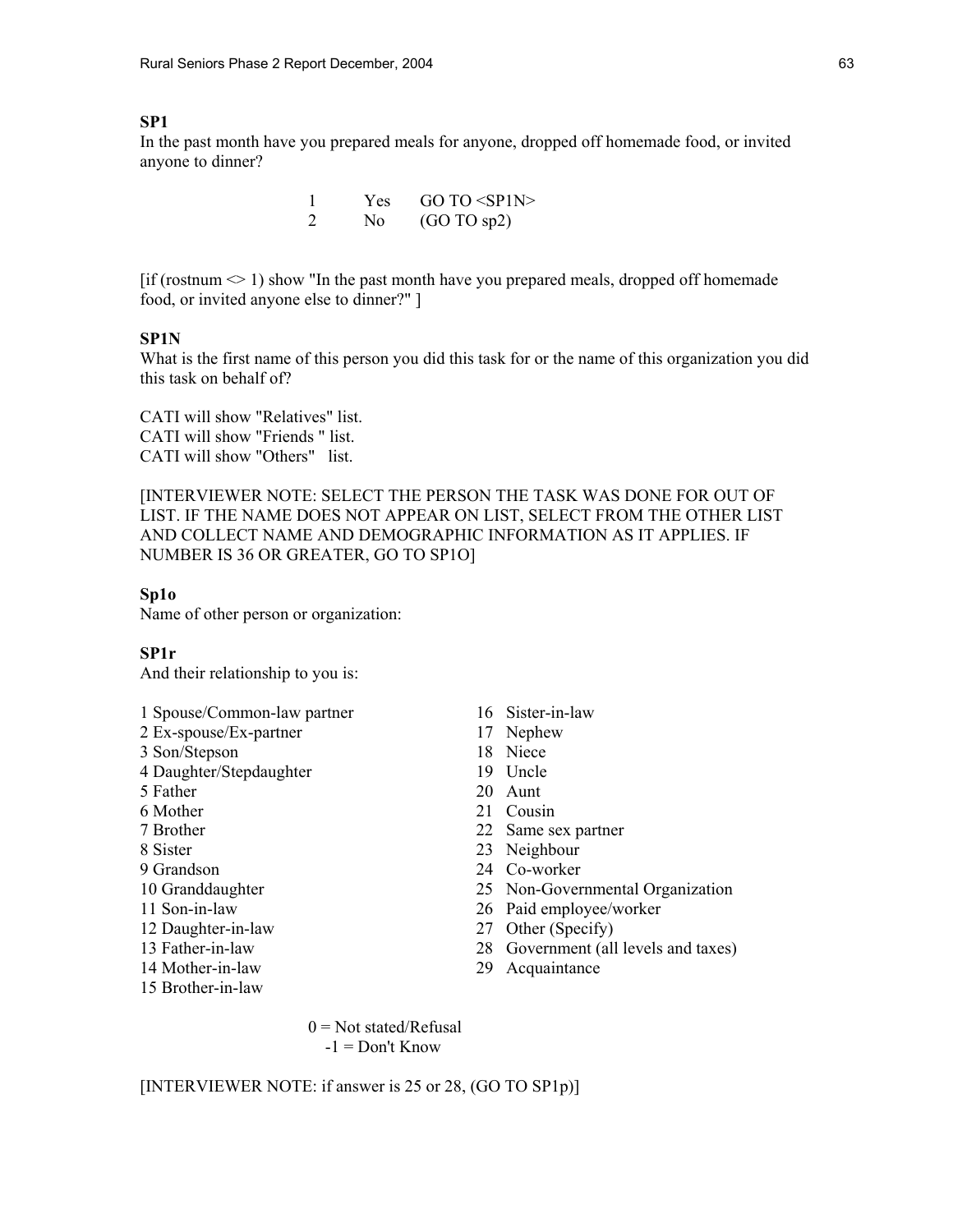# **SP1G**

Gender:

|  | Male   |
|--|--------|
|  | Female |

#### **SP1A**

| And how old are they? | [specify years] |
|-----------------------|-----------------|
|                       |                 |

| - 1 | Don't know  |
|-----|-------------|
|     | No Response |

# **SP1P**

Where do they live? (READ)

|   | In the same household as you                               |
|---|------------------------------------------------------------|
| 2 | In the same building as you                                |
| 3 | In the same neighbourhood or community as you              |
|   | (30 minutes or less by foot or bus)                        |
| 4 | In the surrounding area to your neighbourhood or community |
|   | (less than an hour by car)                                 |
| 5 | Less than a half day's journey each way by land travel     |
|   | (a round trip with a two hour visit)                       |
| 6 | More than a half day's journey each way by land travel     |
|   |                                                            |

if (SP1 $r = 31$ ) show "Where are they located? (READ) " 3 1

### **SP1W**

Why did you do this for them?

- 1 That is the way these activities are shared in your house<br>2 That is the way things are done with your family/friends
- 2 That is the way things are done with your family/friends<br>3 They do things for me
- 3 They do things for me<br>4 They have long-term h
- 4 They have long-term health problems or physical limitations<br>5 They were going through temporary difficult times
- They were going through temporary difficult times
- 6 Time constraints did not allow them to do it for themselves
- 7 They did not have the knowledge/skills to do it themselves
- 8 They did not have the supplies/equipment needed
- 9 It is part of my volunteer activities<br>10 Other
- Other

### **SP1Q**

In the past month how often have you done this for them?

- 1 At least once in the past month
- 2 At least once a week
- 3 Several times a week
- **Daily**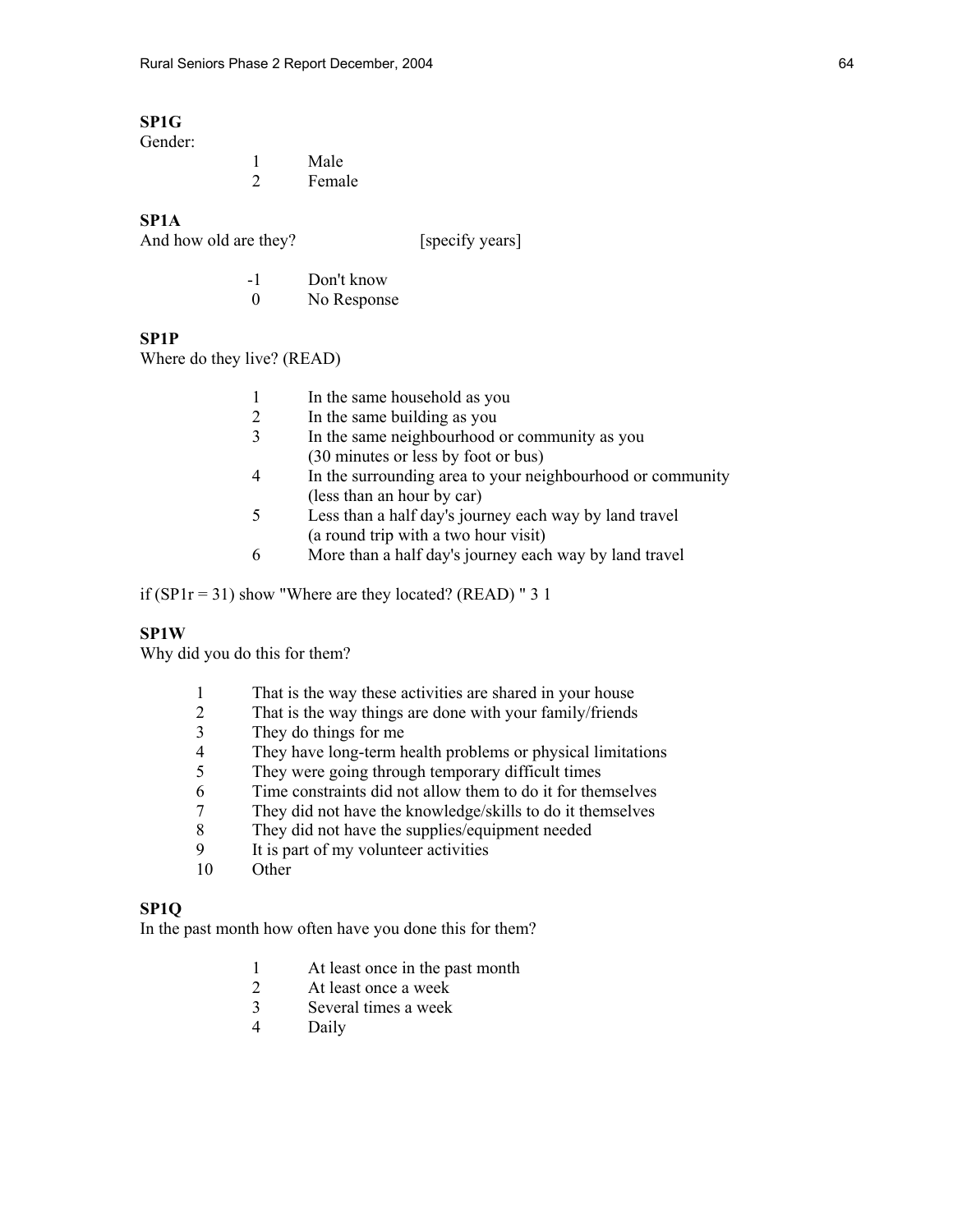### **SP2**

In the past month have you done any shopping such as picking up groceries or other necessities for anyone?

> 1 Yes 2 No (Go to SP3)

if (rostnum  $\leq 1$ ) show "or other necessities for anyone else?" 3 1

#### **SP2N**

What is the first name of this person you did this task for or the name of this organization you did this task on behalf of?

[CATI WILL INSERT: show "Relatives", show "Friends ", show "Others".]

### [IF A NEW OTHER IS SELECTED, CATI WILL GO TO SP2O.]

#### **Sp2o**

Name of other person or organization:

## **SP2r**

And their relationship to you is:

- 1 Spouse/Common-law partner 16 Sister-in-law 2 Ex-spouse/Ex-partner 17 Nephew 3 Son/Stepson 18 Niece 4 Daughter/Stepdaughter 19 Uncle 5 Father 20 Aunt 6 Mother 21 Cousin 7 Brother 22 Same sex partner 8 Sister 23 Neighbour 9 Grandson 24 Co-worker 10 Granddaughter 25 Non-Governmental Organization 11 Son-in-law 26 Paid employee/worker 12 Daughter-in-law 27 Other (Specify) 13 Father-in-law 28 Government (all levels and taxes) 14 Mother-in-law 29 Acquaintance 15 Brother-in-law
	-
	-
	-
	-
	-
	-
	-
	-
	-
	-
	-
	-
	-
	-

 $0 = Not stated/Refusal$  $-1 =$ Don't Know

[INTERVIEWER NOTE: if answer is 25 or 28, (GO TO SP2p)]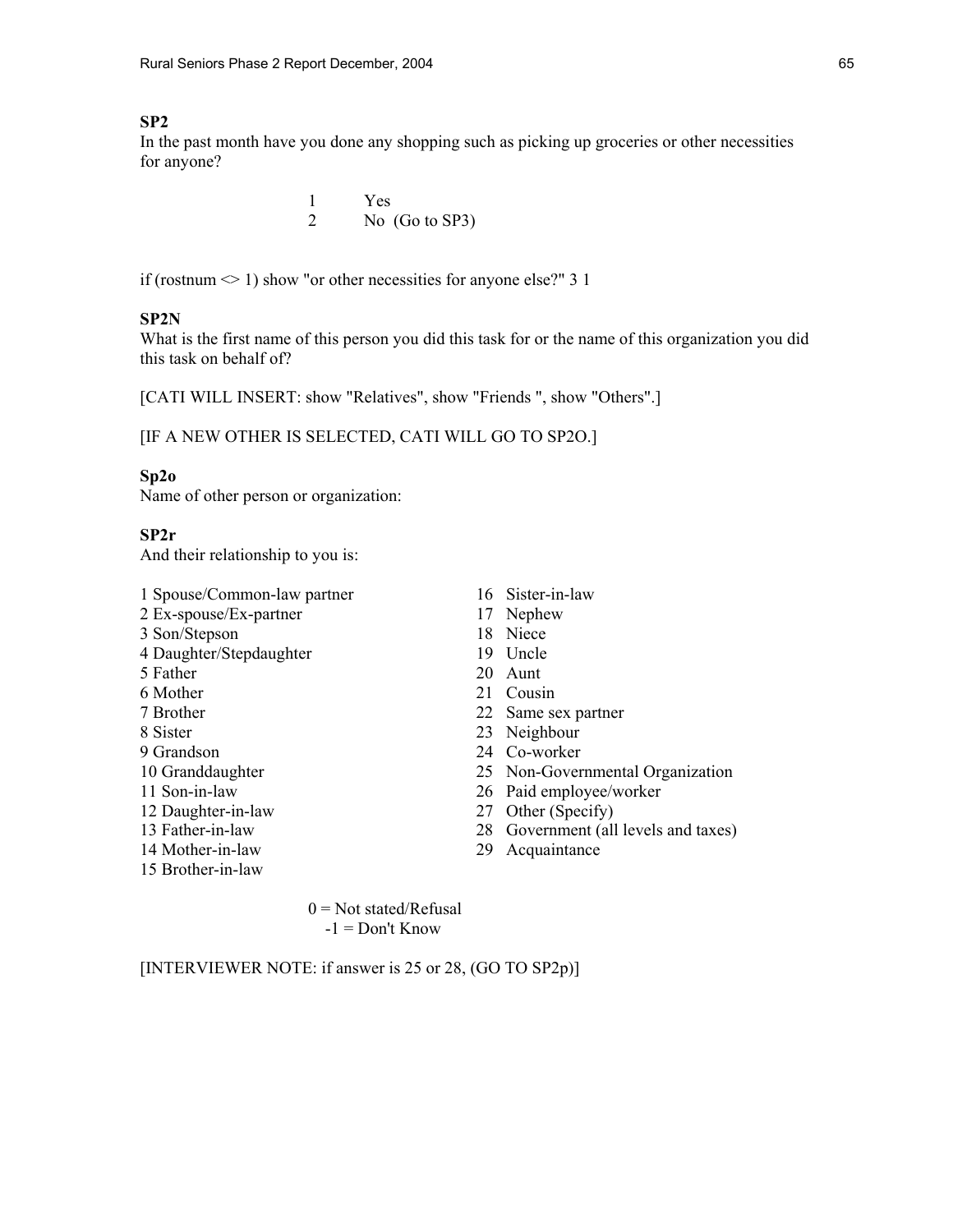#### **SP2G**  Gender:

| Geliuel. |        |
|----------|--------|
|          | Male   |
|          | Female |

### **SP2A**

| And how old are they? |  | [specify years] |
|-----------------------|--|-----------------|
|                       |  |                 |

 -1 Don't know 0 No Response

### **SP2P**

Where do they live? (READ)

|   | In the same household as you                               |
|---|------------------------------------------------------------|
| 2 | In the same building as you                                |
| 3 | In the same neighbourhood or community as you              |
|   | (30 minutes or less by foot or bus)                        |
| 4 | In the surrounding area to your neighbourhood or community |
|   | (less than an hour by car)                                 |
| 5 | Less than a half day's journey each way by land travel     |

- (a round trip with a two hour visit)
- 6 More than a half day's journey each way by land travel

[if (SP2 $r = 31$ ) show "Where are they located? (READ) "]

### **SP2W**

Why did you do this for them?

- 1 That is the way these activities are shared in your house<br>2 That is the way things are done with your family/friends
- 2 That is the way things are done with your family/friends<br>3 They do things for me
- They do things for me
- 4 They have long-term health problems or physical limitations
- 5 They were going through temporary difficult times
- 6 Time constraints did not allow them to do it for themselves
- 7 They did not have the knowledge/skills to do it themselves
- 8 They did not have the supplies/equipment needed
- 9 It is part of my volunteer activities
- 10 Other

# **SP2Q**

In the past month how often have you done this for them?

- 1 At least once in the past month<br>2 At least once a week
- 2 At least once a week<br>3 Several times a week
- 3 Several times a week
- 4 Daily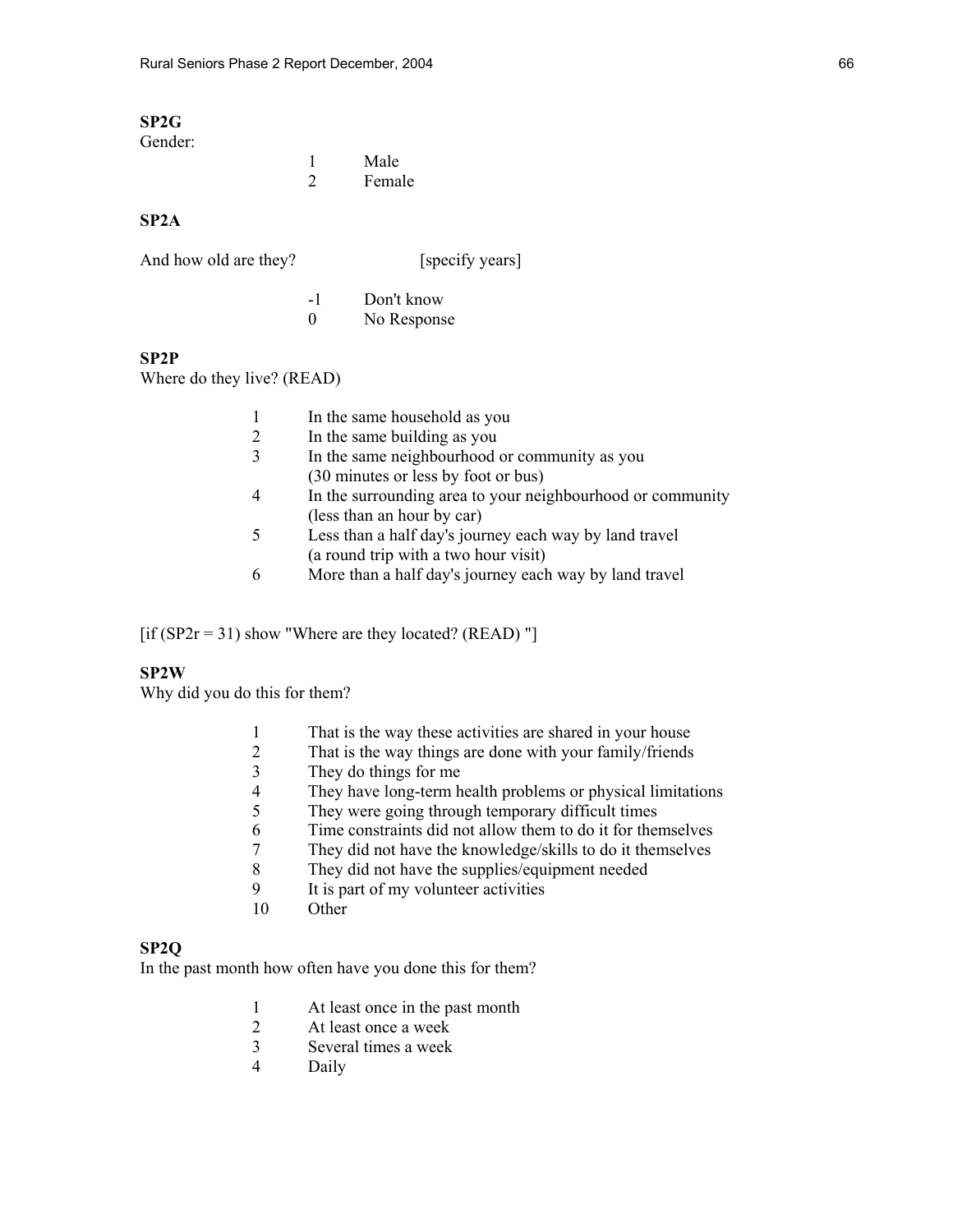### **SP3**

In the past month have you done any housekeeping, such as washing floors, vacuuming, dusting, laundry or mending for anyone?

> 1 Yes  $(GO TO < SP3N$ 2 No (Skip to SP4)

if (rostnum  $\leq 1$ ) show "Did you do any house keeping for anyone else?" 2 1

#### **SP3N**

What is the first name of this person you did this task for or the name of this organization you did this task on behalf of?

CATI will show "Relatives" list. CATI will show "Friends " list. CATI will show "Others" list.

[INTERVIEWER NOTE: SELECT THE PERSON THE TASK WAS DONE FOR OUT OF LIST. IF THE NAME DOES NOT APPEAR ON LIST, SELECT FROM THE OTHER LIST AND COLLECT NAME AND DEMOGRAPHIC INFORMATION AS IT APPLIES. IF NUMBER IS 36 OR GREATER, GO TO sp3w]

#### **Sp3o**

Name of other person or organization:

#### **SP3r**

And their relationship to you is:

- 1 Spouse/Common-law partner 16 Sister-in-law
- 2 Ex-spouse/Ex-partner 17 Nephew
- 3 Son/Stepson 18 Niece
- 4 Daughter/Stepdaughter 19 Uncle
- 
- 6 Mother 21 Cousin
- 
- 
- 
- 
- 
- 
- 
- 
- 15 Brother-in-law
- 
- 
- 
- 
- 5 Father 20 Aunt
	-
- 7 Brother 22 Same sex partner
- 8 Sister 23 Neighbour
- 9 Grandson 24 Co-worker
- 10 Granddaughter 25 Non-Governmental Organization
- 11 Son-in-law 26 Paid employee/worker
- 12 Daughter-in-law 27 Other (Specify)
- 13 Father-in-law 28 Government (all levels and taxes)
- 14 Mother-in-law 29 Acquaintance

 $0 = Not stated/Refusal$  $-1 =$ Don't Know

[INTERVIEWER NOTE: if answer is 25 or 28, (GO TO SP3p)]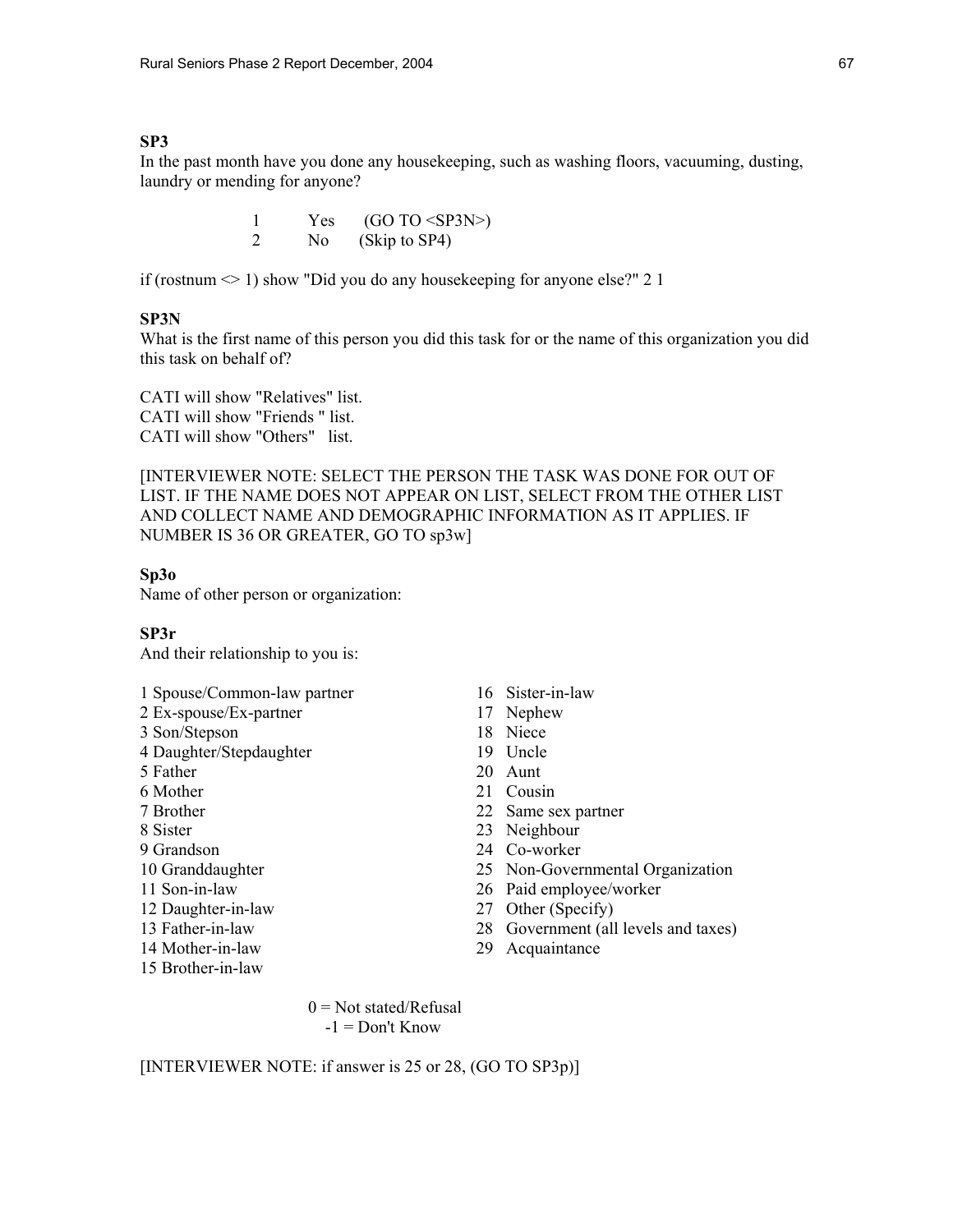# **SP3G**

Gender:

 1 Male 2 Female

### **SP3A**

And how old are they? [specify years]

 -1 Don't know 0 No Response

### **SP3P**

Where do they live? (READ)

- 1 In the same household as you<br>2 In the same building as you
- 2 In the same building as you
- 3 In the same neighbourhood or community as you (30 minutes or less by foot or bus)
- 4 In the surrounding area to your neighbourhood or community (less than an hour by car)
- 5 Less than a half day's journey each way by land travel (a round trip with a two hour visit)
- 6 More than a half day's journey each way by land travel

if (SP3 $r = 31$ ) show "Where are they located? (READ) " 3 1

### **SP3W**

Why did you do this for them?

- 1 That is the way these activities are shared in your house<br>2 That is the way things are done with your family/friends
- That is the way things are done with your family/friends
- 3 They do things for me<br>4 They have long-term h
- They have long-term health problems or physical limitations
- 5 They were going through temporary difficult times
- 6 Time constraints did not allow them to do it for themselves
- 7 They did not have the knowledge/skills to do it themselves
- 8 They did not have the supplies/equipment needed
- 9 It is part of my volunteer activities
- 10 Other

# **SP3Q**

In the past month how often have you done this for them?

- 1 At least once in the past month
- 2 At least once a week<br>3 Several times a week
- 3 Several times a week
- 4 Daily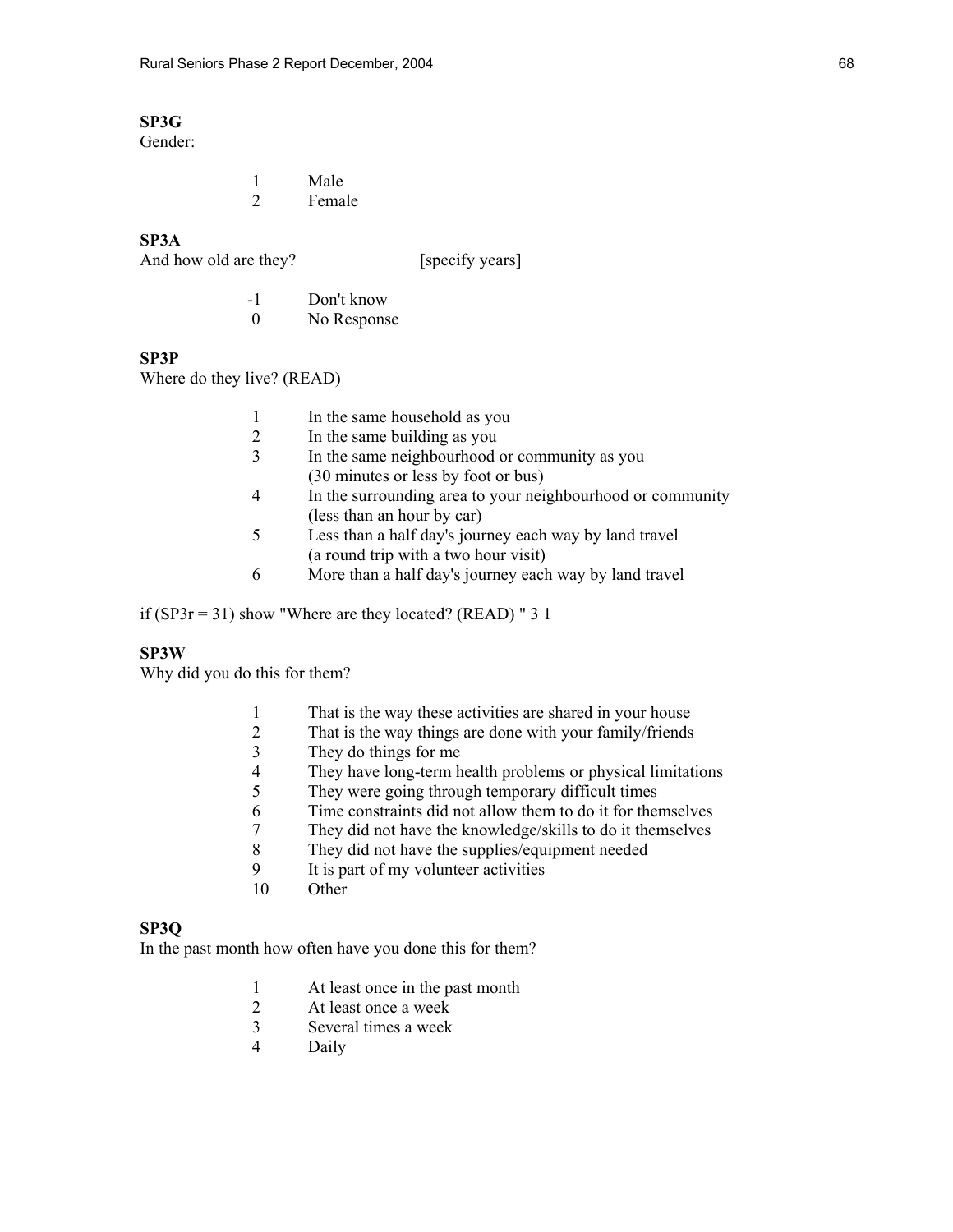## **SP4**

In the past month have you helped anyone with their house such as watered their plants, fed their pets, or picked up their mail while they have been away?

> 1 Yes GO TO <SP4N> 2 No Skip to SP5

if (rostnum  $\leq 1$ ) show "Did you help anyone else with their house?" 2 1

### **SP4N**

What is the first name of this person you did this task for or the name of this organization you did this task on behalf of?

show "Relatives" 3 1 10 63 show "Friends " 3 23 10 63 show "Others" 3 43 10 63

if (ans  $\leq$  36) skp sp4w

#### **Sp4o**

Name of other person or organization:

#### **SP4r**

And their relationship to you is:

- 1 Spouse/Common-law partner 16 Sister-in-law
- 2 Ex-spouse/Ex-partner 17 Nephew
- 3 Son/Stepson 18 Niece
- 4 Daughter/Stepdaughter 19 Uncle
- 5 Father 20 Aunt
- 
- 
- 
- 
- 
- 
- 
- 
- 
- 15 Brother-in-law
- 
- 
- 
- 
- 
- 6 Mother 21 Cousin
- 7 Brother 22 Same sex partner
- 8 Sister 23 Neighbour
- 9 Grandson 24 Co-worker
- 10 Granddaughter 25 Non-Governmental Organization
- 11 Son-in-law 26 Paid employee/worker
- 12 Daughter-in-law 27 Other (Specify)
- 13 Father-in-law 28 Government (all levels and taxes)
- 14 Mother-in-law 29 Acquaintance

 $0 = Not stated/Refusal$  $-1 =$  Don't Know

[INTERVIEWER NOTE: if answer is 25 or 28, (GO TO SP4p)]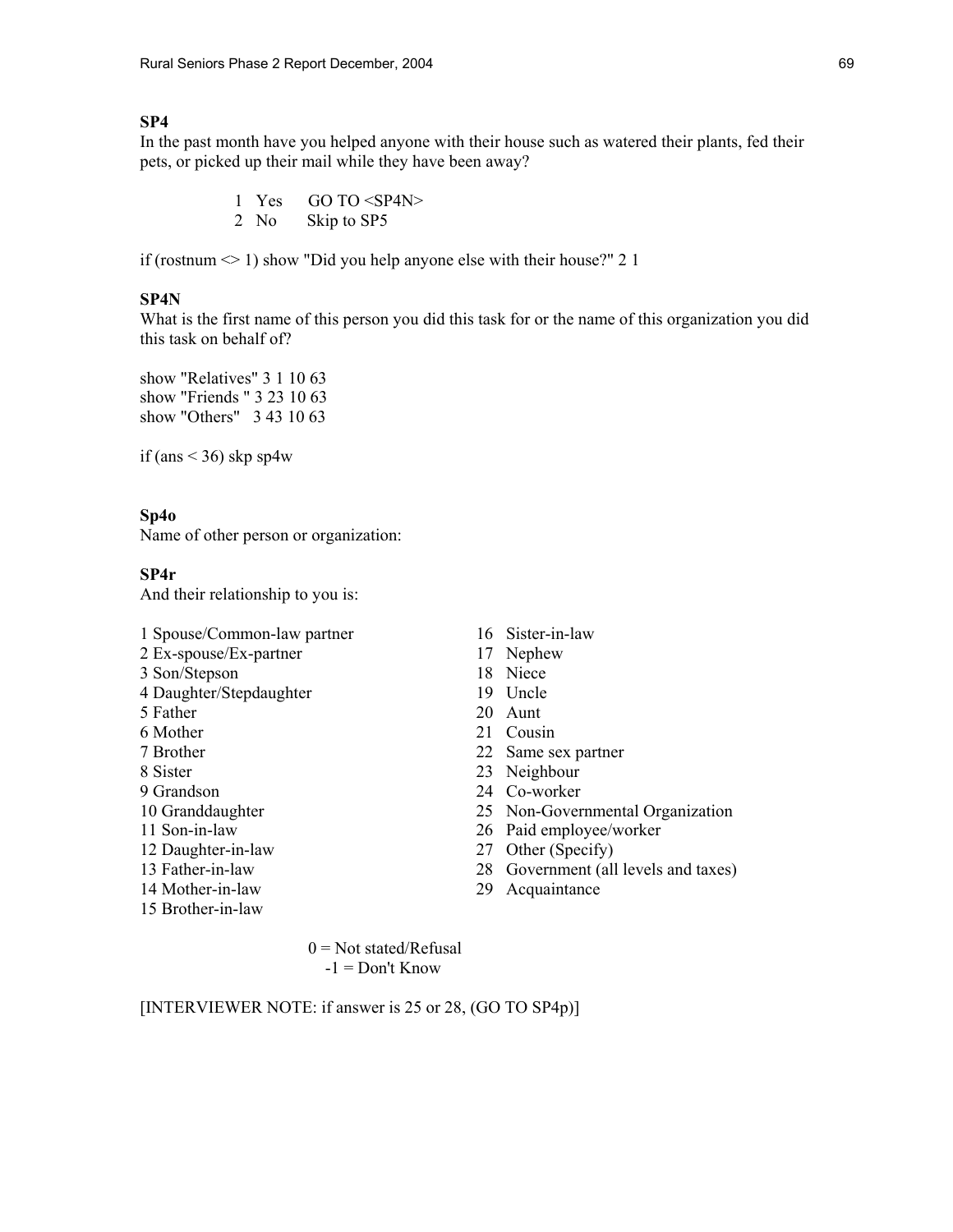# **SP4G**

Gender:

 1 Male 2 Female

## **SP4A**

| And how old are they? |  |
|-----------------------|--|
|-----------------------|--|

[specify years]

 -1 Don't know 0 No Response

### **SP4P**

Where do they live? (READ)

- 1 In the same household as you<br>2 In the same building as you
- In the same building as you
- 3 In the same neighbourhood or community as you (30 minutes or less by foot or bus)
- 4 In the surrounding area to your neighbourhood or community (less than an hour by car)<br>5 Less than a half day's jour
- Less than a half day's journey each way by land travel (a round trip with a two hour visit)
- 6 More than a half day's journey each way by land travel

if ( $SP4r = 31$ ) show "Where are they located? (READ) " 3 1

# **SP4W**

Why did you do this for them?

- 1 That is the way these activities are shared in your house<br>2 That is the way things are done with your family/friends
- That is the way things are done with your family/friends
- 3 They do things for me
- 4 They have long-term health problems or physical limitations
- 5 They were going through temporary difficult times
- 6 Time constraints did not allow them to do it for themselves
- 7 They did not have the knowledge/skills to do it themselves
- 8 They did not have the supplies/equipment needed
- 9 It is part of my volunteer activities
- 10 Other

## **SP4Q**

In the past month how often have you done this for them?

- 1 At least once in the past month<br>2 At least once a week
- At least once a week
- 3 Several times a week
- 4 Daily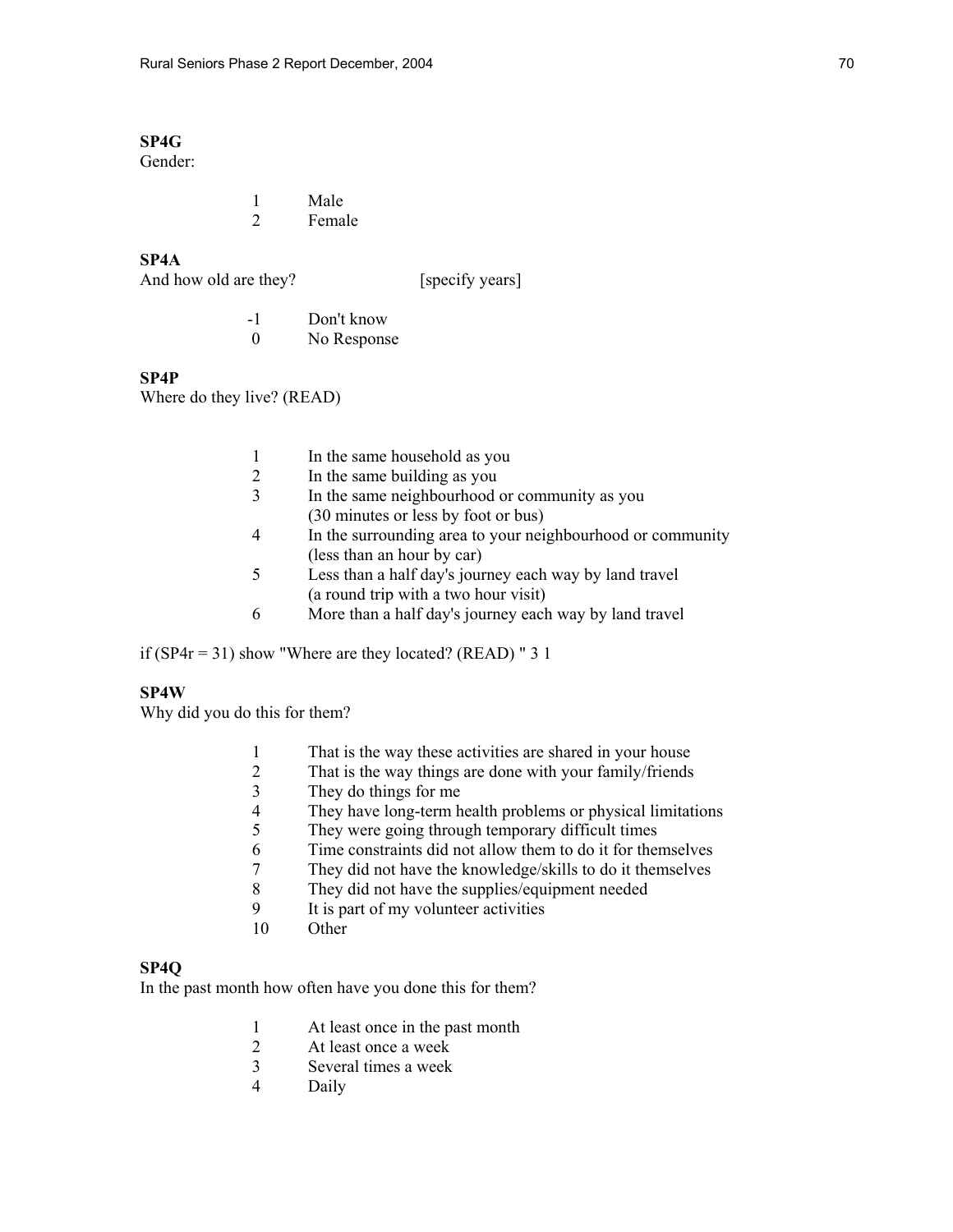## **SP5**

In the past month have you done any outdoor work for anyone such as painting and minor repairs, shovelling snow or chopping firewood?

> 1 Yes (GO TO <SP5N>) 2 No (Skip to SP6)

if (rostnum  $\leq$  1) show "Did you do any outdoor work for anyone else?" 2 1

## **SP5N**

What is the first name of this person you did this task for or the name of this organization you did this task on behalf of?

show "Relatives" 3 1 10 63 show "Friends " 3 23 10 63 show "Others" 3 43 10 63 if (ans  $<$  36) skp sp5w

# **Sp5o**

Name of other person or organization: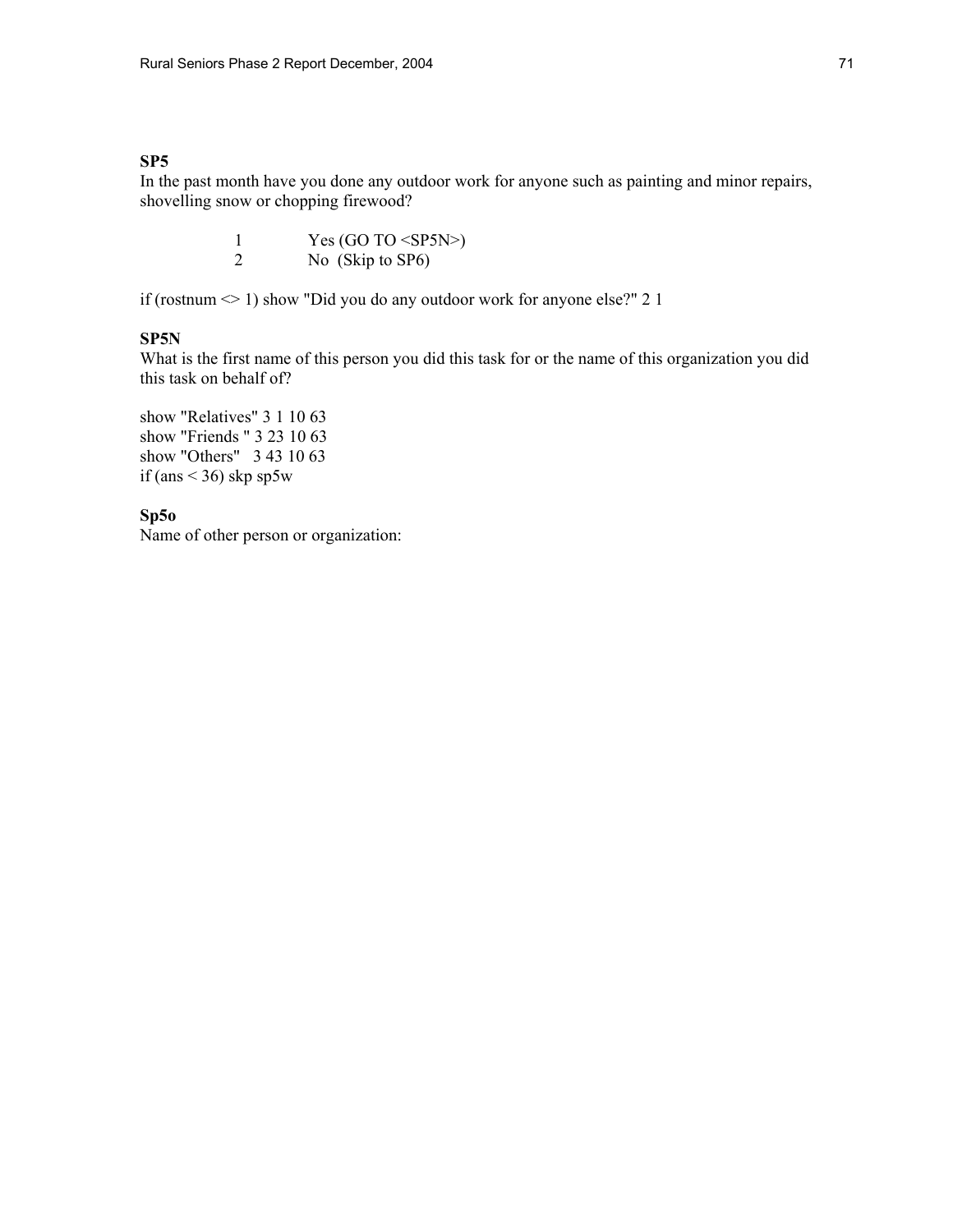# **SP5r**

And their relationship to you is:

| 1 Spouse/Common-law partner |     | 16 Sister-in-law                     |
|-----------------------------|-----|--------------------------------------|
| 2 Ex-spouse/Ex-partner      |     | 17 Nephew                            |
| 3 Son/Stepson               | 18  | Niece                                |
| 4 Daughter/Stepdaughter     | 19. | Uncle                                |
| 5 Father                    | 20  | Aunt                                 |
| 6 Mother                    |     | 21 Cousin                            |
| 7 Brother                   |     | 22 Same sex partner                  |
| 8 Sister                    |     | 23 Neighbour                         |
| 9 Grandson                  |     | 24 Co-worker                         |
| 10 Granddaughter            |     | 25 Non-Governmental Organization     |
| 11 Son-in-law               |     | 26 Paid employee/worker              |
| 12 Daughter-in-law          | 27  | Other (Specify)                      |
| 13 Father-in-law            |     | 28 Government (all levels and taxes) |
| 14 Mother-in-law            | 29  | Acquaintance                         |
| 15 Brother-in-law           |     |                                      |
|                             |     |                                      |

 $0 = Not stated/Refusal$  $-1 =$ Don't Know

## [INTERVIEWER NOTE: if answer is 25 or 28, (GO TO SP5p)]

# **SP5G**

Gender:

|  | Male   |
|--|--------|
|  | Female |

## **SP5A**

And how old are they? [specify years]

| - 1 | Don't know  |
|-----|-------------|
|     | No Response |

## **SP5P**

Where do they live? (READ)

- 1 In the same household as you<br>2 In the same building as you
- In the same building as you
- 3 In the same neighbourhood or community as you (30 minutes or less by foot or bus)
- 4 In the surrounding area to your neighbourhood or community (less than an hour by car)<br>5 Less than a half day's jour
- Less than a half day's journey each way by land travel (a round trip with a two hour visit)
- 6 More than a half day's journey each way by land travel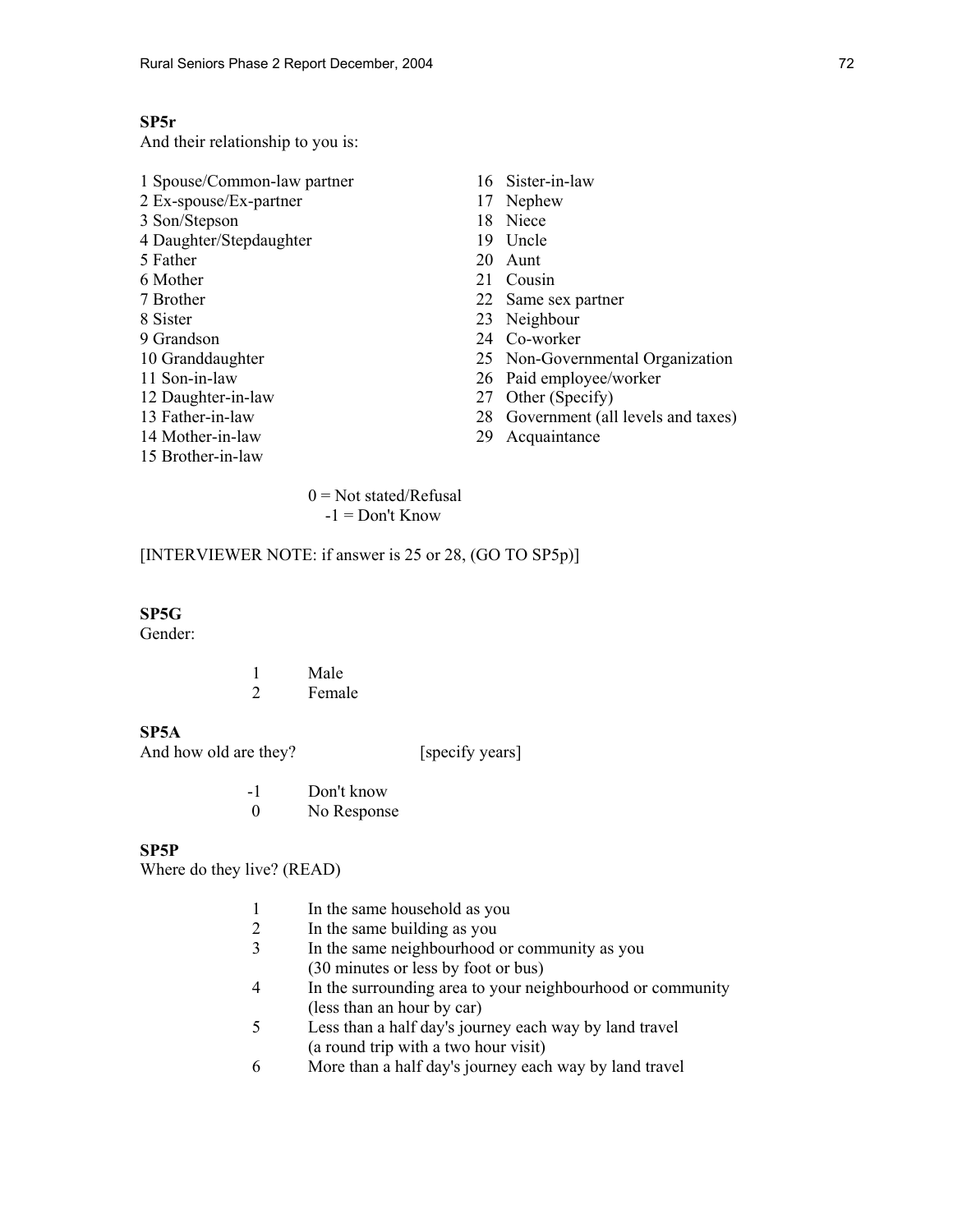if (SP5r = 31) show "Where are they located? (READ) " 3 1

## **SP5W**

Why did you do this for them?

- 1 That is the way these activities are shared in your house
- 2 That is the way things are done with your family/friends
- 3 They do things for me
- 4 They have long-term health problems or physical limitations
- 5 They were going through temporary difficult times
- 6 Time constraints did not allow them to do it for themselves
- 7 They did not have the knowledge/skills to do it themselves
- 8 They did not have the supplies/equipment needed
- 9 It is part of my volunteer activities
- 10 Other

## **SP5Q**

In the past month how often have you done this for them?

- 1 At least once in the past month
- 2 At least once a week
- 3 Several times a week
- 4 Daily

## **SP6**

In the past month have you provided transportation for anyone for medical appointments?

|  |  | Yes $(GO TO < S P6N$ |
|--|--|----------------------|
|  |  | $(0,1)$ $(0,0)$      |

2 No (Skip to SP7)

if (rostnum  $\leq 1$ ) show "Did you provide transportation for medical appointments for anyone else?"

## **SP6N**

What is the first name of this person you did this task for or the name of this organization you did this task on behalf of?

show "Relatives" 3 1 10 63 show "Friends " 3 23 10 63 show "Others" 3 43 10 63

if (ans  $\leq$  36) skp sp6w

**Sp6o** 

Name of other person or organization: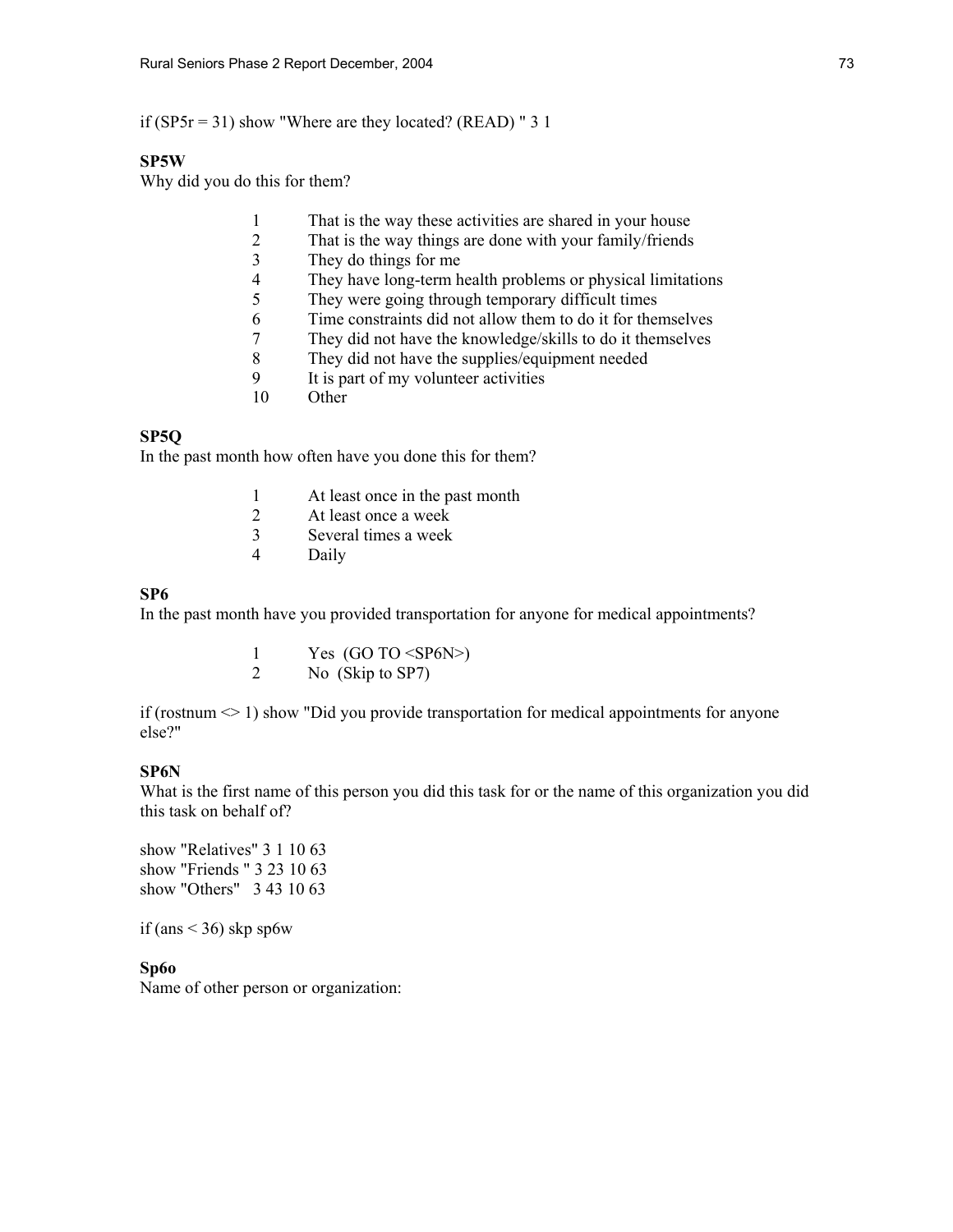# **SP6r**

And their relationship to you is:

1 Spouse/Common-law partner 16 Sister-in-law 2 Ex-spouse/Ex-partner 17 Nephew 3 Son/Stepson 18 Niece 4 Daughter/Stepdaughter 19 Uncle<br>5 Father 20 Aunt  $20$  Aunt 6 Mother 21 Cousin 7 Brother 22 Same sex partner 8 Sister 23 Neighbour 9 Grandson 24 Co-worker 10 Granddaughter 25 Non-Governmental Organization 11 Son-in-law 26 Paid employee/worker 12 Daughter-in-law 27 Other (Specify) 13 Father-in-law 28 Government (all levels and taxes) 14 Mother-in-law 29 Acquaintance 15 Brother-in-law

> $0 = Not stated/Refusal$  $-1 =$  Don't Know

## [INTERVIEWER NOTE: if answer is 25 or 28, (GO TO SP6p)]

# **SP6G**

Gender:

|  | Male   |
|--|--------|
|  | Female |

# **SP6A**

And how old are they? [specify years]

 -1 Don't know 0 No Response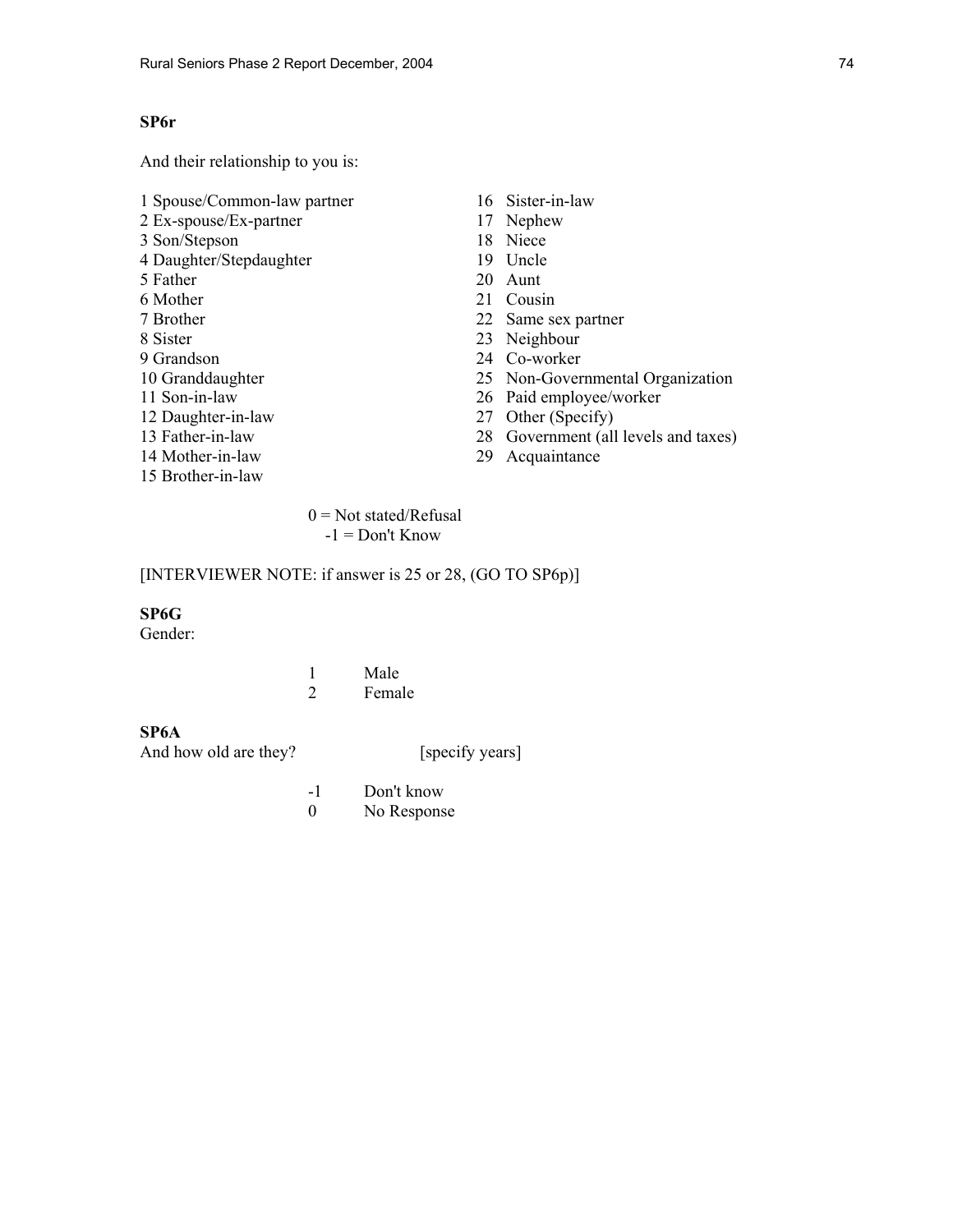# **SP6P**

Where do they live? (READ)

- 1 In the same household as you
- 2 In the same building as you
- 3 In the same neighbourhood or community as you (30 minutes or less by foot or bus)
- 4 In the surrounding area to your neighbourhood or community (less than an hour by car)
- 5 Less than a half day's journey each way by land travel (a round trip with a two hour visit)
- 6 More than a half day's journey each way by land travel

if (SP6 $r = 31$ ) show "Where are they located? (READ) " 3 1

## **SP6W**

Why did you do this for them?

- 1 That is the way these activities are shared in your house
- 2 That is the way things are done with your family/friends
- 3 They do things for me
- 4 They have long-term health problems or physical limitations
- 5 They were going through temporary difficult times
- 6 Time constraints did not allow them to do it for themselves
- 7 They did not have the knowledge/skills to do it themselves
	- 8 They did not have the supplies/equipment needed
	- 9 It is part of my volunteer activities
	- 10 Other

### **SP6Q**

In the past month how often have you done this for them?

- 1 At least once in the past month
- 2 At least once a week
- 3 Several times a week
- 4 Daily

### **SP7**

In the past month have you provided transportation for anyone for necessary outings such as shopping or banking?

| Yes (GO TO $\langle$ SP7N>) |
|-----------------------------|
| No (Skip to SP8)            |

if (rostnum  $\leq 1$ ) show "Did you provide transportation for necessary outings for anyone else?" 2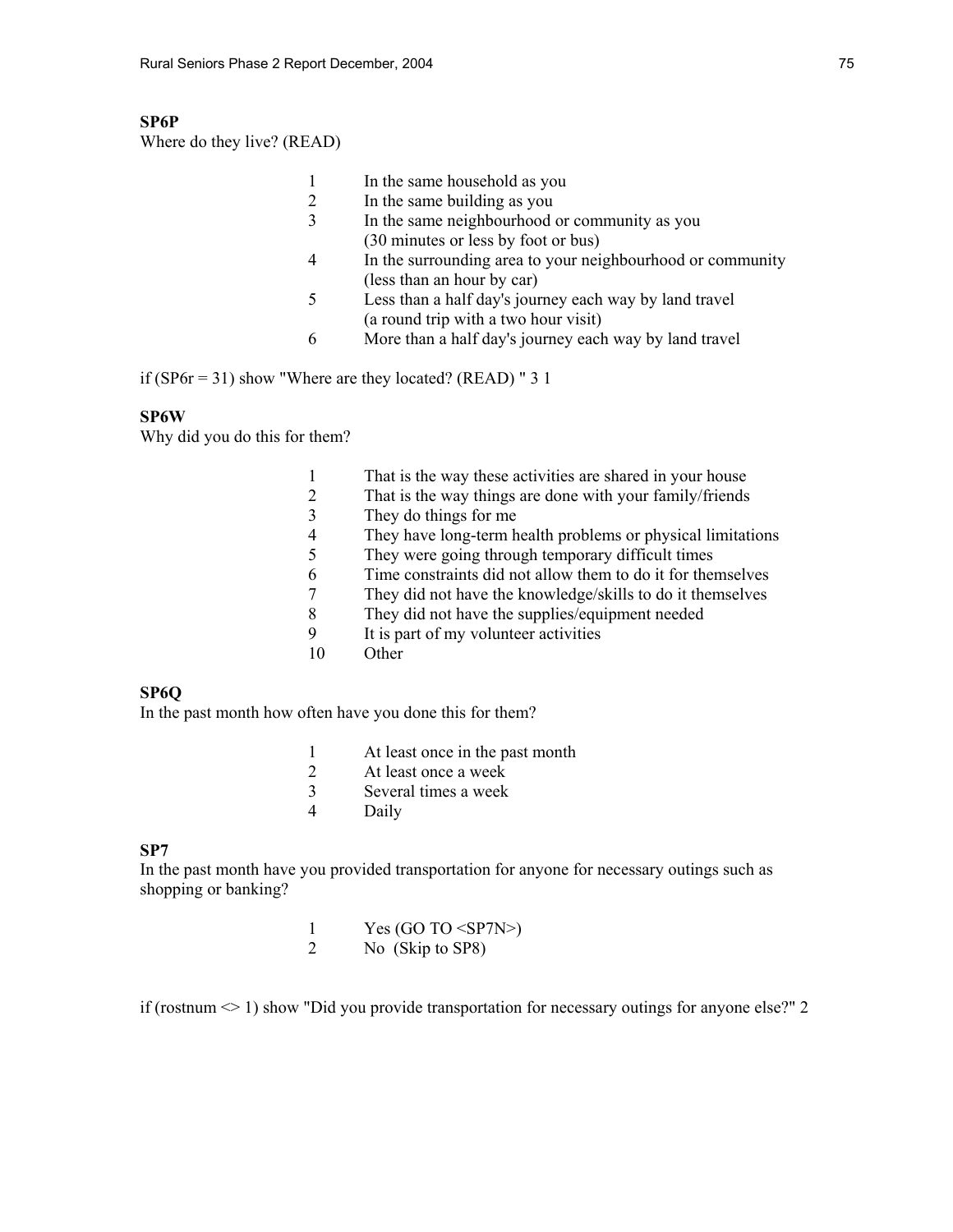# **SP7N**

What is the first name of this person you did this task for or the name of this organization you did this task on behalf of?

show "Relatives" 3 1 10 63 show "Friends " 3 23 10 63 show "Others" 3 43 10 63 if (ans  $\leq$  36) skp sp7w

### **Sp7o**

Name of other person or organization:

## **SP7r**

And their relationship to you is:

- 1 Spouse/Common-law partner 16 Sister-in-law 2 Ex-spouse/Ex-partner 17 Nephew 3 Son/Stepson 18 Niece 4 Daughter/Stepdaughter 19 Uncle 5 Father 20 Aunt 6 Mother 21 Cousin 7 Brother 22 Same sex partner 8 Sister 23 Neighbour 9 Grandson 24 Co-worker 10 Granddaughter 25 Non-Governmental Organization
- 
- 
- 
- 15 Brother-in-law
- 
- 
- 
- 
- 
- 
- 
- 
- 
- 
- 11 Son-in-law 26 Paid employee/worker
- 12 Daughter-in-law 27 Other (Specify)
- 13 Father-in-law 28 Government (all levels and taxes)
- 14 Mother-in-law 29 Acquaintance

 $0 = Not stated/Refusal$  $-1 =$ Don't Know

## [INTERVIEWER NOTE: if answer is 25 or 28, (GO TO SP7p)]

## **SP7G**

Gender:

 1 Male 2 Female

## **SP7A**

And how old are they? [specify years]

- -1 Don't know
- 0 No Response

**SP7P**  Where do they live? (READ)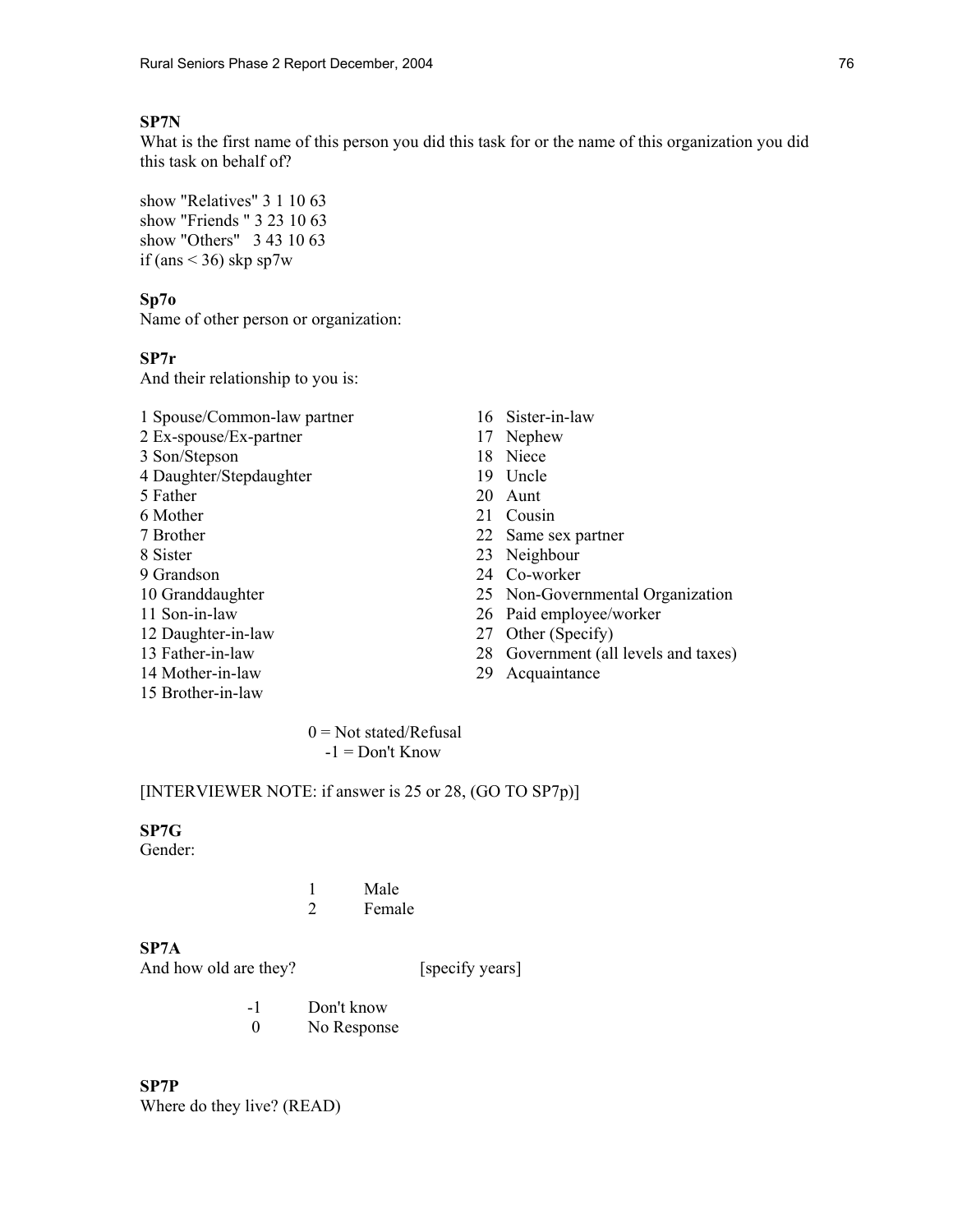- 1 In the same household as you<br>2 In the same building as you
- 2 In the same building as you
- 3 In the same neighbourhood or community as you (30 minutes or less by foot or bus)
- 4 In the surrounding area to your neighbourhood or community (less than an hour by car)
- 5 Less than a half day's journey each way by land travel (a round trip with a two hour visit)
- 6 More than a half day's journey each way by land travel

if (SP7 $r = 31$ ) show "Where are they located? (READ) " 3 1

## **SP7W**

Why did you do this for them?

- 1 That is the way these activities are shared in your house
- 2 That is the way things are done with your family/friends
- 3 They do things for me
- 4 They have long-term health problems or physical limitations
- 5 They were going through temporary difficult times
- 6 Time constraints did not allow them to do it for themselves
- 7 They did not have the knowledge/skills to do it themselves
- 8 They did not have the supplies/equipment needed
- 9 It is part of my volunteer activities
- 10 Other

# **SP7Q**

In the past month how often have you done this for them?

- 1 At least once in the past month
- 2 At least once a week
- 3 Several times a week
- 4 Daily

### **SP8**

In the past month have you provided transportation for anyone for social outings?

- 1 Yes (GO TO <SP8N>)<br>2 No. (Skin to SP9)
- No (Skip to SP9)

if (rostnum  $\leq 1$ ) show "Did you provide transportation for social outings for anyone else?" 2 1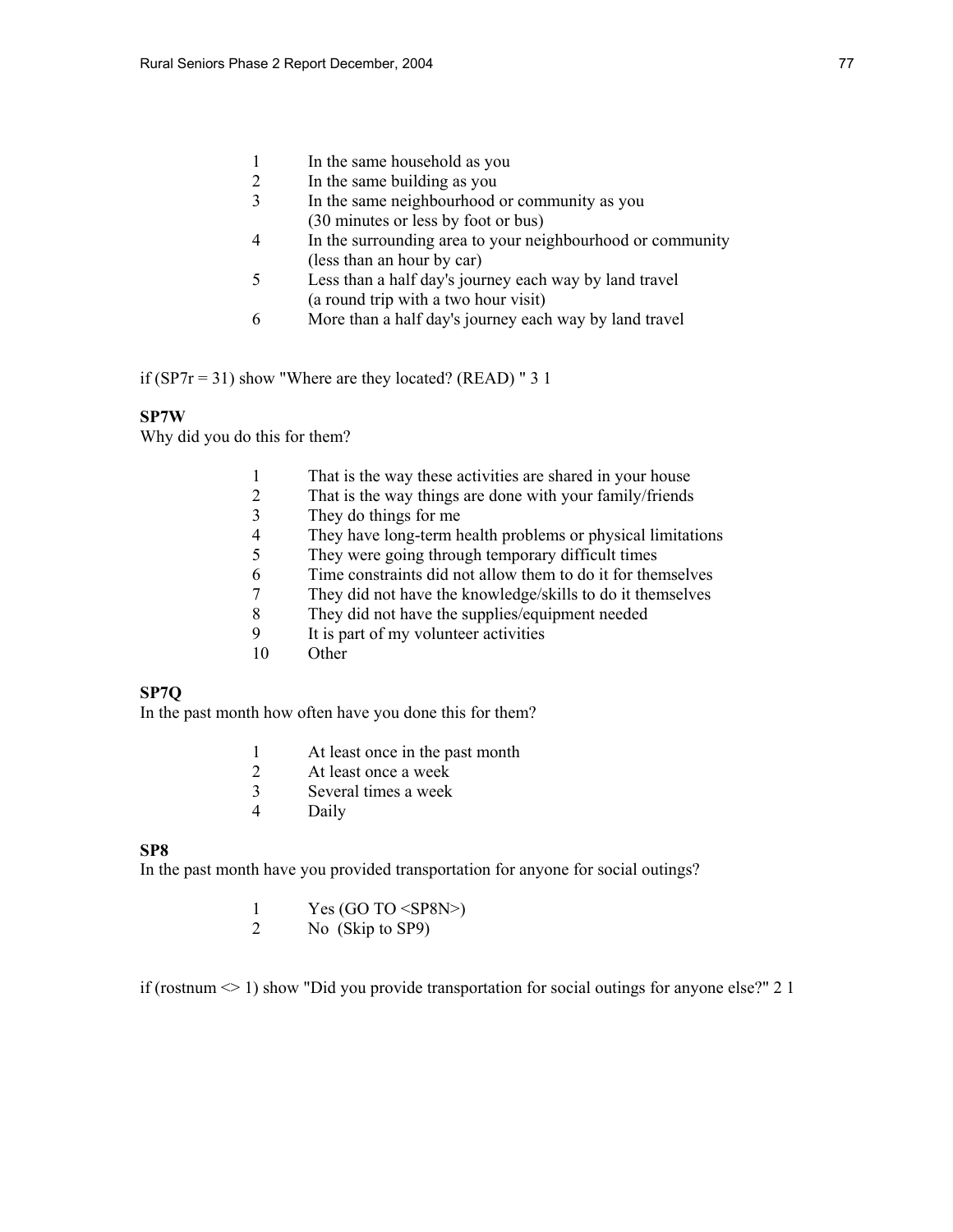# **SP8N**

What is the first name of this person you did this task for or the name of this organization you did this task on behalf of?

show "Relatives" 3 1 10 63 show "Friends " 3 23 10 63 show "Others" 3 43 10 63 if (ans  $\leq$  36) skp sp8w

### **Sp8o**

Name of other person or organization:

# **SP8r**

And their relationship to you is:

- 1 Spouse/Common-law partner 16 Sister-in-law 2 Ex-spouse/Ex-partner 17 Nephew
- 3 Son/Stepson 18 Niece
- 4 Daughter/Stepdaughter 19 Uncle
- 5 Father 20 Aunt
- 
- 
- 
- 
- 
- 
- 12 Daughter-in-law 27 Other (Specify)
- 
- 14 Mother-in-law 29 Acquaintance
- 15 Brother-in-law
- 
- 
- 
- 
- 
- 6 Mother 21 Cousin
- 7 Brother 22 Same sex partner
- 8 Sister 23 Neighbour
- 9 Grandson 24 Co-worker
- 10 Granddaughter 25 Non-Governmental Organization
- 11 Son-in-law 26 Paid employee/worker
	-
- 13 Father-in-law 28 Government (all levels and taxes)
	-

 $0 = Not stated/Refusal$  $-1 =$ Don't Know

## [INTERVIEWER NOTE: if answer is 25 or 28, (GO TO SP8p)]

## **SP8G**

Gender:

 1 Male 2 Female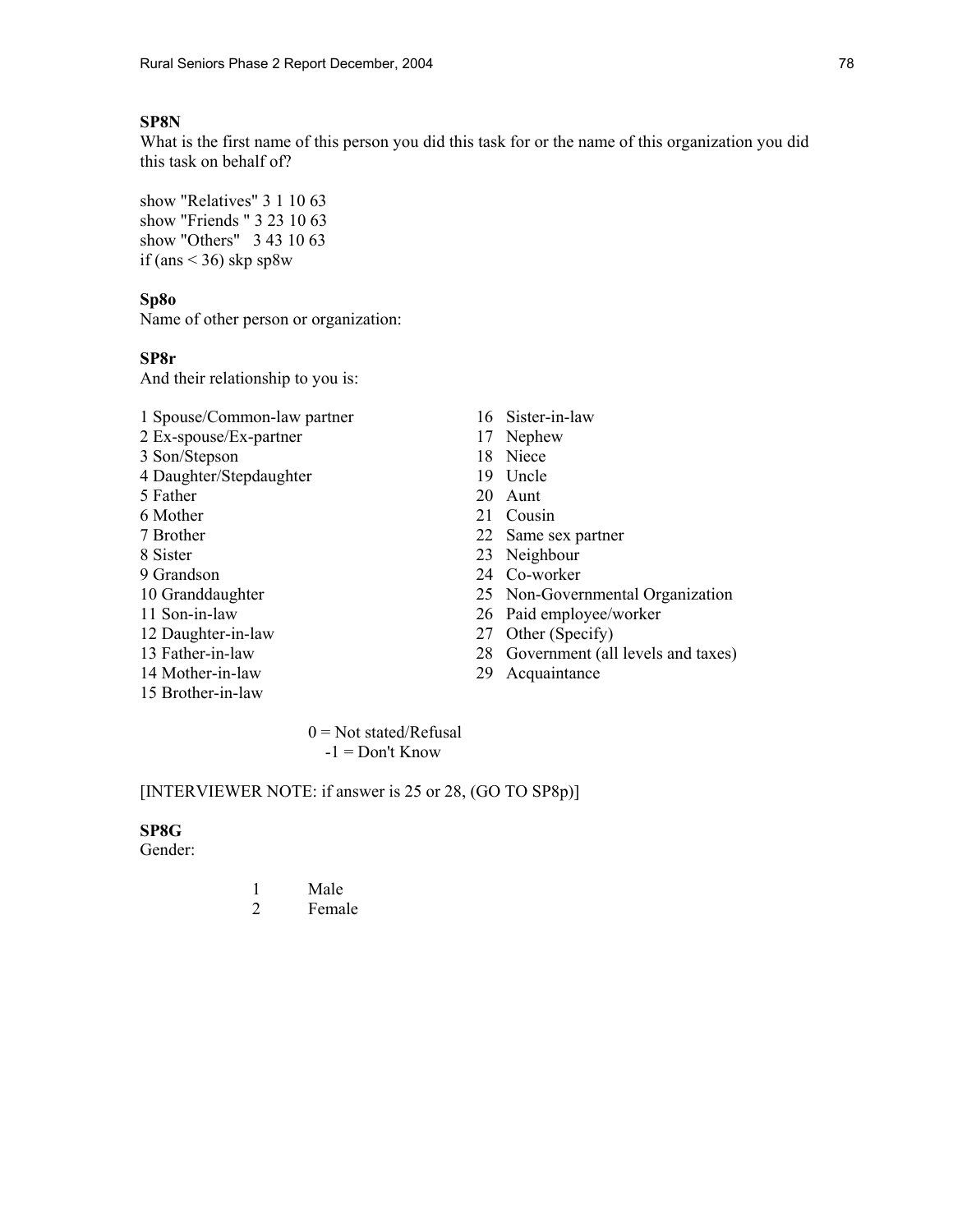# **SP8A**

And how old are they? [specify years]

- -1 Don't know
	- 0 No Response

# **SP8P**

Where do they live? (READ)

|  |  | In the same household as you |  |
|--|--|------------------------------|--|
|--|--|------------------------------|--|

- 2 In the same building as you
- 3 In the same neighbourhood or community as you (30 minutes or less by foot or bus)
- 4 In the surrounding area to your neighbourhood or community (less than an hour by car)
- 5 Less than a half day's journey each way by land travel (a round trip with a two hour visit)
- 6 More than a half day's journey each way by land travel

if  $(SP8r = 31)$  show "Where are they located? (READ) " 3 1

# **SP8W**

Why did you do this for them?

- 1 That is the way these activities are shared in your house
- 2 That is the way things are done with your family/friends
- 3 They do things for me
- 4 They have long-term health problems or physical limitations
- 5 They were going through temporary difficult times
- 6 Time constraints did not allow them to do it for themselves
- 7 They did not have the knowledge/skills to do it themselves
- 8 They did not have the supplies/equipment needed<br>9 It is part of my volunteer activities
- It is part of my volunteer activities
- 10 Other

# **SP8Q**

In the past month how often have you done this for them?

- 1 At least once in the past month
- 2 At least once a week
- 3 Several times a week
- 4 Daily

# **SP9**

In the past month have you assisted anyone with financial matters such as paying bills, banking and income tax, or legal matters such as creating wills,power of attorney, or transfer/sale of property or estate planning?

- 1 Yes GO TO <SP9N>
- 2 No Skip to SP10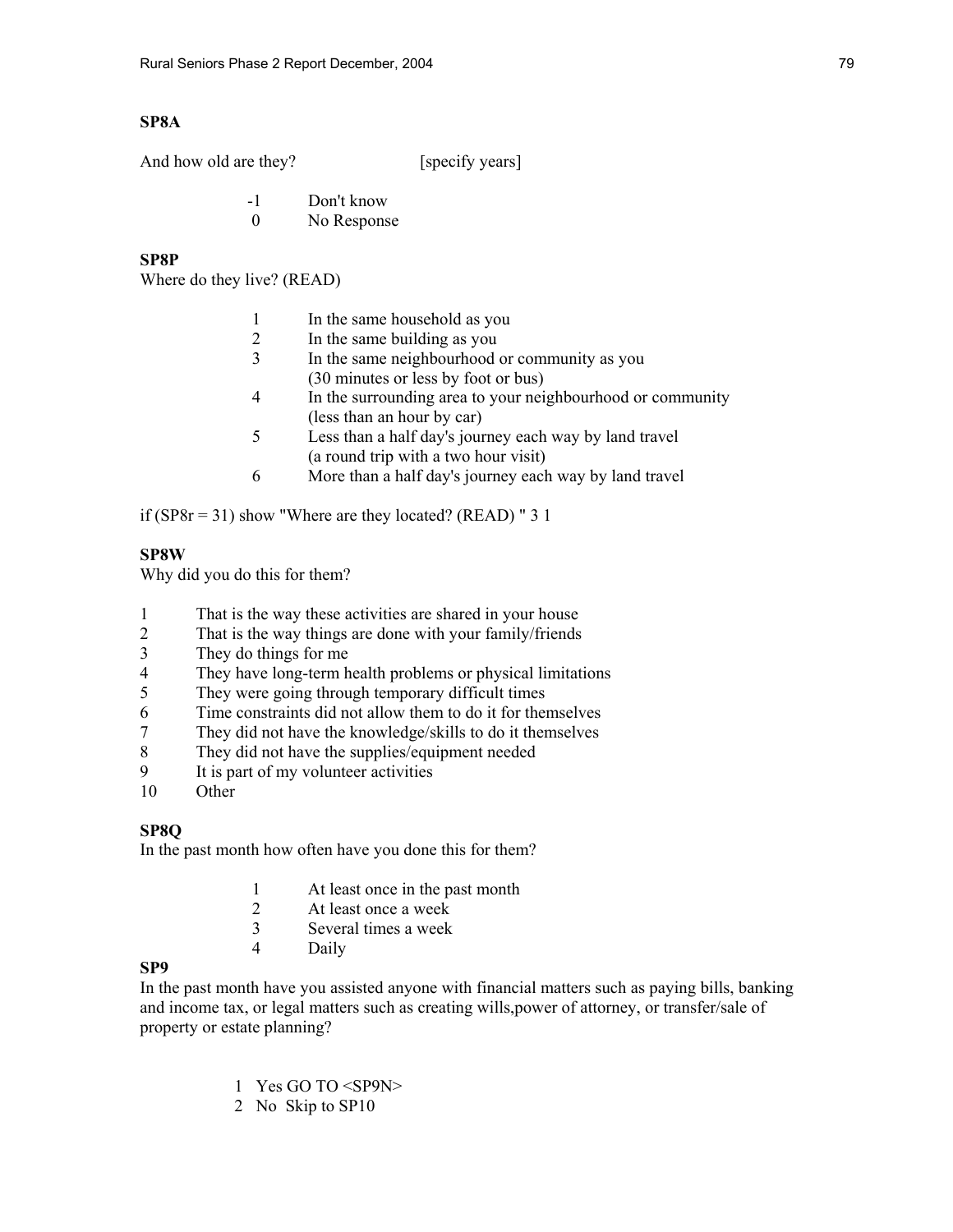if (rostnum  $\leq 1$ ) show "Did you assist anyone else with financial or legal matters?" 2 1

### **SP9N**

What is the first name of this person you did this task for or the name of this organization you did this task on behalf of?

show "Relatives" 3 1 10 63 show "Friends " 3 23 10 63 show "Others" 3 43 10 63 if (ans  $\leq$  36) skp sp9w

### **Sp9o**

Name of other person or organization:

### **SP9r**

And their relationship to you is:

1 Spouse/Common-law partner 16 Sister-in-law 2 Ex-spouse/Ex-partner 17 Nephew 3 Son/Stepson 18 Niece 4 Daughter/Stepdaughter 19 Uncle 5 Father 20 Aunt 6 Mother 21 Cousin 7 Brother 22 Same sex partner 8 Sister 23 Neighbour 9 Grandson 24 Co-worker 11 Son-in-law 26 Paid employee/worker 12 Daughter-in-law 27 Other (Specify) 14 Mother-in-law 29 Acquaintance 15 Brother-in-law

- 
- 
- 
- 
- 
- 
- 
- 
- 
- 10 Granddaughter 25 Non-Governmental Organization
	-
	-
- 13 Father-in-law 28 Government (all levels and taxes)
	-

 $0 = Not stated/Refusal$ -1 = Don't Know

## [INTERVIEWER NOTE: if answer is 25 or 28, (GO TO SP9p)]

## **SP9G**

Gender:

 1 Male 2 Female

# SP9A

And how old are they? [specify years]

 -1 Don't know 0 No Response

## **SP9P**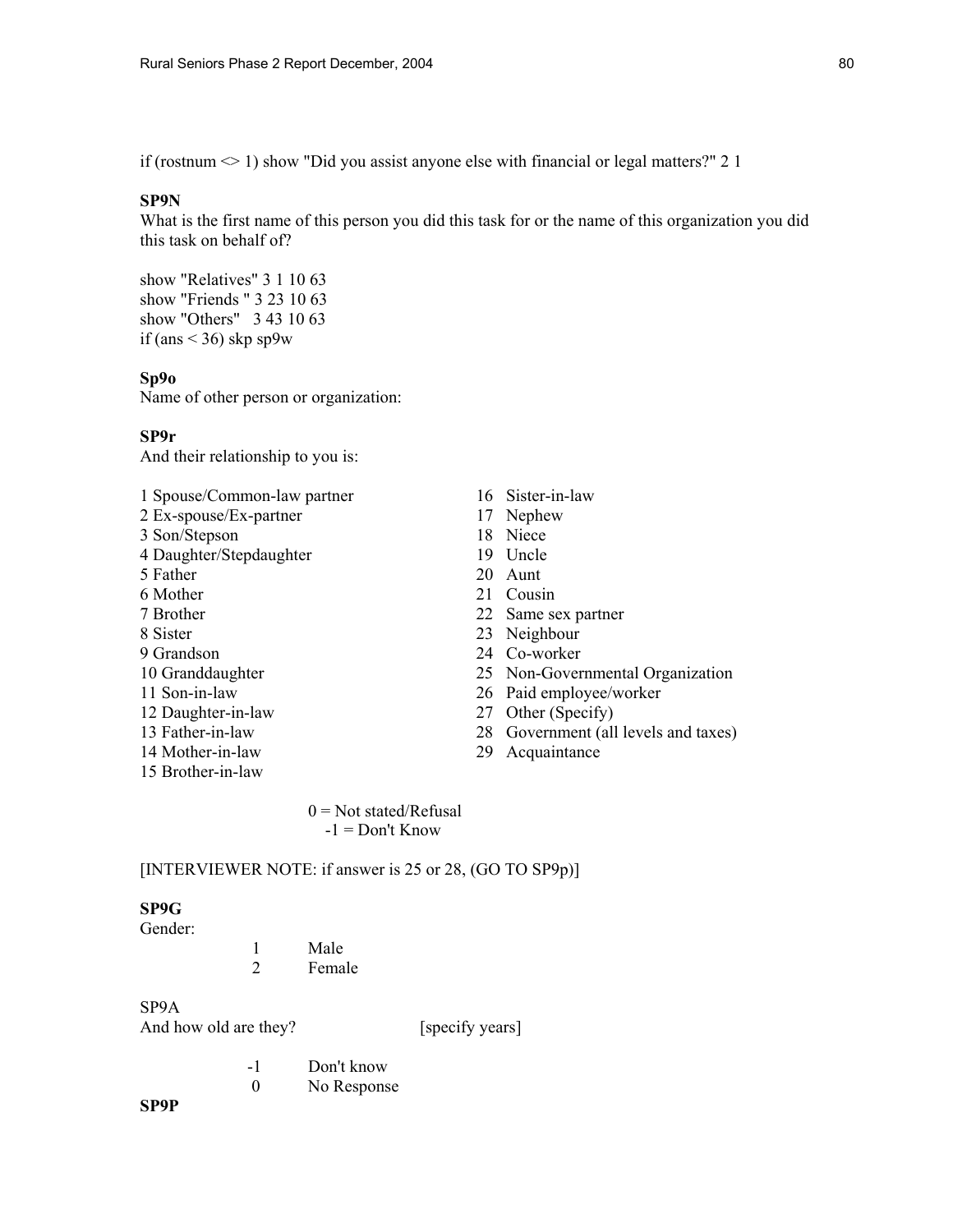Where do they live? (READ)

- 1 In the same household as you
- 2 In the same building as you
- 3 In the same neighbourhood or community as you (30 minutes or less by foot or bus)
- 4 In the surrounding area to your neighbourhood or community (less than an hour by car)
- 5 Less than a half day's journey each way by land travel (a round trip with a two hour visit)
- 6 More than a half day's journey each way by land travel

if (SP9 $r = 31$ ) show "Where are they located? (READ) " 3 1

## **SP9W**

Why did you do this for them?

- 1 That is the way these activities are shared in your house
- 2 That is the way things are done with your family/friends
- 3 They do things for me
- 4 They have long-term health problems or physical limitations<br>5 They were going through temporary difficult times
- They were going through temporary difficult times
- 6 Time constraints did not allow them to do it for themselves
- 7 They did not have the knowledge/skills to do it themselves
- 8 They did not have the supplies/equipment needed
- 9 It is part of my volunteer activities
- 10 Other

# **SP9Q**

In the past month how often have you done this for them?

- 1 At least once in the past month
- 2 At least once a week
- 3 Several times a week
- 4 Daily

### **SP10**

In the past month have you assisted anyone with making arrangements (such as obtaining information, making appointments or negotiating the provision of services?

- 1 Yes (GO TO <SP10N>)
- 2 No (GO TO SP11)

if (rostnum  $\leq 1$ ) show "Did you assist anyone else with making arrangements?" 2 1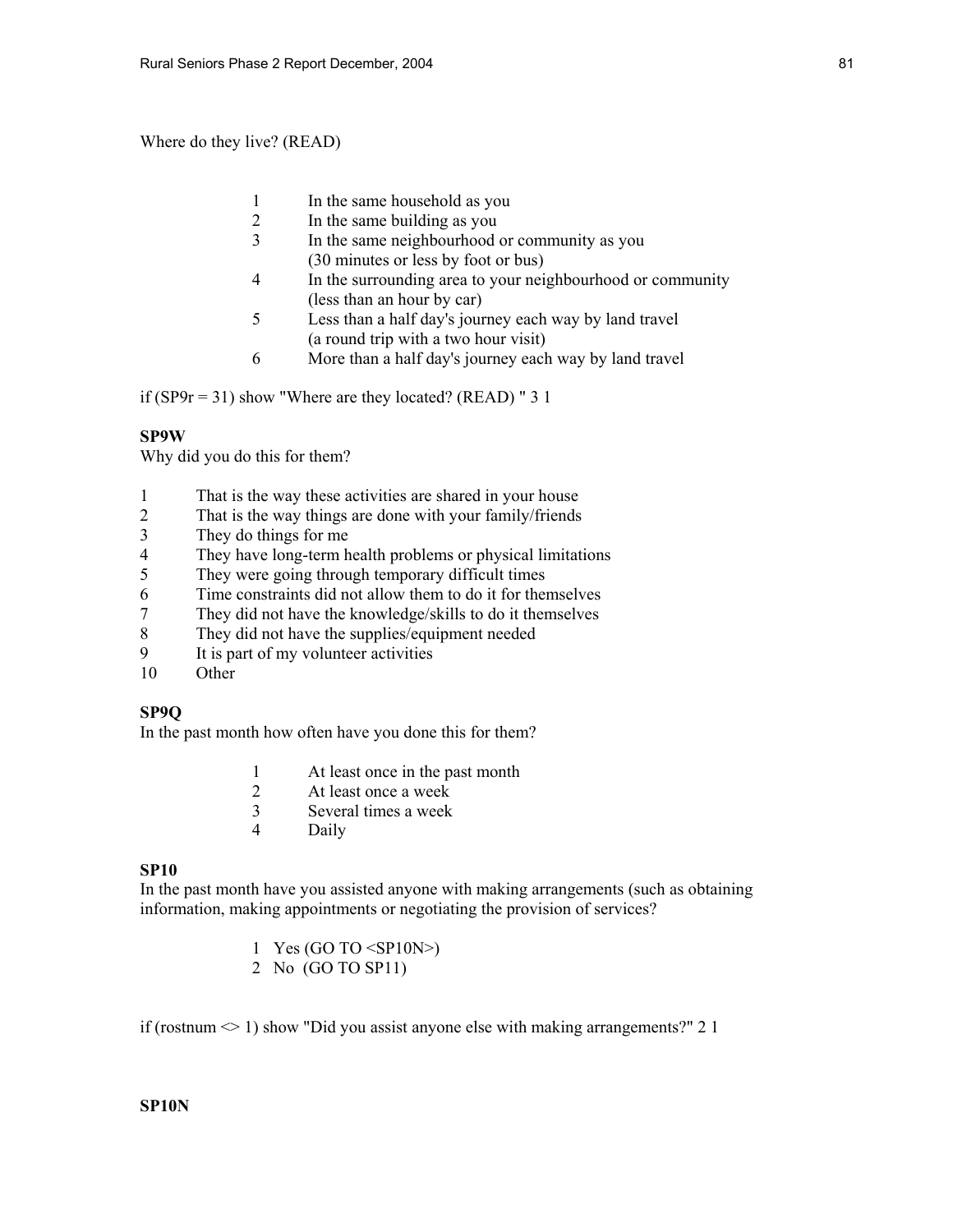What is the first name of this person you did this task for or the name of this organization you did this task on behalf of?

show "Relatives" 3 1 10 63 show "Friends " 3 23 10 63 show "Others" 3 43 10 63 if (ans  $\leq$  36) skp sp10w

### **Sp10o**

Name of other person or organization:

## **SP10r**

And their relationship to you is:

- 1 Spouse/Common-law partner 16 Sister-in-law
- 2 Ex-spouse/Ex-partner 17 Nephew
- 3 Son/Stepson 18 Niece
- 4 Daughter/Stepdaughter 19 Uncle
- 5 Father 20 Aunt
- 
- 
- 
- 
- 
- 
- 
- 
- 
- 15 Brother-in-law
- 
- 
- 
- 
- 
- 6 Mother 21 Cousin
- 7 Brother 22 Same sex partner
- 8 Sister 23 Neighbour
- 9 Grandson 24 Co-worker
- 10 Granddaughter 25 Non-Governmental Organization
- 11 Son-in-law 26 Paid employee/worker
- 12 Daughter-in-law 27 Other (Specify)
- 13 Father-in-law 28 Government (all levels and taxes)
- 14 Mother-in-law 29 Acquaintance

 $0 = Not stated/Refusal$  $-1 =$ Don't Know

[INTERVIEWER NOTE: if answer is 25 or 28, (GO TO SP10p)]

if (ans  $= 31$ ) skp SP10p if (ans  $= 26$ ) skp SP10p if (ans = 29) skp  $SP10p$ 

# **SP10G**

Gender:

 1 Male 2 Female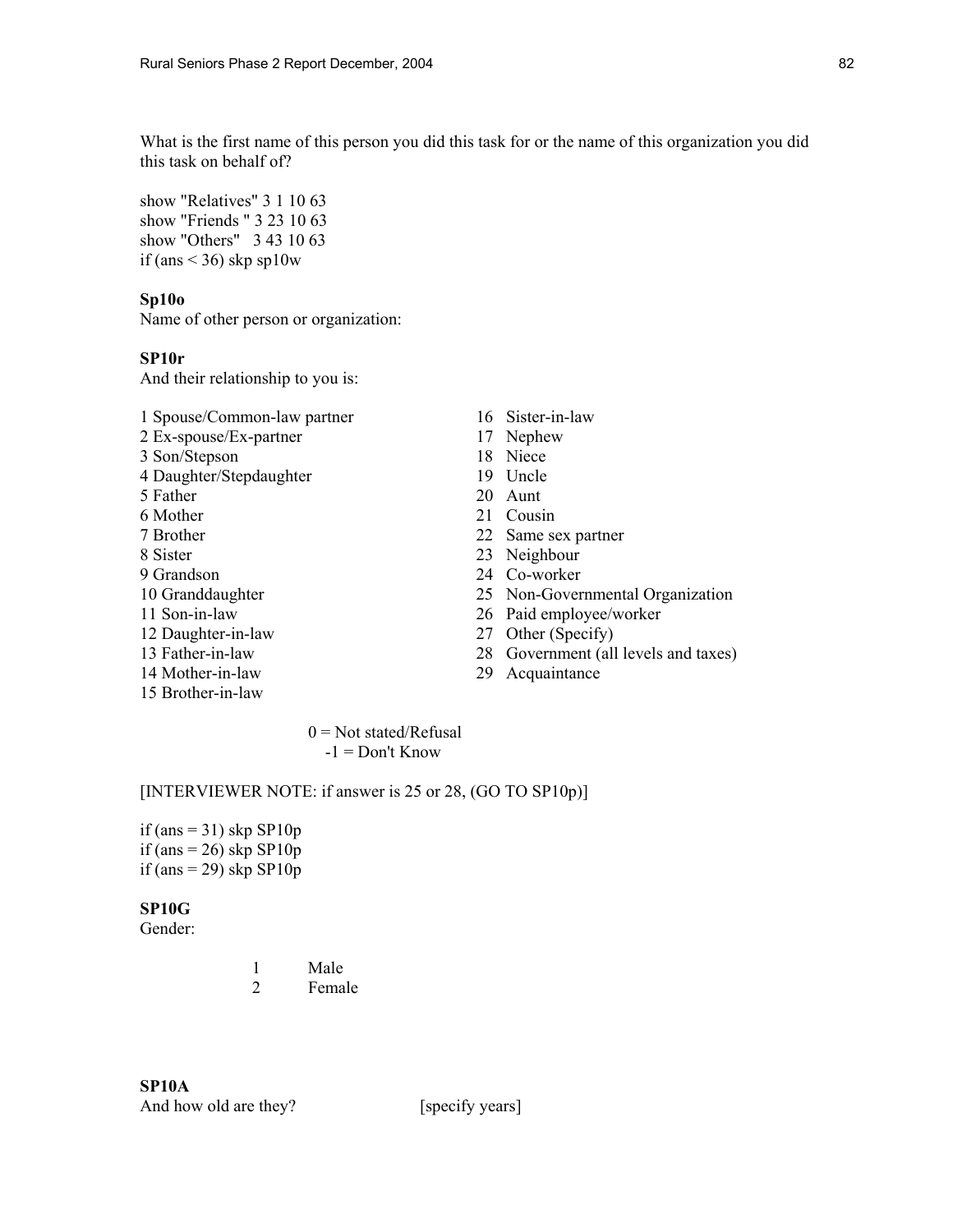| - 1 | Don't know  |
|-----|-------------|
|     | No Response |

### **SP10P**

Where do they live? (READ)

- 1 In the same household as you
- 2 In the same building as you
- 3 In the same neighbourhood or community as you (30 minutes or less by foot or bus)
- 4 In the surrounding area to your neighbourhood or community (less than an hour by car)
- 5 Less than a half day's journey each way by land travel (a round trip with a two hour visit)
- 6 More than a half day's journey each way by land travel

if (SP10r = 31) show "Where are they located? (READ) "  $31$ 

# **SP10W**

Why did you do this for them?

- 1 That is the way these activities are shared in your house
- 2 That is the way things are done with your family/friends
- 3 They do things for me
- 4 They have long-term health problems or physical limitations
- 5 They were going through temporary difficult times
- 6 Time constraints did not allow them to do it for themselves
- 7 They did not have the knowledge/skills to do it themselves
- 8 They did not have the supplies/equipment needed
- 9 It is part of my volunteer activities
- 10 Other

### **SP10Q**

In the past month how often have you done this for them?

- 1 At least once in the past month
- 2 At least once a week
- 3 Several times a week
- 4 Daily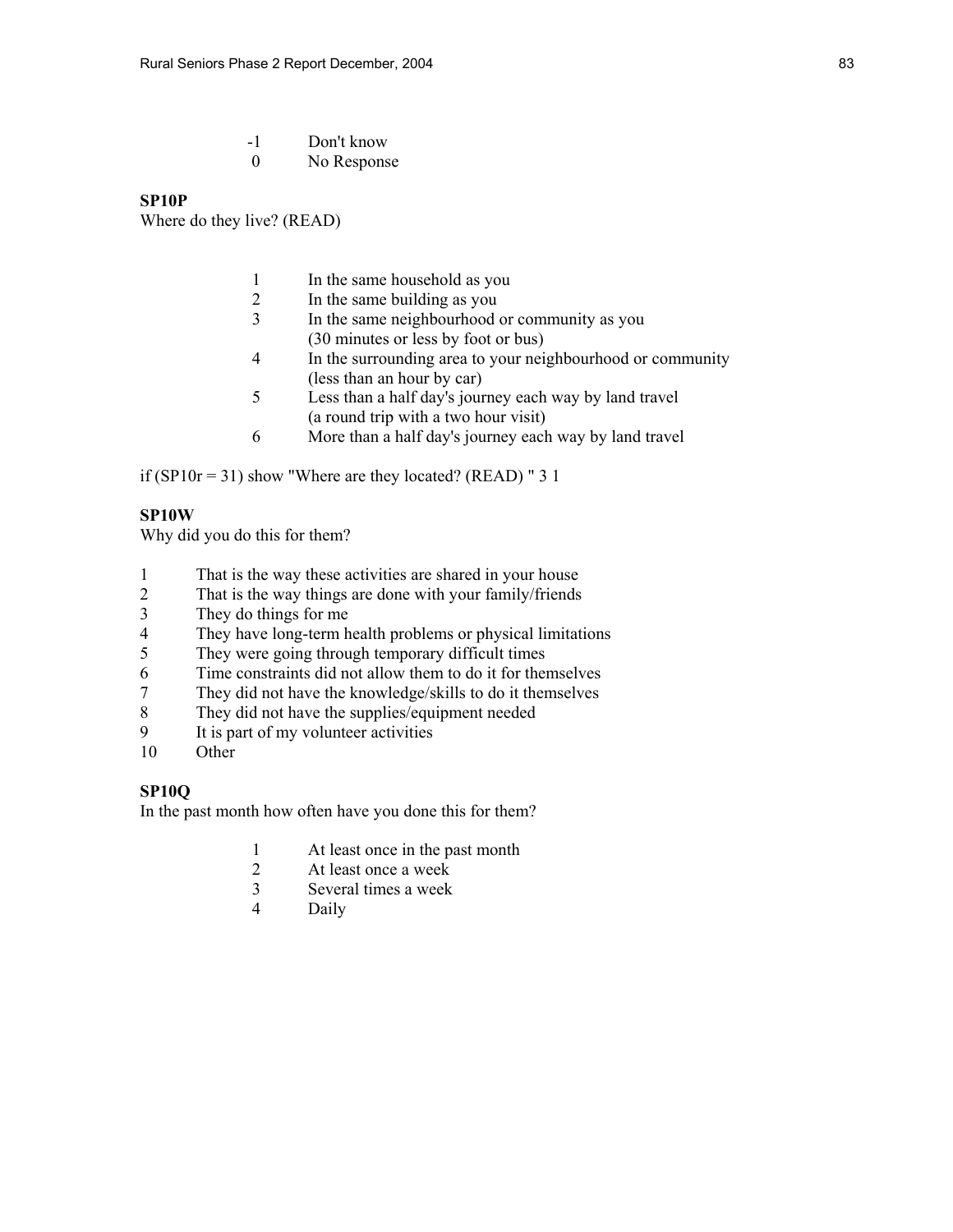# **SP11**

In the past month have you checked up on anyone either in person or by telephone to make sure that they were okay?

- 1 Yes GO TO <SP11N>
- 2 No Skip to SP12

if (rostnum  $\leq 1$ ) show "Did you check up on anyone else?" 2 1

## **SP11N**

What is the first name of this person you did this task for or the name of this organization you did this task on behalf of?

show "Relatives" 3 1 10 63 show "Friends " 3 23 10 63 show "Others" 3 43 10 63 if (ans  $\leq$  36) skp sp11w

### **Sp11o**

Name of other person or organization:

### **SP11r**

And their relationship to you is:

- 1 Spouse/Common-law partner 16 Sister-in-law
- 2 Ex-spouse/Ex-partner 17 Nephew
- 3 Son/Stepson 18 Niece
- 4 Daughter/Stepdaughter 19 Uncle
- 
- 
- 
- 
- 
- 
- 
- 
- 
- 
- 15 Brother-in-law
- 
- 
- 
- 
- 5 Father 20 Aunt
- 6 Mother 21 Cousin
- 7 Brother 22 Same sex partner
- 8 Sister 23 Neighbour
- 9 Grandson 24 Co-worker
- 10 Granddaughter 25 Non-Governmental Organization
- 11 Son-in-law 26 Paid employee/worker
- 12 Daughter-in-law 27 Other (Specify)
- 13 Father-in-law 28 Government (all levels and taxes)
- 14 Mother-in-law 29 Acquaintance

 $0 = Not stated/Refusal$  $-1 =$  Don't Know

[INTERVIEWER NOTE: if answer is 25 or 28, (GO TO SP11p)]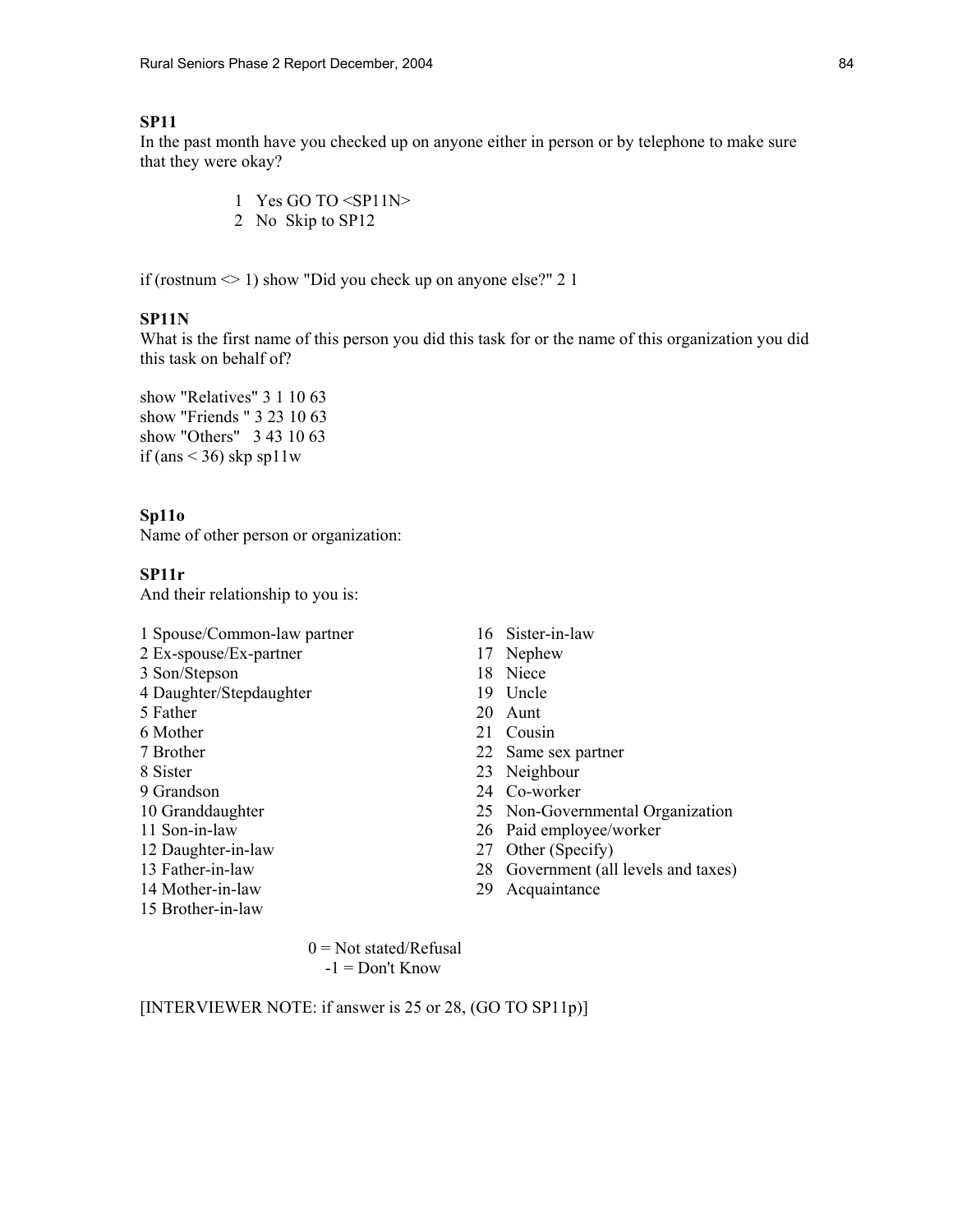# **SP11G**

Gender:

 1 Male 2 Female

# **SP11A**

And how old are they? [specify years]

 -1 Don't know 0 No Response

## **SP11P**

Where do they live? (READ)

- 1 In the same household as you<br>2 In the same building as you
- In the same building as you
- 3 In the same neighbourhood or community as you (30 minutes or less by foot or bus)
- 4 In the surrounding area to your neighbourhood or community (less than an hour by car)
- 5 Less than a half day's journey each way by land travel (a round trip with a two hour visit)
- 6 More than a half day's journey each way by land travel

if (SP11 $r = 31$ ) show "Where are they located? (READ) " 3 1

### **SP11W**

Why did you do this for them?

- 1 That is the way these activities are shared in your house
- 2 That is the way things are done with your family/friends
- 3 They do things for me
- 4 They have long-term health problems or physical limitations
- 5 They were going through temporary difficult times
- 6 Time constraints did not allow them to do it for themselves
- 7 They did not have the knowledge/skills to do it themselves
- 8 They did not have the supplies/equipment needed
- 9 It is part of my volunteer activities
- 10 Other

## **SP11Q**

In the past month how often have you done this for them?

- 1 At least once in the past month<br>2 At least once a week
- At least once a week
- 3 Several times a week
- 4 Daily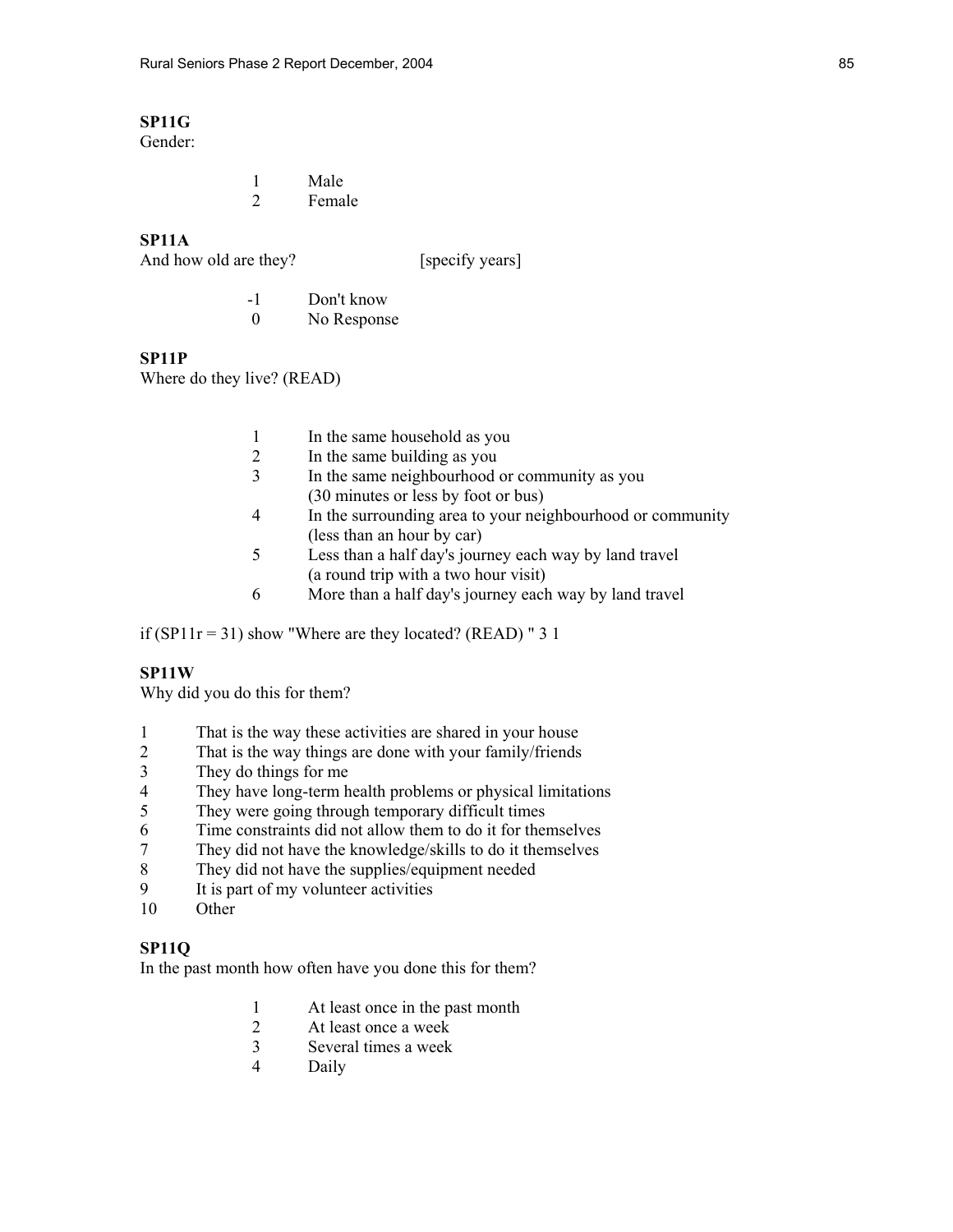## **SP12**

In the past month have you provided someone with emotional support?

1 Yes (GO TO  $\langle SP12N \rangle$ ) 2 No (Skip to SP13)

if (rostnum  $\leq 1$ ) show "Did you provide emotional support to anyone else?" 2 1

## **SP12N**

What is the first name of this person you did this task for or the name of this organization you did this task on behalf of?

show "Relatives" 3 1 10 63 show "Friends " 3 23 10 63 show "Others" 3 43 10 63 if (ans  $\leq$  36) skp sp12w

## **Sp12o**

Name of other person or organization:

### **SP12r**

And their relationship to you is:

- 1 Spouse/Common-law partner 16 Sister-in-law
- 2 Ex-spouse/Ex-partner 17 Nephew
- 3 Son/Stepson 18 Niece
- 4 Daughter/Stepdaughter 19 Uncle
- 5 Father 20 Aunt
- 6 Mother 21 Cousin
- 
- 
- 
- 
- 
- 
- 
- 14 Mother-in-law 29 Acquaintance
- 15 Brother-in-law
- 
- 
- 
- 
- 
- 
- 7 Brother 22 Same sex partner
- 8 Sister 23 Neighbour
- 9 Grandson 24 Co-worker
- 10 Granddaughter 25 Non-Governmental Organization
- 11 Son-in-law 26 Paid employee/worker
- 12 Daughter-in-law 27 Other (Specify)
- 13 Father-in-law 28 Government (all levels and taxes)
	-

 $0 = Not stated/Refusal$  $-1 =$ Don't Know

[INTERVIEWER NOTE: if answer is 25 or 28, (GO TO SP12p)]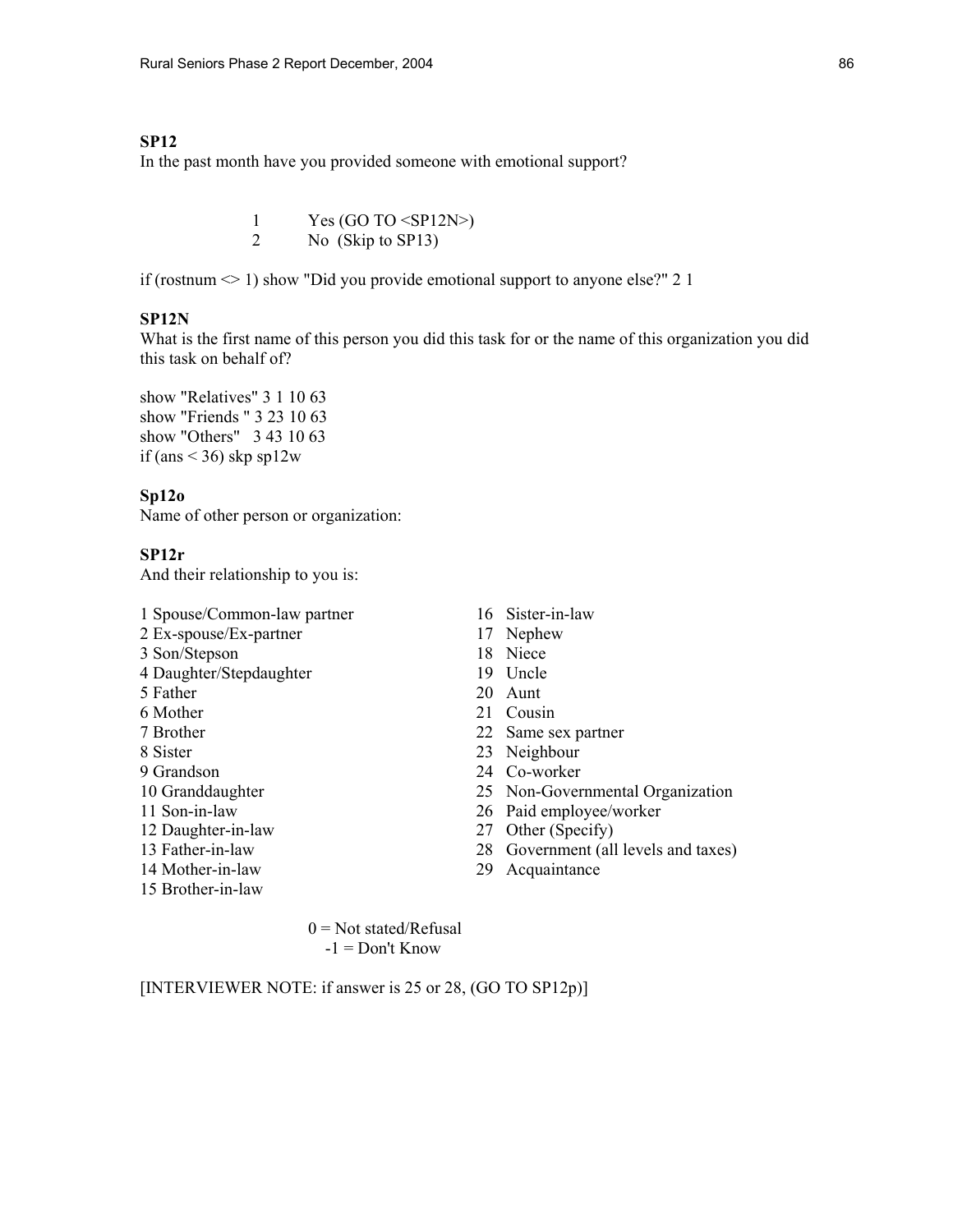# **SP12G**

Gender:

|  | Male   |
|--|--------|
|  | Female |

# **SP12A**

And how old are they? [specify years]

 -1 Don't know 0 No Response

### **SP12P**

Where do they live? (READ)

- 1 In the same household as you<br>2 In the same building as you
- In the same building as you
- 3 In the same neighbourhood or community as you (30 minutes or less by foot or bus)
- 4 In the surrounding area to your neighbourhood or community (less than an hour by car)
- 5 Less than a half day's journey each way by land travel (a round trip with a two hour visit)
- 6 More than a half day's journey each way by land travel

if (SP12 $r = 31$ ) show "Where are they located? (READ) " 3 1

### **SP12W**

Why did you do this for them?

- 1 That is the way these activities are shared in your house
- 2 That is the way things are done with your family/friends
- 3 They do things for me
- 4 They have long-term health problems or physical limitations
- 5 They were going through temporary difficult times
- 6 Time constraints did not allow them to do it for themselves
- 7 They did not have the knowledge/skills to do it themselves
- 8 They did not have the supplies/equipment needed
- 9 It is part of my volunteer activities
- 10 Other

## **SP12Q**

In the past month how often have you done this for them?

- 1 At least once in the past month<br>2 At least once a week
- At least once a week
- 3 Several times a week
- 4 Daily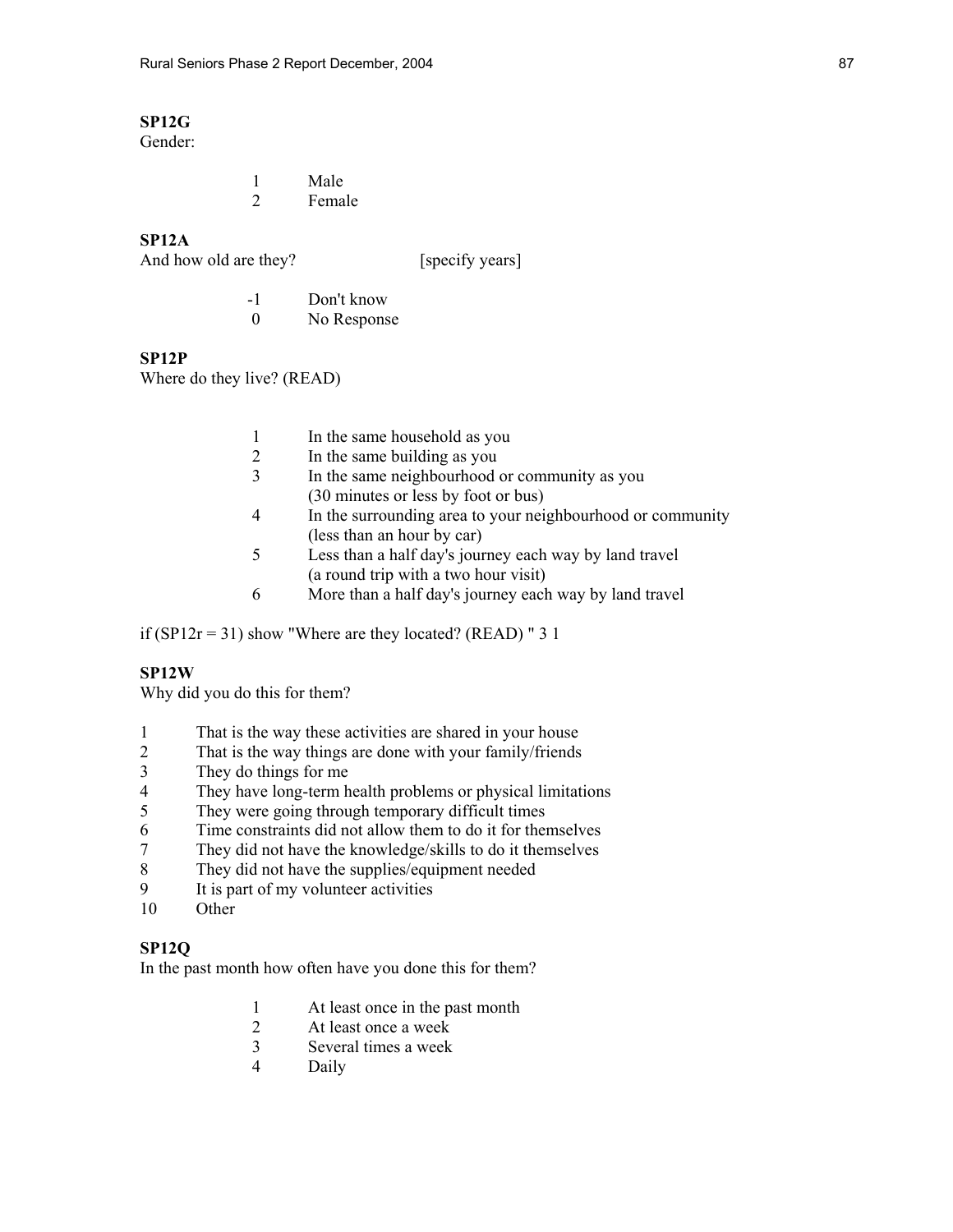## **SP13**

In the past month have you given someone a short break from their caregiving responsibilities?

1  $Yes (GO TO < SPI3N>)$ 2 No (Skip to SP14)

if (rostnum  $\leq 1$ ) show "Did you give anyone else a short break from their caregiving responsibilities?"

## **SP13N**

What is the first name of this person you did this task for or the name of this organization you did this task on behalf of?

show "Relatives" 3 1 10 63 show "Friends " 3 23 10 63 show "Others" 3 43 10 63 if (ans  $\leq$  36) skp sp13w

## **Sp13o**

Name of other person or organization:

### **SP13r**

And their relationship to you is:

- 1 Spouse/Common-law partner 16 Sister-in-law
- 2 Ex-spouse/Ex-partner 17 Nephew
- 3 Son/Stepson 18 Niece
- 4 Daughter/Stepdaughter 19 Uncle
- 
- 
- 
- 
- 
- 
- 
- 
- 
- 
- 15 Brother-in-law
- 
- 
- 
- 
- 5 Father 20 Aunt
- 6 Mother 21 Cousin
- 7 Brother 22 Same sex partner
- 8 Sister 23 Neighbour
- 9 Grandson 24 Co-worker
- 10 Granddaughter 25 Non-Governmental Organization
- 11 Son-in-law 26 Paid employee/worker
- 12 Daughter-in-law 27 Other (Specify)
- 13 Father-in-law 28 Government (all levels and taxes)
- 14 Mother-in-law 29 Acquaintance

 $0 = Not stated/Refusal$  $-1 =$  Don't Know

[INTERVIEWER NOTE: if answer is 25 or 28, (GO TO SP13p)]

**SP13G**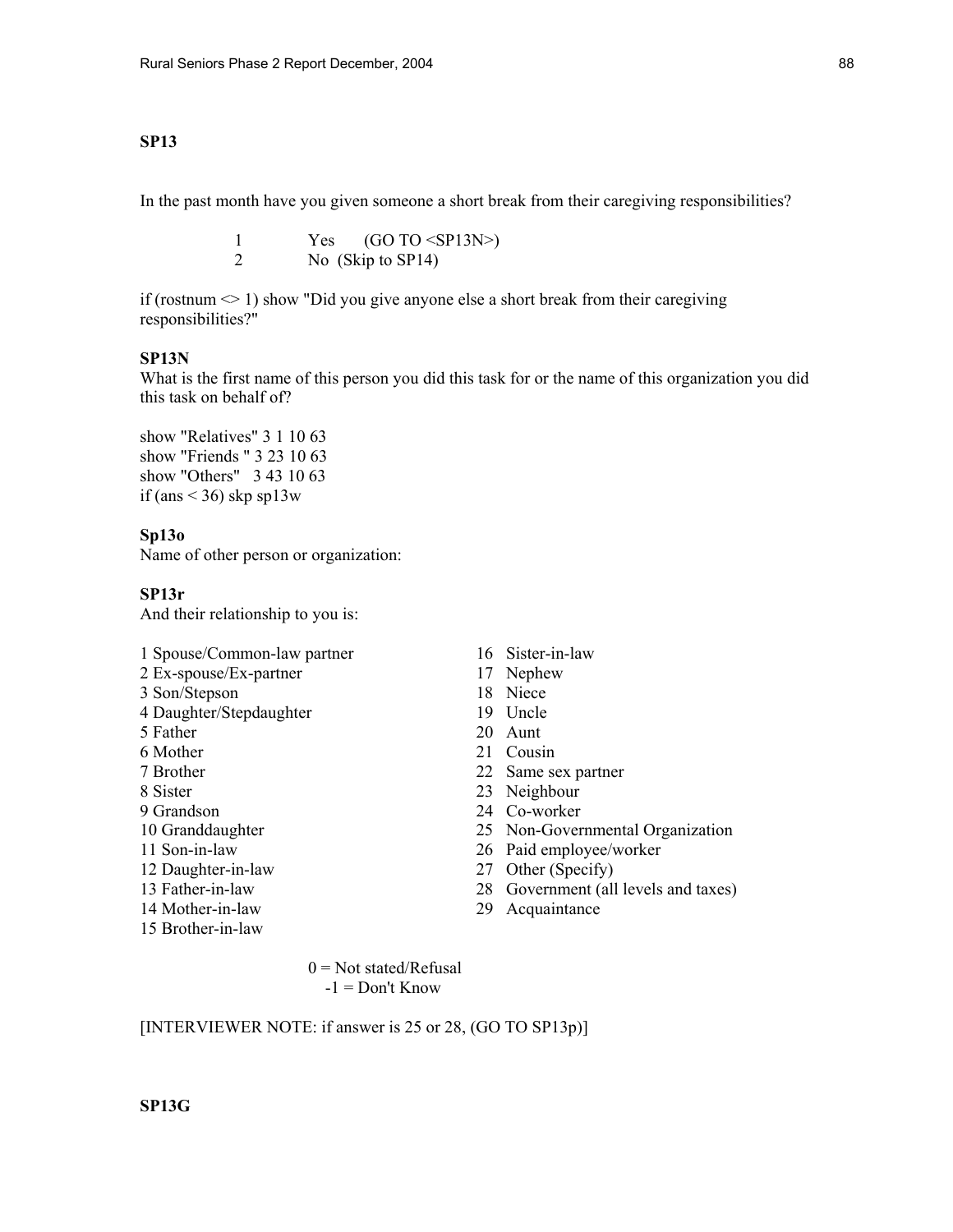Gender:

|  | Male   |
|--|--------|
|  | Female |

**SP13A** 

And how old are they? [specify years]

 -1 Don't know 0 No Response

**SP13P** 

Where do they live? (READ)

- 1 In the same household as you<br>2 In the same building as you
- 2 In the same building as you
- 3 In the same neighbourhood or community as you (30 minutes or less by foot or bus)
- 4 In the surrounding area to your neighbourhood or community (less than an hour by car)
- 5 Less than a half day's journey each way by land travel (a round trip with a two hour visit)
- 6 More than a half day's journey each way by land travel

if (SP13 $r = 31$ ) show "Where are they located? (READ) " 3 1

### **SP13W**

Why did you do this for them?

- 1 That is the way these activities are shared in your house
- 2 That is the way things are done with your family/friends
- 3 They do things for me
- 4 They have long-term health problems or physical limitations
- 5 They were going through temporary difficult times
- 6 Time constraints did not allow them to do it for themselves
- 7 They did not have the knowledge/skills to do it themselves
- 8 They did not have the supplies/equipment needed
- 9 It is part of my volunteer activities
- 10 Other

## **SP13Q**

In the past month how often have you done this for them?

- 1 At least once in the past month<br>2 At least once a week
- At least once a week
- 3 Several times a week
- 4 Daily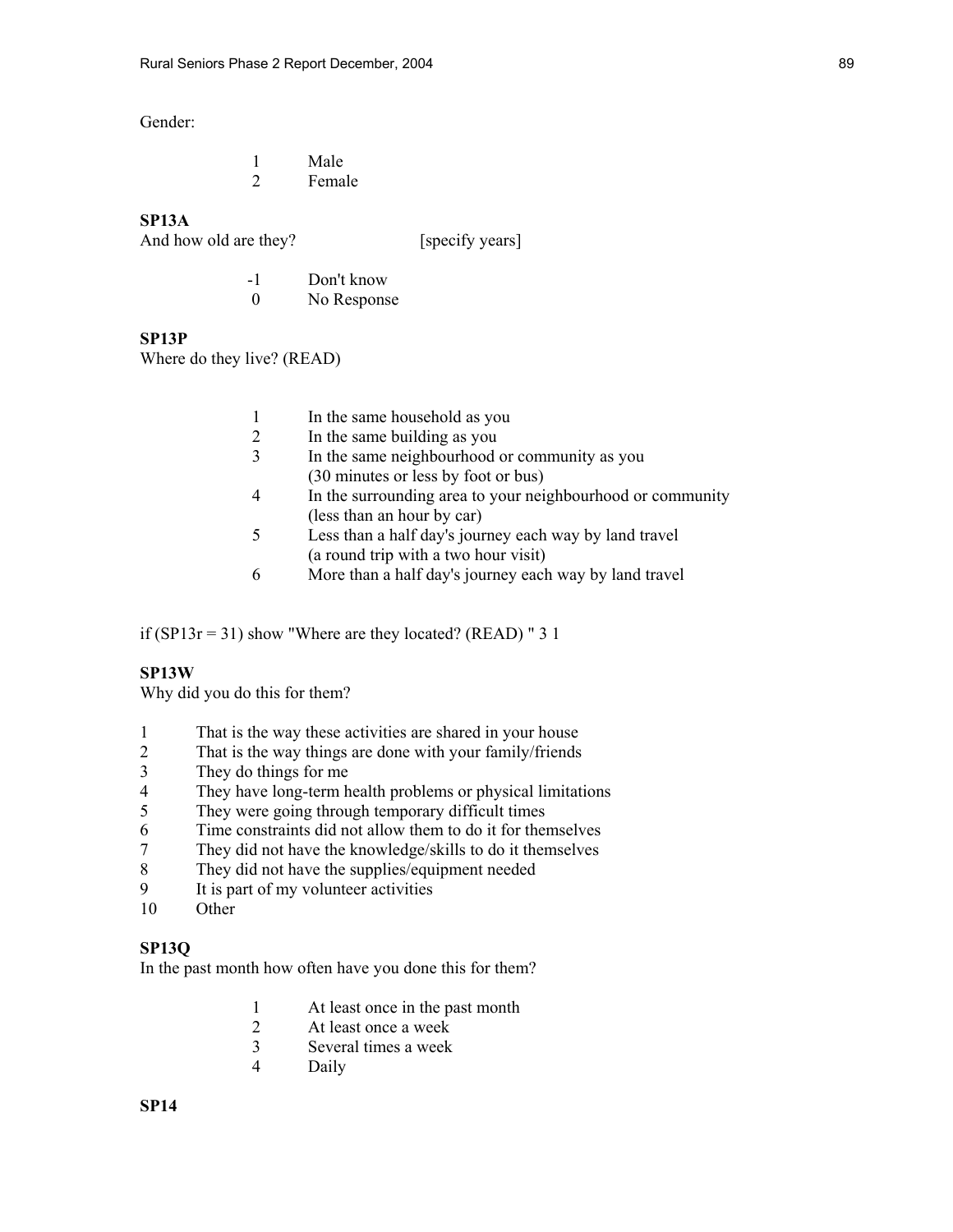In the past month have you provided child care for anyone?

1 Yes (GO TO  $\langle SP14N \rangle$ ) 2 No (Skip to SP15)

if (rostnum  $\leq 1$ ) show "Did you provide child care for anyone else?" 2 1

#### **SP14N**

What is the first name of this person you did this task for or the name of this organization you did this task on behalf of?

show "Relatives" 3 1 10 63 show "Friends " 3 23 10 63 show "Others" 3 43 10 63 if (ans  $\leq$  36) skp sp14w

### **Sp14o**

Name of other person or organization:

### **SP14r**

And their relationship to you is:

- 1 Spouse/Common-law partner 16 Sister-in-law 2 Ex-spouse/Ex-partner 17 Nephew 3 Son/Stepson 18 Niece 4 Daughter/Stepdaughter 19 Uncle 5 Father 20 Aunt 6 Mother 21 Cousin 7 Brother 22 Same sex partner 8 Sister 23 Neighbour 9 Grandson 24 Co-worker 10 Granddaughter 25 Non-Governmental Organization 11 Son-in-law 26 Paid employee/worker 12 Daughter-in-law 27 Other (Specify) 13 Father-in-law 28 Government (all levels and taxes) 14 Mother-in-law 29 Acquaintance 15 Brother-in-law
	-
	-
	-
	-

 $0 = Not stated/Refusal$  $-1 =$  Don't Know

[INTERVIEWER NOTE: if answer is 25 or 28, (GO TO SP14p)]

### **SP14G**

Gender:

 1 Male 2 Female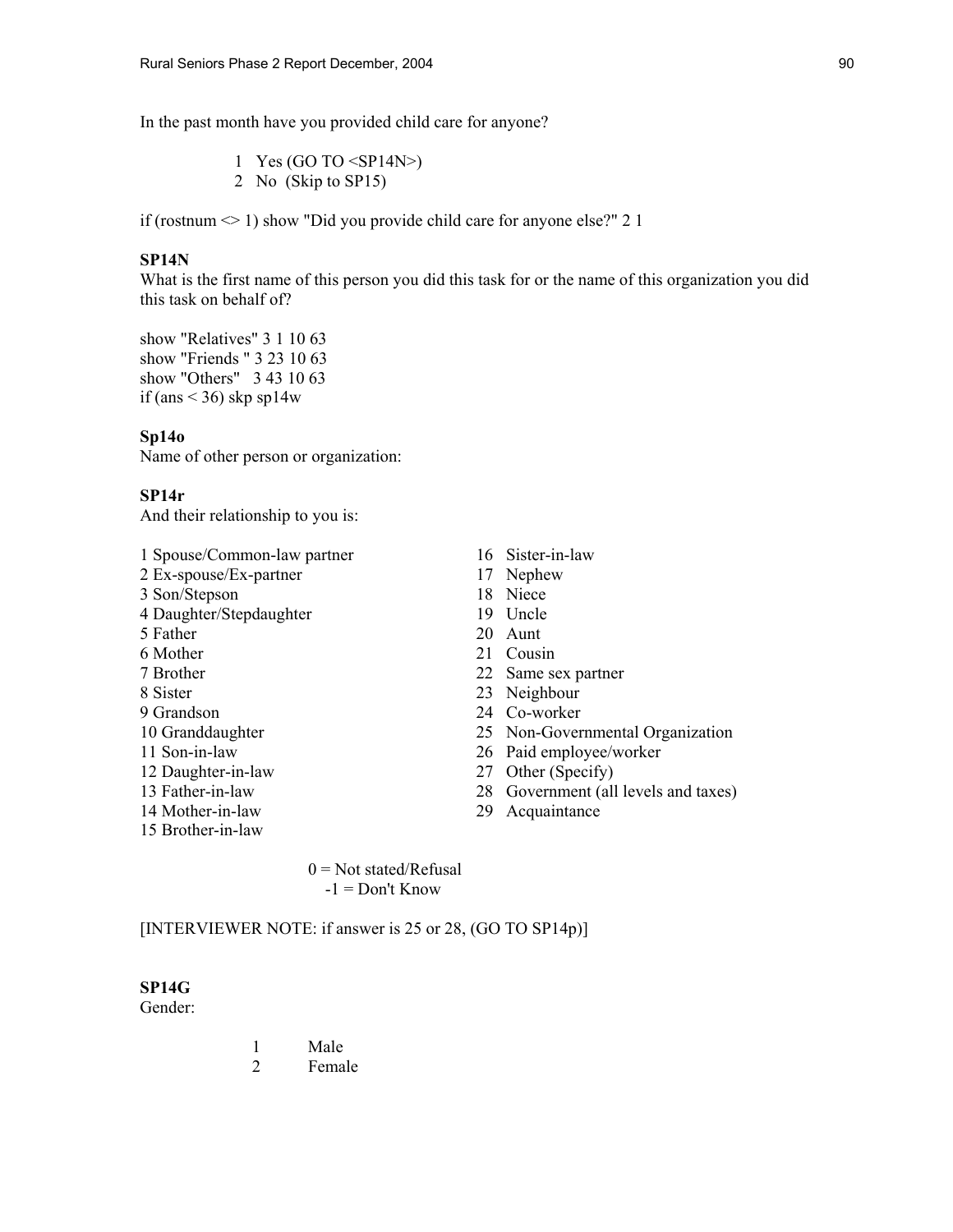# **SP14A**

And how old are they? [specify years]

- -1 Don't know
- 0 No Response

# **SP14P**

Where do they live? (READ)

- 1 In the same household as you
- 2 In the same building as you
- 3 In the same neighbourhood or community as you (30 minutes or less by foot or bus)
- 4 In the surrounding area to your neighbourhood or community (less than an hour by car)
- 5 Less than a half day's journey each way by land travel (a round trip with a two hour visit)
- 6 More than a half day's journey each way by land travel

if (SP14 $r = 31$ ) show "Where are they located? (READ) " 3 1

# **SP14W**

Why did you do this for them?

- 1 That is the way these activities are shared in your house
- 2 That is the way things are done with your family/friends
- 3 They do things for me
- 4 They have long-term health problems or physical limitations
- 5 They were going through temporary difficult times
- 6 Time constraints did not allow them to do it for themselves<br>
They did not have the knowledge/skills to do it themselves
- They did not have the knowledge/skills to do it themselves
- 8 They did not have the supplies/equipment needed<br>9 It is part of my volunteer activities
- It is part of my volunteer activities
- 10 Other

# **SP14Q**

In the past month how often have you done this for them?

- 1 At least once in the past month
- 2 At least once a week
- 3 Several times a week
- 4 Daily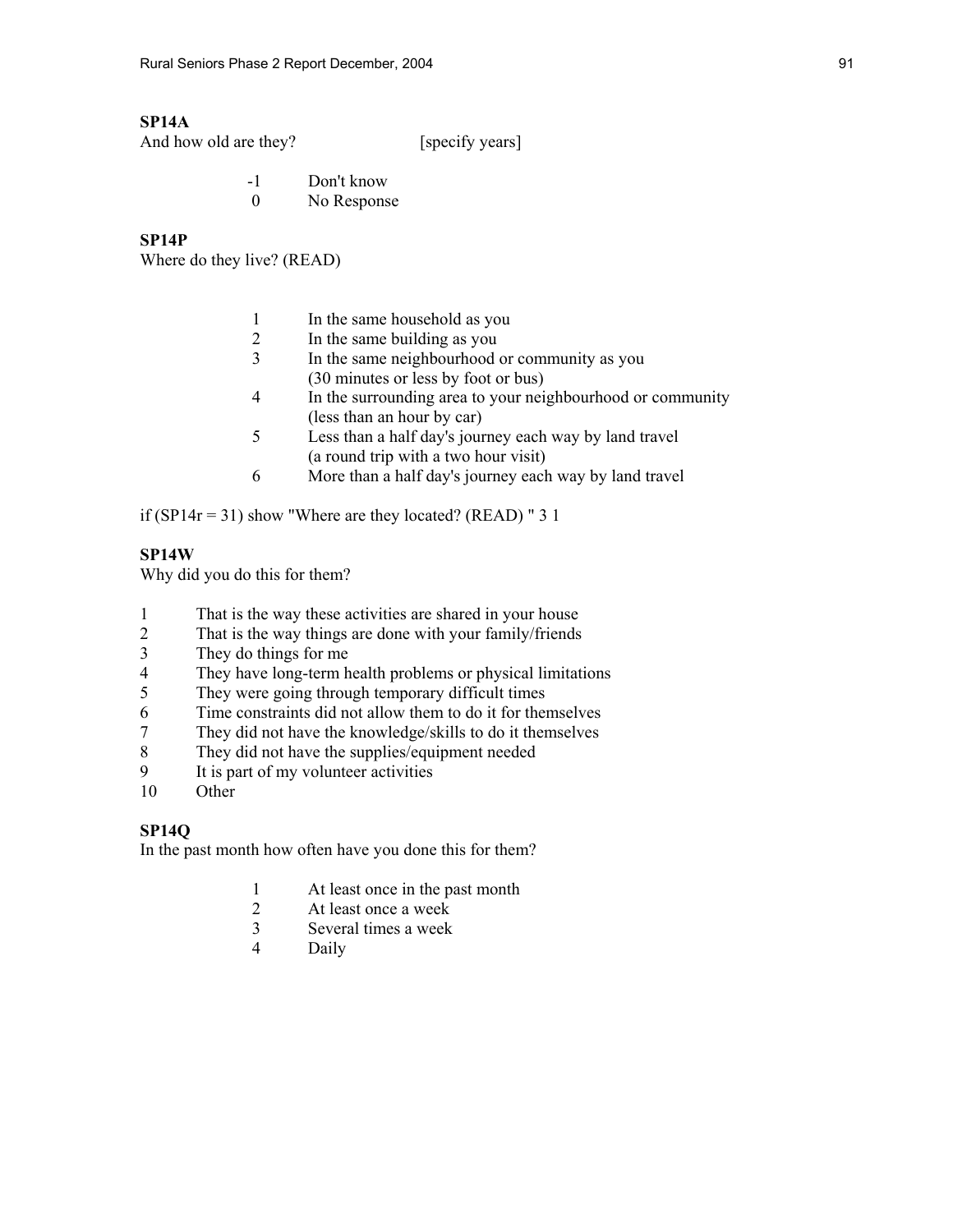# **SP15**

Looking back over the past 12 months has the amount of support you provided to others

| Decreased a lot (GO TO SP15a)    |               |
|----------------------------------|---------------|
| Decreased a little (GO TO SP15a) |               |
| Stayed the same(SKIP TO SR)      |               |
| Increased a little               | (GO TO SP15b) |

5 Increased a lot (GO TO SP15b)

if (ans  $=$  3) skp SR If  ${\rm (ans > 3)}$  skp SP15b

### **SP15a**

Why has the amount of support you provided to others decreased?

- 1 My health has declined and I am able to do less
- 2 One or more friends who needed my assistance do not need it any longer
- 3 Services in my community have increased and others no longer need my help
- 4 One or more persons I have done things for have moved or passed away
- 5 Other

[GO TO SR]

## **SP15b**

Why has the amount of support you provided to others increased?

- 1 My health has improved so I am able to do more
- 2 One or more friends and relatives needed my assistance or needed more of my assistance
- 3 Services in my community have been reduced and others need to help
- 4 Others have helped me and I want to reciprocate
- 5 Other
- 8 Don't Know
- 0 No Response

## **SR**

Other people may lend a hand to seniors. I want to know about the things other people may do to assist you. Think about the things people in your household, other family members, friends, and neighbours in your community and community organizations do for you. Any names that you say will be kept confidential.

Press "1" to continue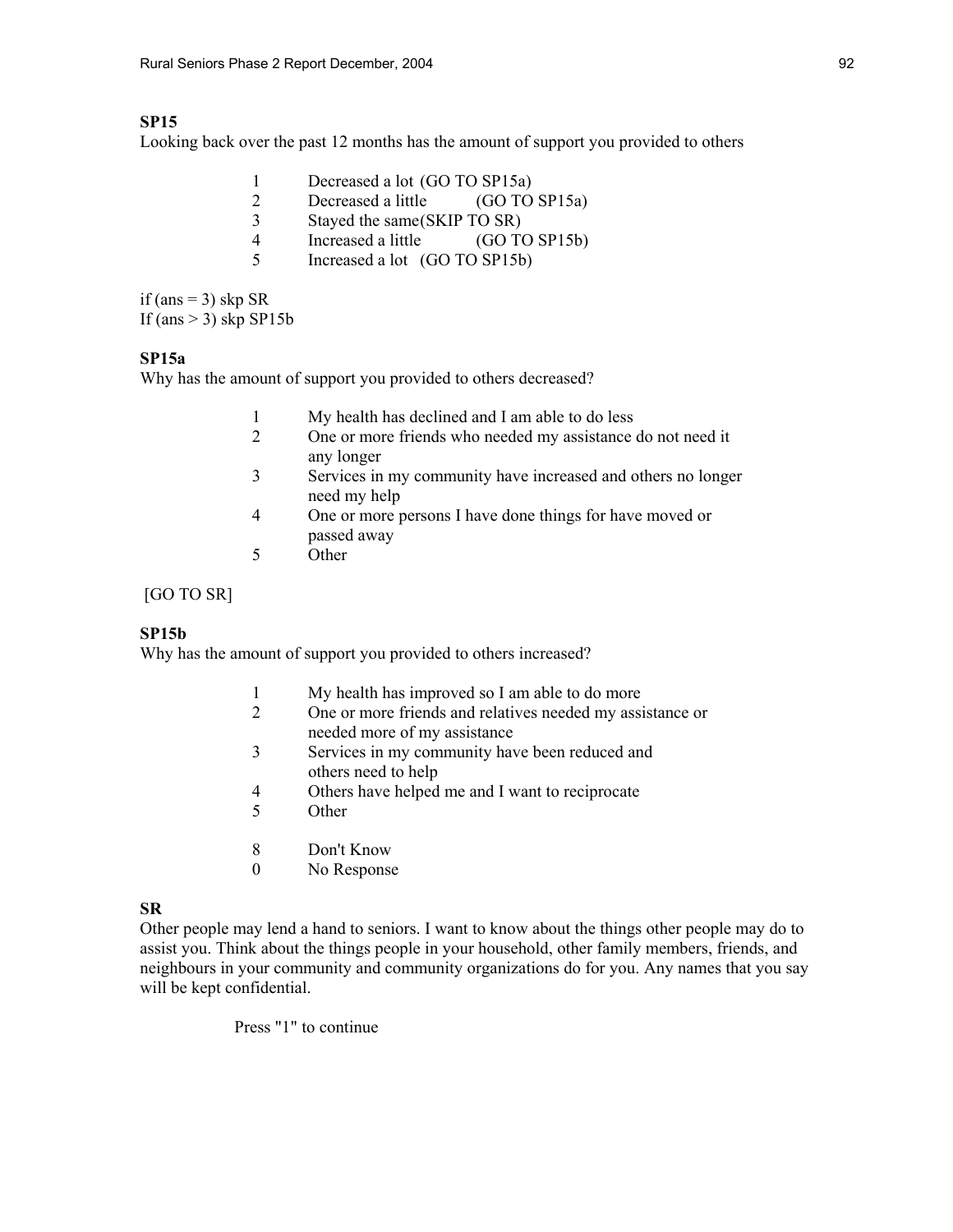### **SR1**

In the past month has anyone prepared meals for you, dropped off homemade food, or invited you to dinner?

> 1 Yes (GO TO <SR1N>) 2 No (Skip to SR2)

if (rostnum  $\leq 1$ ) show "Did anyone else prepare meals, dropped off homemade food, or invited you to dinner?"

### **SR1N**

What is the first name of this person who did this task for you or the name of this organization that did this task for you?

show "Relatives" 3 1 10 63 show "Friends " 3 23 10 63 show "Others" 3 43 10 63 if (ans  $\leq$  36) skp sr1w

## **Sr1o**

Name of other person or organization:

### **SR1r**

And their relationship to you is:

- 1 Spouse/Common-law partner 16 Sister-in-law
- 2 Ex-Spouse/Ex-partner 17 Nephew
- 3 Son/Stepson 18 Niece
- 4 Daughter/Stepdaughter 19 Uncle
- 
- 
- 
- 
- 
- 
- 
- 
- 
- 
- 

 $31$  = Organization

 $0 = No$  Response  $-1 =$  Don't Know

### [IF ANSWER IS 26, 29 OR 31 GO TO SR1P]

- 
- 
- 
- 
- 5 Father 20 Aunt
- 6 Mother 21 Cousin
- 7 Brother 22 Same sex partner
- 8 Sister 23 Close friend
- 9 Grandson 24 Neighbour
- 10 Granddaughter 25 Co-worker
- 11 Son-in-law 26 Non-Governmental Organization
- 12 Daughter-in-law 27 Paid employee/worker
- 13 Father-in-law 28 Other (Specify)
- 14 Mother-in-law 29 Government (all levels and taxes)
- 15 Brother-in-law 30 Acquaintance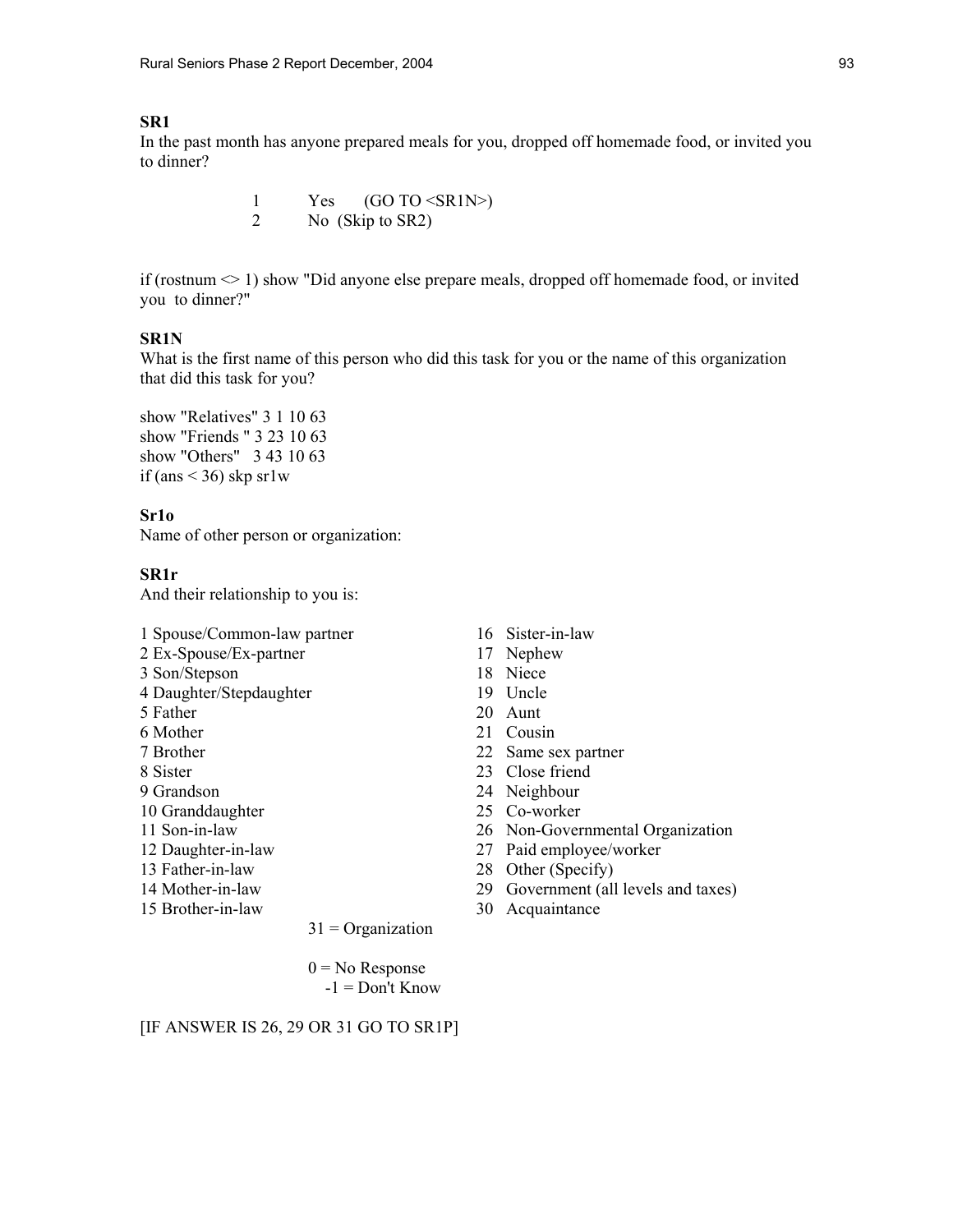# **SR1G**

Gender:

 1 Male 2 Female

# **SR1A**

And how old are they? [Specify years]

 -1 Don't know 0 No Response

## **SR1P**

Where do they live? (READ)

- 1 In the same household as you<br>2 In the same building as you
- In the same building as you
- 3 In the same neighbourhood or community as you (30 minutes or less by foot or bus)
- 4 In the surrounding area to your neighbourhood or community (less than an hour by car)
- 5 Less than a half day's journey each way by land travel (a round trip with a two hour visit)
- 6 More than a half day's journey each way by land travel

if ( $SR1r = 31$ ) show "Where are they located? ( $READ$ ) " 3 1

### **SR1W**

Why did they do this for you?

- 1 That is the way these activities are shared in your house
- 2 That is the way things are done with your family/friends
- 3 You do things for them.<br>4 You have long-term hea
- 4 You have long-term health problems or physical limitations
- 5 You were going through temporary difficult times
- 6 Time constraints did not allow you to do it for yourself
- 7 You did not have the knowledge/skills to do it yourself
- 8 You did not have the supplies/equipment needed
- 9 Other

## **SR1Q**

In the past month, how often have they done this for you?

- 1 At least once in the past month
- 2 At least once a week
- 3 Several times a week
- 4 Daily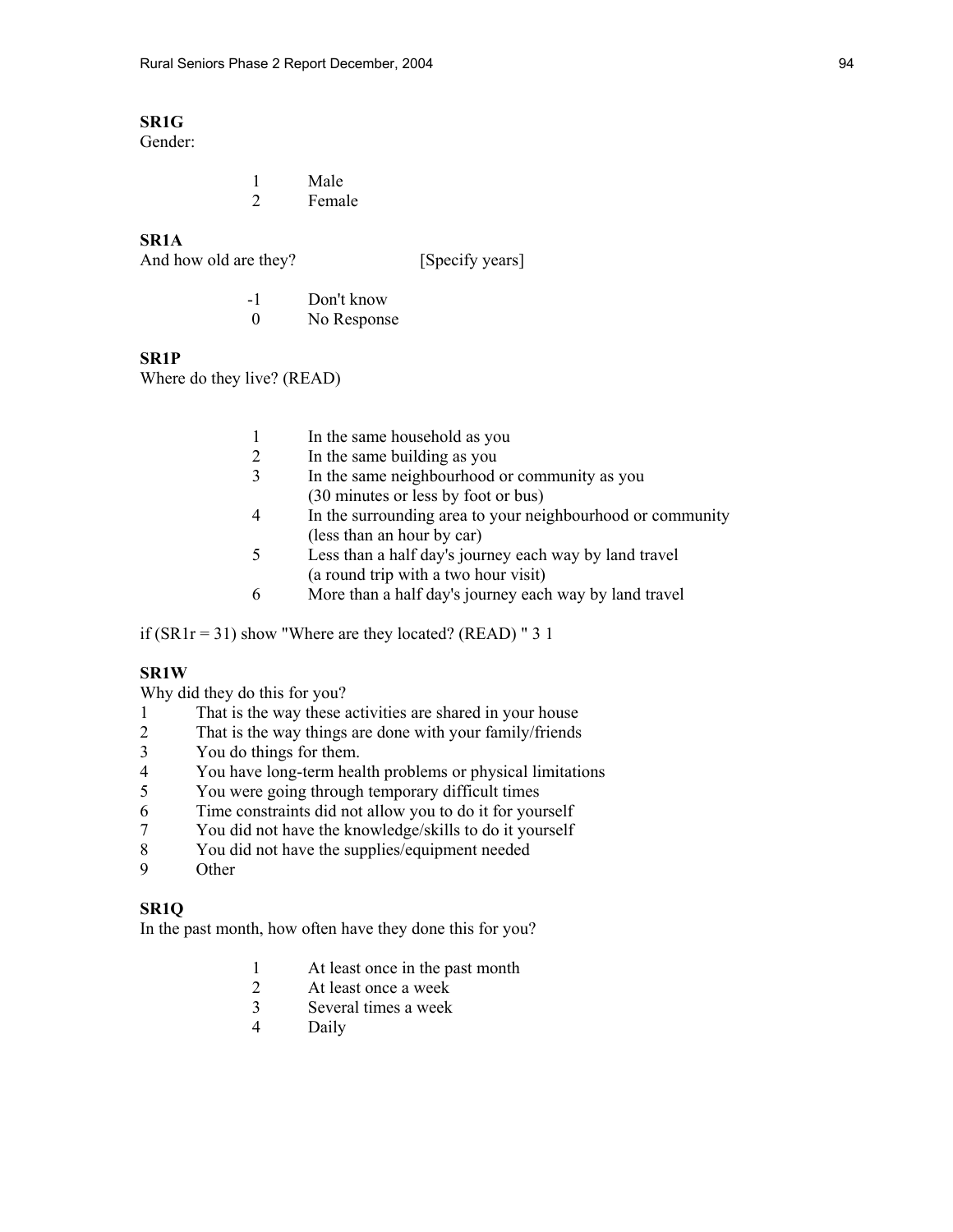## **SR2**

In the past month has anyone done any shopping such as picking up groceries or other necessities for you?

> 1 Yes 2 No (Go to SR3)

if (rostnum  $\leq 1$ ) show "Did anyone else do any shopping for you ?" 2 1

### **SR2N**

What is the first name of this person who did this task for you or the name of this organization that did this task for you?

show "Relatives" 3 1 10 63 show "Friends " 3 23 10 63 show "Others" 3 43 10 63 if (ans  $\leq$  36) skp sr2w

### **Sr2o**

Name of other person or organization:

# **SR2r**

And their relationship to you is:

2 Ex-Spouse/Ex-partner 17 Nephew 3 Son/Stepson 18 Niece 4 Daughter/Stepdaughter 19 Uncle 5 Father 20 Aunt 6 Mother 21 Cousin 7 Brother 22 Same sex partner 8 Sister 23 Close friend 9 Grandson 24 Neighbour 10 Granddaughter 25 Co-worker

- 
- 
- 
- 
- 
- 1 Spouse/Common-law partner 16 Sister-in-law
	-
	-
	-
	-
	-
	-
	-
	-
	-
- 11 Son-in-law 26 Non-Governmental Organization
- 12 Daughter-in-law 27 Paid employee/worker
- 13 Father-in-law 28 Other (Specify)
- 14 Mother-in-law 29 Government (all levels and taxes)
- 15 Brother-in-law 30 Acquaintance

 $31 =$ Organization  $0 = No$  Response  $-1 =$ Don't Know

## [IF ANSWER IS 26, 29 OR 31, GO TO SR2P]

### **SR2G**

Gender:

|  | Male   |
|--|--------|
|  | Female |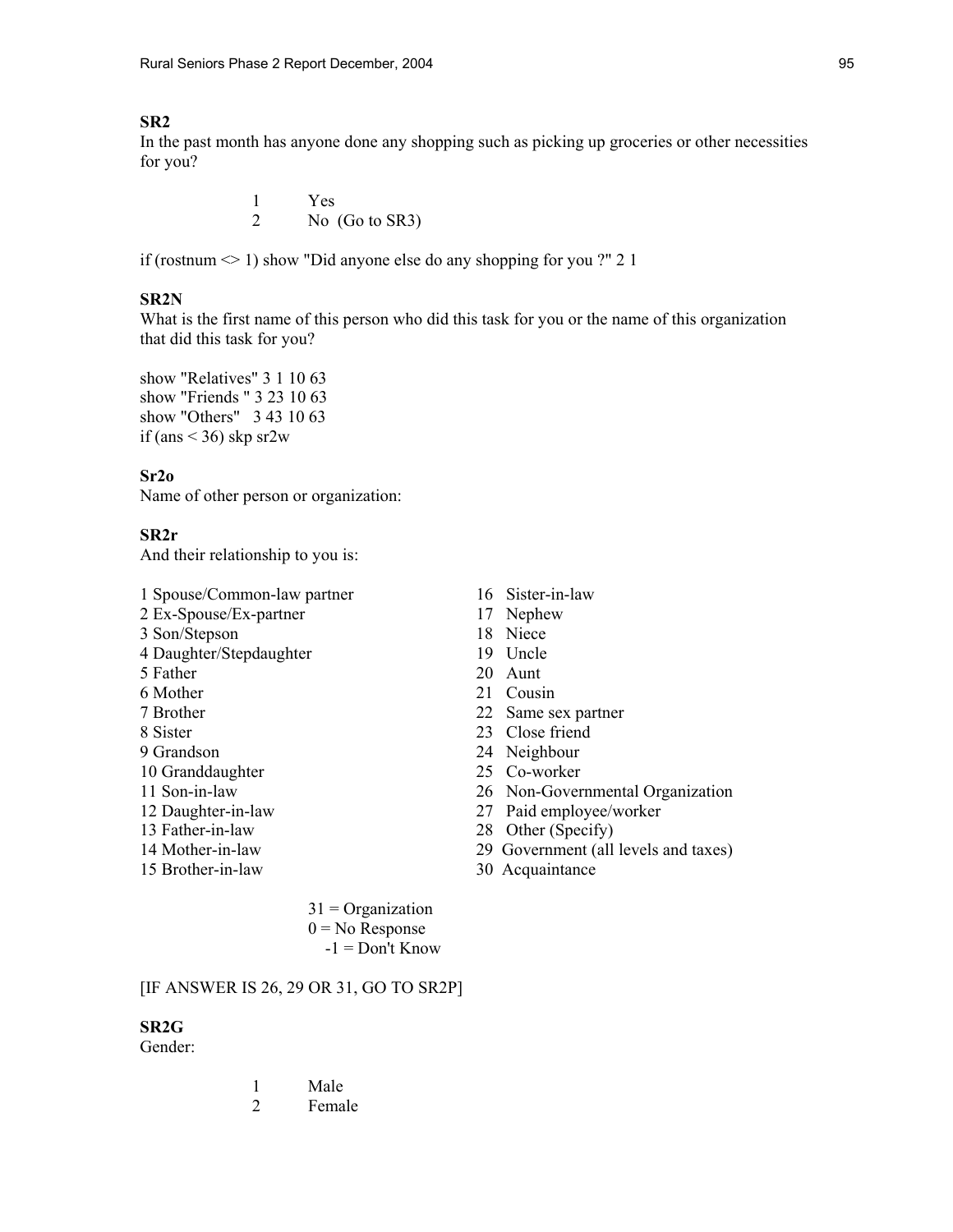## **SR2A**

And how old are they? [Specify years]

- -1 Don't know
- 0 No Response

# **SR2P**

Where do they live? (READ)

- 1 In the same household as you
- 2 In the same building as you
- 3 In the same neighbourhood or community as you (30 minutes or less by foot or bus)
- 4 In the surrounding area to your neighbourhood or community (less than an hour by car)
- 5 Less than a half day's journey each way by land travel (a round trip with a two hour visit)
- 6 More than a half day's journey each way by land travel

if  $(SR2r = 31)$  show "Where are they located? (READ) " 3 1

### **SR2W**

Why did they do this for you?

- 1 That is the way these activities are shared in your house
- 2 That is the way things are done with your family/friends
- 3 You do things for them.
- 4 You have long-term health problems or physical limitations
- 5 You were going through temporary difficult times
- 6 Time constraints did not allow you to do it for yourself
- 7 You did not have the knowledge/skills to do it yourself
- 8 You did not have the supplies/equipment needed
- 9 Other

# **SR2Q**

In the past month, how often have they done this for you?

- 1 At least once in the past month
- 2 At least once a week
- 3 Several times a week
- 4 Daily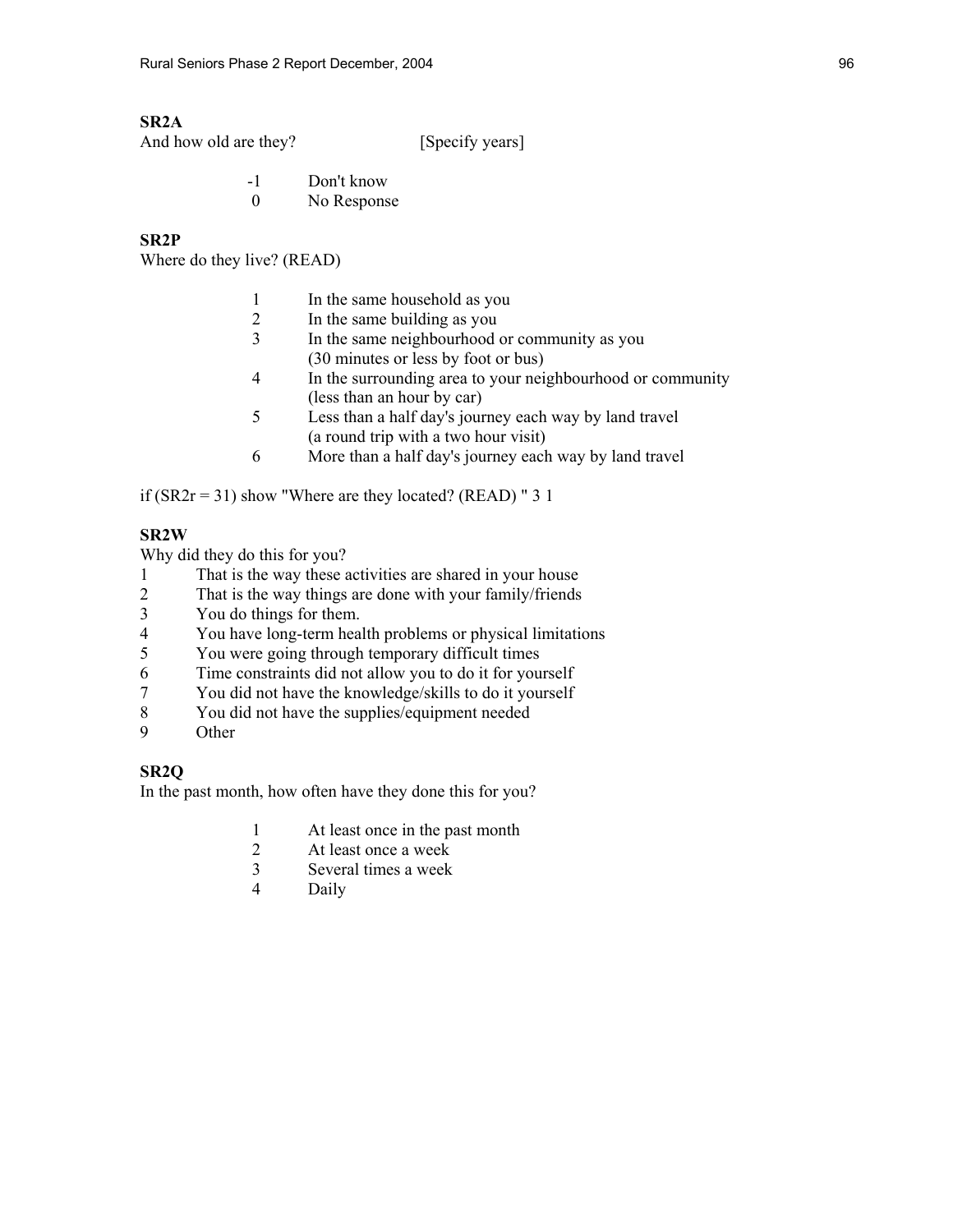# **SR3**

In the past month has anyone done any housekeeping, such as washing floors, vacuuming, dusting, laundry or mending for you?

| Yes | $(GO TO < S$ R3N>) |
|-----|--------------------|
| No. | (Skip to SR4)      |

if (rostnum  $\leq 1$ ) show "Did anyone else do any housekeeping for you?" 2 1

## **SR3N**

What is the first name of this person who did this task for you or the name of this organization that did this task for you?

show "Relatives" 3 1 10 63 show "Friends " 3 23 10 63 show "Others" 3 43 10 63 if (ans  $\leq$  36) skp sr3w

### **Sr3o**

Name of other person or organization:

### **SR3r**

And their relationship to you is:

2 Ex-Spouse/Ex-partner 17 Nephew 3 Son/Stepson 18 Niece 4 Daughter/Stepdaughter 19 Uncle 5 Father 20 Aunt

- 
- 
- 
- 
- 
- 
- 
- 
- 
- 15 Brother-in-law 30 Acquaintance
- 1 Spouse/Common-law partner 16 Sister-in-law
	-
	-
	-
	-
- 6 Mother 21 Cousin
- 7 Brother 22 Same sex partner
- 8 Sister 23 Close friend
- 9 Grandson 24 Neighbour
- 10 Granddaughter 25 Co-worker
- 11 Son-in-law 26 Non-Governmental Organization
- 12 Daughter-in-law 27 Paid employee/worker
- 13 Father-in-law 28 Other (Specify)
- 14 Mother-in-law 29 Government (all levels and taxes)
	-

 $31 =$ Organization  $0 = No$  Response  $-1 =$ Don't Know

## [IF ANSWER IS 26, 29 OR 31 GO TO SR3P]

### **SR3G**

Gender:

|  | Male   |
|--|--------|
|  | Female |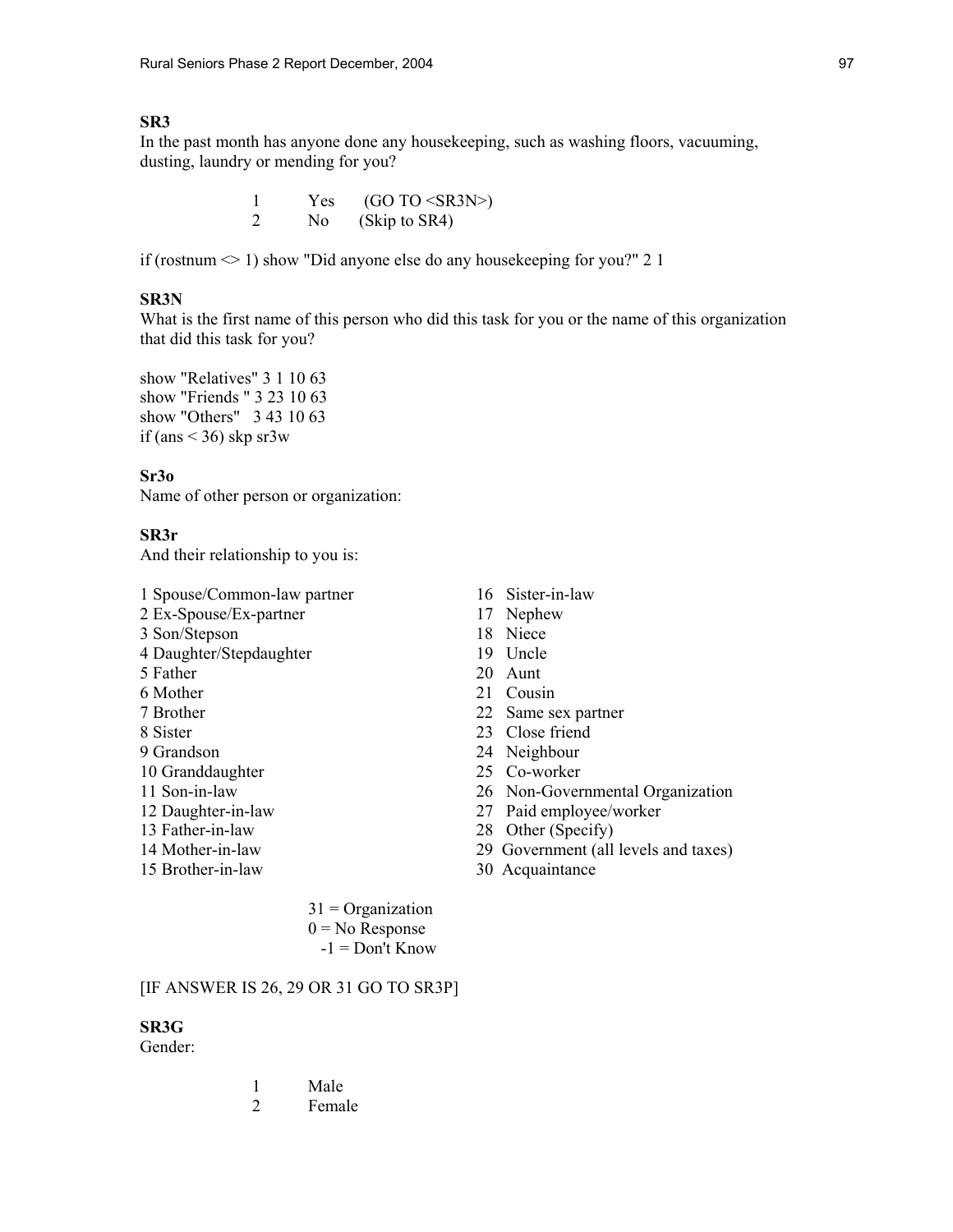## **SR3A**

And how old are they? [Specify years]

- -1 Don't know
- 0 No Response

# **SR3P**

Where do they live? (READ)

- 1 In the same household as you
- 2 In the same building as you
- 3 In the same neighbourhood or community as you (30 minutes or less by foot or bus)
- 4 In the surrounding area to your neighbourhood or community (less than an hour by car)
- 5 Less than a half day's journey each way by land travel (a round trip with a two hour visit)
- 6 More than a half day's journey each way by land travel

if ( $SR3r = 31$ ) show "Where are they located? ( $READ$ ) " 3 1

## **SR3W**

Why did they do this for you?

- 1 That is the way these activities are shared in your house
- 2 That is the way things are done with your family/friends
- 3 You do things for them.
- 4 You have long-term health problems or physical limitations
- 5 You were going through temporary difficult times
- 6 Time constraints did not allow you to do it for yourself
- 7 You did not have the knowledge/skills to do it yourself
- 8 You did not have the supplies/equipment needed
- 9 Other

## **SR3Q**

In the past month, how often have they done this for you?

- 1 At least once in the past month
- 2 At least once a week
- 3 Several times a week
- 4 Daily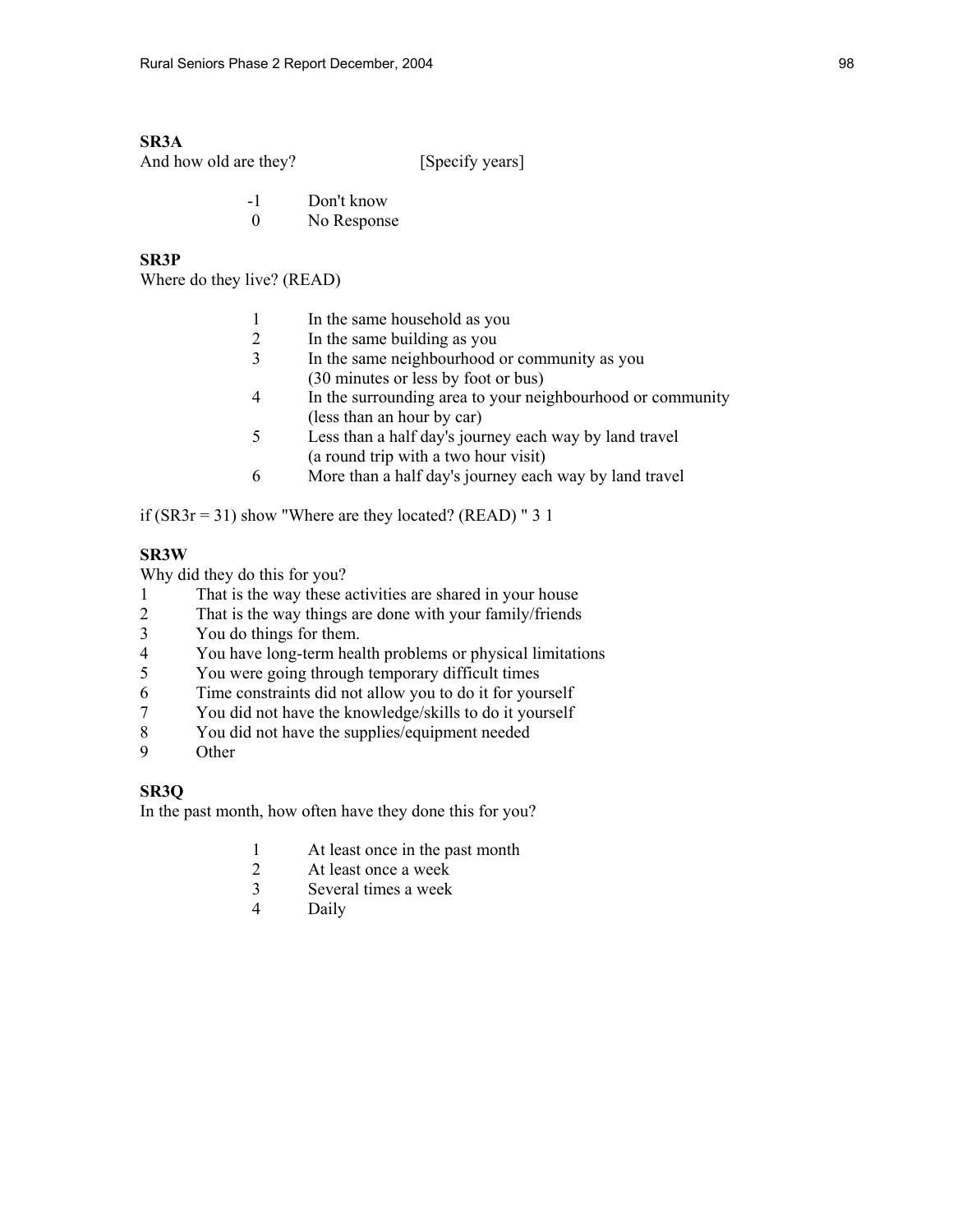### **SR4**

In the past month has anyone helped you with your house such as watered your plants, fed your pets, or picked up your mail while you have been away?

| Yes | (GO TO < SR4N |
|-----|---------------|
| No. | (Skip to SR5) |

if (rostnum  $\leq 1$ ) show "Did anyone else help you with your house while you were away?"

### **SR4N**

What is the first name of this person who did this task for you or the name of this organization that did this task for you?

show "Relatives" 3 1 10 63 show "Friends " 3 23 10 63 show "Others" 3 43 10 63 if (ans  $\leq$  36) skp sr4w

### **Sr4o**

Name of other person or organization:

### **SR4r**

And their relationship to you is:

1 Spouse/Common-law partner 16 Sister-in-law 2 Ex-Spouse/Ex-partner 17 Nephew

- 3 Son/Stepson 18 Niece
- 4 Daughter/Stepdaughter 19 Uncle
- 5 Father 20 Aunt
- 6 Mother 21 Cousin
- 
- 
- 
- 
- 
- 
- 
- 
- 
- 
- 
- 
- 
- 
- 
- 7 Brother 22 Same sex partner
- 8 Sister 23 Close friend
- 9 Grandson 24 Neighbour
- 10 Granddaughter 25 Co-worker
- 11 Son-in-law 26 Non-Governmental Organization
- 12 Daughter-in-law 27 Paid employee/worker
- 13 Father-in-law 28 Other (Specify)
- 14 Mother-in-law 29 Government (all levels and taxes)
- 15 Brother-in-law 30 Acquaintance

 $31 =$ Organization  $0 = No$  Response  $-1 =$ Don't Know

### [IF ANSWER IS 26, 29 OR 31 GO TO SR4P]

#### **SR4G**

Gender:

|  | Male   |
|--|--------|
|  | Female |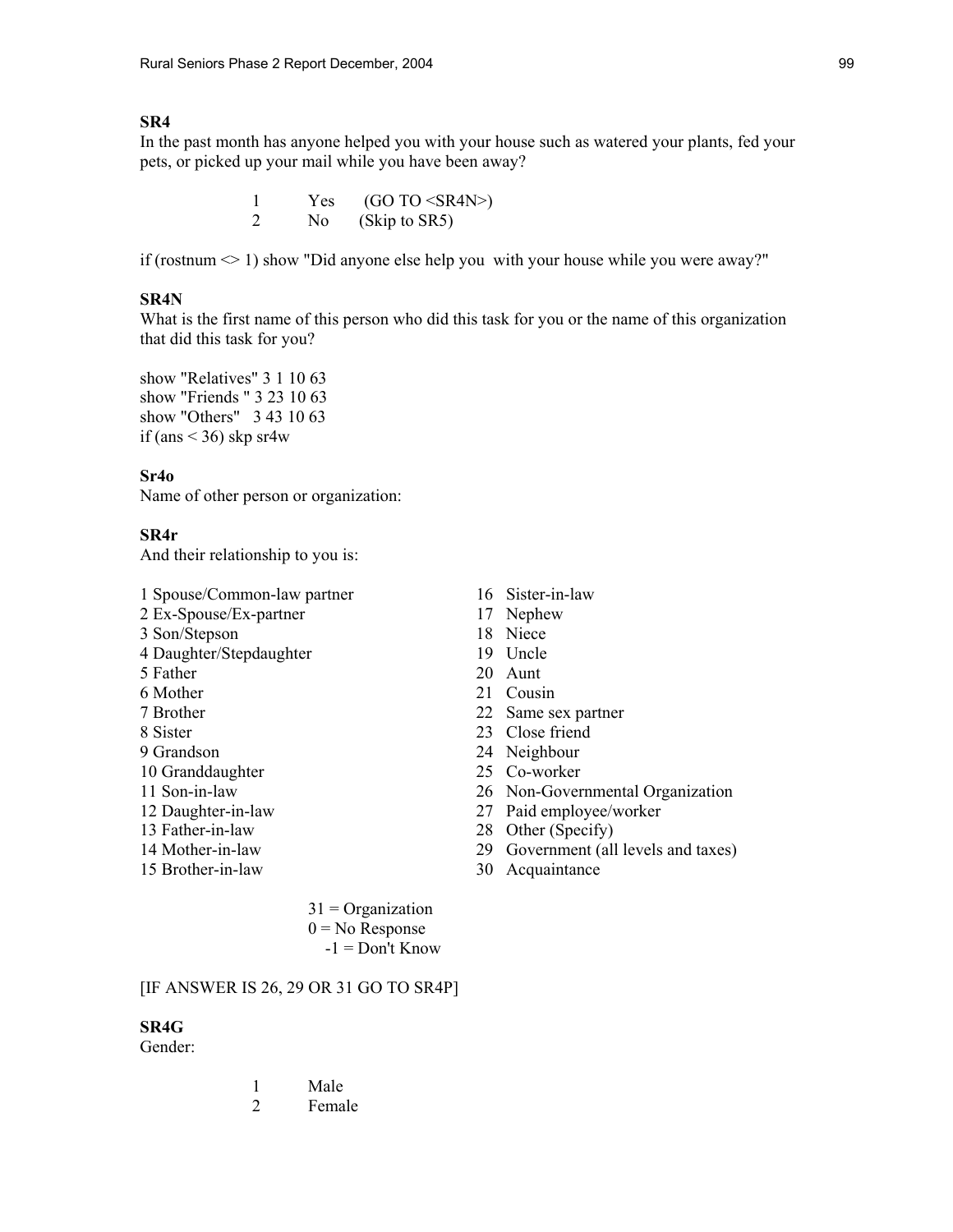# **SR4A**

And how old are they? [Specify years]

- -1 Don't know
- 0 No Response

# **SR4P**

Where do they live? (READ)

- 1 In the same household as you
- 2 In the same building as you
- 3 In the same neighbourhood or community as you (30 minutes or less by foot or bus)
- 4 In the surrounding area to your neighbourhood or community (less than an hour by car)
- 5 Less than a half day's journey each way by land travel (a round trip with a two hour visit)
- 6 More than a half day's journey each way by land travel

if ( $SR4r = 31$ ) show "Where are they located? ( $READ$ ) " 3 1

# **SR4W**

Why did they do this for you?

- 1 That is the way these activities are shared in your house
- 2 That is the way things are done with your family/friends
- 3 You do things for them.
- 4 You have long-term health problems or physical limitations
- 5 You were going through temporary difficult times
- 6 Time constraints did not allow you to do it for yourself
- 7 You did not have the knowledge/skills to do it yourself
- 8 You did not have the supplies/equipment needed
- 9 Other

# **SR4Q**

In the past month, how often have they done this for you?

- 1 At least once in the past month
- 2 At least once a week
- 3 Several times a week
- 4 Daily

# **SR5**

In the past month has anyone done any outdoor work for you such as painting and minor repairs, shovelling snow or chopping firewood?

> 1 Yes (GO TO  $\leq$ SR5N>)<br>2 No (Skip to SR6) No (Skip to SR6)

if (rostnum  $\leq 1$ ) show "Did anyone else do any outdoor work for you?" 2 1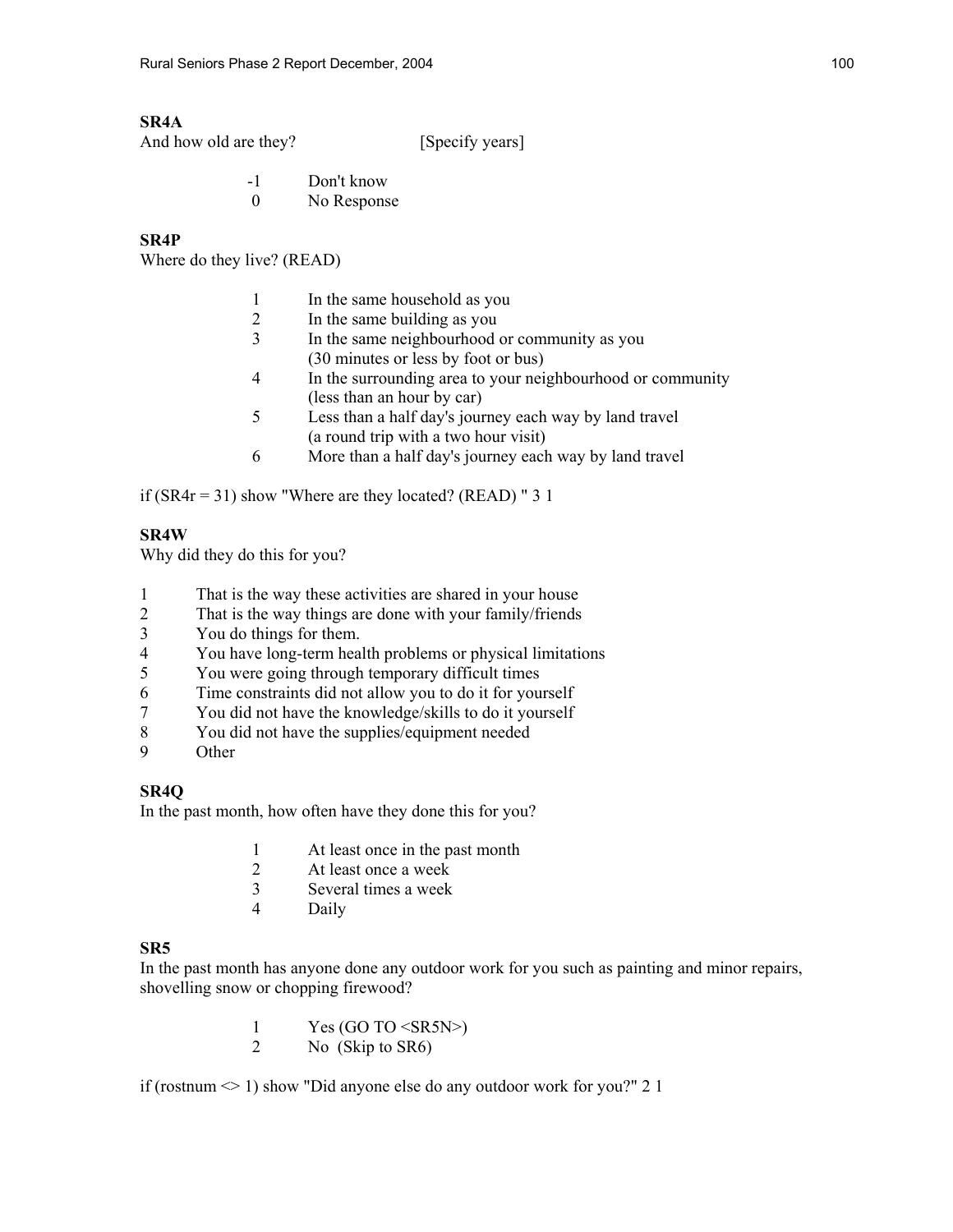## **SR5N**

What is the first name of this person who did this task for you or the name of this organization that did this task for you?

show "Relatives" 3 1 10 63 show "Friends " 3 23 10 63 show "Others" 3 43 10 63

### **Sr5o**

Name of other person or organization:

### **SR5r**

And their relationship to you is:

- 1 Spouse/Common-law partner 16 Sister-in-law 2 Ex-Spouse/Ex-partner 17 Nephew 3 Son/Stepson 18 Niece 4 Daughter/Stepdaughter 19 Uncle 5 Father 20 Aunt
- 
- 
- 
- 
- 
- 
- 
- 
- 
- 
- 
- 
- 
- 
- 
- 
- 6 Mother 21 Cousin
- 7 Brother 22 Same sex partner
- 8 Sister 23 Close friend
- 9 Grandson 24 Neighbour
- 10 Granddaughter 25 Co-worker
- 11 Son-in-law 26 Non-Governmental Organization
- 12 Daughter-in-law 27 Paid employee/worker
- 13 Father-in-law 28 Other (Specify)
- 14 Mother-in-law 29 Government (all levels and taxes)
- 15 Brother-in-law 30 Acquaintance

 $0 = No$  Response  $-1 =$ Don't Know

 $31$  = Organization

### [IF ANSWER IS 26, 29 OR 31 GO TO SR5P]

### **SR5G**

Gender:

|  | Male   |
|--|--------|
|  | Female |

### **SR5A**

And how old are they? [Specify years]

- -1 Don't know
- 0 No Response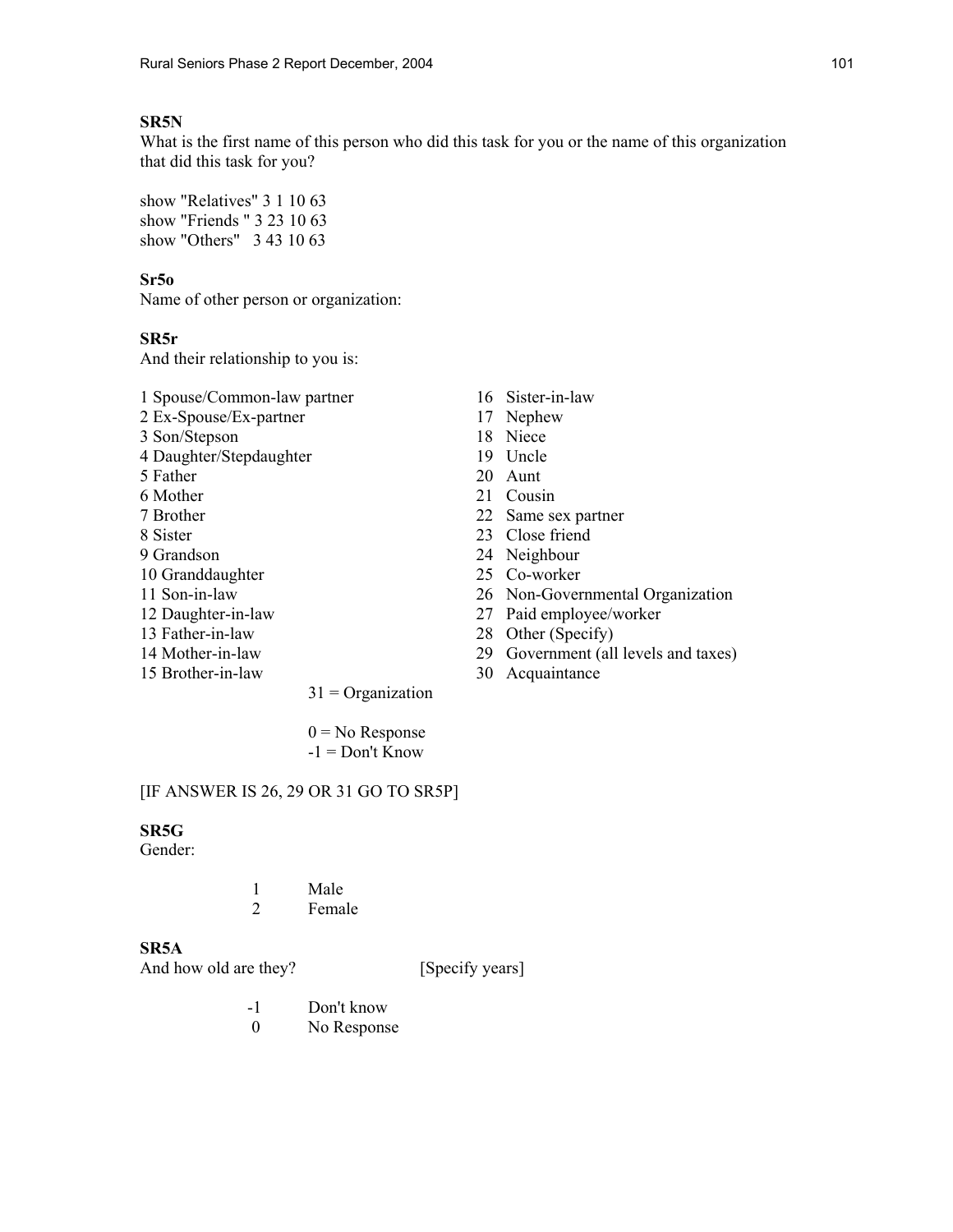# **SR5P**

Where do they live? (READ)

- 1 In the same household as you
- 2 In the same building as you
- 3 In the same neighbourhood or community as you (30 minutes or less by foot or bus)
- 4 In the surrounding area to your neighbourhood or community (less than an hour by car)
- 5 Less than a half day's journey each way by land travel (a round trip with a two hour visit)
- 6 More than a half day's journey each way by land travel

if  $(SR5r = 31)$  show "Where are they located? (READ)"

# **SR5W**

Why did they do this for you?

- 1 That is the way these activities are shared in your house
- 2 That is the way things are done with your family/friends
- 3 You do things for them.
- 4 You have long-term health problems or physical limitations<br>5 You were going through temporary difficult times
- 5 You were going through temporary difficult times
- 6 Time constraints did not allow you to do it for yourself
- 7 You did not have the knowledge/skills to do it yourself
- 8 You did not have the supplies/equipment needed
- 9 Other

# **SR5Q**

In the past month, how often have they done this for you?

- 1 At least once in the past month
- 2 At least once a week
- 3 Several times a week
- 4 Daily

# **SR6**

In the past month has anyone provided you with transportation for medical appointments?

- 1 Yes GO TO <SR6N><br>2 No Skin to SR7
- No Skip to SR7

if (rostnum  $\leq 1$ ) show "Did anyone else provide any transportation for medical appointments for you?"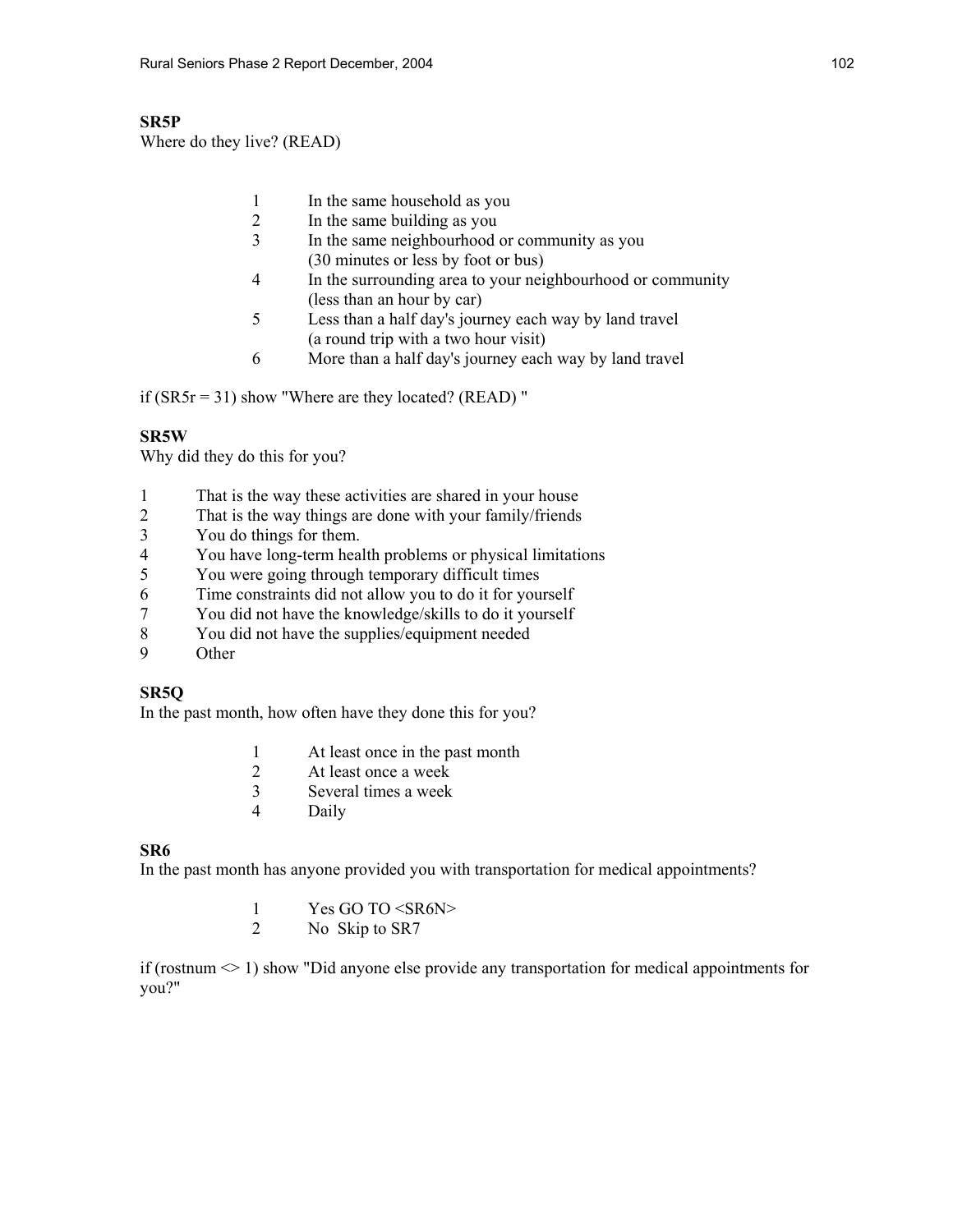## **SR6N**

What is the first name of this person who did this task for you or the name of this organization that did this task for you?

show "Relatives" 3 1 10 63 show "Friends " 3 23 10 63 show "Others" 3 43 10 63 if (ans  $\leq$  36) skp sr6w

### **Sr6o**

Name of other person or organization:

## **SR6r**

And their relationship to you is:

- 1 Spouse/Common-law partner 16 Sister-in-law 2 Ex-Spouse/Ex-partner 17 Nephew
- 3 Son/Stepson 18 Niece
- 4 Daughter/Stepdaughter 19 Uncle
- 
- 
- 
- 
- 
- 10 Granddaughter 25 Co-worker
- 
- 
- 
- 
- 
- 
- 
- 
- 
- 5 Father 20 Aunt
- 6 Mother 21 Cousin
- 7 Brother 22 Same sex partner
- 8 Sister 23 Close friend
- 9 Grandson 24 Neighbour
	-
- 11 Son-in-law 26 Non-Governmental Organization
- 12 Daughter-in-law 27 Paid employee/worker
- 13 Father-in-law 28 Other (Specify)
- 14 Mother-in-law 29 Government (all levels and taxes)
- 15 Brother-in-law 30 Acquaintance

 $0 = No$  Response  $-1 =$  Don't Know

 $31$  = Organization

### [IF ANSWER IS 26, 29 OR 31 GO TO SR6P]

## **SR6G**

Gender:

 1 Male 2 Female

## **SR6A**

And how old are they? [Specify years]

- -1 Don't know
- 0 No Response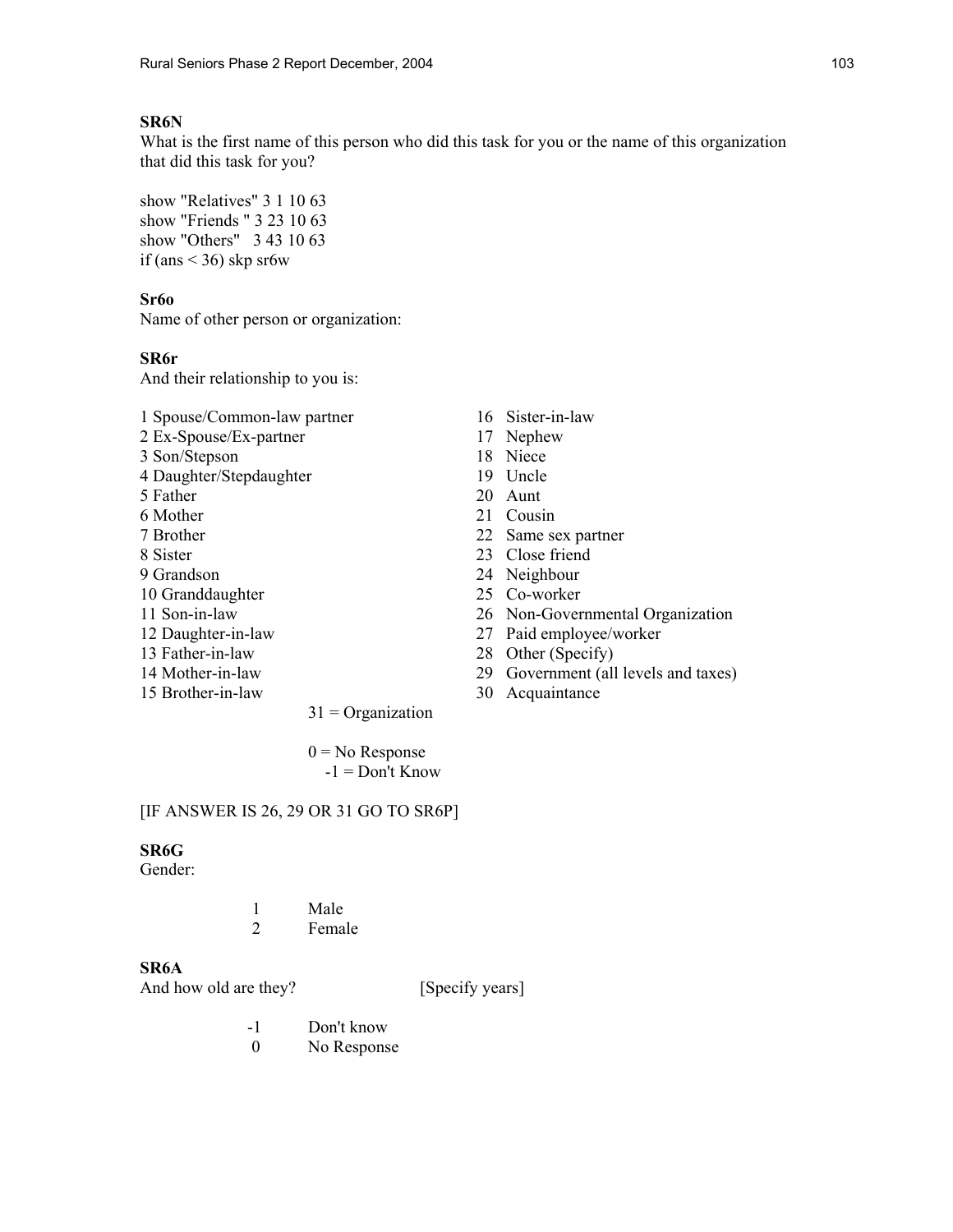# **SR6P**

Where do they live? (READ)

- 1 In the same household as you
- 2 In the same building as you
- 3 In the same neighbourhood or community as you (30 minutes or less by foot or bus)
- 4 In the surrounding area to your neighbourhood or community (less than an hour by car)
- 5 Less than a half day's journey each way by land travel (a round trip with a two hour visit)
- 6 More than a half day's journey each way by land travel

if  $(SR6r = 31)$  show "Where are they located? (READ)"

# **SR6W**

Why did they do this for you?

- 1 That is the way these activities are shared in your house
- 2 That is the way things are done with your family/friends
- 3 You do things for them.
- 4 You have long-term health problems or physical limitations<br>5 You were going through temporary difficult times
- 5 You were going through temporary difficult times
- 6 Time constraints did not allow you to do it for yourself
- 7 You did not have the knowledge/skills to do it yourself
- 8 You did not have the supplies/equipment needed
- 9 Other

## **SR6Q**

In the past month, how often have they done this for you?

- 1 At least once in the past month
- 2 At least once a week
- 3 Several times a week
- 4 Daily

# **SR7**

In the past month has anyone provided you with transportation for necessary outings such as shopping or banking?

- 1 Yes (GO TO <SR7N>)
- 2 No (Skip to SR8)

if (rostnum  $\leq 1$ ) show "Did anyone else provide any transportation for necessary outings for you?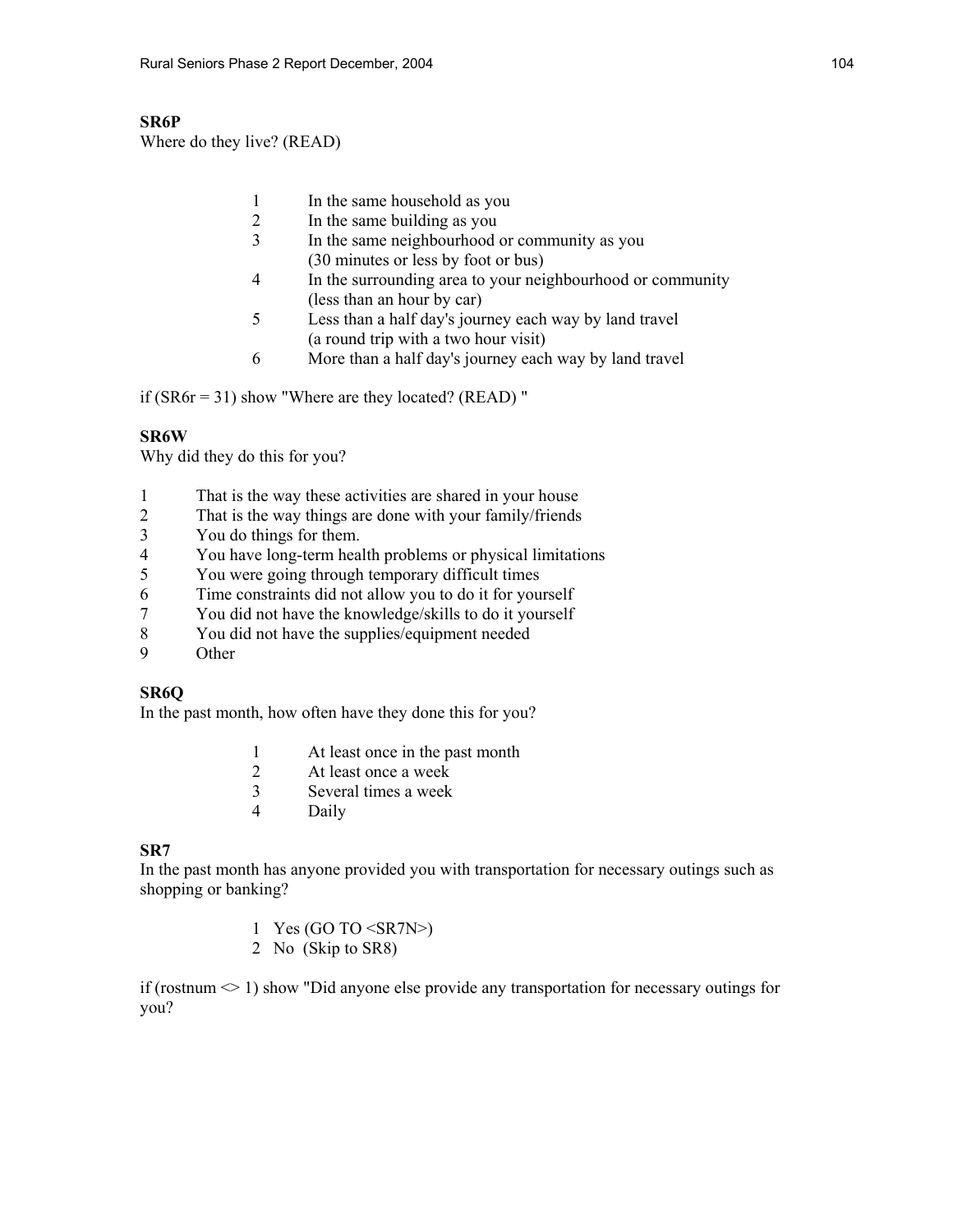# **SR7N**

What is the first name of this person who did this task for you or the name of this organization that did this task for you?

show "Relatives" 3 1 10 63 show "Friends " 3 23 10 63 show "Others" 3 43 10 63 if (ans  $\leq$  36) skp sr7w

## **Sr7o**

Name of other person or organization:

## **SR7r**

And their relationship to you is:

- 1 Spouse/Common-law partner 16 Sister-in-law 2 Ex-Spouse/Ex-partner 17 Nephew 3 Son/Stepson 18 Niece
- 4 Daughter/Stepdaughter 19 Uncle
- 5 Father 20 Aunt
- 
- 
- 
- 
- 10 Granddaughter 25 Co-worker
- 
- 
- 
- 
- 15 Brother-in-law 30 Acquaintance
- 
- 
- 
- 
- 
- 6 Mother 21 Cousin
- 7 Brother 22 Same sex partner
- 8 Sister 23 Close friend
- 9 Grandson 24 Neighbour
	-
- 11 Son-in-law 26 Non-Governmental Organization
- 12 Daughter-in-law 27 Paid employee/worker
- 13 Father-in-law 28 Other (Specify)
- 14 Mother-in-law 29 Government (all levels and taxes)
	-

 $0 = No$  Response  $-1 =$  Don't Know

 $31$  = Organization

### [IF ANSWER IS 26, 29 OR 31 GO TO SR7P]

## **SR7G**

Gender:

 1 Male 2 Female

## **SR7A**

And how old are they? [Specify years]

- -1 Don't know
- 0 No Response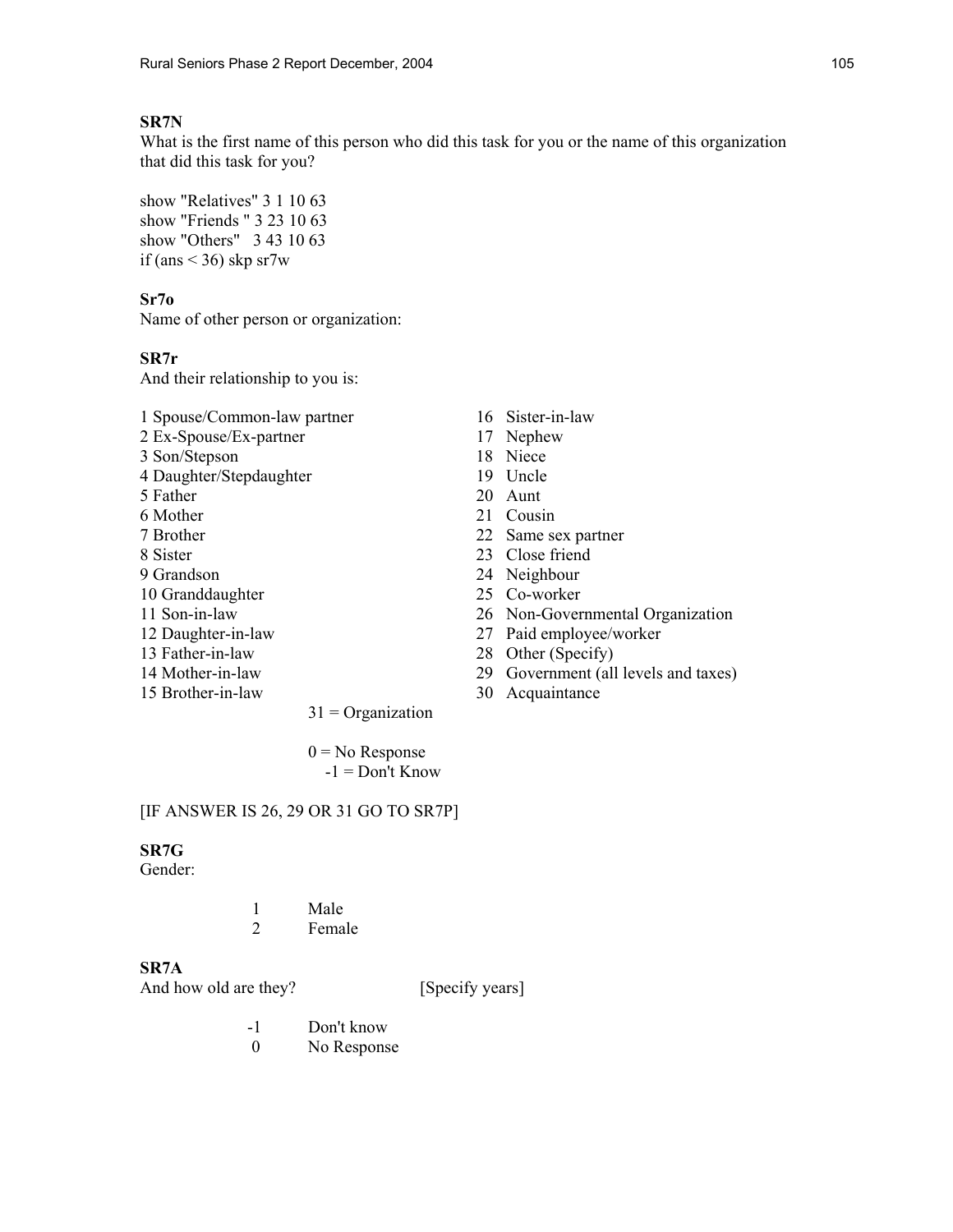## **SR7P**

Where do they live? (READ)

- 1 In the same household as you
- 2 In the same building as you
- 3 In the same neighbourhood or community as you (30 minutes or less by foot or bus)
- 4 In the surrounding area to your neighbourhood or community (less than an hour by car)
- 5 Less than a half day's journey each way by land travel (a round trip with a two hour visit)
- 6 More than a half day's journey each way by land travel

if  $(SRTr = 31)$  show "Where are they located? (READ) " 3 1

## **SR7W**

Why did they do this for you?

- 1 That is the way these activities are shared in your house
- 2 That is the way things are done with your family/friends
- 3 You do things for them.
- 4 You have long-term health problems or physical limitations<br>5 You were going through temporary difficult times
- 5 You were going through temporary difficult times
- 6 Time constraints did not allow you to do it for yourself
- 7 You did not have the knowledge/skills to do it yourself
- 8 You did not have the supplies/equipment needed
- 9 Other

## **SR7Q**

In the past month, how often have they done this for you?

- 1 At least once in the past month
- 2 At least once a week
- 3 Several times a week
- 4 Daily

## **SR8**

In the past month has anyone provided you with transportation for social outings?

1 Yes  $(GO TO < SN>$ <br>2 No  $(Skin to SR9)$ No (Skip to SR9)

if (rostnum  $\leq 1$ ) show "Did anyone else provide transportation for social outings for you?"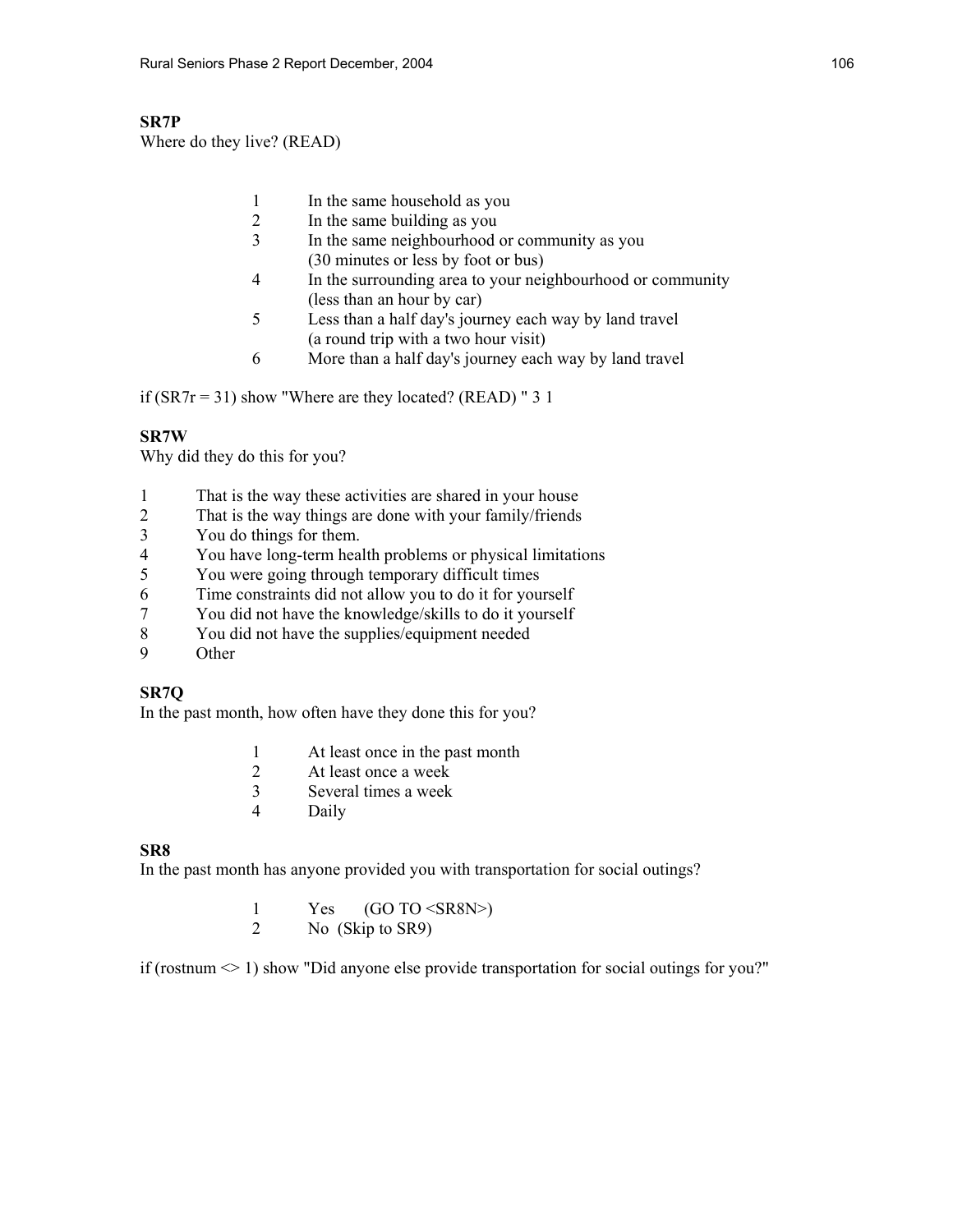## **SR8N**

What is the first name of this person who did this task for you or the name of this organization that did this task for you?

show "Relatives" 3 1 10 63 show "Friends " 3 23 10 63 show "Others" 3 43 10 63 if (ans  $\leq$  36) skp sr8w

#### **Sr8o**

Name of other person or organization:

#### **SR8r**

And their relationship to you is:

- 1 Spouse/Common-law partner 16 Sister-in-law 2 Ex-Spouse/Ex-partner 17 Nephew
- 3 Son/Stepson 18 Niece
- 4 Daughter/Stepdaughter 19 Uncle
- 
- 
- 
- 
- 
- 10 Granddaughter 25 Co-worker
- 
- 
- 
- 
- 15 Brother-in-law 30 Acquaintance
- 
- 
- 
- 
- 5 Father 20 Aunt
- 6 Mother 21 Cousin
- 7 Brother 22 Same sex partner
- 8 Sister 23 Close friend
- 9 Grandson 24 Neighbour
	-
- 11 Son-in-law 26 Non-Governmental Organization
- 12 Daughter-in-law 27 Paid employee/worker
- 13 Father-in-law 28 Other (Specify)
- 14 Mother-in-law 29 Government (all levels and taxes)
	-

 $0 = No$  Response  $-1 =$  Don't Know

 $31$  = Organization

#### [IF ANSWER IS 26, 29 OR 31 GO TO SR8P]

## **SR8G**

Gender:

 1 Male 2 Female

## **SR8A**

- -1 Don't know
- 0 No Response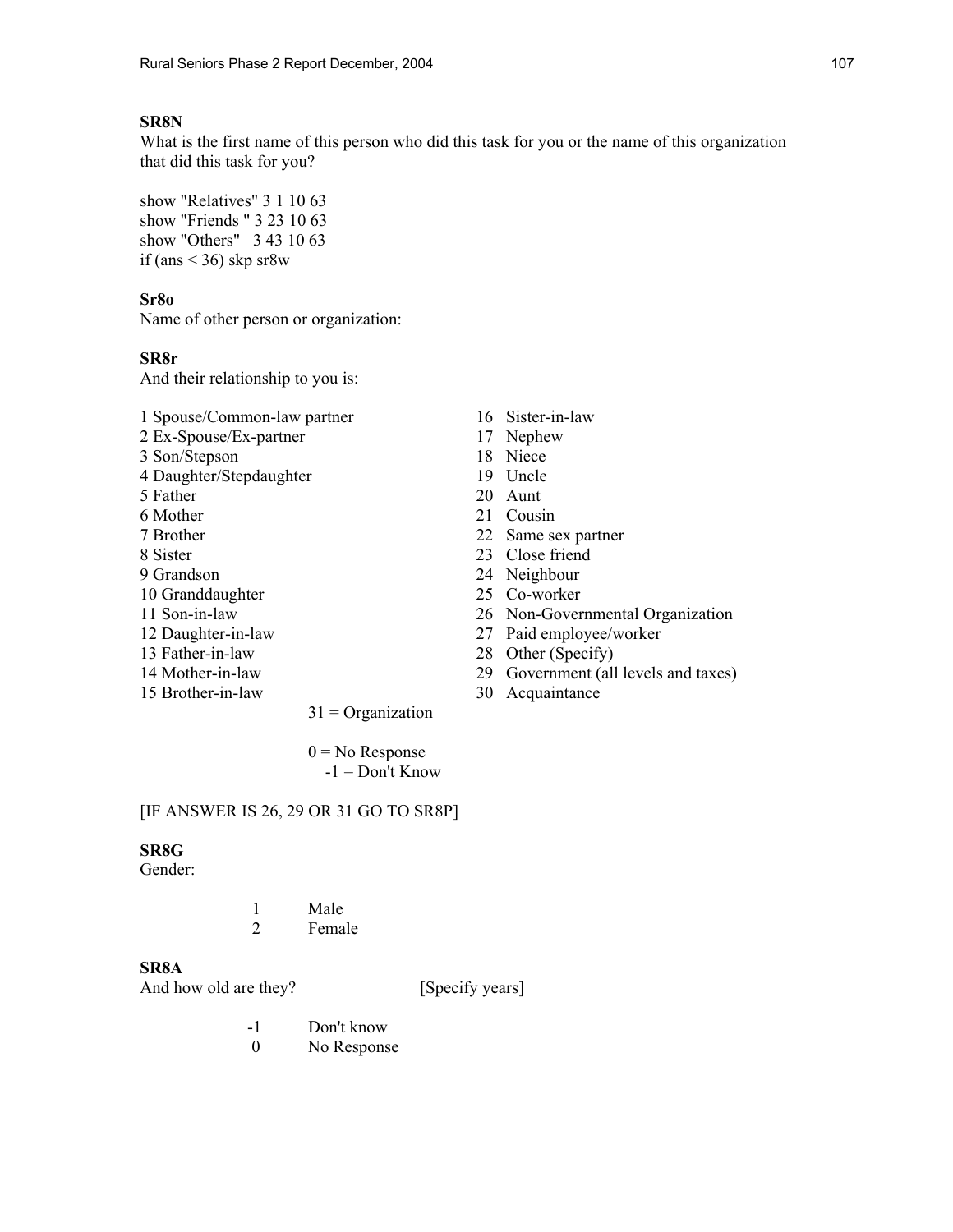## **SR8P**

Where do they live? (READ)

- 1 In the same household as you
- 2 In the same building as you
	- 3 In the same neighbourhood or community as you (30 minutes or less by foot or bus)
	- 4 In the surrounding area to your neighbourhood or community (less than an hour by car)
	- 5 Less than a half day's journey each way by land travel (a round trip with a two hour visit)
	- 6 More than a half day's journey each way by land travel

if ( $SR8r = 31$ ) show "Where are they located? ( $READ$ ) " 3 1

## **SR8W**

Why did they do this for you?

- 1 That is the way these activities are shared in your house
- 2 That is the way things are done with your family/friends
- 3 You do things for them.
- 4 You have long-term health problems or physical limitations
- 5 You were going through temporary difficult times
- 6 Time constraints did not allow you to do it for yourself
- 7 You did not have the knowledge/skills to do it yourself
- 8 You did not have the supplies/equipment needed
- 9 Other

## **SR8Q**

In the past month, how often have they done this for you?

- 1 At least once in the past month
- 2 At least once a week
- 3 Several times a week
- 4 Daily

#### **SR9**

In the past month has anyone assisted you with financial matters such as paying bills, banking and income tax, or legal matters such as creating wills, power of attorney, or transfer/sale of property or estate planning?

> 1 Yes (GO TO <SR9N>) 2 No (Skip to SR10)

if (rostnum  $\leq 1$ ) show "Did anyone else provide assistance with financial or legal matters?"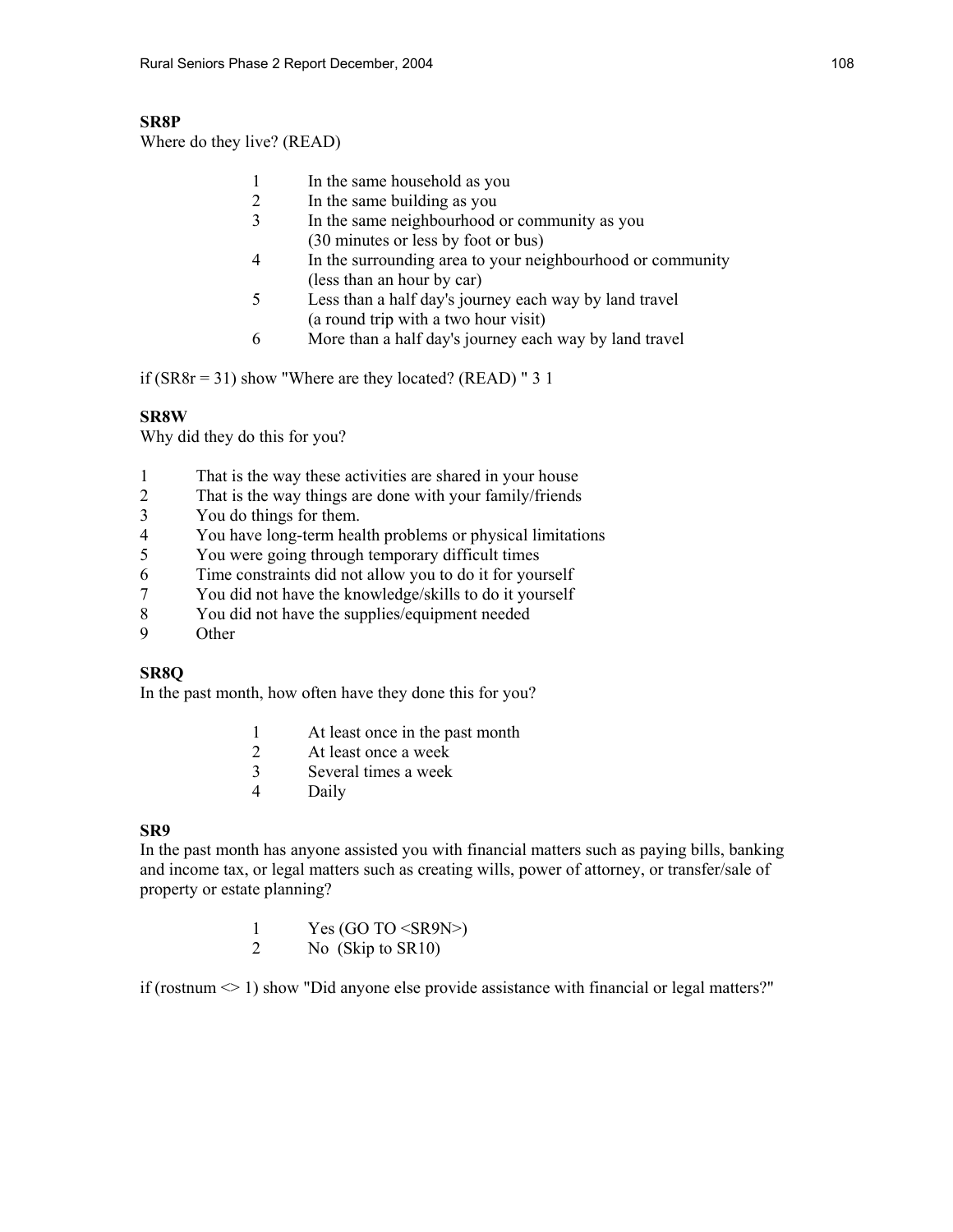## **SR9N**

What is the first name of this person who did this task for you or the name of this organization that did this task for you?

show "Relatives" 3 1 10 63 show "Friends " 3 23 10 63 show "Others" 3 43 10 63 if (ans  $\leq$  36) skp sr9w

#### **Sr9o**

Name of other person or organization:

#### **SR9r**

And their relationship to you is:

- 1 Spouse/Common-law partner 16 Sister-in-law 2 Ex-Spouse/Ex-partner 17 Nephew
- 3 Son/Stepson 18 Niece
- 4 Daughter/Stepdaughter 19 Uncle
- 5 Father 20 Aunt
- 6 Mother 21 Cousin
- 
- 
- 
- 10 Granddaughter 25 Co-worker
- 
- 
- 
- 
- 15 Brother-in-law 30 Acquaintance
- 
- 
- 
- 
- 
- 
- 7 Brother 22 Same sex partner
- 8 Sister 23 Close friend
- 9 Grandson 24 Neighbour
	-
- 11 Son-in-law 26 Non-Governmental Organization
- 12 Daughter-in-law 27 Paid employee/worker
- 13 Father-in-law 28 Other (Specify)
- 14 Mother-in-law 29 Government (all levels and taxes)
	-

 $0 = No$  Response  $-1 =$  Don't Know

 $31$  = Organization

#### [IF ANSWER IS 26, 29 OR 31 GO TO SR9P]

## **SR9G**

Gender:

 1 Male 2 Female

## **SR9A**

- -1 Don't know
- 0 No Response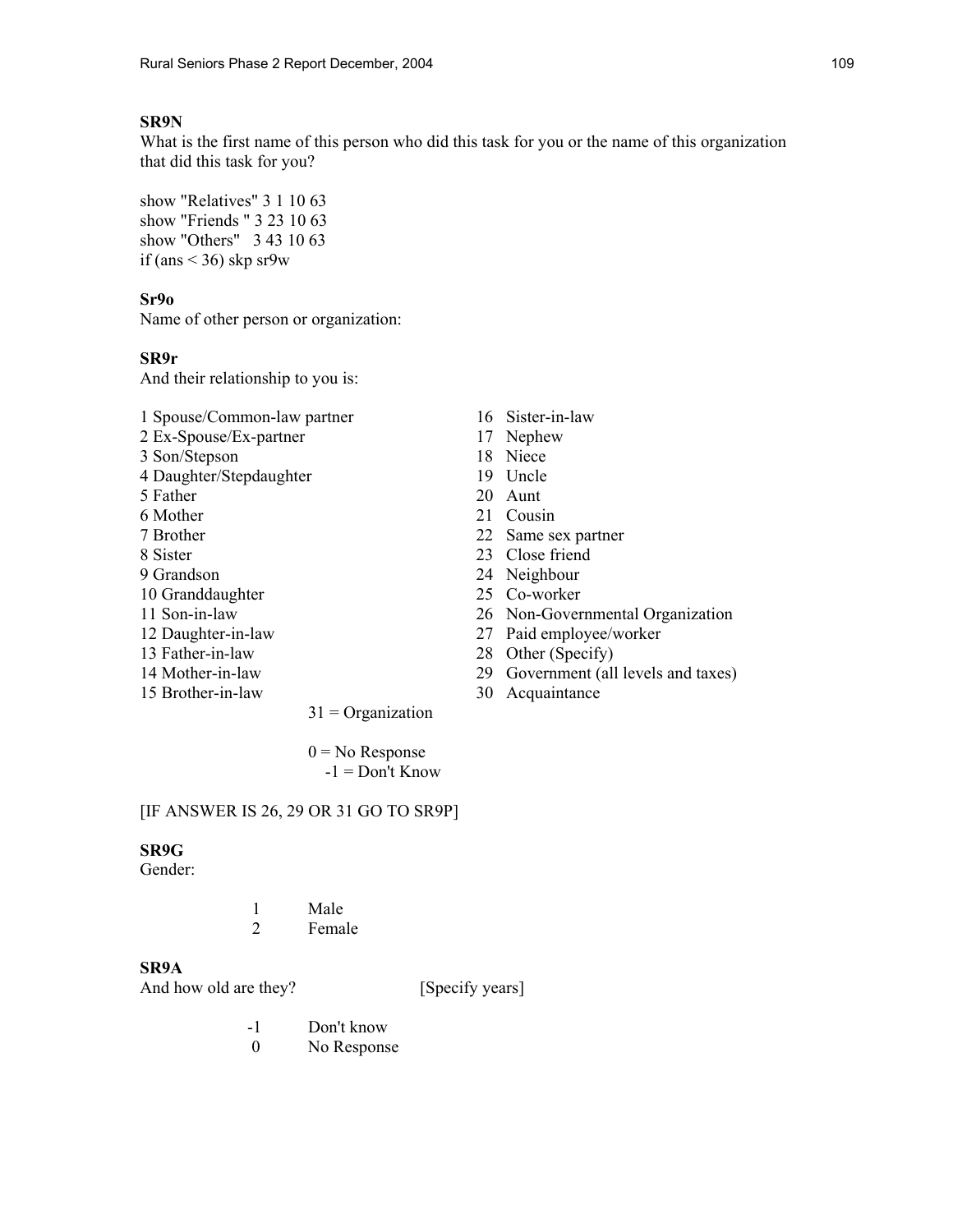## **SR9P**

Where do they live? (READ)

- 1 In the same household as you
- 2 In the same building as you
- 3 In the same neighbourhood or community as you (30 minutes or less by foot or bus)
- 4 In the surrounding area to your neighbourhood or community (less than an hour by car)
- 5 Less than a half day's journey each way by land travel (a round trip with a two hour visit)
- 6 More than a half day's journey each way by land travel

if  $(SR9r = 31)$  show "Where are they located? (READ)"

## **SR9W**

Why did they do this for you?

- 1 That is the way these activities are shared in your house
- 2 That is the way things are done with your family/friends
- 3 You do things for them.
- 4 You have long-term health problems or physical limitations<br>5 You were going through temporary difficult times
- 5 You were going through temporary difficult times
- 6 Time constraints did not allow you to do it for yourself
- 7 You did not have the knowledge/skills to do it yourself
- 8 You did not have the supplies/equipment needed
- 9 Other

## **SR9Q**

In the past month, how often have they done this for you?

- 1 At least once in the past month
- 2 At least once a week
- 3 Several times a week
- 4 Daily

## **SR10**

In the past month has anyone made arrangements for you, such as obtaining information, making appointments or negotiating the provision of services?

- 1 Yes (GO TO  $\leq$ SR10N $>$ )
- 2 No (Skip to SR11)

if (rostnum  $\leq 1$ ) show "Did anyone else make arrangements for you?" 2 1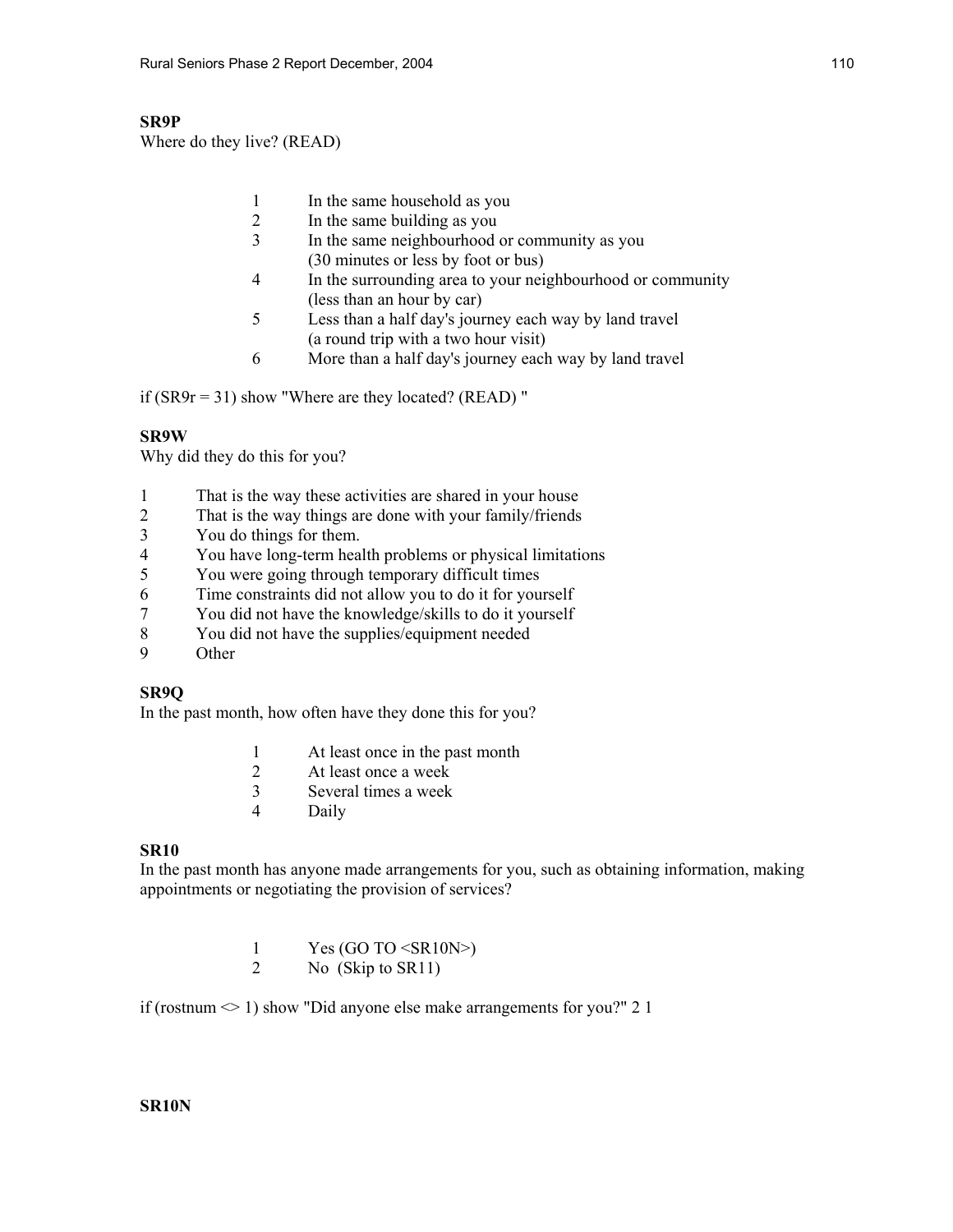What is the first name of this person who did this task for you or the name of this organization that did this task for you?

show "Relatives" 3 1 10 63 show "Friends " 3 23 10 63 show "Others" 3 43 10 63 if (ans  $\leq$  36) skp sr10w

#### **Sr10o**

Name of other person or organization:

#### **SR10r**

And their relationship to you is:

- 1 Spouse/Common-law partner 16 Sister-in-law 2 Ex-Spouse/Ex-partner 17 Nephew 3 Son/Stepson 18 Niece 4 Daughter/Stepdaughter 19 Uncle 5 Father 20 Aunt 6 Mother 21 Cousin 7 Brother 22 Same sex partner 8 Sister 23 Close friend 9 Grandson 24 Neighbour
- 10 Granddaughter 25 Co-worker
- 
- 
- 
- 
- 
- 
- 
- 
- 
- 
- 
- 
- 
- 
- 
- 11 Son-in-law 26 Non-Governmental Organization
- 12 Daughter-in-law 27 Paid employee/worker
- 13 Father-in-law 28 Other (Specify)
- 14 Mother-in-law 29 Government (all levels and taxes)
- 15 Brother-in-law 30 Acquaintance

 $0 = No$  Response

 $31$  = Organization

 $-1 =$ Don't Know

#### [IF ANSWER IS 26, 29 OR 31 GO TO SR10P]

#### **SR10G**

Gender:

|  | Male   |
|--|--------|
|  | Female |

#### **SR10A**

- -1 Don't know
- 0 No Response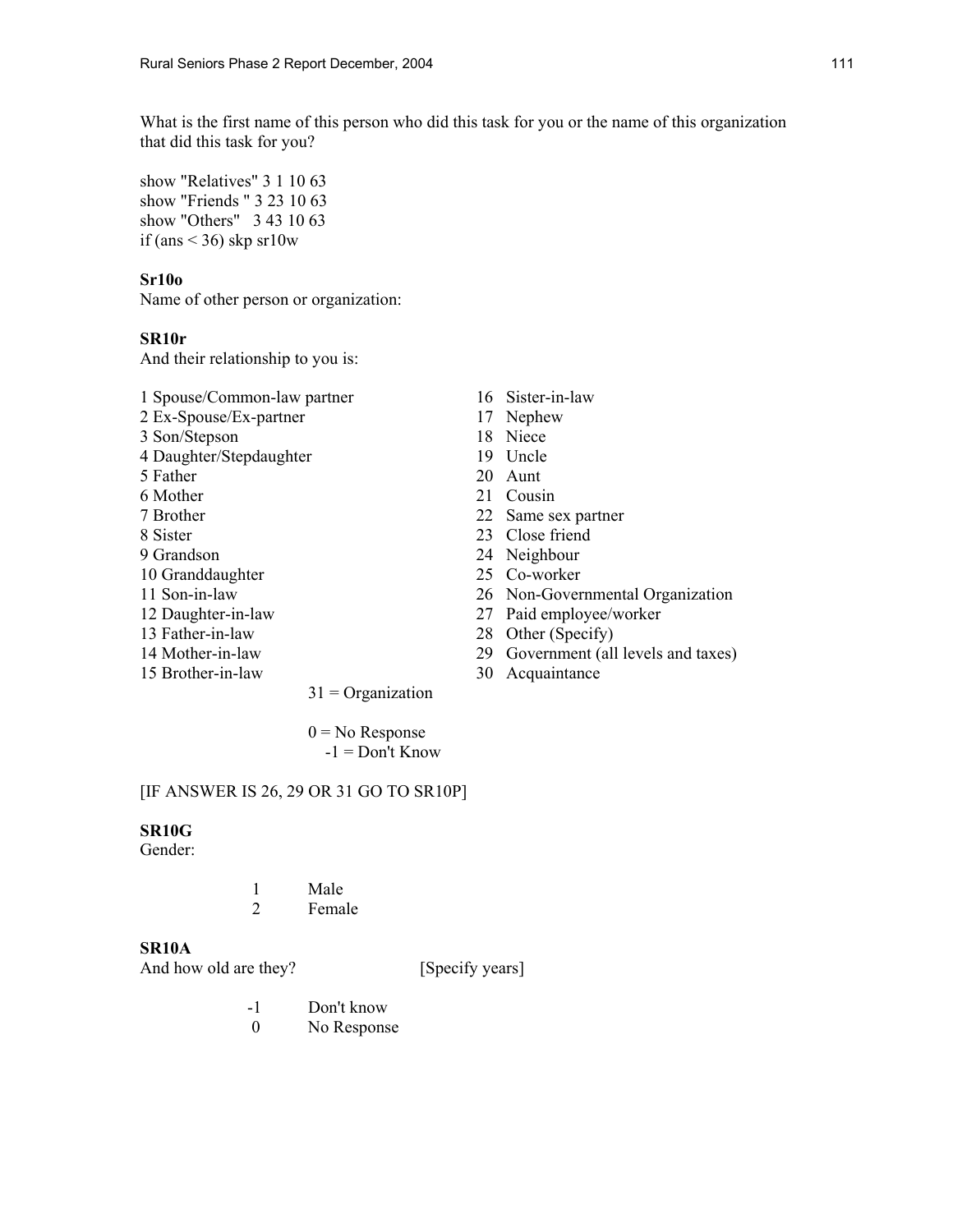## **SR10P**

Where do they live? (READ)

- 1 In the same household as you
- 2 In the same building as you
- 3 In the same neighbourhood or community as you (30 minutes or less by foot or bus)
- 4 In the surrounding area to your neighbourhood or community (less than an hour by car)
- 5 Less than a half day's journey each way by land travel (a round trip with a two hour visit)
- 6 More than a half day's journey each way by land travel

if  $(SR10r = 31)$  show "Where are they located? (READ)"

## **SR10W**

Why did they do this for you?

- 1 That is the way these activities are shared in your house
- 2 That is the way things are done with your family/friends
- 3 You do things for them.
- 4 You have long-term health problems or physical limitations<br>5 You were going through temporary difficult times
- 5 You were going through temporary difficult times
- 6 Time constraints did not allow you to do it for yourself
- 7 You did not have the knowledge/skills to do it yourself
- 8 You did not have the supplies/equipment needed
- 9 Other

## **SR10Q**

In the past month, how often have they done this for you?

- 1 At least once in the past month
- 2 At least once a week
- 3 Several times a week
- 4 Daily

## **SR11**

In the past month has anyone checked up on you either in person or by telephone to make sure that you are okay?

- 1 Yes GO TO <SR11N>
- 2 No Skip to SR12

if (rostnum  $\leq 1$ ) show "Did anyone else check up on you?" 2 1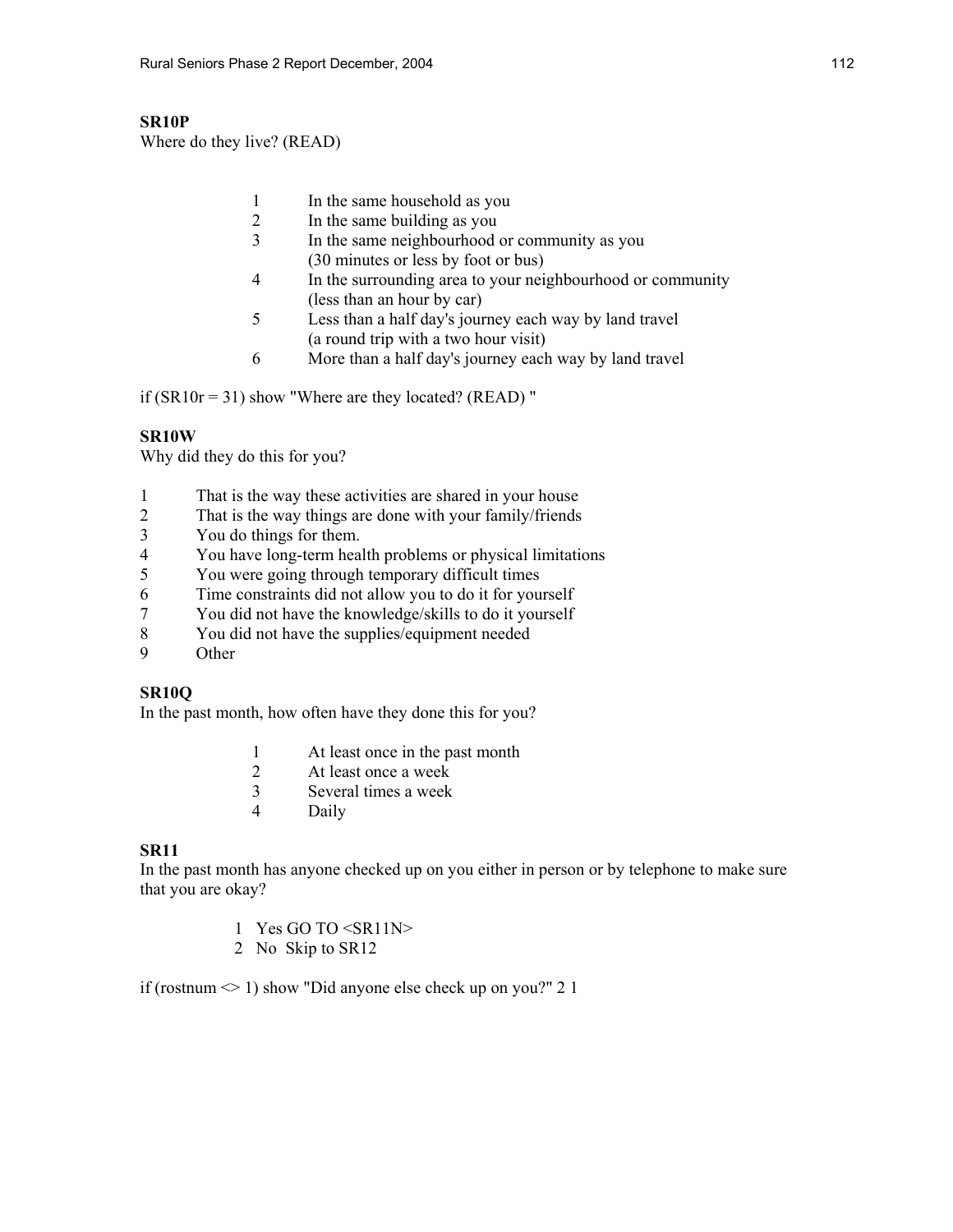#### **SR11N**

What is the first name of this person who did this task for you or the name of this organization that did this task for you?

show "Relatives" 3 1 10 63 show "Friends " 3 23 10 63 show "Others" 3 43 10 63 if (ans  $\le$  36) skp sr11w

#### **Sr11o**

Name of other person or organization:

#### **SR11r**

And their relationship to you is:

1 Spouse/Common-law partner 16 Sister-in-law 2 Ex-Spouse/Ex-partner 17 Nephew 3 Son/Stepson 18 Niece 4 Daughter/Stepdaughter 19 Uncle 5 Father 20 Aunt 6 Mother 21 Cousin 7 Brother 22 Same sex partner 8 Sister 23 Close friend 9 Grandson 24 Neighbour 10 Granddaughter 25 Co-worker 11 Son-in-law 26 Non-Governmental Organization 12 Daughter-in-law 27 Paid employee/worker 13 Father-in-law 28 Other (Specify) 14 Mother-in-law 29 Government (all levels and taxes) 15 Brother-in-law 30 Acquaintance  $31$  = Organization  $0 = No$  Response

 $-1 =$ Don't Know

#### [IF ANSWER IS 26, 29 OR 31 GO TO SR11P]

#### **SR11G**

Gender:

 1 Male 2 Female

# **SR11A**

- -1 Don't know
- 0 No Response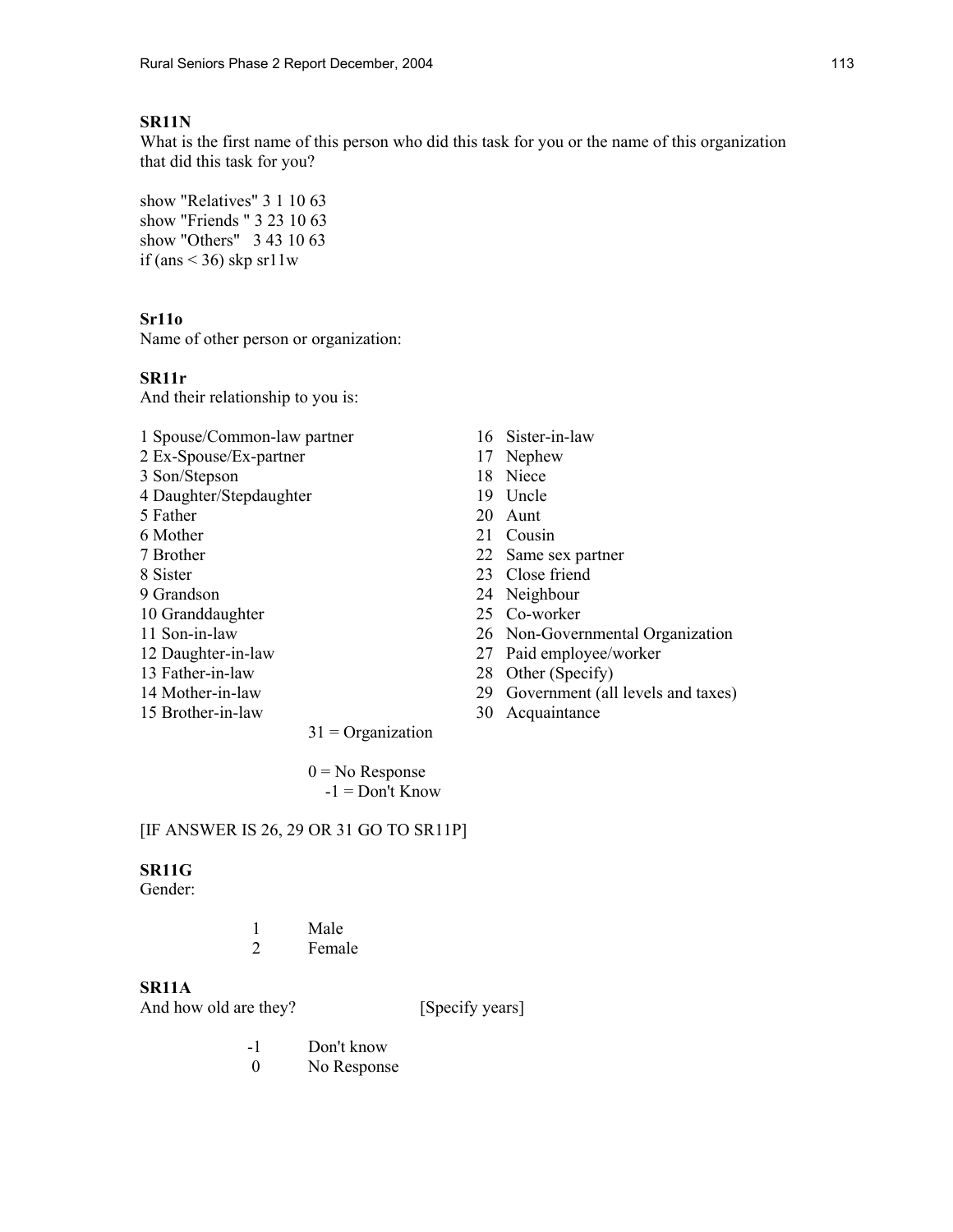## **SR11P**

Where do they live? (READ)

- 1 In the same household as you
- 2 In the same building as you
	- 3 In the same neighbourhood or community as you (30 minutes or less by foot or bus)
	- 4 In the surrounding area to your neighbourhood or community (less than an hour by car)
	- 5 Less than a half day's journey each way by land travel (a round trip with a two hour visit)
	- 6 More than a half day's journey each way by land travel

if  $(SR11r = 31)$  show "Where are they located? (READ) " 3 1

## **SR11W**

Why did they do this for you?

- 1 That is the way these activities are shared in your house
- 2 That is the way things are done with your family/friends
- 3 You do things for them.
- 4 You have long-term health problems or physical limitations
- 5 You were going through temporary difficult times
- 6 Time constraints did not allow you to do it for yourself
- 7 You did not have the knowledge/skills to do it yourself
- 8 You did not have the supplies/equipment needed
- 9 Other

## **SR11Q**

In the past month, how often have they done this for you?

- 1 At least once in the past month
- 2 At least once a week
- 3 Several times a week
- 4 Daily

## **SR12**

In the past month has anyone provided you with emotional support?

| Yes $(GO TO < SR12N$ |
|----------------------|
| No (Skip to SR13)    |

if (rostnum  $\leq 1$ ) show "Did anyone else provide emotional support to you?" 2 1

## **SR12N**

What is the first name of this person who did this task for you or the name of this organization that did this task for you?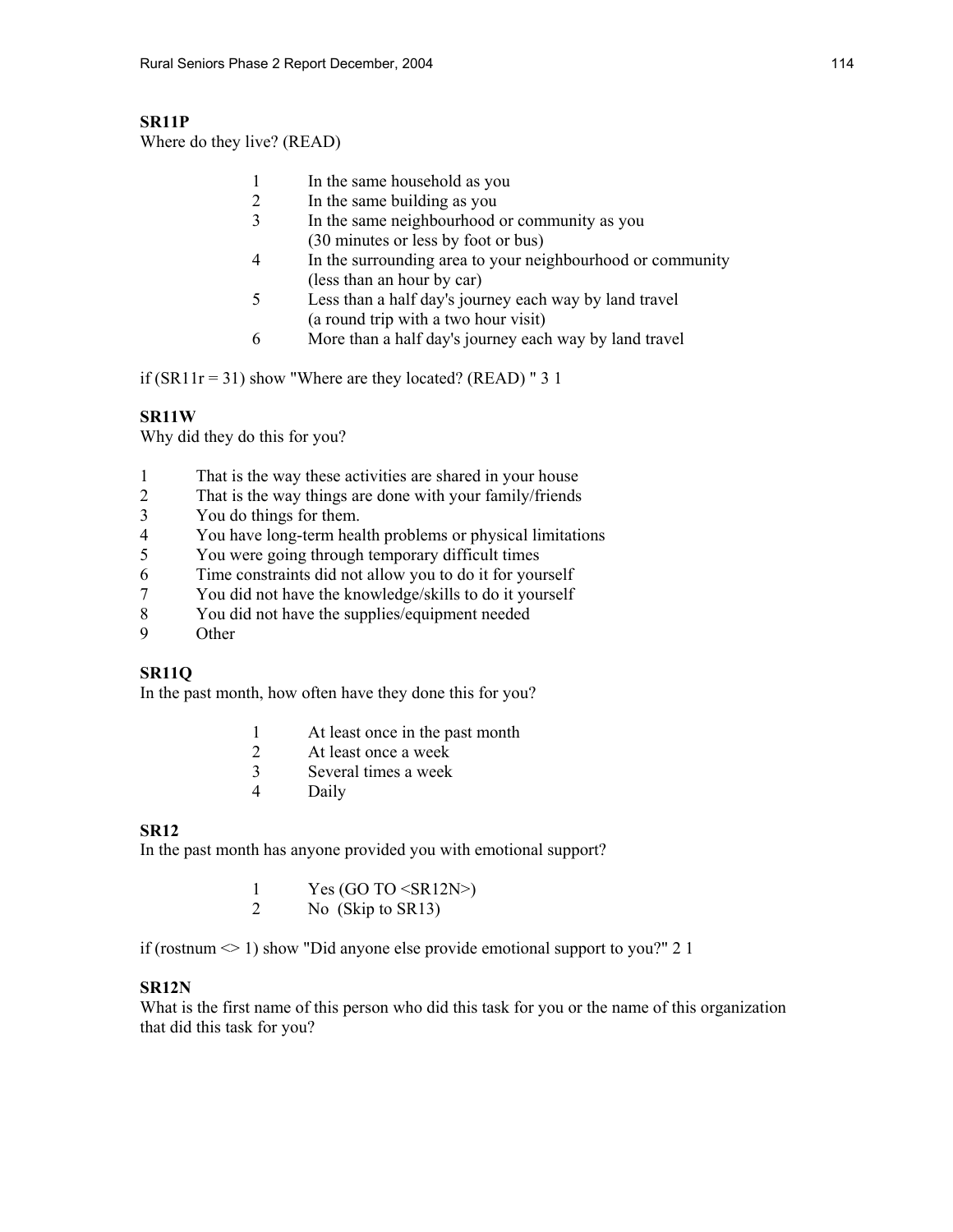## **Sr12o**

Name of other person or organization:

#### **SR12r**

And their relationship to you is:

- 1 Spouse/Common-law partner 16 Sister-in-law 2 Ex-Spouse/Ex-partner 17 Nephew 3 Son/Stepson 18 Niece<br>4 Daughter/Stepdaughter 19 Uncle 4 Daughter/Stepdaughter 5 Father 20 Aunt 6 Mother 21 Cousin 7 Brother 22 Same sex partner 8 Sister 23 Close friend 9 Grandson 24 Neighbour 10 Granddaughter 25 Co-worker 11 Son-in-law 26 Non-Governmental Organization 12 Daughter-in-law 27 Paid employee/worker 13 Father-in-law 28 Other (Specify) 14 Mother-in-law 29 Government (all levels and taxes) 15 Brother-in-law 30 Acquaintance  $31$  = Organization
	-
	-
	-
	-
	-
	-
	-
	-
	-
	-
	-
	-
	-
	-
	-
	- $0 = No$  Response  $-1 =$ Don't Know

#### [IF ANSWER IS 26, 29 OR 31 GO TO SR12P]

#### **SR12G**

Gender:

 1 Male 2 Female

#### **SR12A**

- -1 Don't know
- 0 No Response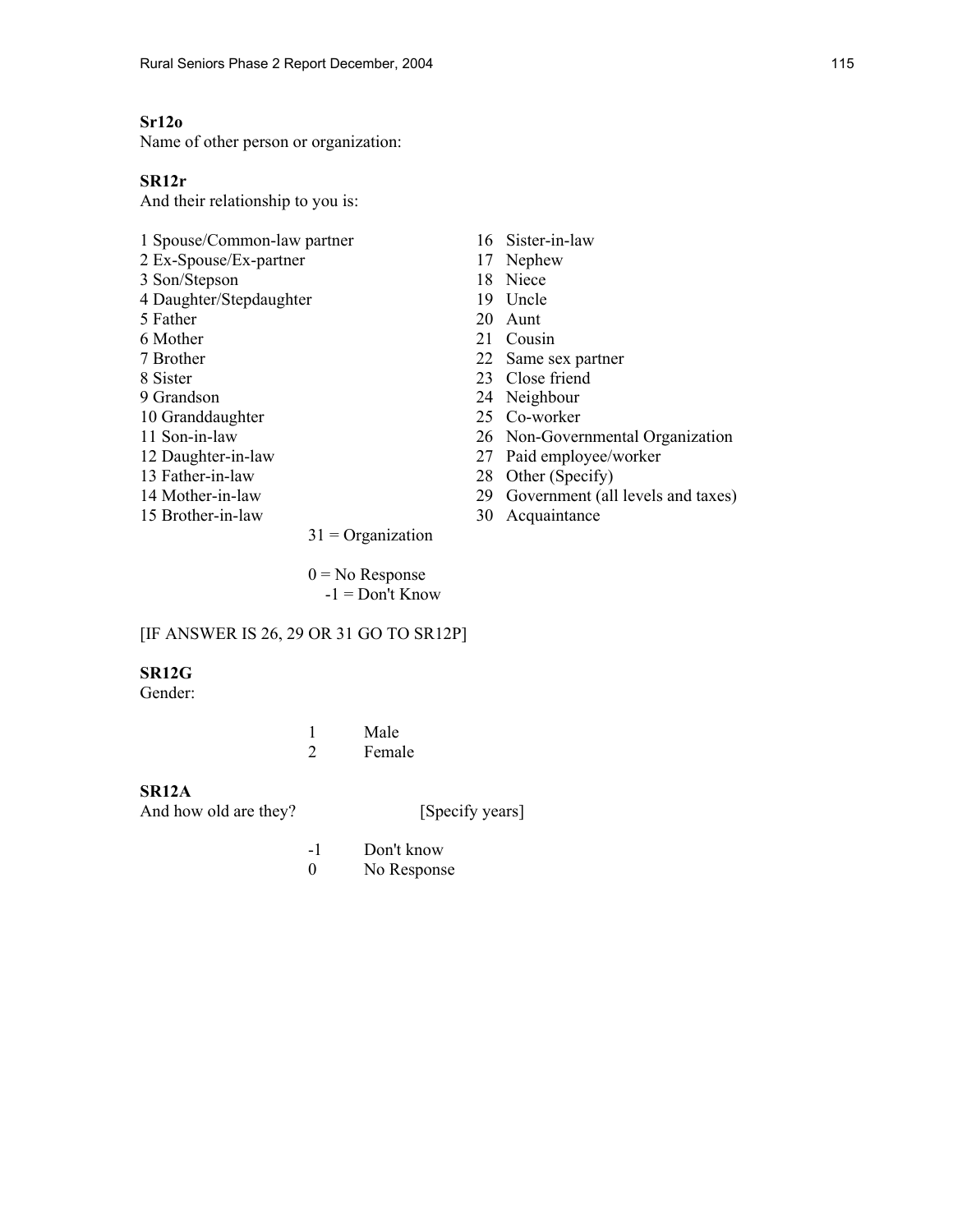## **SR12P**

Where do they live? (READ)

- 1 In the same household as you
- 2 In the same building as you
	- 3 In the same neighbourhood or community as you (30 minutes or less by foot or bus)
	- 4 In the surrounding area to your neighbourhood or community (less than an hour by car)
	- 5 Less than a half day's journey each way by land travel (a round trip with a two hour visit)
	- 6 More than a half day's journey each way by land travel

#### **SR12W**

Why did they do this for you?

- 1 That is the way these activities are shared in your house
- 2 That is the way things are done with your family/friends
- 3 You do things for them.
- 4 You have long-term health problems or physical limitations
- 5 You were going through temporary difficult times
- 6 Time constraints did not allow you to do it for yourself
- 7 You did not have the knowledge/skills to do it yourself
- 8 You did not have the supplies/equipment needed
- 9 Other

## **SR12Q**

In the past month, how often have they done this for you?

- 1 At least once in the past month
- 2 At least once a week
- 3 Several times a week
- 4 Daily

#### **SR13z**

In the past month, have you provided care to someone with a long-term health problem?

|  | Yes            |
|--|----------------|
|  | N <sub>0</sub> |

If (ans  $= 2$ ) skp SR14

#### **SR13**

In the past month has anyone given you a short break from your caregiving responsibilities?

- 1 Yes GO TO <SR13N>
- 2 No Skip to SR14

if (rostnum  $\leq 1$ ) show "Did anyone else give you a short break from your caregiving responsibilities?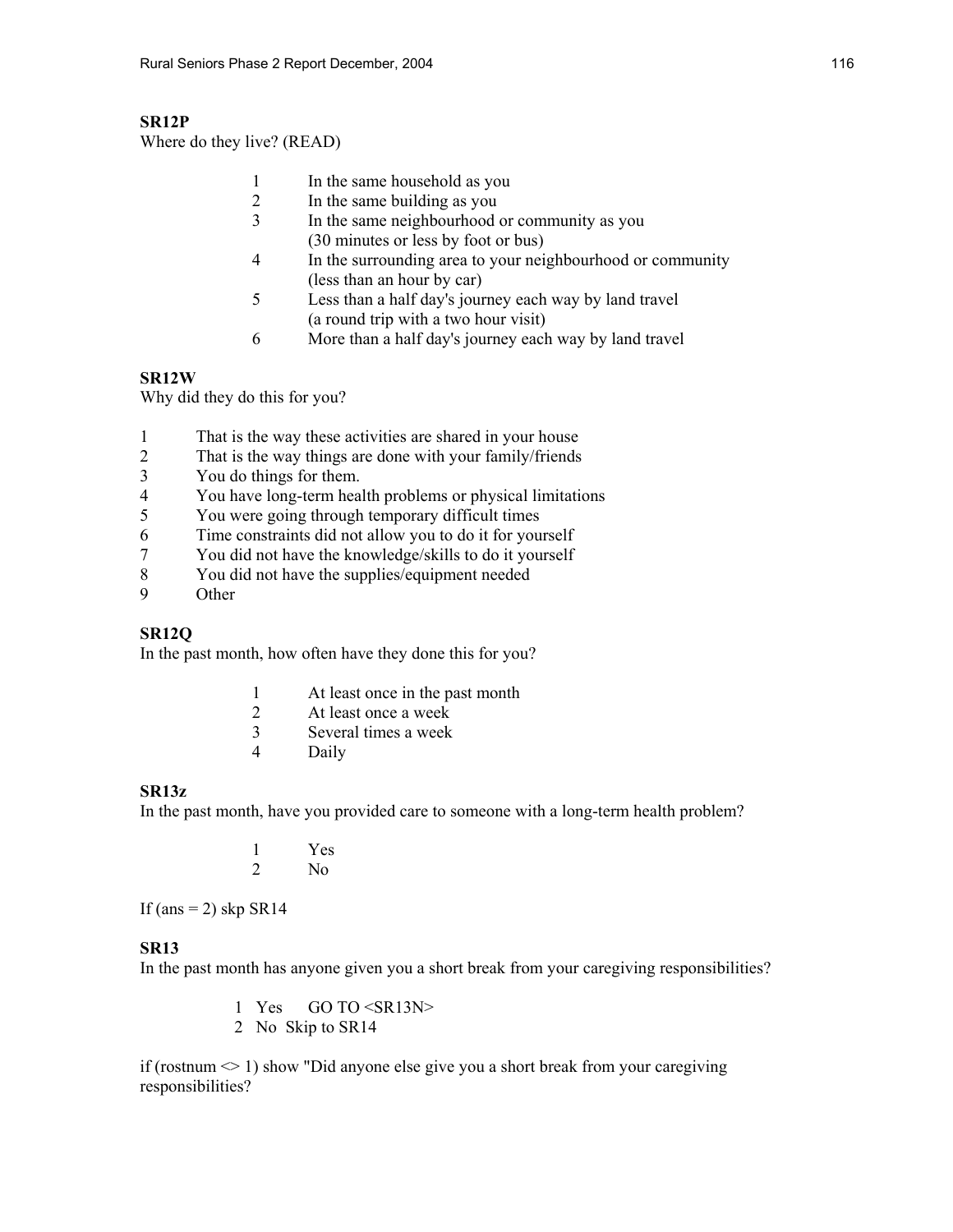## **SR13N**

What is the first name of this person who did this task for you or the name of this organization that did this task for you?

show "Relatives" 3 1 10 63 show "Friends " 3 23 10 63 show "Others" 3 43 10 63

## **Sr13o**

Name of other person or organization:

## **SR13r**

And their relationship to you is:

| 1 Spouse/Common-law partner |                     | 16 Sister-in-law                  |
|-----------------------------|---------------------|-----------------------------------|
| 2 Ex-Spouse/Ex-partner      | 17                  | Nephew                            |
| 3 Son/Stepson               | 18                  | Niece                             |
| 4 Daughter/Stepdaughter     | 19                  | Uncle                             |
| 5 Father                    | 20                  | Aunt                              |
| 6 Mother                    | 21                  | Cousin                            |
| 7 Brother                   |                     | 22 Same sex partner               |
| 8 Sister                    |                     | 23 Close friend                   |
| 9 Grandson                  |                     | 24 Neighbour                      |
| 10 Granddaughter            |                     | 25 Co-worker                      |
| 11 Son-in-law               |                     | 26 Non-Governmental Organization  |
| 12 Daughter-in-law          | 27                  | Paid employee/worker              |
| 13 Father-in-law            | 28                  | Other (Specify)                   |
| 14 Mother-in-law            | 29                  | Government (all levels and taxes) |
| 15 Brother-in-law           | 30                  | Acquaintance                      |
|                             | $31 = Organization$ |                                   |

 $0 = No$  Response  $-1 =$  Don't Know

# [IF ANSWER IS 26, 29 OR 31 GO TO SR13P]

## **SR13G**

Gender:

|  | Male   |
|--|--------|
|  | Female |

## **SR13A**

- -1 Don't know<br>0 No Respons
- No Response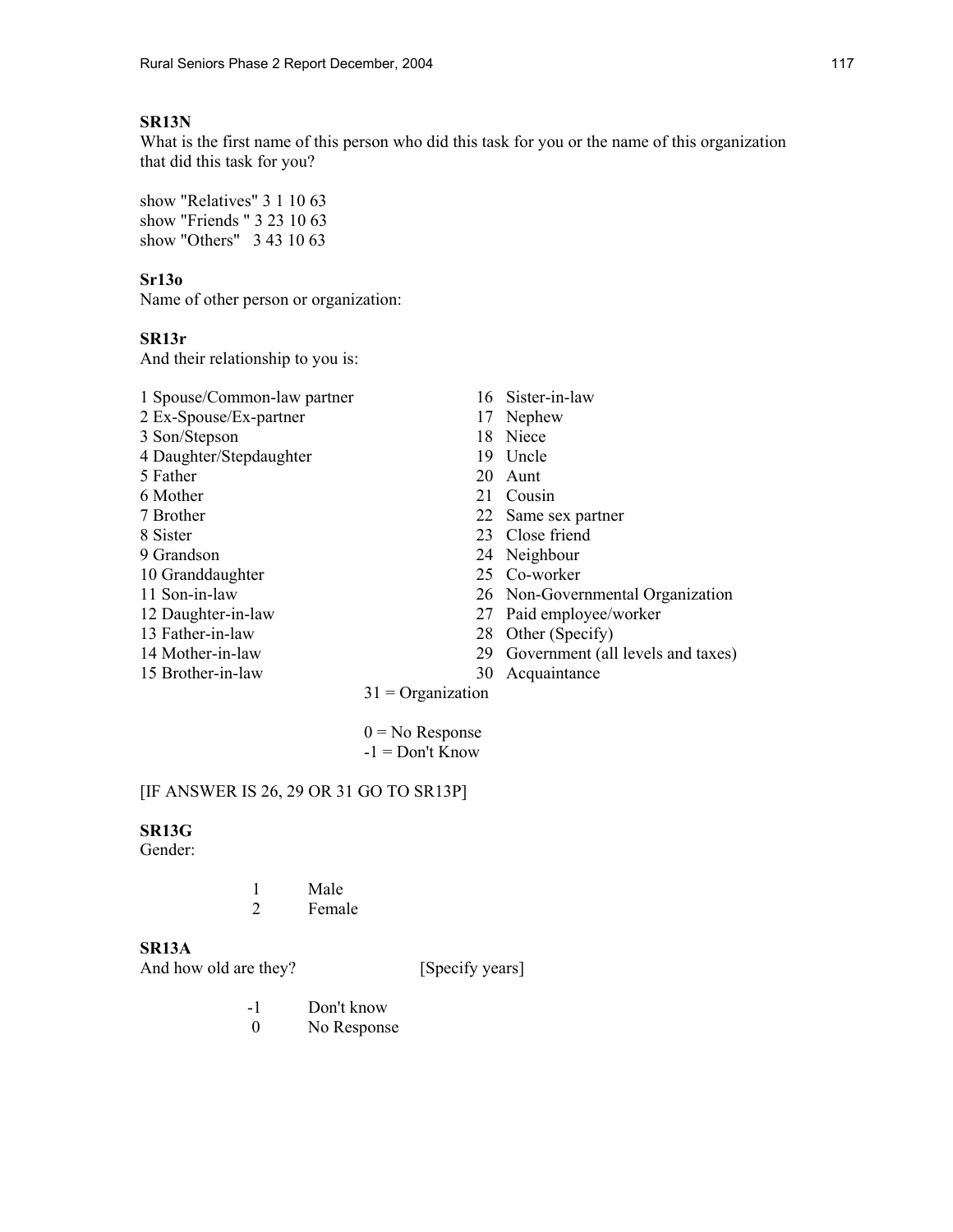## **SR13P**

Where do they live? (READ)

- 1 In the same household as you
- 2 In the same building as you
- 3 In the same neighbourhood or community as you (30 minutes or less by foot or bus)
- 4 In the surrounding area to your neighbourhood or community (less than an hour by car)
- 5 Less than a half day's journey each way by land travel (a round trip with a two hour visit)
- 6 More than a half day's journey each way by land travel

Where are they located? (READ)

## **SR13W**

Why did they do this for you?

- 1 That is the way these activities are shared in your house
- 2 That is the way things are done with your family/friends
- 3 You do things for them.
- 4 You have long-term health problems or physical limitations<br>5 You were going through temporary difficult times
- You were going through temporary difficult times
- 6 Time constraints did not allow you to do it for yourself
- 7 You did not have the knowledge/skills to do it yourself
- 8 You did not have the supplies/equipment needed
- 9 Other

## **SR13Q**

In the past month, how often have they done this for you?

- 1 At least once in the past month<br>2 At least once a week
- At least once a week
- 3 Several times a week
- 4 Daily

## **SR14**

Looking back over the past 12 months, has the amount of support you received from family and friends:

| 1 Decreased a lot    | GO TO < SR15a          |
|----------------------|------------------------|
| 2 Decreased a little | GO TO $\leq$ SR15a>    |
| 3 Stayed the same    | SKIP TO $\leq$ SR16>   |
| 4 Increased a little | GO TO $\leq$ SR15b $>$ |
| 5 Increased a lot    | GO TO $\leq$ SR15b>    |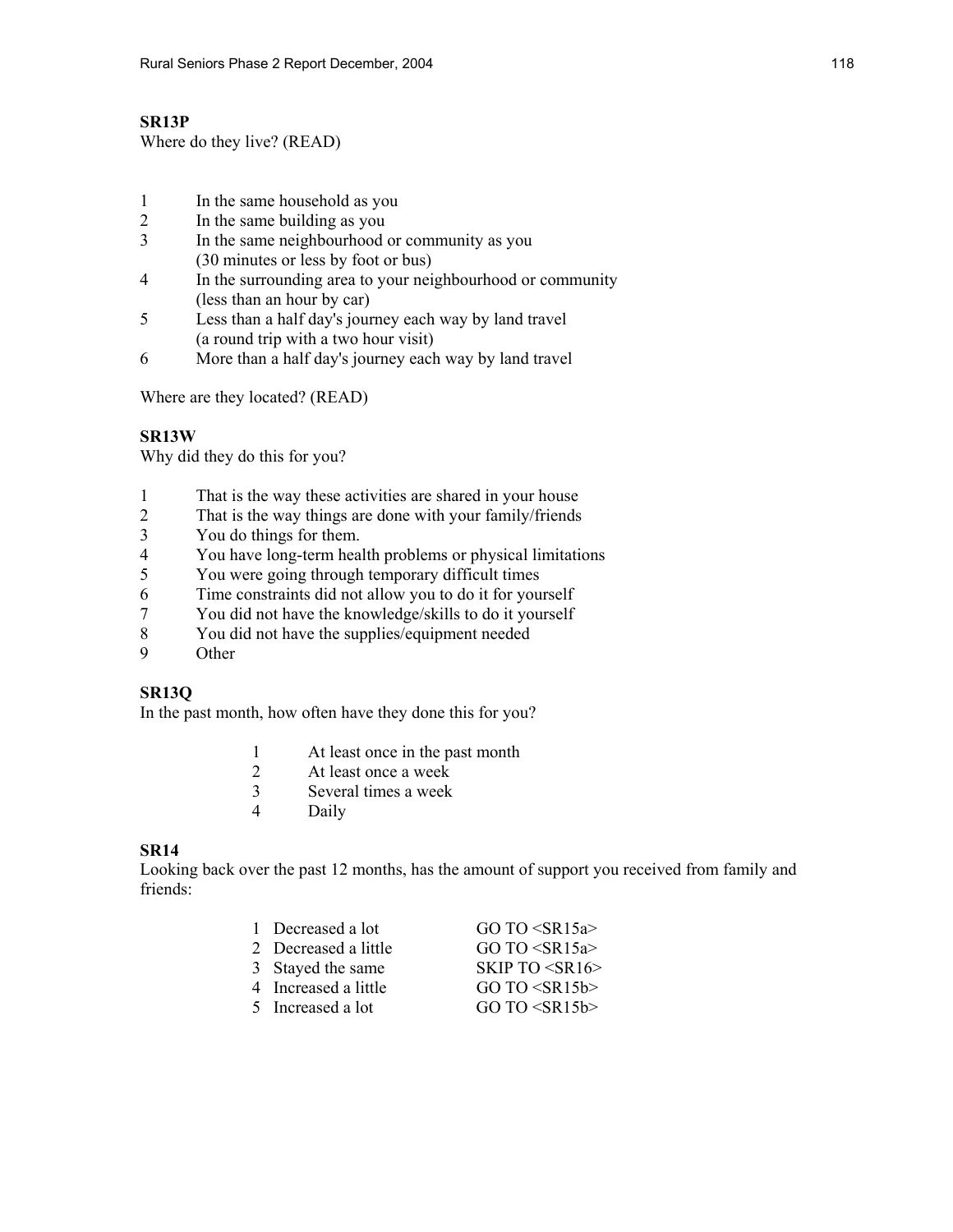#### **SR15a**

Why has the amount of support you have received from others decreased?

- 1 My health has improved and I can do more for myself
- 2 One or more of my friends or family members are not longer able to do things for me
- 3 I can't afford to purchase some services I used to received
- 4 Some of the services I used to receive are no longer available
- 5 Other

skp SR16

## **SR15b**

Why has the amount of support you have received from other increased?

- 1 My health has declined and I need more assistance<br>2 Some of my family members/friends have more tin
- 2 Some of my family members/friends have more time to do things for me<br>3 Some of the servicese that I need are now available in my community
- Some of the servicese that I need are now available in my community
- 4 I have begun to purchase some services that I used to do for myself
- 5 Other

## **SR16**

In general, how satisfied are you with the amount of support you have received in the past 12 months?

- 1 Very dissatisfied
- 2 Fairly dissatisfied
- 3 Neither satisfied nor dissatisfied
- 4 Fairly satisfied
- 5 Very satisfied
- 8 Don't know
- 0 No Response

## **SR17**

Overall, please rate the adequacy of the support you have received in the past 12 months. (READ)

- 1 Completely inadequate
- 2 Somewhat inadequate
- 3 Neither inadequate or adequate
- 4 Somewhat adequate
- 5 Completely adequate
- 8 Don't know
- 0 No Response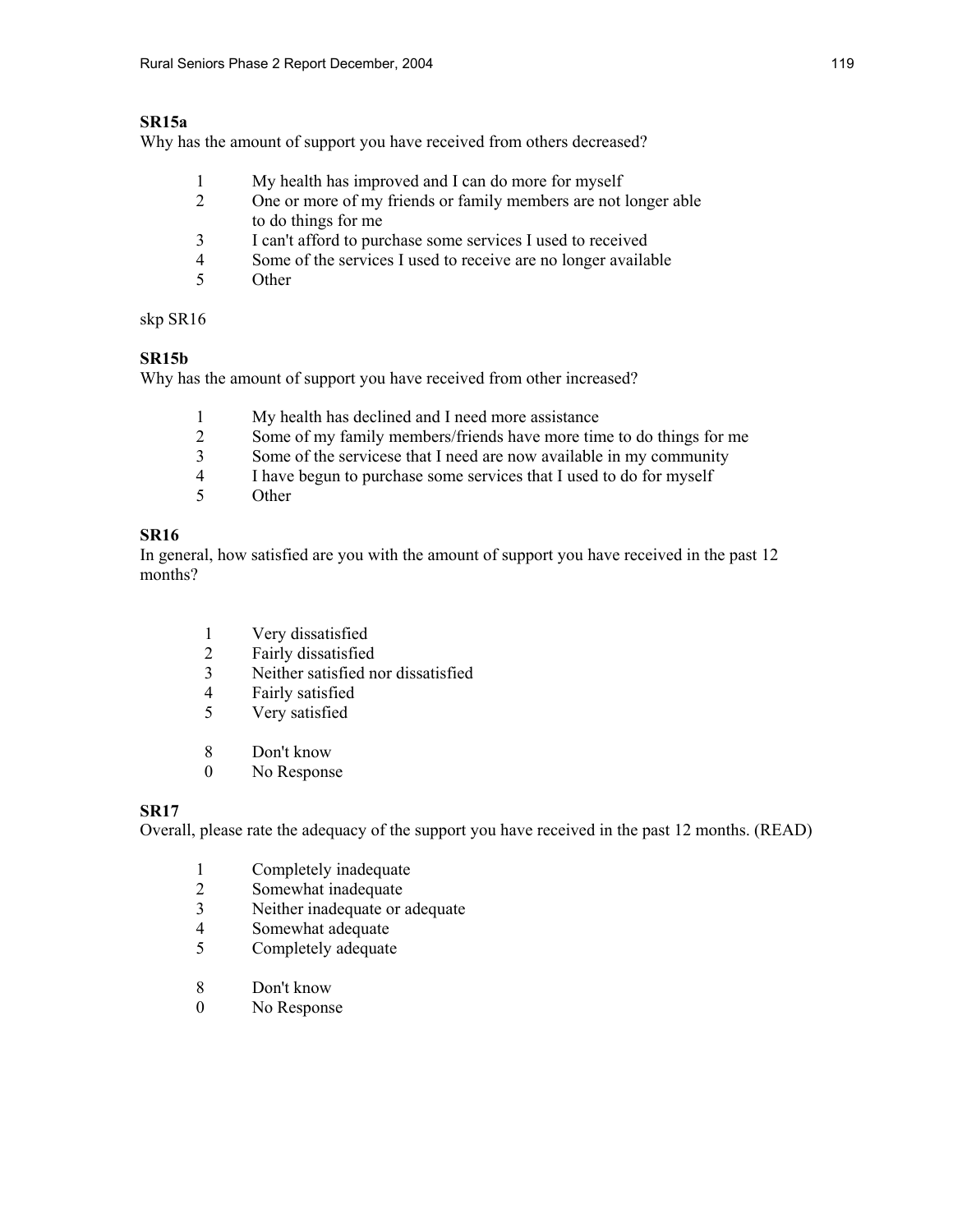## **SCP1A**

The next set of questions asks for your feelings about your community. How would you describe your community and the people who live there? What things go into a sense of belonging to this community? And what things do you value most about living in this place?

First, I would like to read you a list of qualities that may describe rural communities. I would like you to rate your community on a scale of one to five for each descriptor. A score of one means it does not describe your community at all. A score of five means it is an excellent description of your community.

My community is close to all of the services I need. (READ)

- 1 Does not describe my community at all
- 2 Is a poor description of my community
- 3 Is a fair description of my community<br>4 Is a good description of my community
- 4 Is a good description of my community<br>5 Is an excellent description of my community
- 5 Is an excellent description of my community
- 8 Don't Know
- 0 No Response

#### **SCP1b**

My community is small enough that everybody knows each other. (READ)

- 1 Does not describe my community at all
- 2 Is a poor description of my community
- 3 Is a fair description of my community
- 4 Is a good description of my community
- 5 Is an excellent description of my community
- 8 Don't Know
- 0 No Response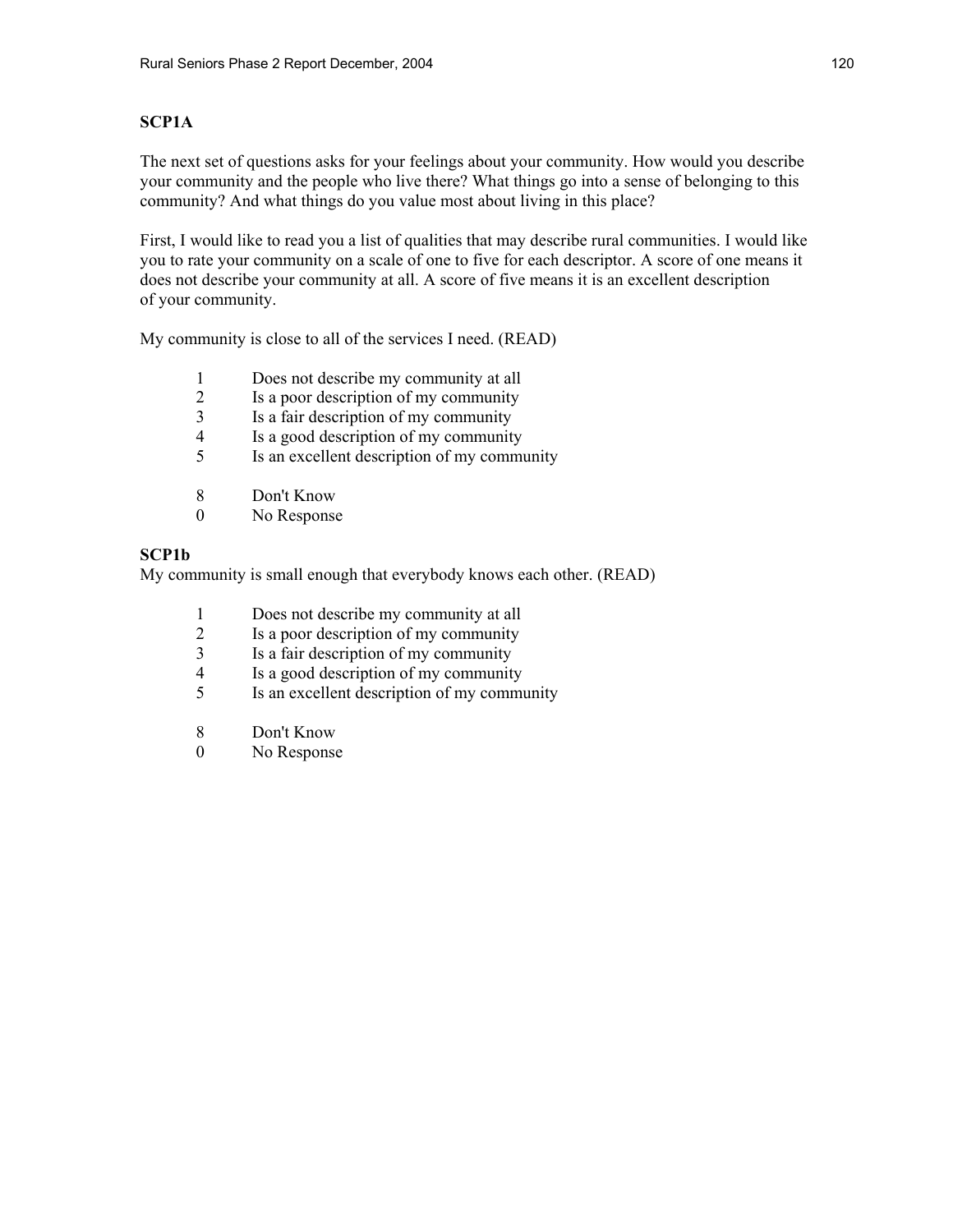## **SCP1c**

My community has lots of people over 65 years of age. (READ)

- 1 Does not describe my community at all
- 2 Is a poor description of my community
- 3 Is a fair description of my community
- 4 Is a good description of my community
- 5 Is an excellent description of my community
- 8 Don't Know<br>0 No Response
- No Response

## **SCP1d**

Most people in this community have lived here a long time. (READ)

- 
- 1 Does not describe my community at all<br>2 Is a poor description of my community 2 Is a poor description of my community<br>3 Is a fair description of my community
- 3 Is a fair description of my community<br>4 Is a good description of my community
- Is a good description of my community
- 5 Is an excellent description of my community
- 8 Don't Know
- 0 No Response

#### **SCP1e**

People in my community provide a lot of support to each other. (READ)

- 1 Does not describe my community at all
- 2 Is a poor description of my community<br>3 Is a fair description of my community
- 3 Is a fair description of my community<br>4 Is a good description of my community
- 4 Is a good description of my community<br>5 Is an excellent description of my community
- 5 Is an excellent description of my community
- 8 Don't Know
- 0 No Response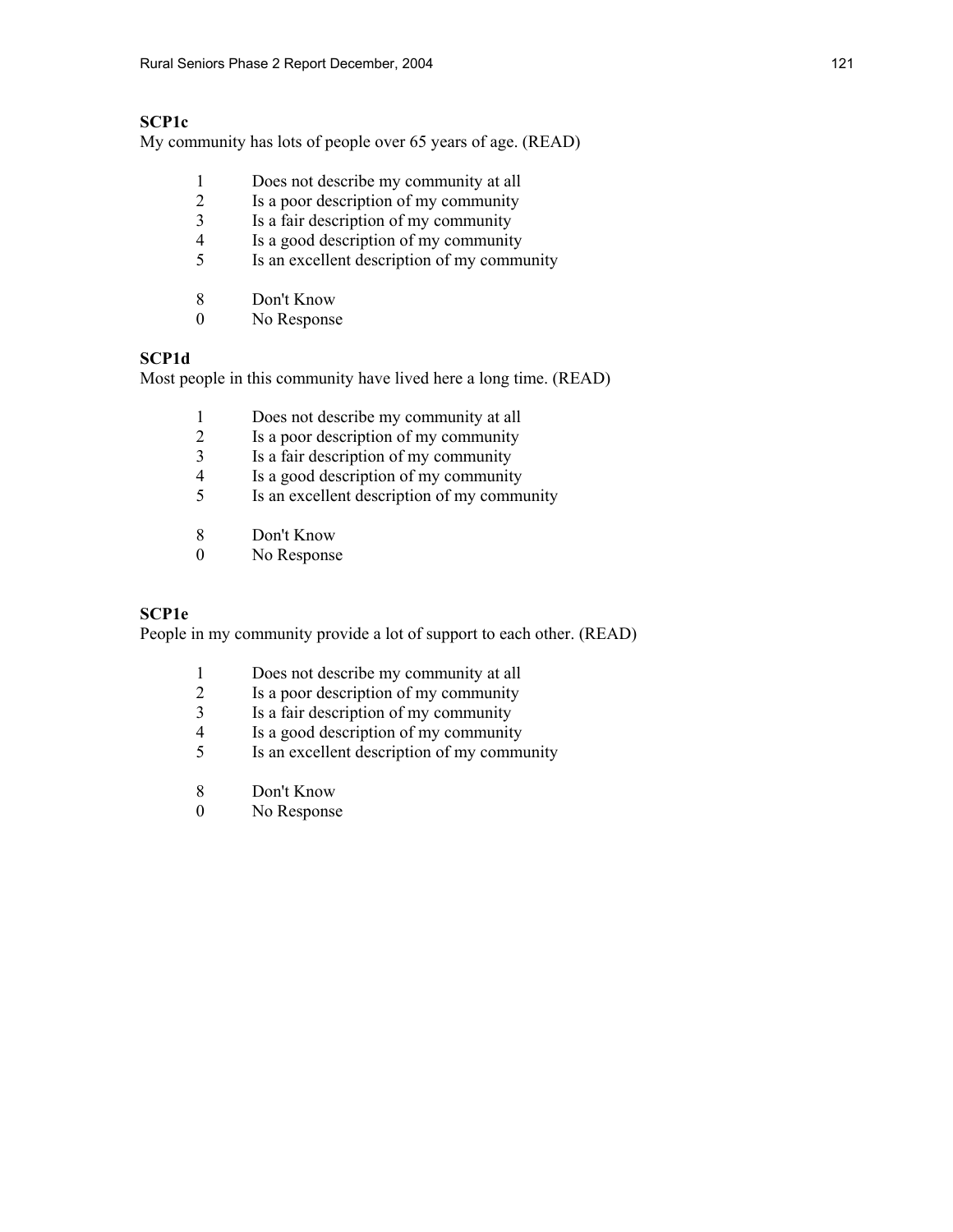## **SCP2a**

Second, I would like to ask you what gives you a sense of belonging in your community. I'm going to read a list. For each one, tell me how important each one is in giving you a sense of belonging in your community. A score of one means it is not at all important. A score of five means it is extremely important.

Having old friends

- 1 Not at all important
- 2 Somewhat important<br>3 Important
- **Important**
- 4 Very Important
- 5 Extremely important
- 8 Don't Know
- 0 No Response

## **SCP2b**

Making new friends

- 1 Not at all important
- 2 Somewhat important
- 3 Important<br>4 Very Impo
- 4 Very Important<br>5 Extremely import
- Extremely important
- 8 Don't Know
- 0 No Response

## **SCP2c**

Knowing people in your neighbourhood

- 1 Not at all important<br>2 Somewhat important
- Somewhat important
- 3 Important
- 4 Very Important
- 5 Extremely important
- 8 Don't Know
- 0 No Response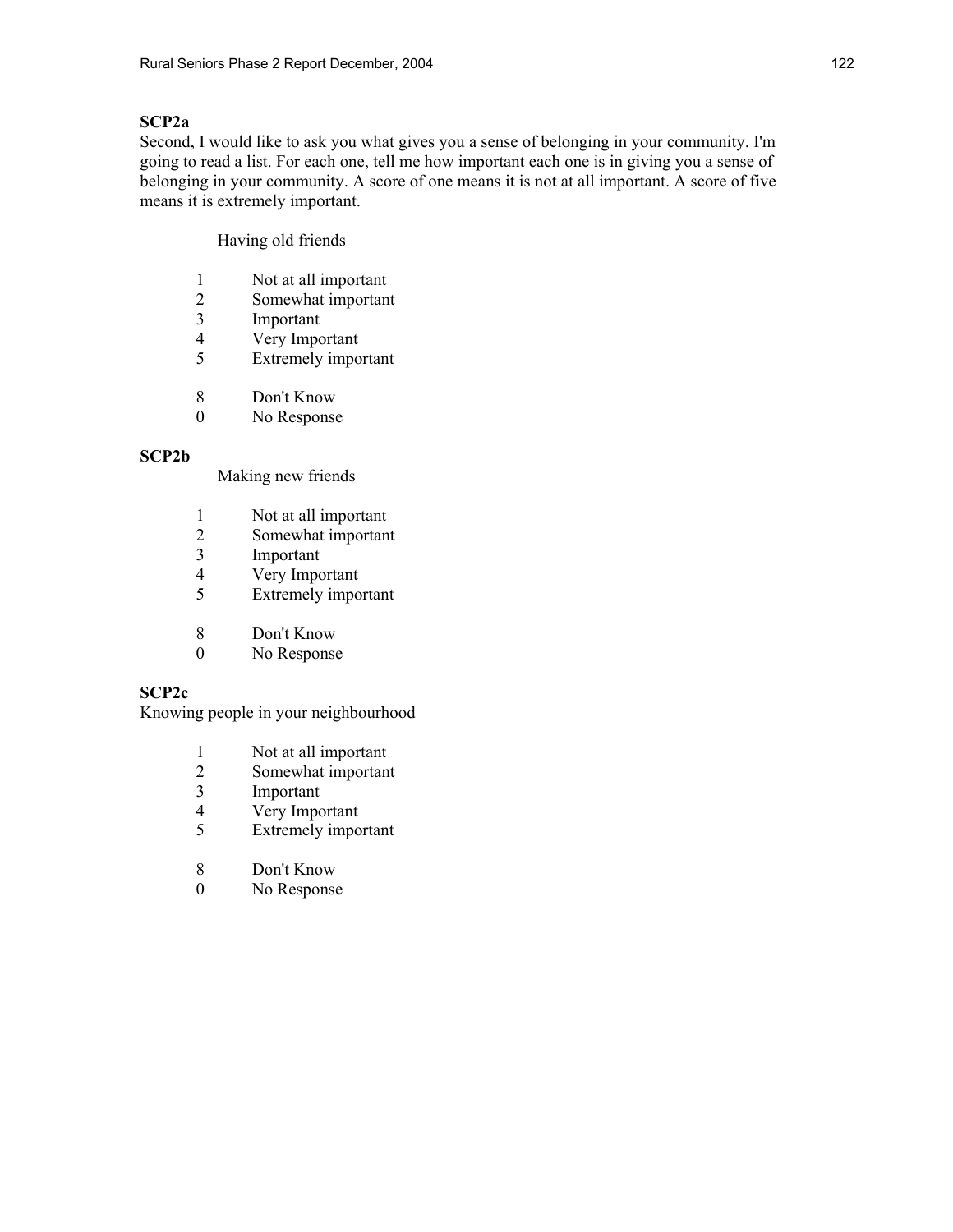## **SCP2d**

Knowing where to go for services in your community

- 1 Not at all important
- 2 Somewhat important
- 3 Important
- 4 Very Important
- 5 Extremely important
- 8 Don't Know<br>0 No Response
- No Response

## **SCP2e**

Having a lived in my community for a long time

- 1 Not at all important<br>2 Somewhat important
- 2 Somewhat important<br>3 Important
- 3 Important<br>4 Very Impo
- Very Important
- 5 Extremely important
- 8 Don't Know
- 0 No Response

## **SCP2f**

Having a place of worship

- 1 Not at all important
- 2 Somewhat important
- 3 Important
- 4 Very Important<br>5 Extremely import
- Extremely important
- 8 Don't Know
- 0 No Response

## **SCP3**

Overall, how would you rate your sense of belonging in this community?

- 1 I feel like I do not belong at all<br>2 I feel like I belong somewhat
- 2 I feel like I belong somewhat
- 3 I feel neutral (neither belong nor do not belong)
- 4 I feel like I belong quite well
- 5 I feel like I am really part of this community
- 8 Don't Know<br>0 No Response
- No Response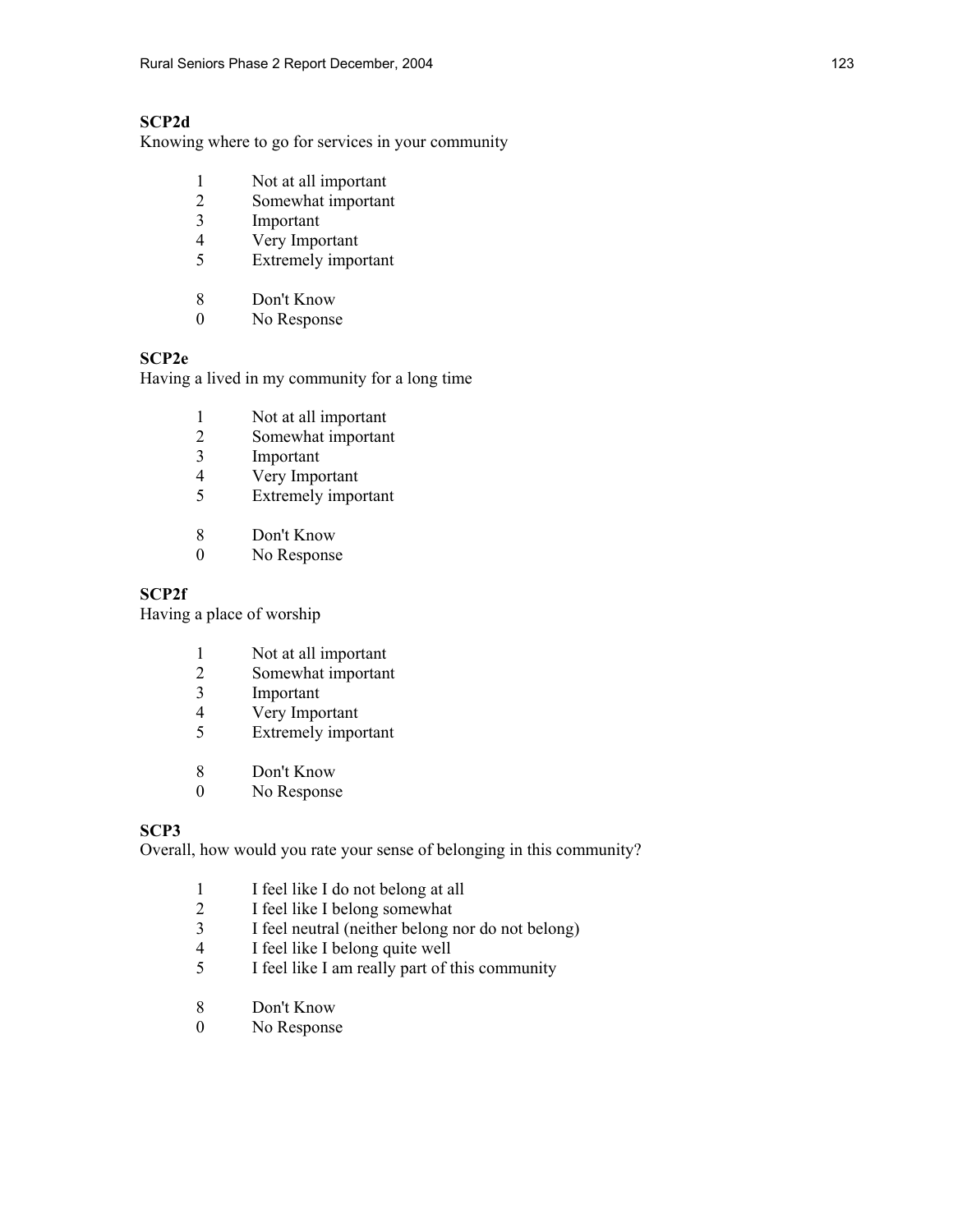Some people say that rural communities are a great place to grow old: others say they are not. I am going to read you a list of things that might make a rural community a good place to grow old. I want to know how important each of these is to making your community a good place for you to grow old. A score of one means it is not at all important. A score of five means it is extremely important. I would really like your candid opinion about characteristics of your community that you think makes it a good place to grow old and characteristics of your community that do not contribute to it being a good place to grow old.

Having family members close by

- 1 Not at all important
- 2 Somewhat important<br>3 Important
- **Important**
- 4 Very Important
- 5 Extremely important
- 8 Don't Know
- 0 No Response

## **SCP5**

Having old friends close by

- 1 Not at all important<br>2 Somewhat important
- 2 Somewhat important
- 3 Important
- 4 Very Important
- 5 Extremely important
- 8 Don't Know
- 0 No Response

## **SCP6**

Having good neighbours

- 1 Not at all important
- 2 Somewhat important
- 3 Important
- 4 Very Important
- 5 Extremely important
- 8 Don't Know
- 0 No Response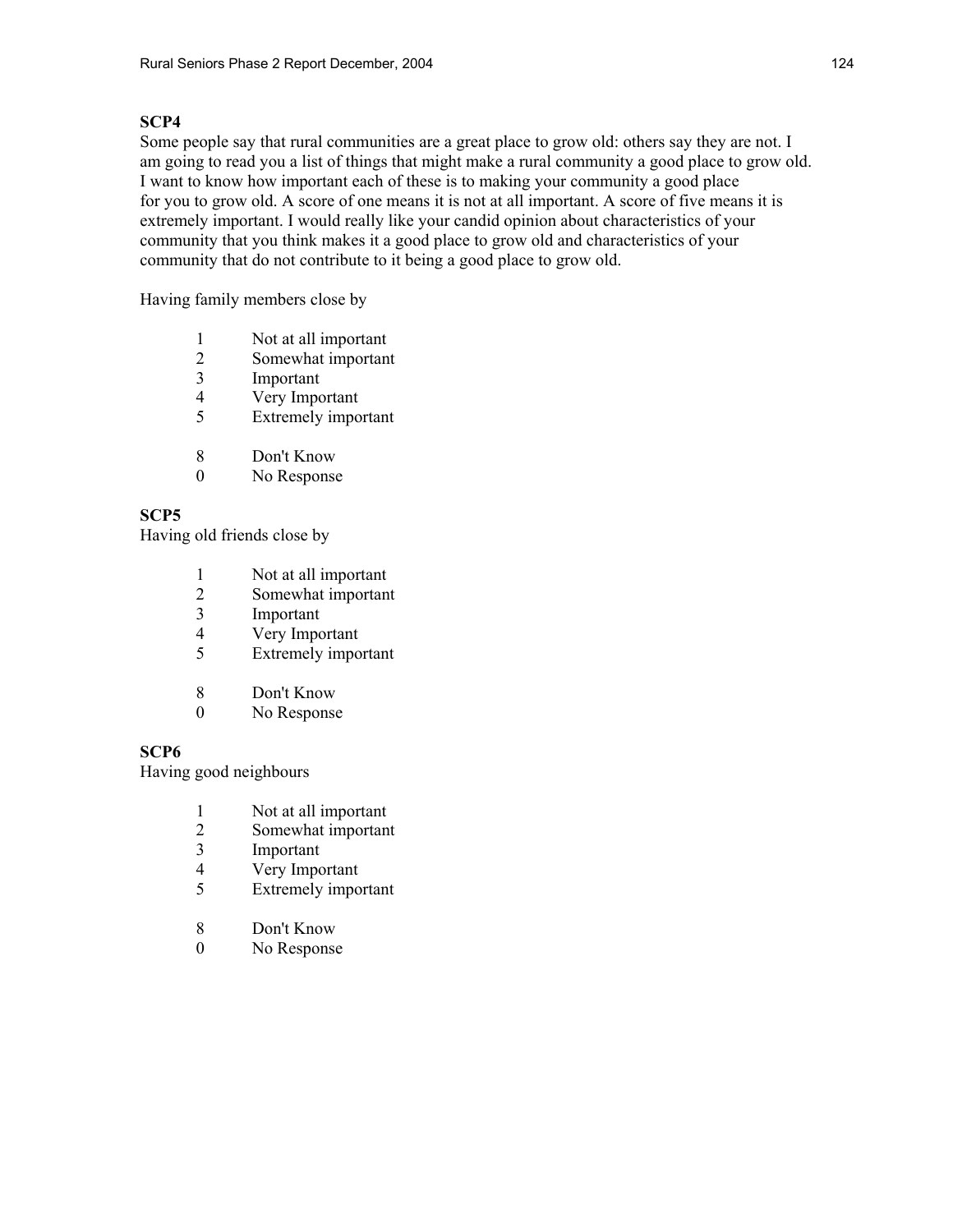Having people in my community recognize me and talk to me

- 1 Not at all important
- 2 Somewhat important
- 3 Important
- 4 Very Important
- 5 Extremely important
- 8 Don't Know<br>0 No Response
- No Response

## **SCP8**

Doing things for others

- 1 Not at all important<br>2 Somewhat important
- 2 Somewhat important<br>3 Important
- 3 Important<br>4 Very Impo
- Very Important
- 5 Extremely important
- 8 Don't Know
- 0 No Response

## **SCP9**

Having others who will do things for you

- 1 Not at all important
- 2 Somewhat important
- 3 Important<br>4 Very Impo
- 4 Very Important<br>5 Extremely import
- Extremely important
- 8 Don't Know
- 0 No Response

## **SCP10**

Being close to services

- 1 Not at all important<br>2 Somewhat important
- 2 Somewhat important<br>3 Important
- Important
- 4 Very Important<br>5 Extremely impo
- Extremely important
- 8 Don't Know<br>0 No Response
- No Response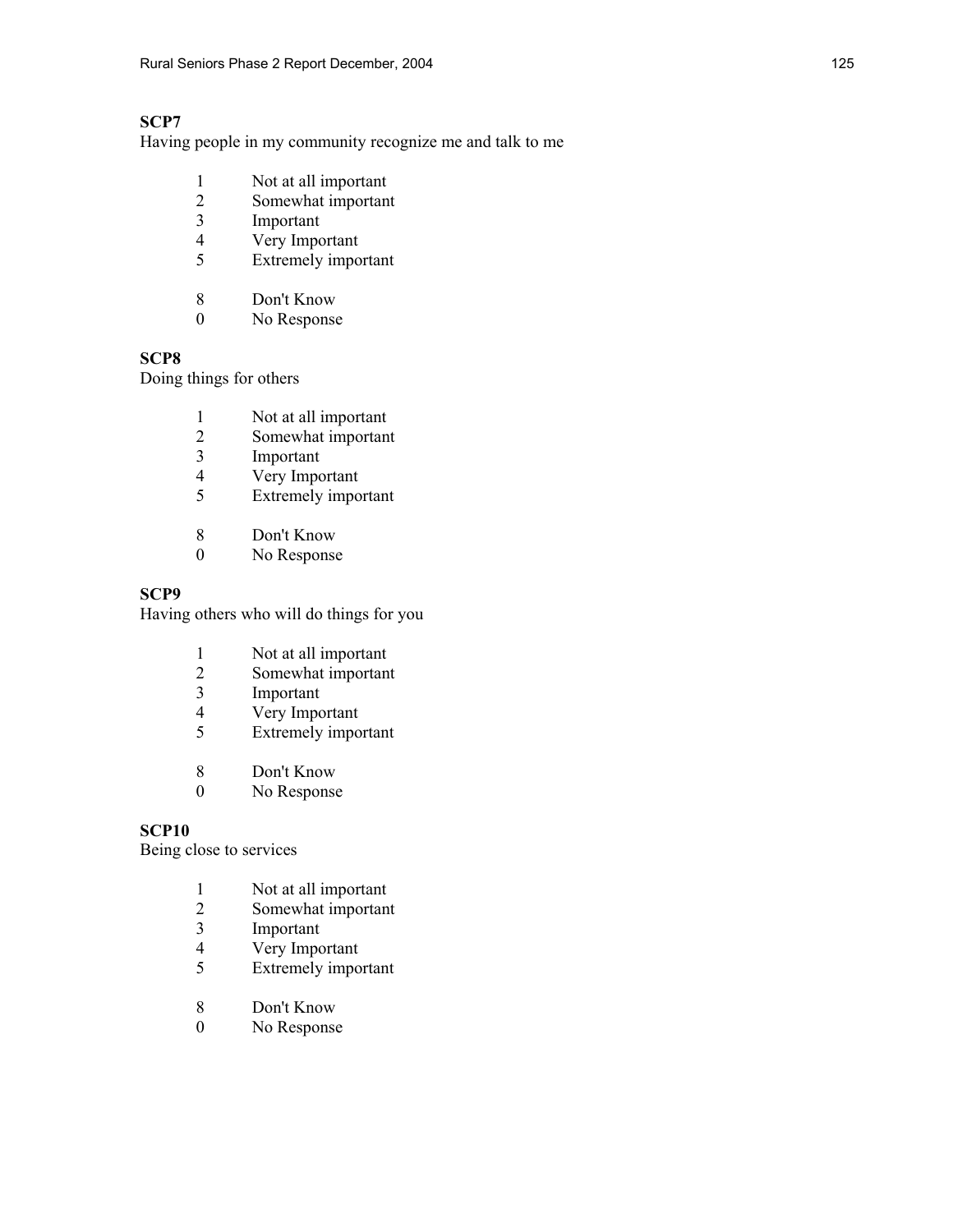Having opportunities to be involved in my community

- 1 Not at all important
- 2 Somewhat important
- 3 Important
- 4 Very Important
- 5 Extremely important
- 8 Don't Know<br>0 No Response
- No Response

## **SCP12**

Feeling like I belong in my community

- 1 Not at all important<br>2 Somewhat important
- 2 Somewhat important<br>3 Important
- 3 Important<br>4 Very Impo
- Very Important
- 5 Extremely important
- 8 Don't Know
- 0 No Response

## **SCP13**

Living in a community that is clean and tidy

- 1 Not at all important
- 2 Somewhat important
- 3 Important
- 4 Very Important<br>5 Extremely import
- Extremely important
- 8 Don't Know
- 0 No Response

## **SCP14**

Living in a community that is a quiet place to live

- 1 Not at all important<br>2 Somewhat important
- 2 Somewhat important<br>3 Important
- Important
- 4 Very Important
- 5 Extremely important
- 8 Don't Know<br>0 No Response
- No Response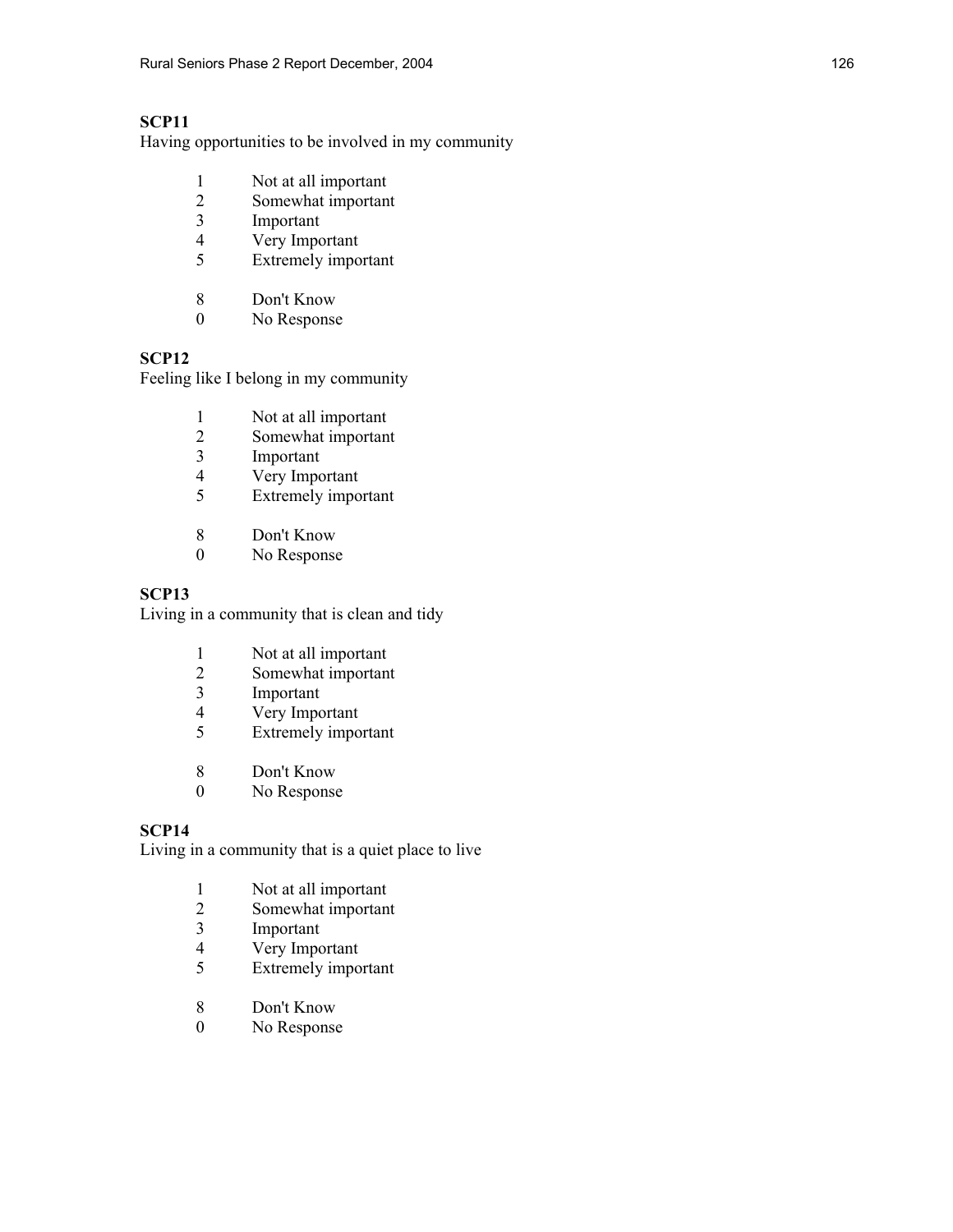Living in a community that is affordable

- 1 Not at all important
- 2 Somewhat important
- 3 Important
- 4 Very Important
- 5 Extremely important
- 8 Don't Know<br>0 No Response
- No Response

## **SCP16**

Living in a community that has good weather/climate

- 1 Not at all important<br>2 Somewhat important
- 2 Somewhat important<br>3 Important
- 3 Important<br>4 Very Impo
- Very Important
- 5 Extremely important
- 8 Don't Know
- 0 No Response

## **SCP17**

Being surrounded by a beautiful physical landscape

- 1 Not at all important
- 2 Somewhat important
- 3 Important
- 4 Very Important<br>5 Extremely import
- Extremely important
- 8 Don't Know
- 0 No Response

## **SCP18**

Overall then, how would you rate your community as a place to grow old?

|   | Poor      |
|---|-----------|
|   |           |
| 2 | Fair      |
| 3 | Good      |
|   | Very Good |
|   |           |

- 5 Excellent
- 8 Don't Know<br>0 No Response
- No Response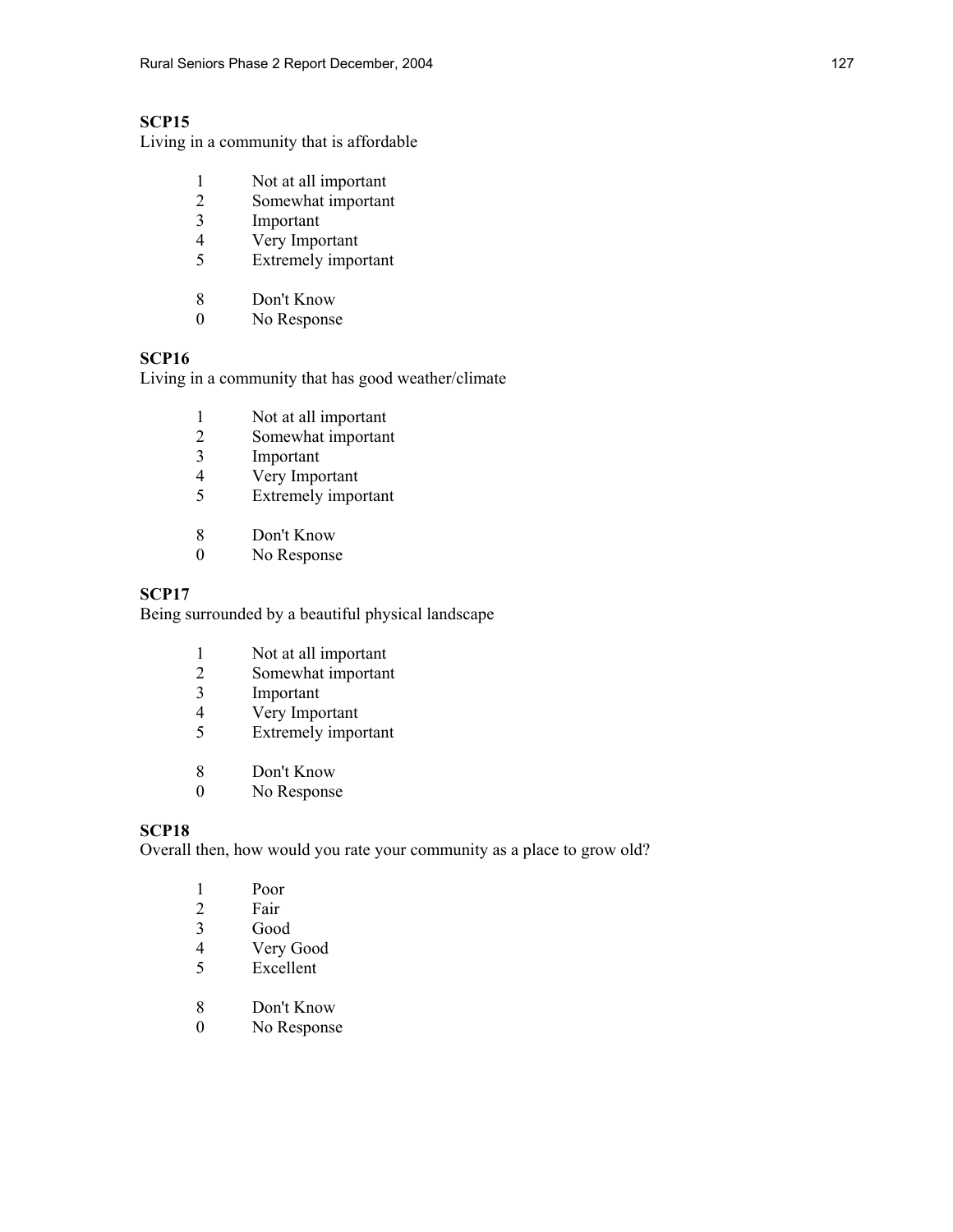Overall, much impact do you feel you have had in making this place a good community to live?

- 1 No impact
- 2 A small amount
- 3 A moderate amount
- 4 A considerable amount
- 5 A large amount
- 8 Don't Know<br>0 No Response
- No Response

## **SCP20**

How important is it to you to maintain ties with other people in this community?

- 1 Not at all important<br>2 Somewhat important
- 2 Somewhat important<br>3 Important
- 3 Important<br>4 Very Impo
- Very Important
- 5 Extremely important
- 8 Don't Know
- 0 No Response

## **SCP21**

How important is it to you to establish new ties with other people in this community?

- 1 Not at all important
- 2 Somewhat important
- 3 Important
- 4 Very Important<br>5 Extremely import
- Extremely important
- 8 Don't Know
- 0 No Response

## **SCP22**

Would you say that you trust

- 1 Nobody else in your community?<br>2 A few of the people in your comm
- 2 A few of the people in your community?
- 3 Many people in your community?
- 4 Most of the people in your community?
- 5 Everyone in your community?
- 8 Don't Know<br>0 No Response
- No Response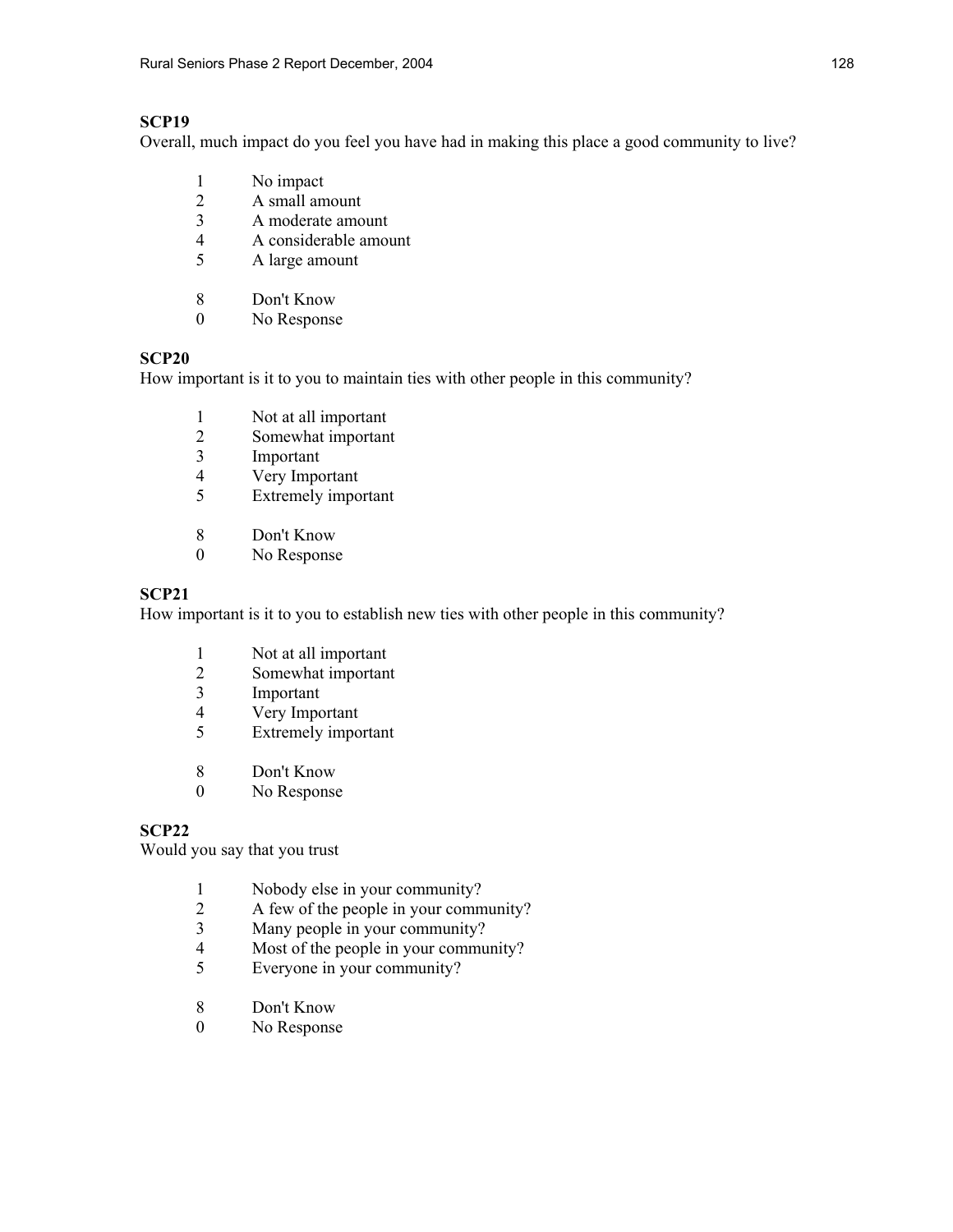## **D1**

Finally, we need to describe the group of people answering this survey. We will talk about the group in terms of marital status, education, health, age, and income. These features may also affect the support an individual provides or receives. The information you share will be kept confidential. There is no way that you can be identified from the answers that you provide.

What is your marital status?

- 1 Married
- 2 Living common-law<br>3 Widowed
- **Widowed**
- 4 Separated
- 5 Divorced
- 6 Single, never married
- 0 No Response

## **D2**

What is the highest level of formal education you have completed?

- 1 No formal education
- 2 Elementary school
- 3 Secondary school<br>4 Postsecondary deg
- 4 Postsecondary degree, certificate or diploma
- 5 Graduate degree
- 0 No Response

## **D3**

What is your employment status?

- 1 Not employed/retired<br>2 Employed part-time
- 2 Employed part-time<br>3 Employed part-year
- Employed part-year
- 4 Employed full-time
- 0 No Response

## **H1**

Now I would like to ask you some questions about your health.

a) Compared to other people your age, in general would you say that your health is:

- 1 poor 2 fair 3 good<br>4 very 4 very good<br>5 excellent excellent 0 No Response
- 8 Don't Know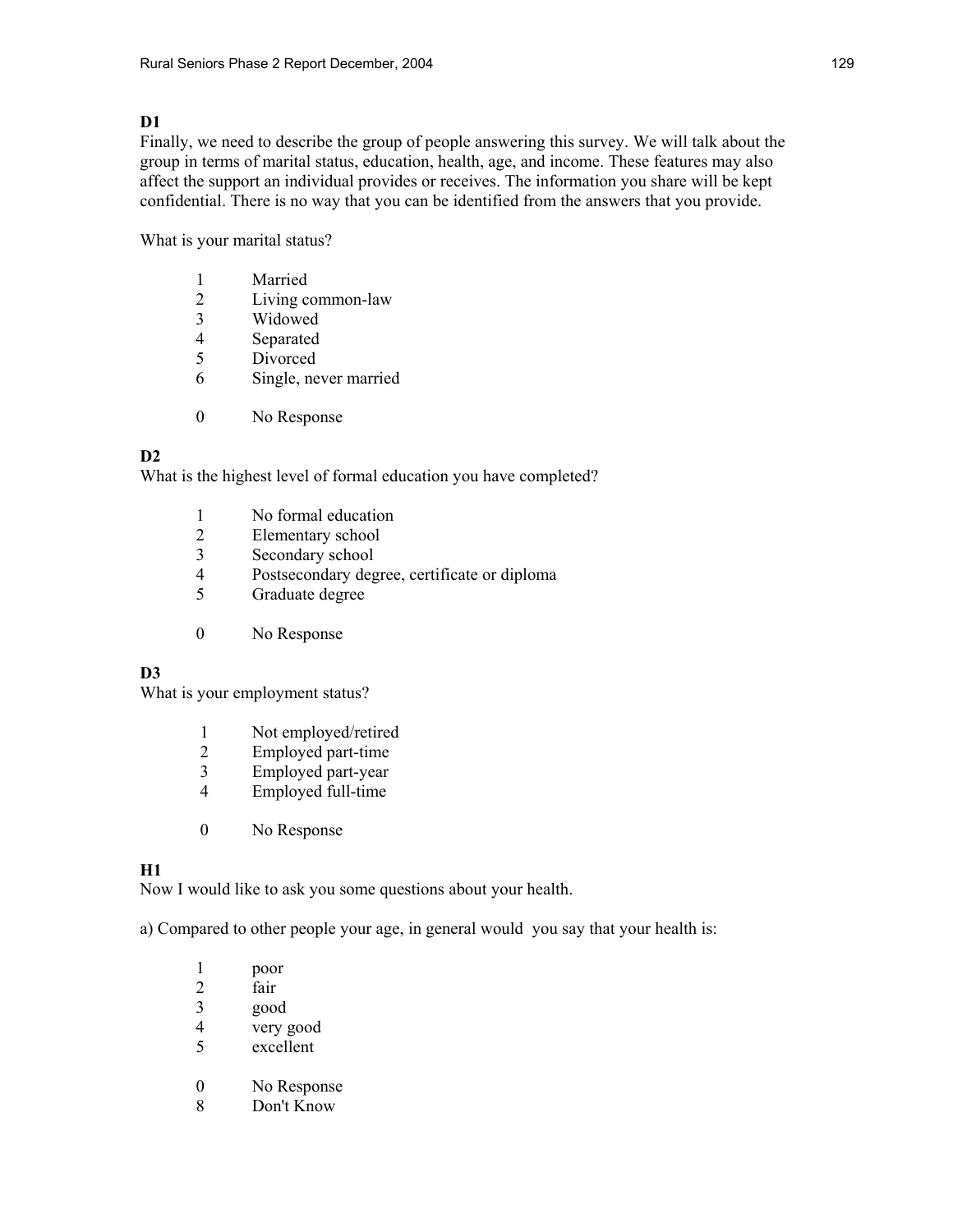## **H2**

b) Do you have any long-term health problems or disabilities?

 1 Yes 2 No

0 No Response

if (ans  $\leq$  1) skp H4

#### **H3**

c) How often do long-term health problems or disabilities affect your ability to be involved in (or take part in) community activities? Would you say...

- 1 never
- 2 rarely<br>3 some
- some of the time
- 4 most of the time<br>5 all of the time
- all of the time
- 8 don't know
- 0 no response

## **H4**

How would you describe your satisfaction with life in general at present? Would you say it is: (READ)

| poor        |
|-------------|
| fair        |
| good        |
| very good   |
| excellent   |
|             |
| don't know  |
| no response |
|             |

#### **YRBORN**

What year were you born?

#### **WARSER1**

Have you ever had any wartime service (WWII, Korea) in the military forces of Canada or its allies? Include military service in the forces of Newfoundland before 1949. (Note: If respondent asks, say that this excludes Civilian service such as Merchant Marine and Red Cross).

 1 Yes 2 No

if (ans  $= 2$ ) skp I1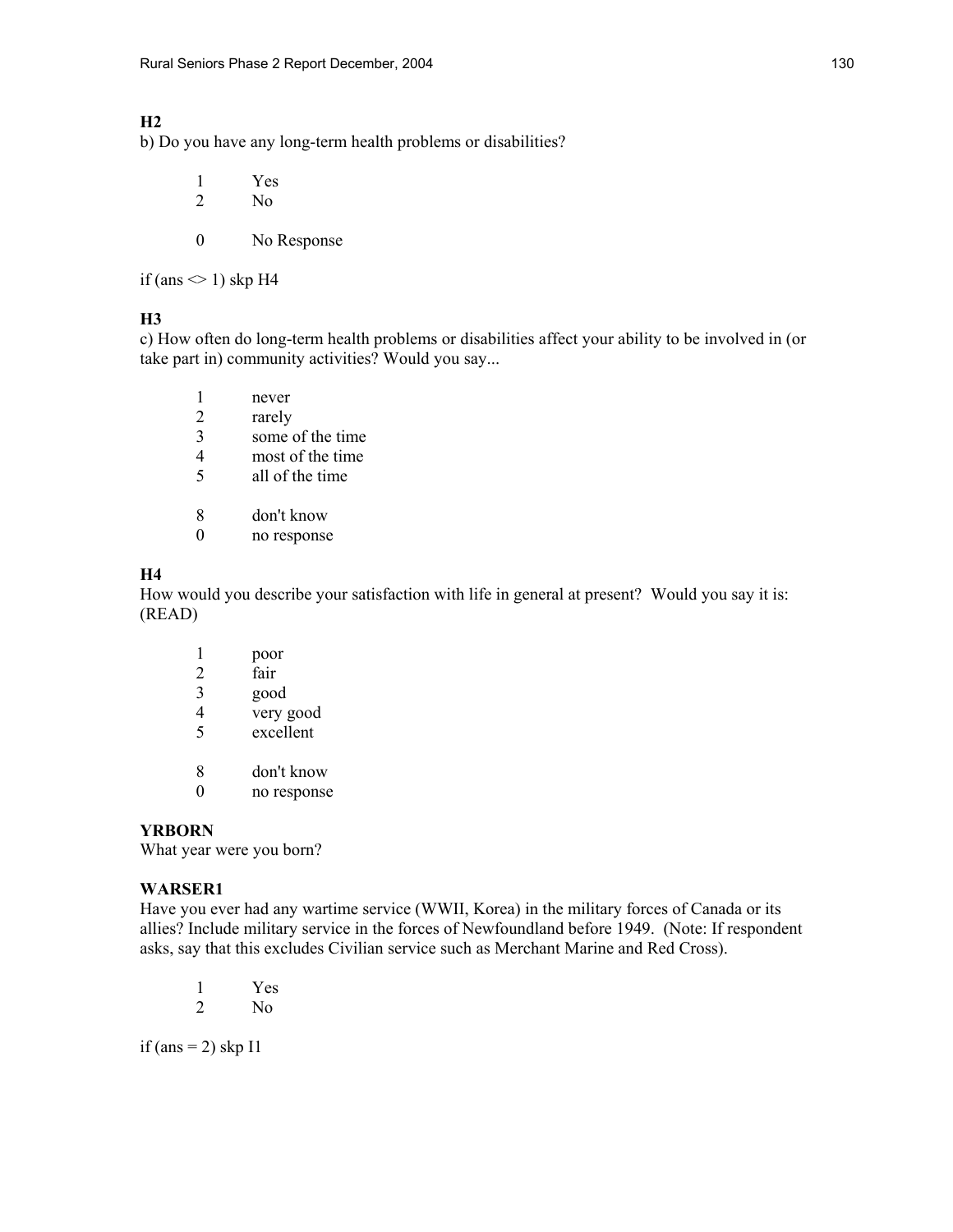## **WARSER2**

SOME OLDER ADULTS ARE CLIENTS OF VETERANS AFFAIRS CANADA. V.A.C. CLIENTS RECEIVE SERVICES SUCH AS THE VETERANS INDEPENDENCE PROGRAM OR WAR VETERANS ALLOWANCE.

Are you a client of Veterans Affairs Canada?

 1 Yes 2 No (GO TO I1)

## **WARSER3**

What VAC programs or benefits do you receive?

**WARSER3\_1** Veterans Independence Program **WARSER3\_2** Health Care Treatment Benefits **WARSER3\_3** Disability Pension **WARSER3\_4** Attendance Allowance **WARSER3\_5** War Veterans Allowance **WARSER3\_6** No other exit

## **I1**

What is your best estimate of your total income, before deductions, from all sources (employment earnings, assets, investments, and pensions) during the past 12 months?

a) Was your total income

- 1 less than \$20,000
- 2 \$20,000 and more (GO TO 15)
- 0 No Response (GO TO I11)
- 8 Don't know (GO TO I11)

## **I2**

b) Was your total income

- 1 less than \$10,000
- 2 \$10,000 and more (GO TO I4)
- 0 No Response (GO TO I11)
- 8 Don't know (GO TO I11)

## **I3**

- 5) Was your total income
	- 1 No income or loss
	- 2 less than \$5,000
	- 3 \$5,000 and more
	- 0 No Response
	- 8 Don't know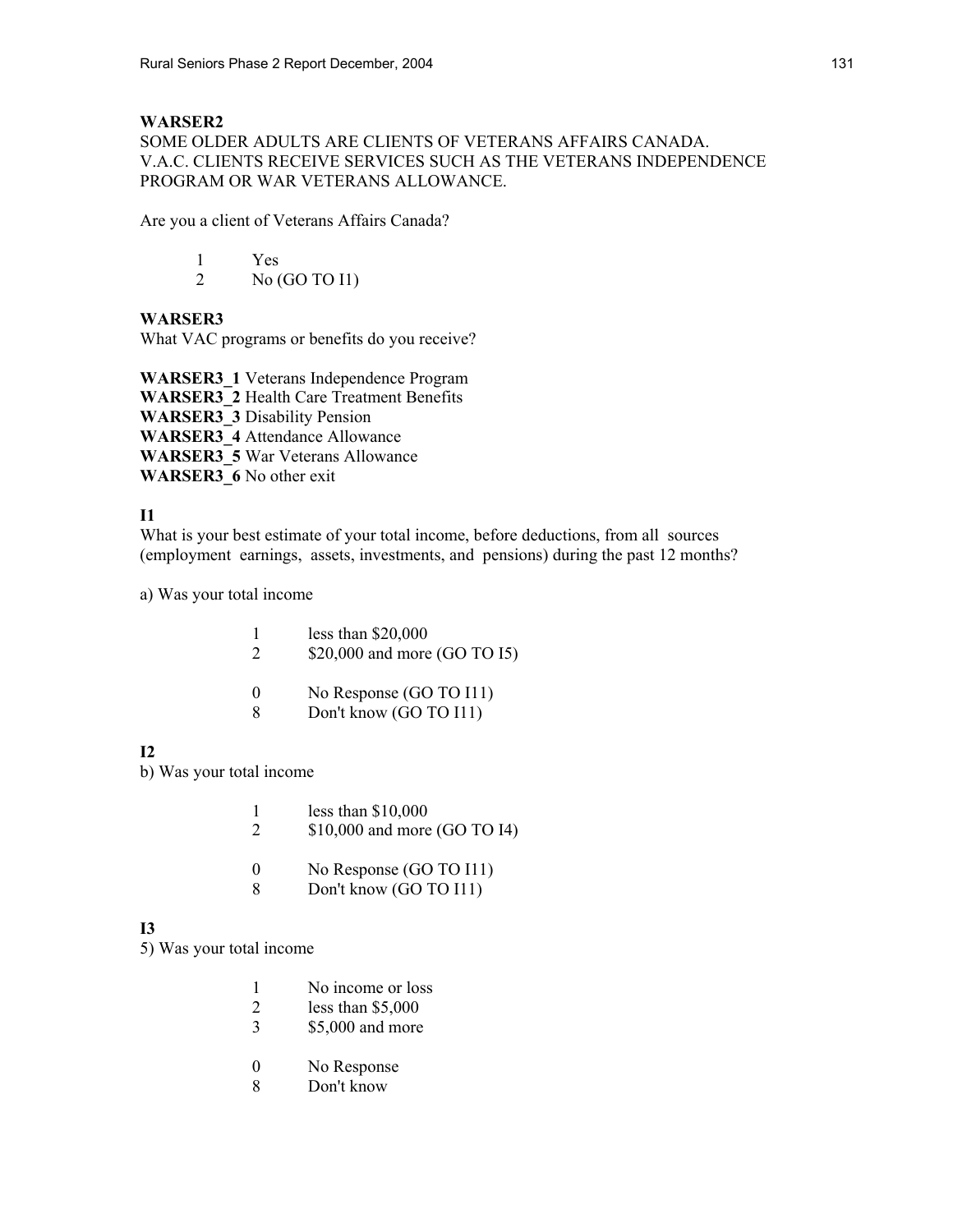## [INTERVIEWER NOTE: (GO TO I11)]

#### **I4**

d) Was your total income

| less than $$15,000$ |
|---------------------|
| \$15,000 and more   |

- 0 No Response
- 8 Don't know

## [INTERVIEWER NOTE: (GO TO I11)]

#### **I5**

e) Was your total income

|  | less than $$40,000$ |
|--|---------------------|
|--|---------------------|

- 2 \$40,000 and more (GO TO I7)
- 0 No Response (GO TO I11)
- 8 Don't know (GO TO I11)

#### **I6**

f) Was your total income

- 1 less than \$30,000
- 2 \$30,000 and more
- 0 No Response
- 8 Don't know

#### [INTERVIEWER NOTE: (GO TO I11)]

#### **I7**

- g) Was your total income
	- 1 less than \$50,000 (GO TO I11)
	- 2 \$50,000 and more (GO TO I8)
	- 0 No Response (GO TO I11)
	- 8 Don't know (GO TO I11)

#### **I8**

h) Was your total income

- 1 less than \$60,000 (GO TO I11)
- 2 \$60,000 and more (GO TO I9)
- 0 No Response (GO TO I11)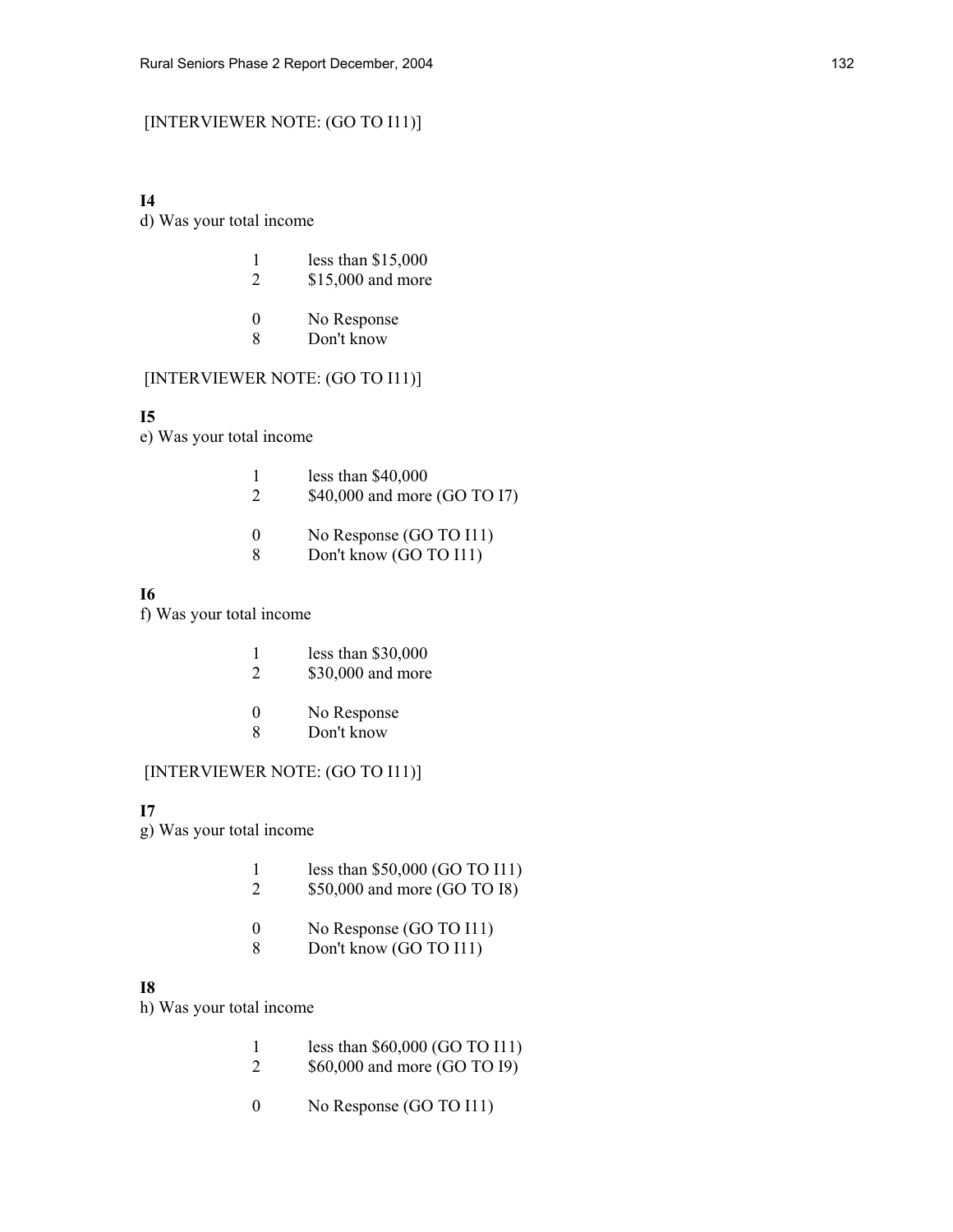## 8 Don't know (GO TO I11)

#### **I9**

Was your total income

| less than $$80,000$ (GO TO I11) |
|---------------------------------|
| \$80,000 and more (GO TO I10)   |
|                                 |

- 0 No Response (GO TO I11) 8 Don't know (GO TO I11)
- **I10**

j) Was your total income

| less than $$100,000$ |  |
|----------------------|--|
| \$100,000 and more   |  |

- 0 No Response
- 8 Don't know

## **I11**

Do you usually have enough money to take care of those little extras?

|  | yes $(ASK I12)$<br>no (GO TO I13) |
|--|-----------------------------------|
|  |                                   |

- 0 No Response
- 8 Don't know

#### **I12**

Would you say: (READ)

- 1 You can usually afford most of what you want.
- 2 You can buy anything you want.
- 0 No Response
- 8 Don't know

[GO TO I14]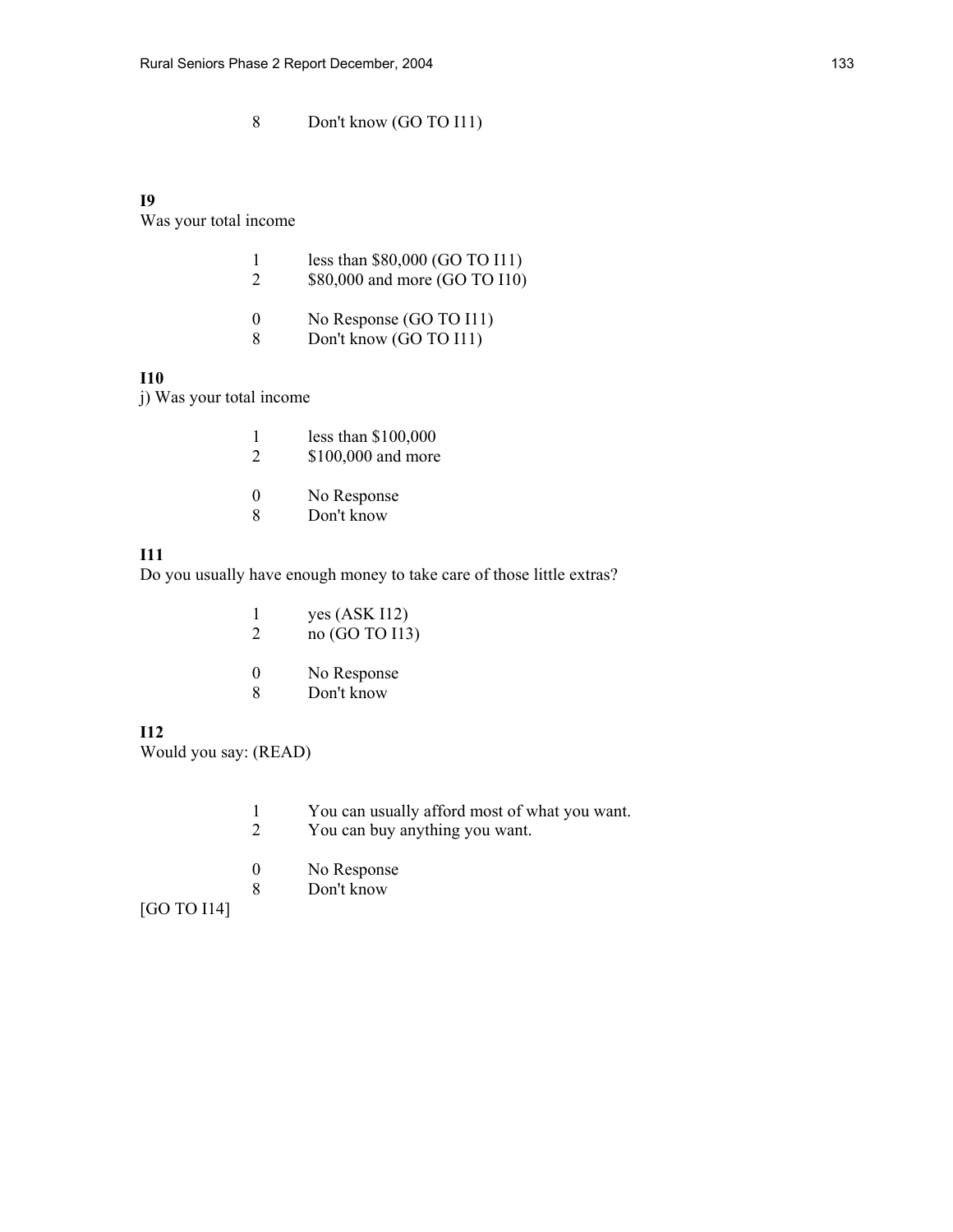#### **I13**  Would you say: (READ)

| Even if you watch your budget very carefully |
|----------------------------------------------|
| you cannot buy anything extra                |

- 2 If you watch your budget you can occasionally buy something extra
- 0 No Response
- 8 Don't know

#### **I14**

How often does money restrict your ability to be involved in (or take part in) community activities?

|   | never            |
|---|------------------|
| 2 | rarely           |
| 3 | some of the time |
| 4 | most of the time |
| 5 | all of the time  |
|   |                  |
| 0 | No Response      |
|   | Don't know       |

#### **CONTACT**

Are you willing to be contacted again in the future so that we can ask about what might have changed in your life?

> $\frac{1}{2}$  Yes No (GO TO THANKS)

## **CNAME**

Thank you, I want to assure you that the information that you have provided will be anonymous. To accomplish that, your name and telephone number will be kept separate from the information you provided in this questionnaire.

What is your first name?

(HAVE RESPONDENT CONFIRM SPELLING OF FIRST AND LAST NAME EVEN FOR WHAT SEEMS AN 'EASY'NAME LIKE Carol Smith, WHICH COULD BE SPELLED Carole Smyth, Karyl Smythe, ETC.)

**SURNAME** 

Surname (Last name)

PRESS '1' TO CONTINUE